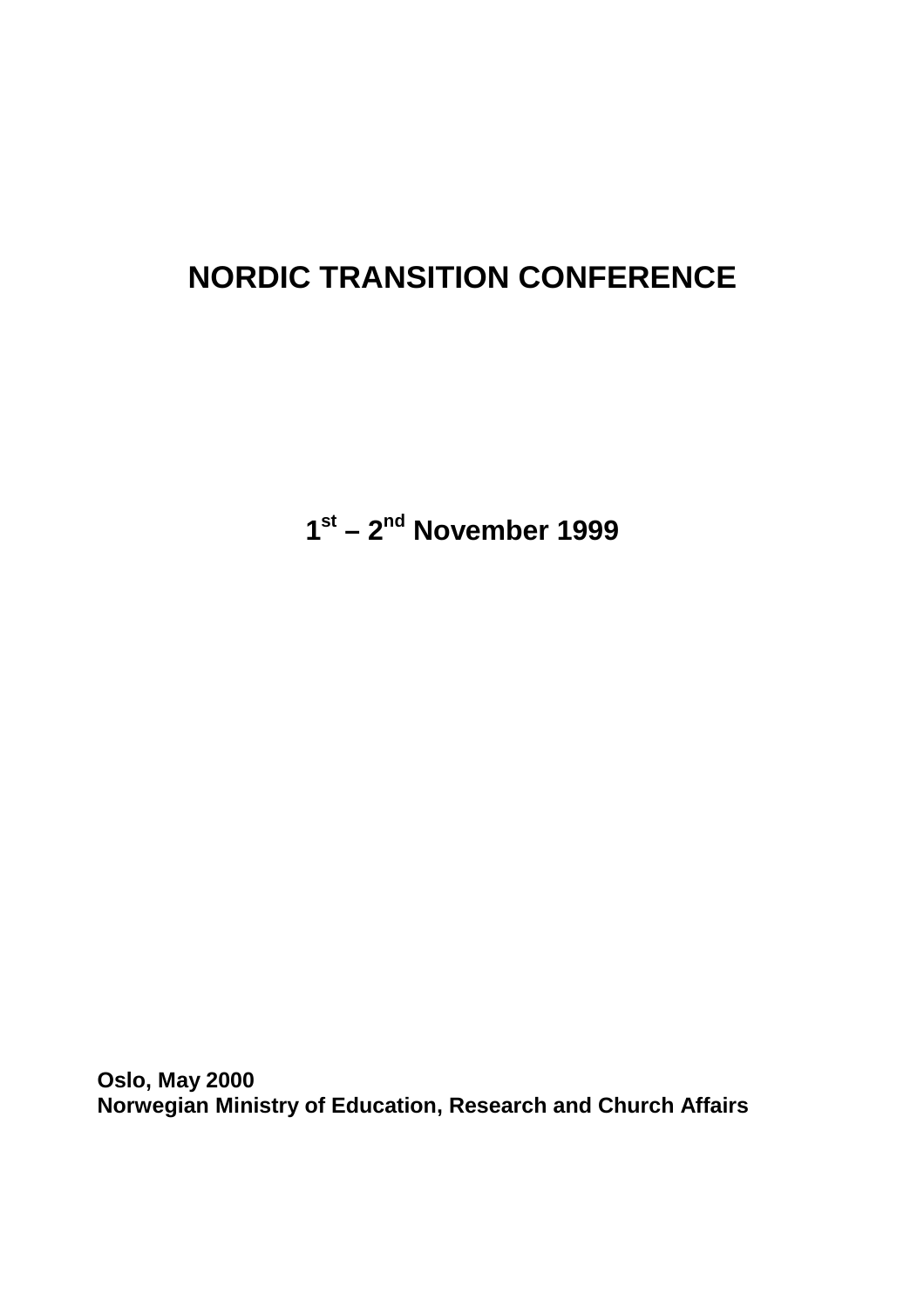## **Preface**

## **Transition Conference: Nordic Approaches**

On November 1 - 2, 1999 a conference was held in Oslo under the *Norwegian Royal Ministry of Education, Research and Church Affairs* in collaboration with the OECD, named:

## **The Transition from Initial Education to Working Life: Nordic Approaches**

The conference was initiated by the OECD and arranged as a follow-up event of the OECD report *The Thematic Review of The Transition from School to Working Life*.

### **The objectives of the conference were to:**

- Arrive at a clear statement of the key features of Nordic approaches to the transition from initial education to working life
- Produce a joint Royal Ministry of Education, Research and Church Affairs OECD publication containing the background material for and conclusions of the conference
- Give countries an opportunity to learn from one another's experiences through face-to-face discussion
- Assist policy development in participating countries

#### **Key themes for the conference were:**

- 1 Building effective pathways from initial education to working life
- 2 The Nordic approach to building safety nets for those at risk
- 3 Building a basis for lifelong learning in the transition phase

Representatives from the 14 countries which were actively involved in the OECD *Thematic Review of the Transition from School to Working Life* participated at the conference.

*This report from the conference contains: Program of the conference Address speech by Gudmund Hernes Rapporteur's summary (Highlights from the conference) List of participants Background Paper*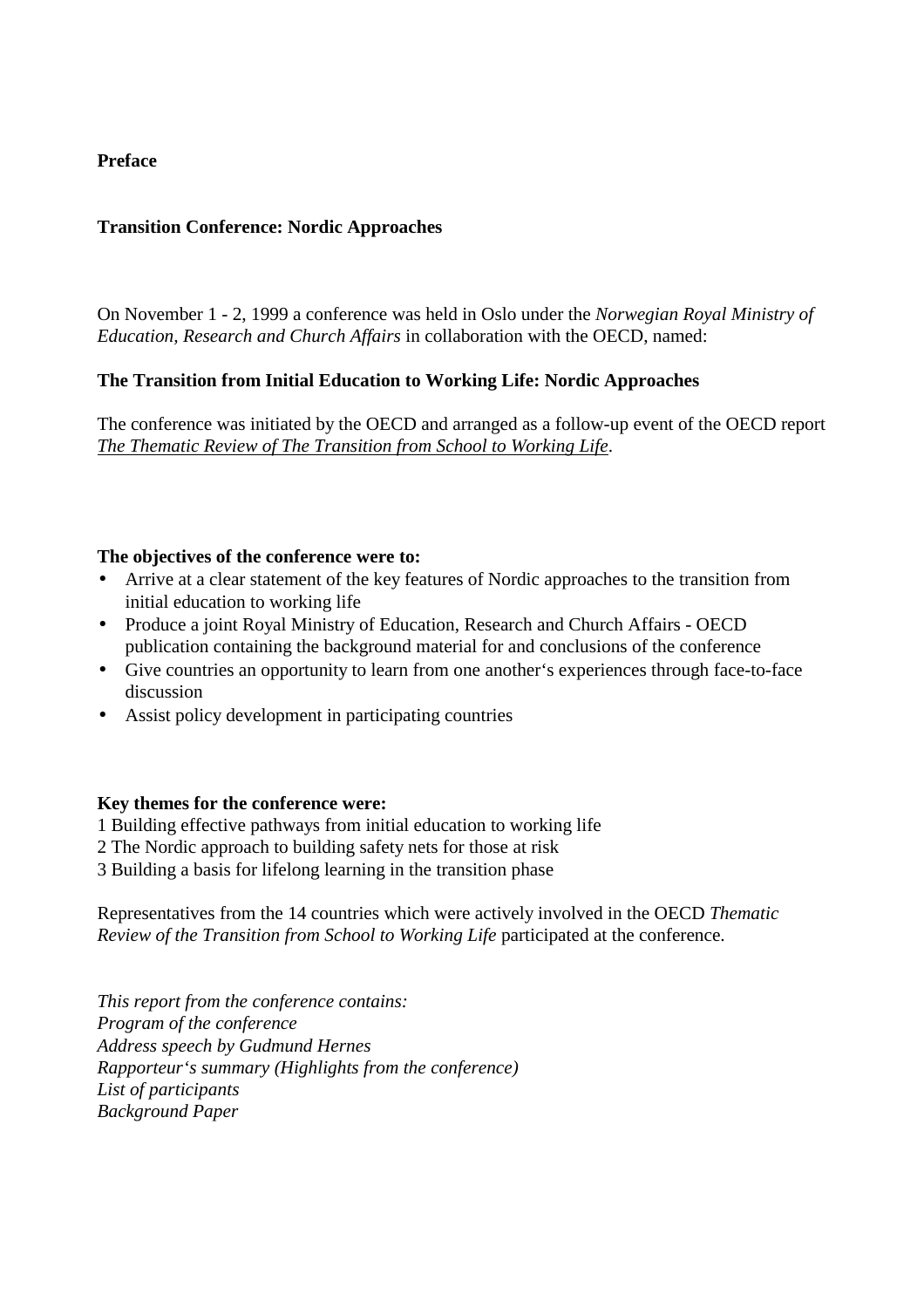## **Table of Contents**

Preface

| 1.1   |                                                                                             |  |
|-------|---------------------------------------------------------------------------------------------|--|
| 1.1.1 | Reforms in the 1990s of the Nordic education systems and policy directions, which may be    |  |
|       |                                                                                             |  |
| 1.2   | Initiatives to put in place forms of teaching and learning that are intended to encourage   |  |
|       |                                                                                             |  |
| 1.3   |                                                                                             |  |
| 1.4   |                                                                                             |  |
| 1.5   | Impact of globalisation and internationalisation on the transition phase 57                 |  |
| 1.6   |                                                                                             |  |
| 1.7   | Is there a Nordic model of transition from initial education to working life?59             |  |
|       | Chapter 2: Is there a Nordic approach to building safety nets for those at risk? 61         |  |
| 2.1   | Explicit or implied rights to education and training in the transition phase and efforts to |  |
|       |                                                                                             |  |
| 2.2   | Policies and programmes to follow up and address the needs of young people who leave        |  |
|       |                                                                                             |  |
| 2.3   |                                                                                             |  |
| 2.4   | Policies, labour market measures and other programmes for early school leavers and young    |  |
|       |                                                                                             |  |
| 2.5   | Counselling and guidance within and outside schools for young people at risk and for early  |  |
|       |                                                                                             |  |
| 2.6   | Coherence in the relationship between education, labour, income support and welfare         |  |
|       |                                                                                             |  |
|       |                                                                                             |  |
| 3.1   |                                                                                             |  |
| 3.1.1 | Initiatives to broaden and reduce the number of entry ports to vocational education 85      |  |
| 3.1.2 |                                                                                             |  |
| 3.1.3 | Existing arrangements and recent initiatives to create different types of pathways from     |  |
|       |                                                                                             |  |
| 3.2   | How are counselling and guidance used to assist students in their choice of pathways? 91    |  |
| 3.3   | The role of employers and trade unions within the education and training systems 95         |  |
| 3.4   | Models of co-operation between the classroom and working life and methods used to           |  |
|       |                                                                                             |  |
| 3.5   |                                                                                             |  |
|       |                                                                                             |  |
|       |                                                                                             |  |
|       |                                                                                             |  |
|       |                                                                                             |  |
|       |                                                                                             |  |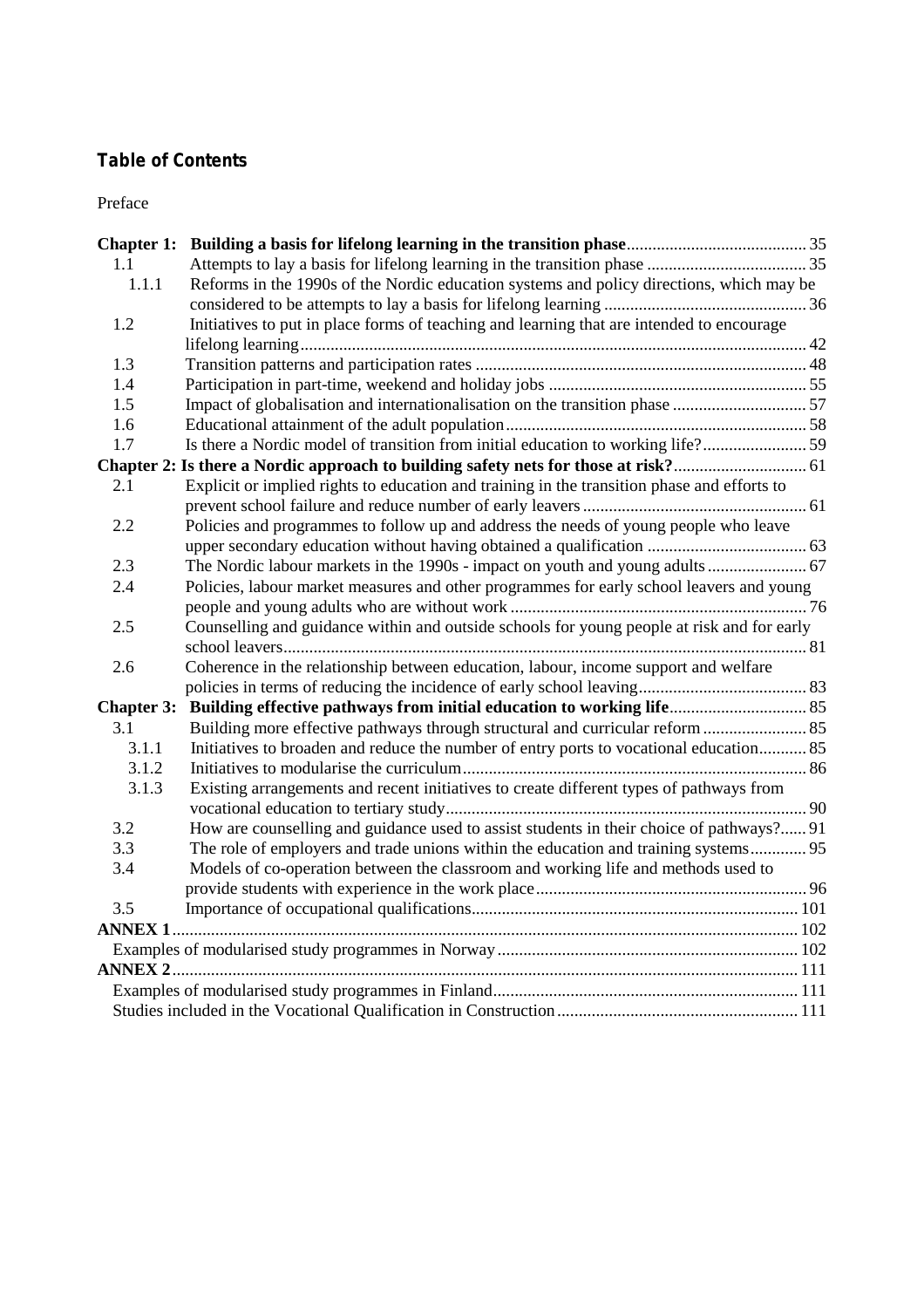#### **The Transition from Initial Education to Working Life: Nordic Approaches**

**Oslo, 1 – 2 November 1999**

## **Conference programme**

#### **November 1**

- **10.00 10.15** Welcome by Mr Jon Lilletun, Minister for Education, Research and Church Affairs
- **10.15 11.00** Key note address by Mr Gudmund Hernes, Former Minister for Education, Research and Church Affairs
- **11.00 11.30** Coffee break
- **11.30 13.00** Theme 1: *Building effective pathways from initial education to working life, The Nordic approach* Each of the Nordic countries gives a presentation, max 15 minutes. Reactions by non-Nordic countries: Austria, Japan, Switzerland
- **13.00 14.00** Lunch
- **14.00 15.00** Reactions to and discussion of Theme 1 in small groups
- **15.00 16.00** Theme 2: *The Nordic approach to building safety nets for those at risk* Each of the Nordic countries gives a presentation, max 15 minutes. Reactions by non-Nordic countries: Australia, Canada, Portugal, UK
- **16.00 16.30** Coffee break
- **16.30 18.00** Reactions to and discussion of Theme 2 by a panel from Australia, Canada, Portugal and UK
- **19.30** Dinner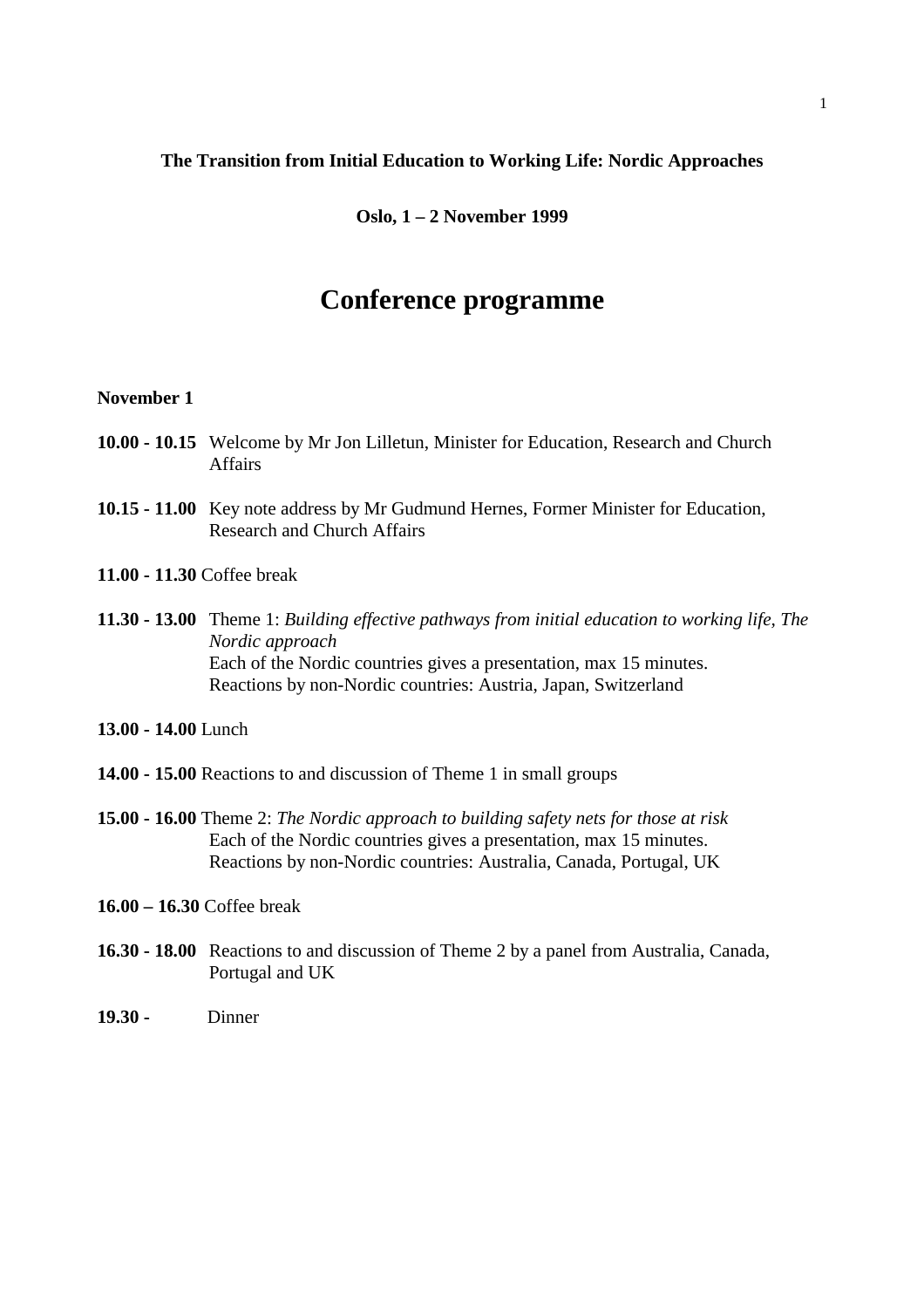#### **November 2**

- **09.10 10.30** Questions arising from day 1; clarification, perspective sharing Introduced and facilitated by Richard Sweet, OECD
- **10.30 11.00** Coffee break
- **11.00 12.30** Theme 3: *Building a basis for lifelong learning in the transition phase, The Nordic Approach.* Each of the Nordic countries gives a presentation, max 15 minutes. Reactions by non-Nordic countries: Czech Republic, Hungary, United States
- **12.30 13.30** Lunch
- **13.30 14.30** Reactions to and discussion of Theme 3 in small groups
- **14.30 15.00** Coffee break
- **15.00 16.00** Small group discussions to bring together conference key messages and conclusions
- **16.00 16.30** Rapporteur's summary. Rapporteur; Dr Cathleen Stasz, Rand Corporation, USA
- **16.30 17.00** Final remarks by Mr Ole Briseid, Director General, Norwegian Ministry of Education, Research and Church Affairs

#### **Social event: (Voluntary for those already present)**

Sunday, October 31 at 16.20: We want to arrange a short travel to Holmenkollen Ski Museum to experience some of Norway's famous ski traditions.

Meeting point: Hotel Reception at 16.20, Sunday October 31.

#### **Objectives:**

The objectives of the conference will be:

- To arrive at a clear statement of the key features of Nordic approaches to the transition from initial education to working life
- To produce a joint Royal Ministry of Education, Research and Church Affairs OECD publication containing the background material for and conclusions of the conference
- To give countries an opportunity to learn from one another's experiences through face-to-face discussion
- To assist policy development in participating countries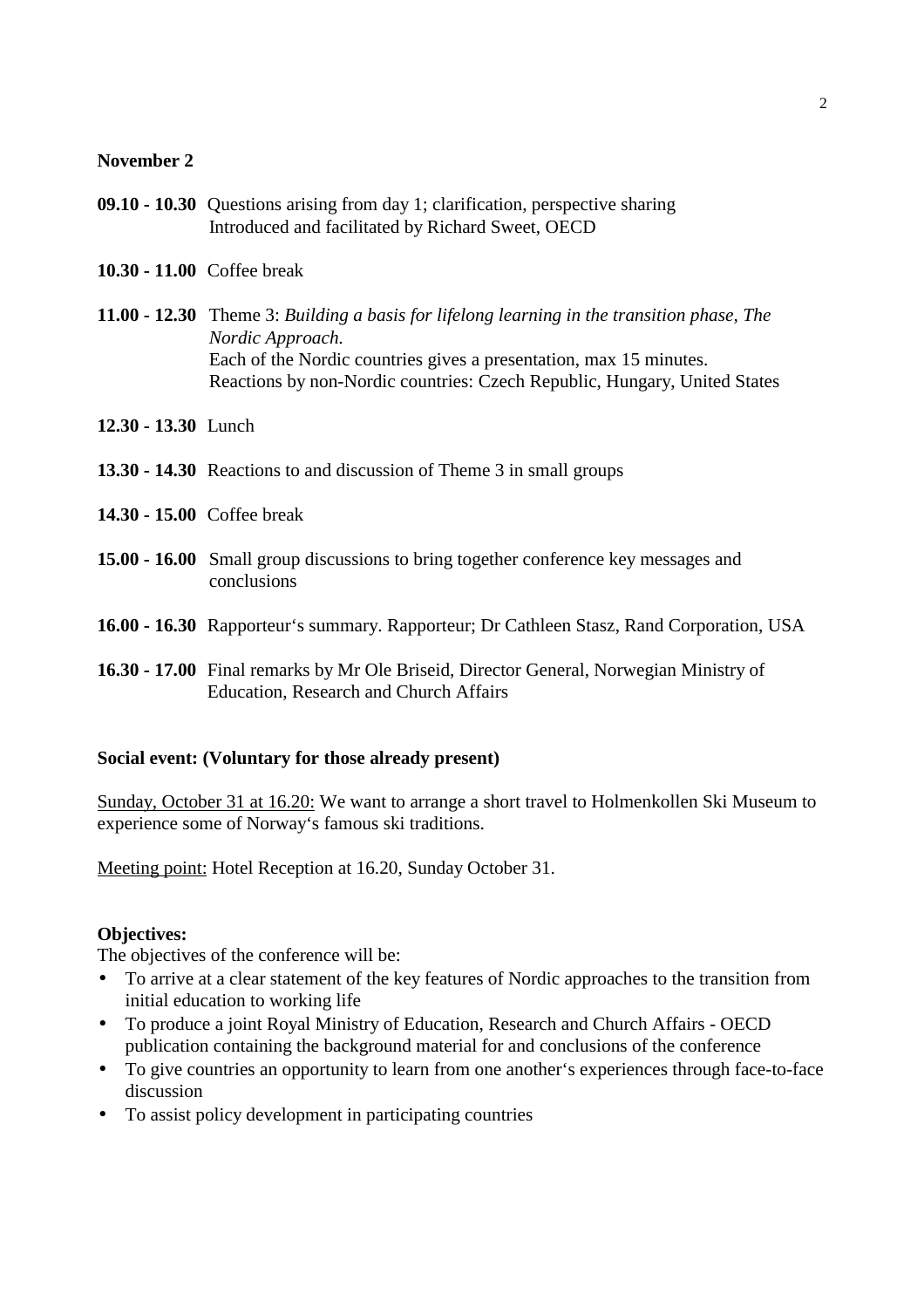## **Background paper:**

This paper draws on the national Background Reports prepared by Denmark, Finland, Norway and Sweden for the OECD's Thematic Review of the Transition from Initial Education to Working Life, as well as on the Country notes prepared for each of these countries.

#### **Conference report:**

**After the conference a report will be produced containing the conclusions of the conference.**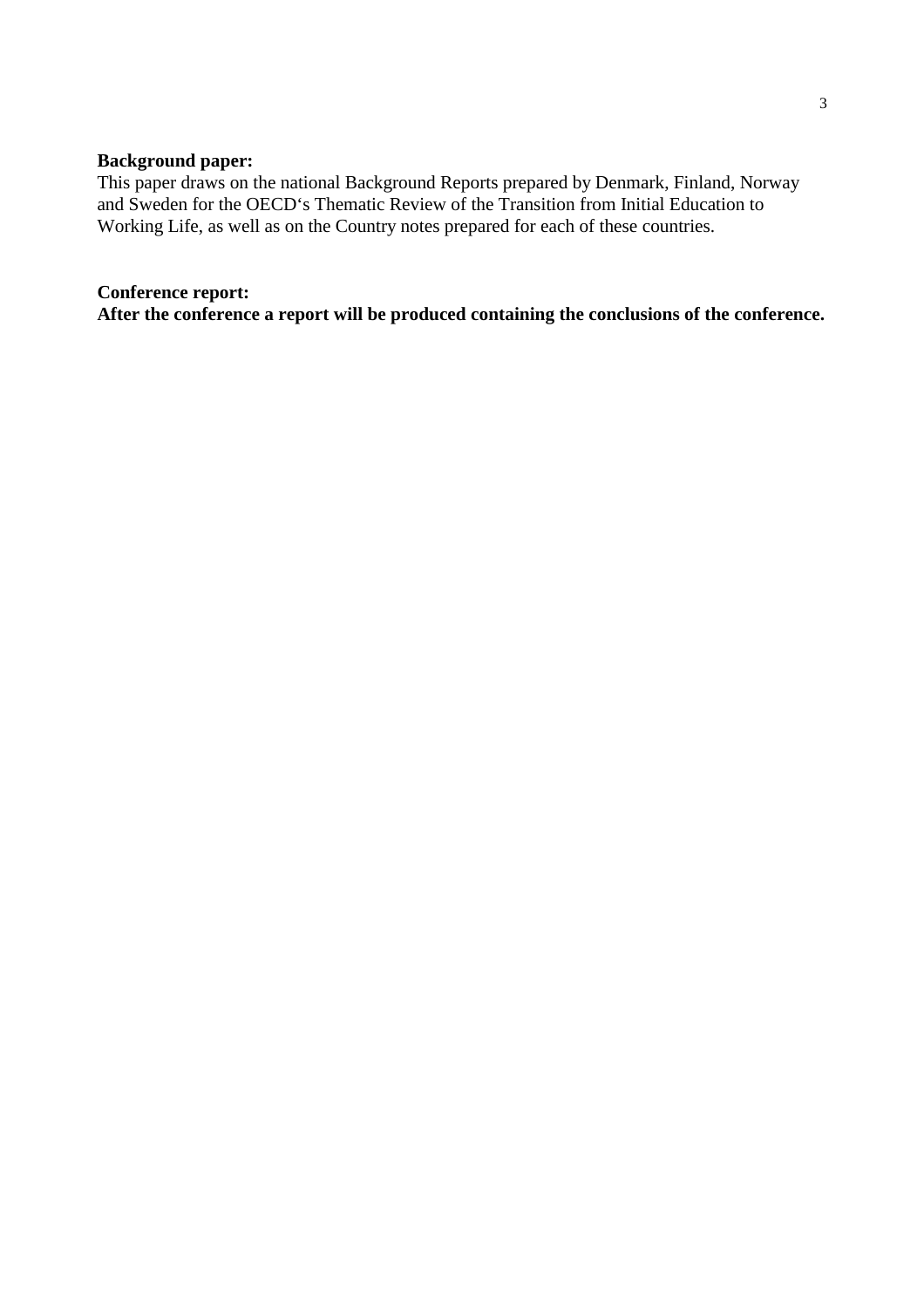#### Gudmund Hernes

#### **The Transition from Initial Education to Working Life**

The topic for this conference is "The Transition from Initial Education to Working Life". The reason why we can organize a conference on this topic is because of the transformation *of* working life.

For there was a time when little special training was needed. One prepared for work by doing it – by everyday *participation* rather than by special *education*. Most of the population took on the tasks of their parents – nay, of their forebears, indeed their ancestors. For social organization remained stable over the generations. Hence what was needed to know, your immediate kin knew.

Or to put it differently: Also in former times knowledge was power. But the knowledge needed was more *local* and *specific*. The important thing was to know where the fishing grounds were, where wild animals trekked or where the soil was suitable for cultivation. The important thing to know was which plants or meats were fit for eating, how they could be preserved and how they could be prepared. The important thing to know was how to dress yourself, whether the garb was by crafted furs or woven clothes. The important thing to know was how to build from the materials at hand, whether it was ice, wood or clay.

And most of this knowledge could be *transferred directly from parent to child*. Your father knew how to make tools and use them to eke a living from the bounty of the land, your mother knew how to use a spindle to make tread or a needle to stitch a dress. As my grandmother once replied when I asked how much flour goes into a porridge: "As much as it takes" – she of course had acquired the feel and eye for the right consistency – for what today's physicists might call the viscosity of the mixture. In a sense being an adult consisted in the command of the skills needed to enable you to take care of your family and you community – such as repairing shoes, mending clothes, sowing corn or slaughtering animals, baking bread or preparing sausages. You needed to know what it took to make a living, to make a home and to make sense to other members of your community.

The fact that you learned directly from your mentors, also implied that the curriculum, so to speak, was adapted at each stage to your level of attainment. Children were *brought along*, both in the literal and figurative meaning of the expression, because parents knew from one day to the next what their offspring had been introduced to, what they had mastered and what were the next steps on the road to adulthood. You were trusted to use a rake before you were trusted to use a scythe. You were trained to steer a horse before you were trained to shoe a horse. In a sense, there was a perfect match between the mode of education and the mode of production. Adults were a majority around children – they set the tone and they set the pace, they set the values and they provided necessary knowledge. The world of the young was rich in concrete action though poor in abstract information; it was consistent in values and dense in interaction with adults.

In many places around the world this is still the predominant mode of bringing the young into the adult world – you grow *up* by growing *into* it. Indeed, there are still pockets in our modern economies where training on the spot and on the job is the predominant mode of instruction –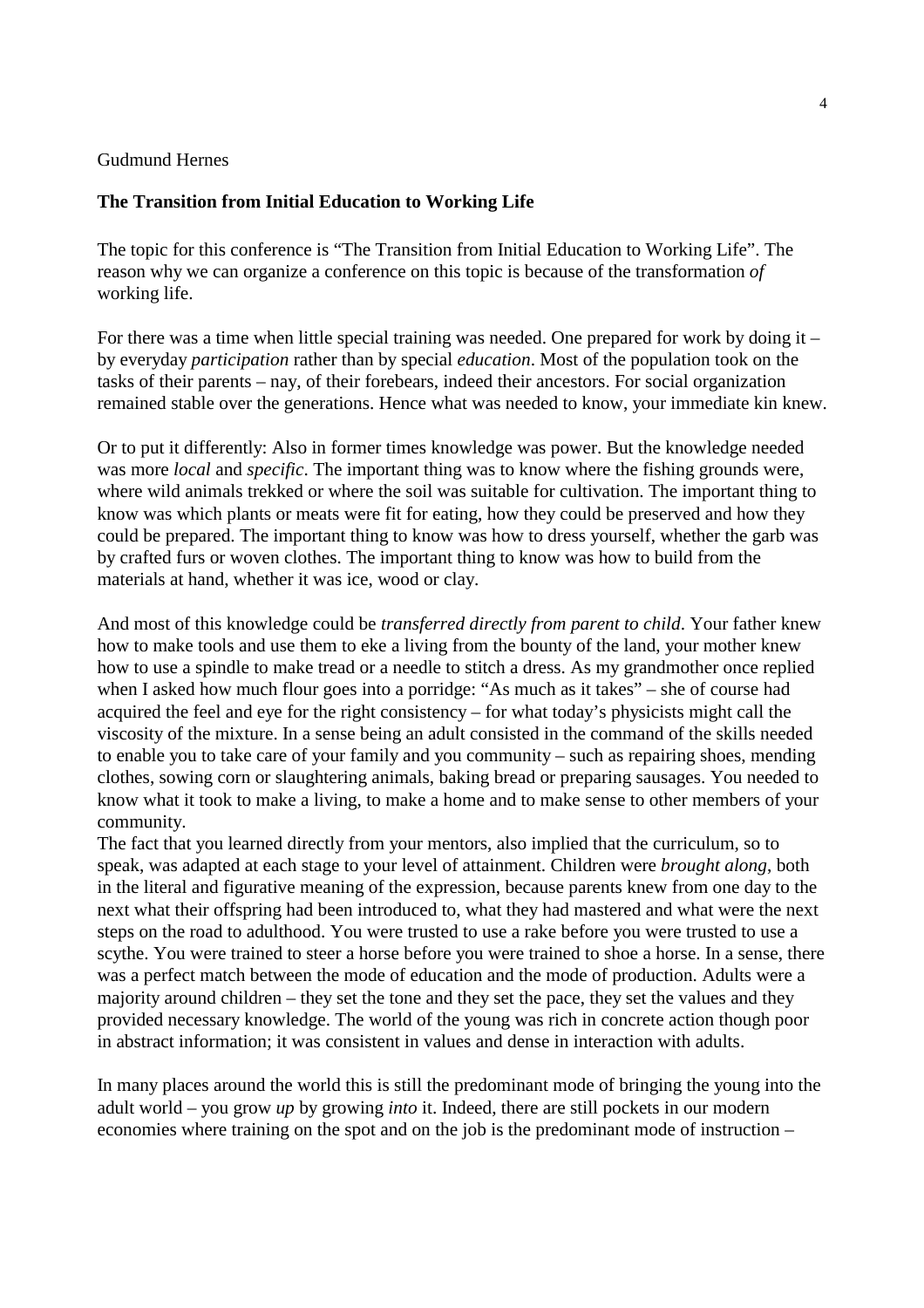*preparation occurs through participation*. Even when I finished primary education some forty years ago, several of my classmates left school for work on their farms or became rookie sailors without any specialized education. This is rare in Western countries nowadays – formal education plays an ever more important role. Yet, as is often the case: present day society encompasses living elements dating from many different epochs. Historical residues coexist in a contemporaneous presence of different pasts.

\*

The fundamental change in modes education came as a consequence of a fundamental change in modes production. More specifically, when the density of population increased, the division of labor progressed: It became beneficial to the whole population and profitable to many subgroups to specialize in one line of work, such as building, baking or brewing.

The advantages lay on the one hand in the *skills or even virtuosity* developed by *repetition*: By performing specialized functions over and over, both the time and efforts needed for the operations could be reduced though learning by doing. Clumsiness and ineptitude were eliminated by experience, and the best practice congealed into fixed social forms. Initially satisfactory but unwieldy or cumbersome procedures were avoided and abandoned when more functional or practical ones were found. You only have to look at a five year old using a hammer and compare it to the dexterity of a carpenter to grasp this point. More effective operations were kept when caught. The skilled laborer so to speak became a special tool for their task, more adept and adroit. The best forms found solidified into routines. Through the inventiveness of the most accomplished or the happy accidents by the many, the most adept grasps were hit upon. By imitating the most deft and nimble, the broader group of practitioners could collectively reach a level of perfection beyond the grasp of any single individual attempting to carry out all the operations alone. By confronting again and again the same problems, gradually a group developed experienced hands and proven practices for handling tools and materials ingeniously, efficiently, economically. The best practice could become the common practice adopted by a group of professionals. Or put differently: The perfecting of skills came about as a gradual adaptation to a constant technology, where the modes of action best suited to it gradually were selected, set and solidified into habits, traditions and prescriptions for action as *tricks of the trade*. The tools shaped their users.

More than that, the *tools of the trade* were themselves developed by a similar process. Step by step and little by little implements and utensils, devices and machinery were invented and improved. Technical advances were the outcome of a progressive learning process about the environment: Over time the means which more effectively enabled people to do their work and exploit the environment were selected. Tools were differentiated and acquired fixed shapes, adapted to each particular application, as when a carpenter's hammer differs from that of a blacksmith. And each tool came into full play only in the hands of specialists.

When skills and tools became the basis lifetime careers, they also became the impetus for *social organization*. On the one hand individuals became craftsmen and artisans by the skills they commanded and the tools they mastered – by their *professional control*. On the other hand the practitioners of a trade could learn from each other and support each other both in relation to their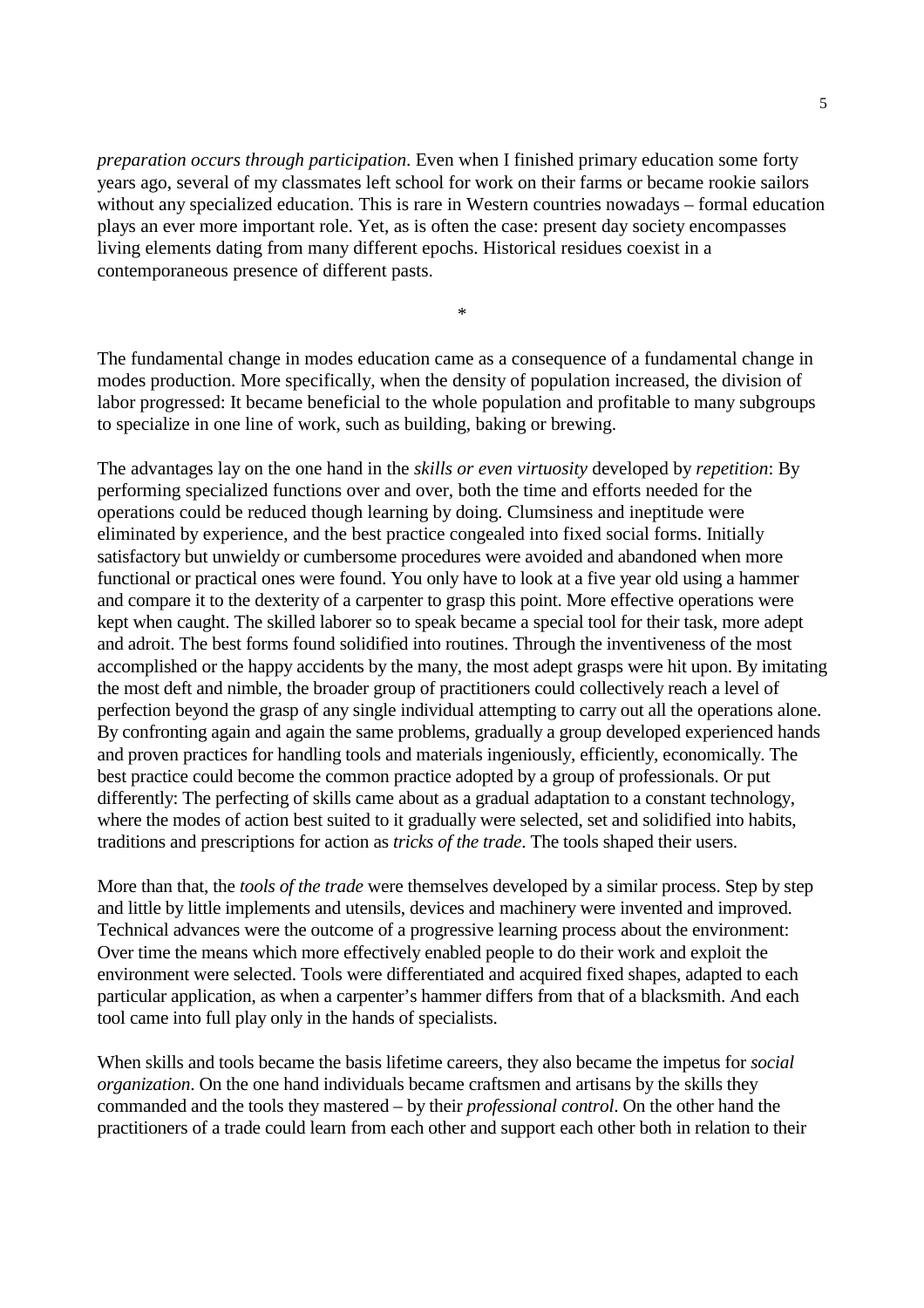employers and in relation to political authorities – by their *social control*. Authorities also came to see that there were benefits both to producers and consumers in giving a community of practitioners a monopoly to exercise certain craft and to uphold its standards. Such were the considerations that resulted in a new social organization: the *guilds*.

But the guilds were not just organizations to set the terms of trade and set the professional standards. In order to do so they had to *provide training* and *control that the newcomers were up to standards*.

The *social development* of trades and tools – from masonry (the art of bricklaying) to tannery (the art of turning hides into leather), from making barrels which is done by coopers to making brass articles done by braziers – took place as described above through an accumulated series of minor improvements.

Yet *individual introduction* to the trades could not be left to random recruitment and haphazard practice. The elders who possessed the knack could be emulated through an *organized* process: *preparation by instruction*. But then beginners had to be systematically introduced to the tools and the tricks of the trade in long-term *apprenticeships*. Journeymen and masters had to secure that their successors were brought up to standards as craftsmen by systematic learning and varied experience if the guilds were to retain their monopolies. The profession could tolerate neither dilettantes or damblers – the inept or untrained, nor charlatans – persons falsely claiming special knowledge or skills and not being what they made out to be. The breadth of skills, international standards and diffusion of innovations were also advanced by *Wanderjahre* – the journeymen's travels to foreign countries not just to practice their trade but also to learn new skills from colleagues abroad.

In short: There was no transition *from* primary education to working life – the transition *to* working life took place *in* working life.

\*

This model of education – learning in apprenticeships – also at first became the model for academic training in Europe. Not only were young people trained *in* working life *for* working life in the handicrafts. They were trained in the same way to take part in religious services and more spiritual pursuits, in liturgy. In particular, youngsters had to be trained in singing hymns and performing during masses. In order to do so, they had to learn the language of the rites, latin. The latin name of a liturgical group of youngsters who had gradually been imparted the skills to take their part in sacred rites and music is *schola*. From it derives not just the term "school", but also the practices going on within them.

When the first universities were organized some 800 years ago, they also took the guilds as their model. Universities were not a group of buildings, but an association of academics who could confer a right – *licentia docendi* – the right to teach, conditional on the possession of certified skills. They even used some of the same titles as the guilds, such as *masters* and *bachelors*. Universities as guilds also identified the bodies of knowledge that practitioners had to master: The lower division of the seven liberal arts, the *trivium* – grammar, rhetoric and logic, and the more advanced division, the *quadrivium* – arithmetic, geometry, astronomy and music.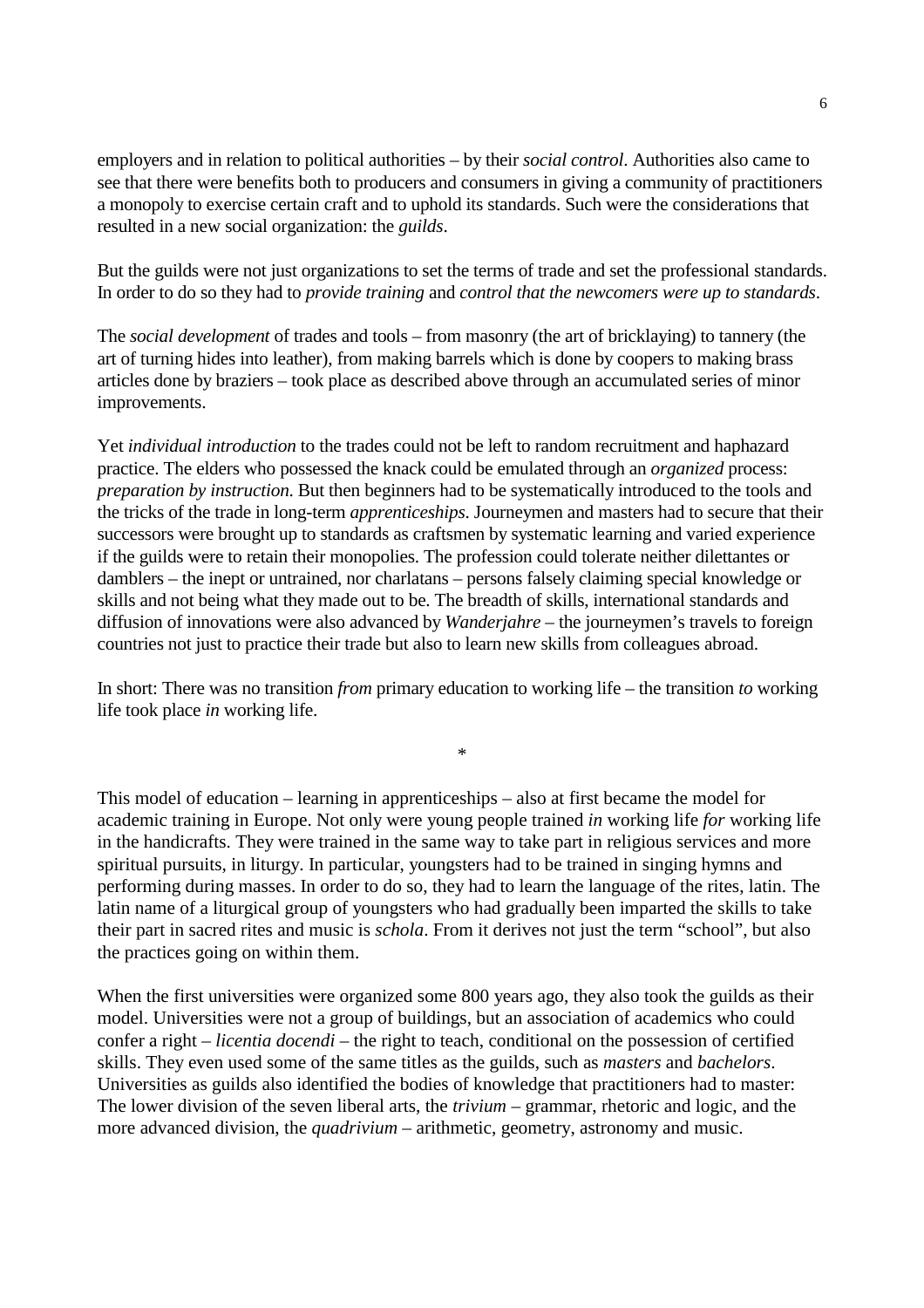In short, scholastic and academic training copied the traditional mode developed by the guilds as training *for* working life by participating *in* working life and systematic exposure to the richness of the tricks and tools of the trade.

Yet it is an interesting historical fact that scholastic and academic training increasingly became separated for working life, in both temporal and institutional terms. Scholastic training became *preparation* rather than participation, a *phase* in life rather than life itself. And scholastic training increasingly came to take place in disconnected institutions – indeed, in the case of universities often as detached institutions.

In Europe in the  $16<sup>th</sup>$  and  $17<sup>th</sup>$  centuries the idea took hold that knowing the Bible could not be left to a literate clergy alone who instructed their congregation from the pulpit – supported by paintings of biblical events ("Biblia pauperum"). If people were to understand, they had to be able to read for themselves. Hence the idea of more specialized educational institutions for the general population to acquire the ability to read the scriptures and understand them (politically) correctly, also took hold. But the training was more a training to become good Christians and good citizens rather than a preparation for *working life*, which continued to take place either by stepping into the shoes of your parents or through the apprenticeships of guilds under the guidance of craftsmen.

\*

This story can be summarized in a different way. The oldest way of preparing for work is by *integration*: simply by bringing the young into work and by letting them take on the tasks they can master, which increases with age and skill.

The second mode is *separation by levels of skill* – vertically between master and apprentice, horizontally between different areas of skill or craft.

The third mode, which has become the most widespread in developed countries in modern times, is the *separation of training from performing work and from participating in work*. Education is primarily what you get *before* you get a job, training is primarily what you get *outside* working life. And the phase in which this takes place has been extended – encompassing more hours of every day, more days of every year and more years of every life. The mode of education is adapted to the mode of production, yet temporally and institutionally disconnected from it.

Why has this happened? I started out by saying that knowledge the young needed to a great extent was local and specific. What has happened is a revolution both in the *use* of knowledge and in the *kinds* of knowledge. An ever-increasing part of knowledge is *universal* and *general*. The Pythagorean theorem is 2500 years old, and yet is applied by engineers all over the world every day. Yes, there are what we call Roman numerals, but Arabic numerals are now universal. There are local varieties of wine, but there is no ethnic periodic table of chemistry. Boyle's law is as valid in Bogota as in Bergen, Ohms law is as valid in Ohio as in Okinawa.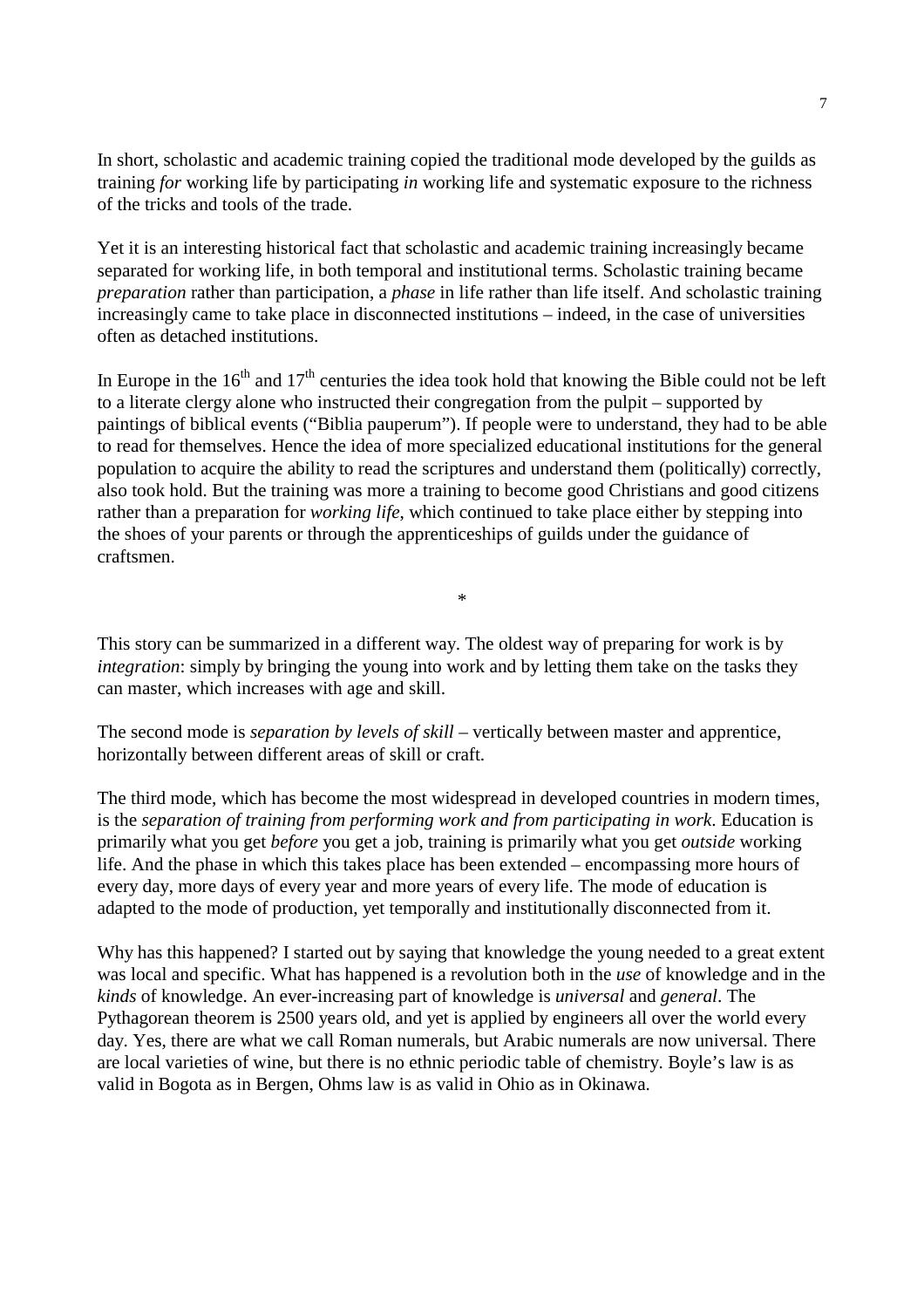This common core of scientifically based knowledge is all the time *expanding*. There was a time when some philosophers thought that all discoveries – at least all great intellectual discoveries – had already been made. But don't you worry. In this century fundamental discoveries have been made in physics (e.g. the theory of relativity), in biology (the DNA-string), in mathematics (e.g. the Turing machine), in medicine (e.g. antibiotics).

Not only is the common core of scientifically based knowledge all the time expanding – it is all the time put to *new and radical uses* transforming our lives. Such applications range from fertilizers to refrigerators, from TNT to DDT, from electric light bulbs to electronic computers, from polyester to polypeptides, from Xerox's photocopier to Sony's Walkman, from interferon to Internet. Shoes used to be made of leather and later of rubber. The running shoes you now use are high tech – they could not have been constructed without extended research in physics, physiology and chemistry.

Hence science has become the most potent power for social transformation. And science is one of the most fantastic thing humans have learned to do *together* – crossing boundaries and spanning centuries. Leibniz invented the binary number system based solely on 1's and zeroes staring from the religious idea that God is everything (1) and the rest nothing (0). It took some centuries before the mathematical work of this German philosopher found its use in modern digital computers.

Not only is knowledge transforming products – it is transforming *professions*.

A typographer used to be a craftsman who could master a composing frame, type casting, fonts etc. Then came offset – and later photo-type. Now being a typographer is to be fluent on a Macintosh computer or its relatives.

Until last week I thought the craft of baker and confectioner would be relatively untouched by the revolution in information technology. Then I met a young woman artisan who told that she printed patterns and letters on rice paper – which is edible – by use of a PC. Then she pasted the printed rice paper over the icing of her marzipan layer cake! And of course she calculated nutritional values of various meals by means of her PC. Her profession also, is being transformed by advances in and applications of science.

It is this revolution in the role of knowledge in transforming products and professions which impinges on the apprentice tradition for vocational training.

Other forces have pushed in the same direction. First, the desire to train the young to become capable citizens, which not only requires literacy, but also some fluency in science and numeracy.

Secondly, training in schools is not just about becoming capable citizens, but also expanding the individual's scope as a human – "to perceive and to participate, to experience, to empathize and to excel". This implies that they have to become familiar with broad the heritage of man, both in its universal and timeless accomplishments such as the Great Wall of China, the Pyramids of Egypt or the Cathedrals of France, or the more local expressions be it in national literature or local lore.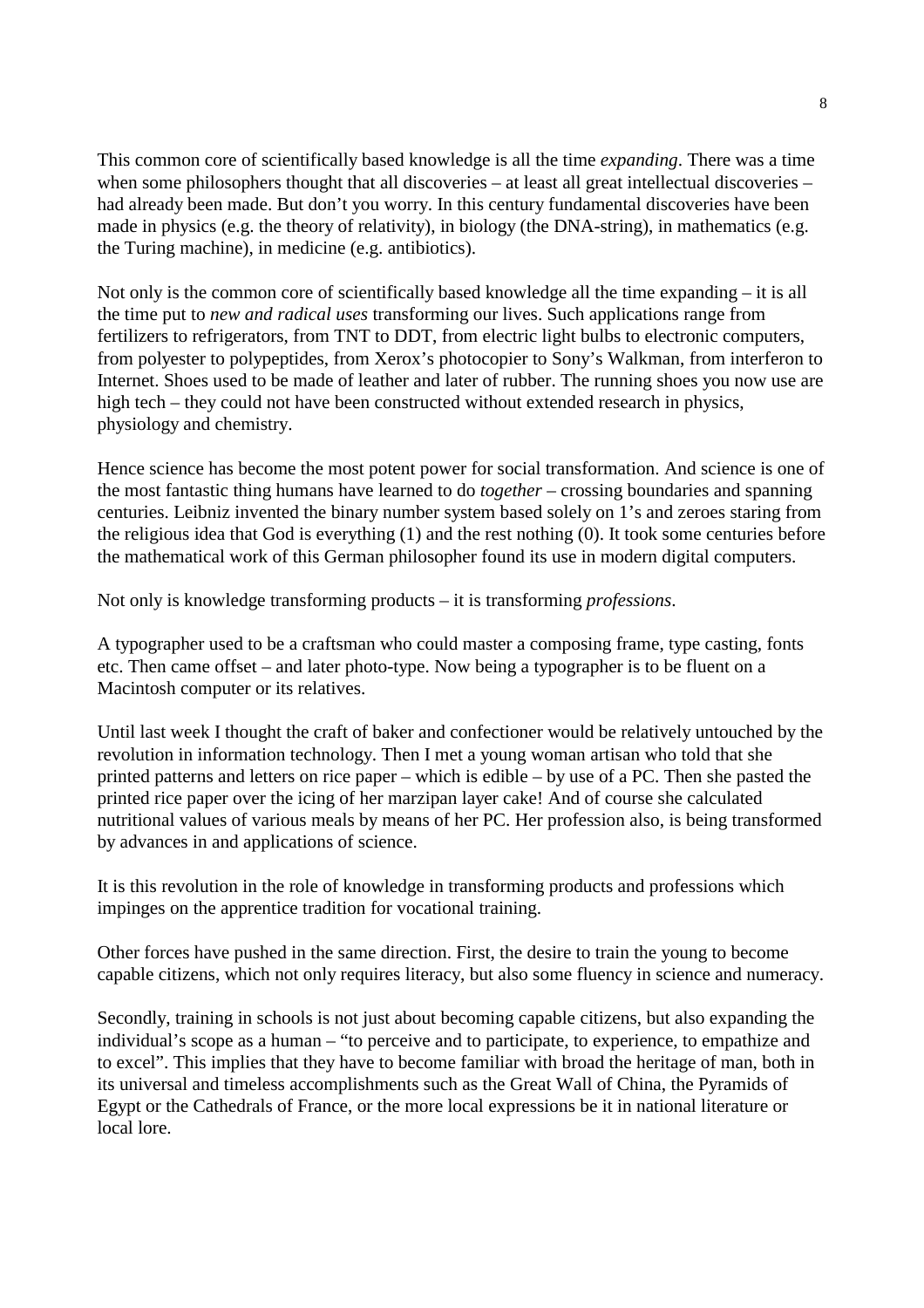Thirdly pupils have to internalize knowledge which can last them a lifetime and provides the keys to new knowledge throughout their whole working careers.

Fourthly, education should open the whole world of work to all individuals. If you are to be able to choose a profession different from that of your parents, then you need general skills that can be educated and expanded in many different directions.

Fifthly, the education must instill in pupils and students the fun that comes from playing intellectual games – e.g. the wild things that for example physcicists or mathematicians do. (imagine that light has weight, and that there exists a triangle with three 90 degree corners!)

In some countries these considerations taken together has led to doing all of the training of youngsters *in* schools and letting them enter the life of work afterwards. As knowledge has become more general and global, so primary education can become more common and its contents more shared by all pupils.

Altogether the arguments for a general, core curriculum for all students are strong. Yet here are also strong arguments against the academization of all schooling – and the medieval model of the student sitting at the desk sponging up the words of wisdom from the teacher.

First there is the problem of *motivation*. I for one love the particular kind of game that mathematics is – math is not about solving problems but about hunting for rules. Once you find the right rule, the problem is easily solved (e.g.: How do you find a square that is half the size of another? Here is a possible rule: Divide the square into two equal rectangles. Then divide each of them into two equal smaller squares. Then clip off half of each of the four resulting squares along their diagonal – i.e. by cutting corners, so to speak. And lo: The resulting square is half of the original since we have removed half of each of its four equal parts.) On the other hand, I never learned grammar and get lost at transitive verbs or conjunctions. In such cases, when the motivation for general knowledge is missing, pupils and students can be inspired or egged on by the need they have for general knowledge when solving practical problems. I found it was useful to learn English in spite of my poor grammar since it enabled me to follow "Top Twenty" on Radio Luxembourg and to read Westerns. The need for general knowledge can be derived from the need for the practical skills you desire to master. In order to be able to calculate the angle of roofing beams a carpenter needs to know the Pythagorean theorem.

The other is the problem of *relevance*. Fun and games – such as mathematics or grammar – can be great. But it will add to your willingness to learn all rules and principles if you can see what they can be used for. To put it as a slogan: Nothing is so practical as a good theory. A good theory has a lot of concrete applications to show for itself. And an important way of finding out what is relevant is to discover what is needed in order to function outside of the school – in practical work. Last week I heard of a student trained for baking that came back for more math. He had to be able to calculate the different measures of flour, yeast, butter, milk and molasses that went into the dough for Saturdays when demand was different from the other weekdays – the *proportions* remained the same, yet the *quantities* were different. And he had come across a great receipt for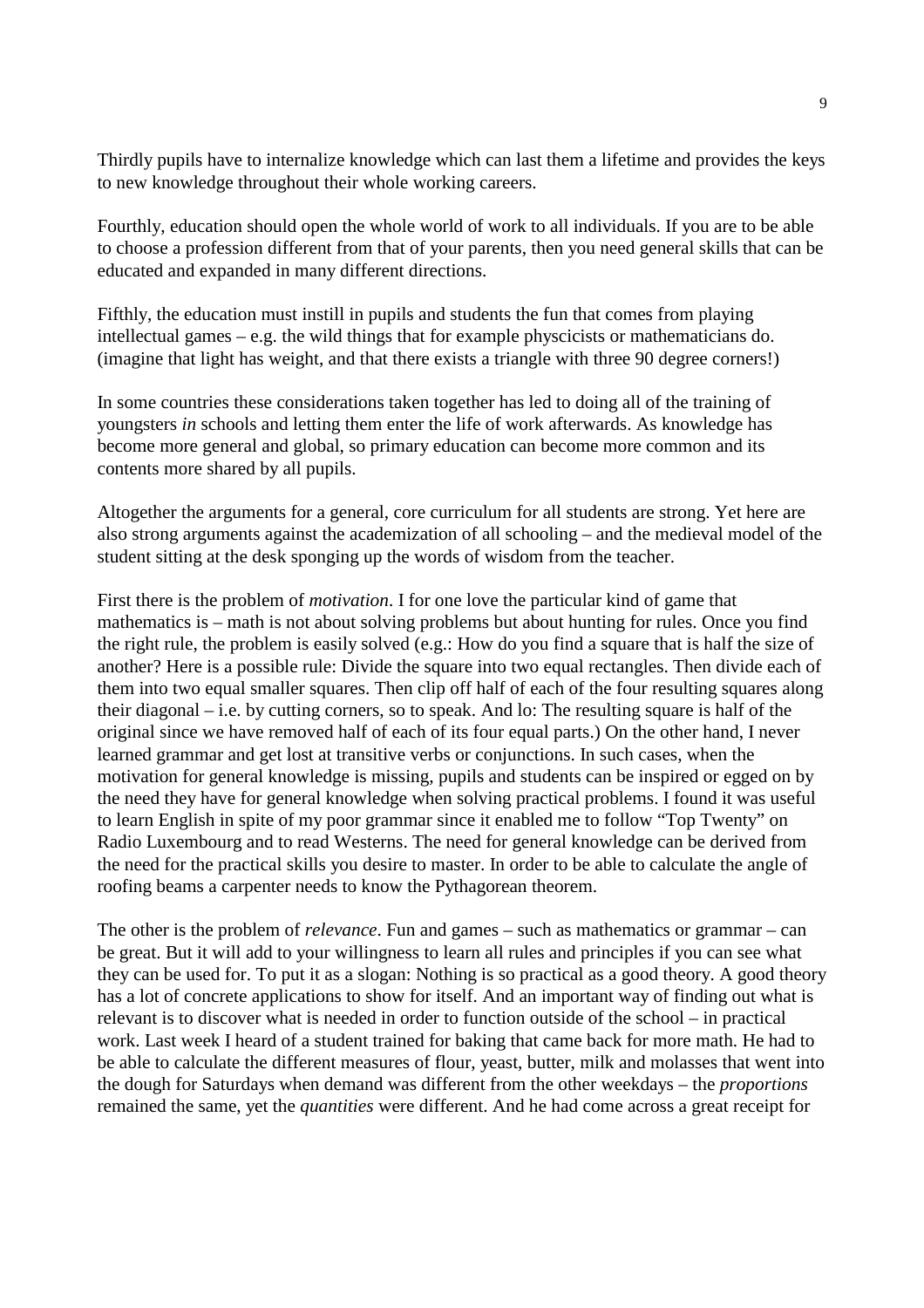Albanian rye bread which made four loaves – and in his bakery they wanted 48 without having to make 16 separate doughs.

The third is the problem of *detection*. It is often absorbing to hear about the great things our ancestors have discovered – such as the contagion theory of diseases. But if you are to be trained as a nurse, you can find out about the bacteria on your own hands by cultivating them in a Petri dish. In other words, you can find out for yourself – and *learn* to find out for yourself. Indeed, you can be trained in doing research and experience the joy of discovery yourself. Indeed, a good theoretical education requires a lot of practice.

It is interesting to note that this way of thinking increasingly impacts also on academic training. You cannot become a good doctor simply by reading anatomy, physiology and pathology. You have to see for your self and you have to touch patients. Indeed, modern medical training has been criticized for not providing enough hands-on skills and that old techniques for diagnosis by palpation is lost when a fetish is made of laboratory medicine. In other words: To become a good general practitioner requires a lot of actual practice – as does becoming a specialist. "Øvelse gjør mester" – "Practice makes perfect" – as the saying goes. And this holds for almost every other field as well, from becoming a pianist by practizing endless numbers of "etydes" – exercise pieces – to becoming a watchmaker from taking watches apart and putting them together right.

Indeed, we can use new technologies to imitate life. This is old hat in medicine, where dissection is first carried out on specimens and animals before students are let loose on humans, and where surgeons train on guinea pigs before they practice on patients. Now simulators can emulate real life and virtual reality can mimic the real world, whether it is for flying or for welding – or even surgery. But the main point remains the same: That learning is best done by doing, not just in working life, but in schools and universities as well.

There is a moral to this story, which can be made explicit. When we talk of transition from school to work life, we cannot just look upon this as just a flow of candidates from one state or institutional sphere to another. We also have to ask which parts of working life can be transferred to schools, not just in terms of curricula, but also in terms of working methods, practices and personnel. And we have to ask how we can prepare pupils for work life *before* they *leave* primary education, by extensive out of school placements, by summer jobs etc. The point of this is partly to acquaint the pupils with what is relevant and what is necessary. But it is also to familiarize them with a culture that is different from their own at school, namely a culture that is dominated by adults and the culture of adults. In other words, education must *use work* as what it can be: *a transforming experience*. Since we have constructed a social world with greater separation of the world of education and the world of work institutionally and temporally, we should think of new ways of letting work transform education.

Basically I am arguing for a *new balance* between work and education to create a world which is richer for the young, because at least parts of the greater variability found in working life can be imported into the educational system and because of the culture in working life is less age-graded than the educational system. The difficulties in accomplishing this are of course great. But that is all the more reason to start soon and act decisively.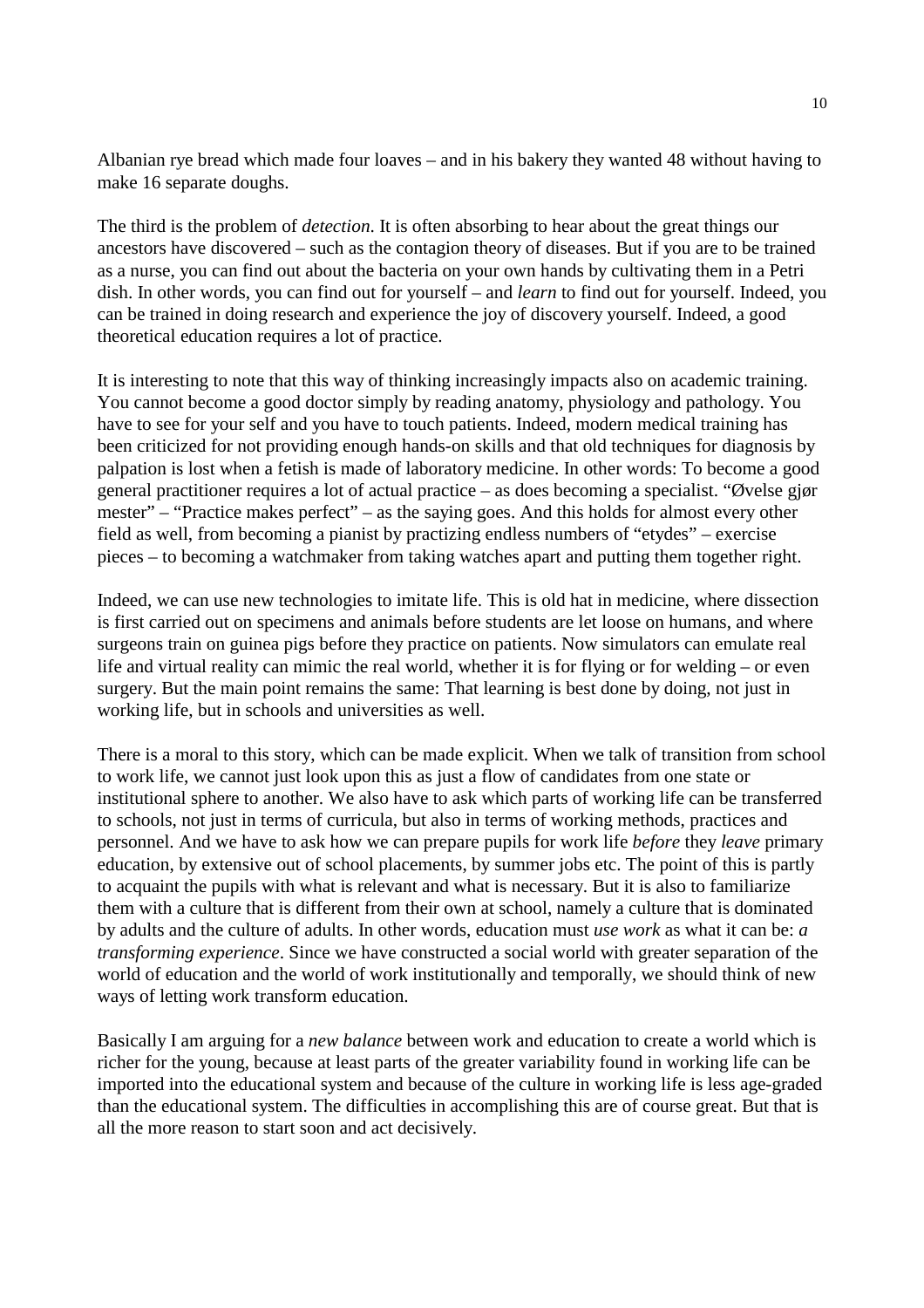For on the one hand new knowledge is transforming working life – products, procedures and professions. The implications of this for the next century is that we can train no one for jobs that we can expect will remain untouched by new knowledge. Or put differently: We can train no-one for any specific job. The *content* of all jobs will change, the social *composition* of jobs will change. Jobs will be transformed, jobs will disappear and new types of jobs will be introduced. Ten years ago the job of a Web Designer did not exist even in anyone's imagination let alone in reality – it was not yet designed, so to speak. In the United States, over the last 10-15 years 40 million jobs have disappeared. But 70 million new ones have been created.

The implication of this is that no one can educate themselves for job security simply because jobs are in jeopardy. They are no longer fixtures or permanent positions, they are ephemeral and they are fluid creations. The activities jobs consist of will continuously be modified or substituted for others, as when typographers work on the PC screen rather than with linotypes. This in turn means that no one in the future can expect *job* security. Neither can the contents of jobs be guaranteed. Nor can the future validity of your initial training be assured, since jobs change. The slots you can move into will change as will the qualifications they require.

What one must aim for is not so much job security as *career security* – i.e. an assurance that can be employed in a fluid labor market where old jobs all the time change or disappear or new ones are constructed.

Knowledge is what will give you power on the future labor market. But that knowledge will not just be the initial qualifications for present positions. It will be the type of knowledge that enables you to take on jobs not yet created and to master the old ones as they are remade by new technology. Hence vocational training must provide the types of knowledge that is not easily made irrelevant when the concrete contents of jobs change.

Fortunately we know what kinds of knowledge this is – it is general knowledge that can be used in many different directions or settings. A general capacity to write a clear exposition is applicable whether you write a short description for road construction – or a patient's journal. A general grounding in say English will serve you well even when the topics of discussion change. It serves you not only when travelling – it has in effect become the *lingua franca* of the Internet. A general background in manipulating symbols such as provided by mathematics will serve you well whether you want to learn the tricks of calculating stress and strain on construction beams – or you want to master Java programming. You must be able to calculate whether you want to serve as a nurse or as a pilot. A general skill to interact with others in a work setting – to lead and to follow, to instruct and to take orders will not be outdated in the future.

Hence an important part of vocational training will be the skills that school you for re-schooling, the tools that prepare you for re-tooling. Those who enter vocational training this year are to stay in the labor force for the next fifty years – until they are '64, as the old Beatles' song goes. What students learn must be valid for many different tasks until 2050. They must be equipped for futures that are open – and about which the only certain thing is uncertainty. In the future education will not be a phase in life – it will become a form of life. Indeed, living and learning will be two words for the same process.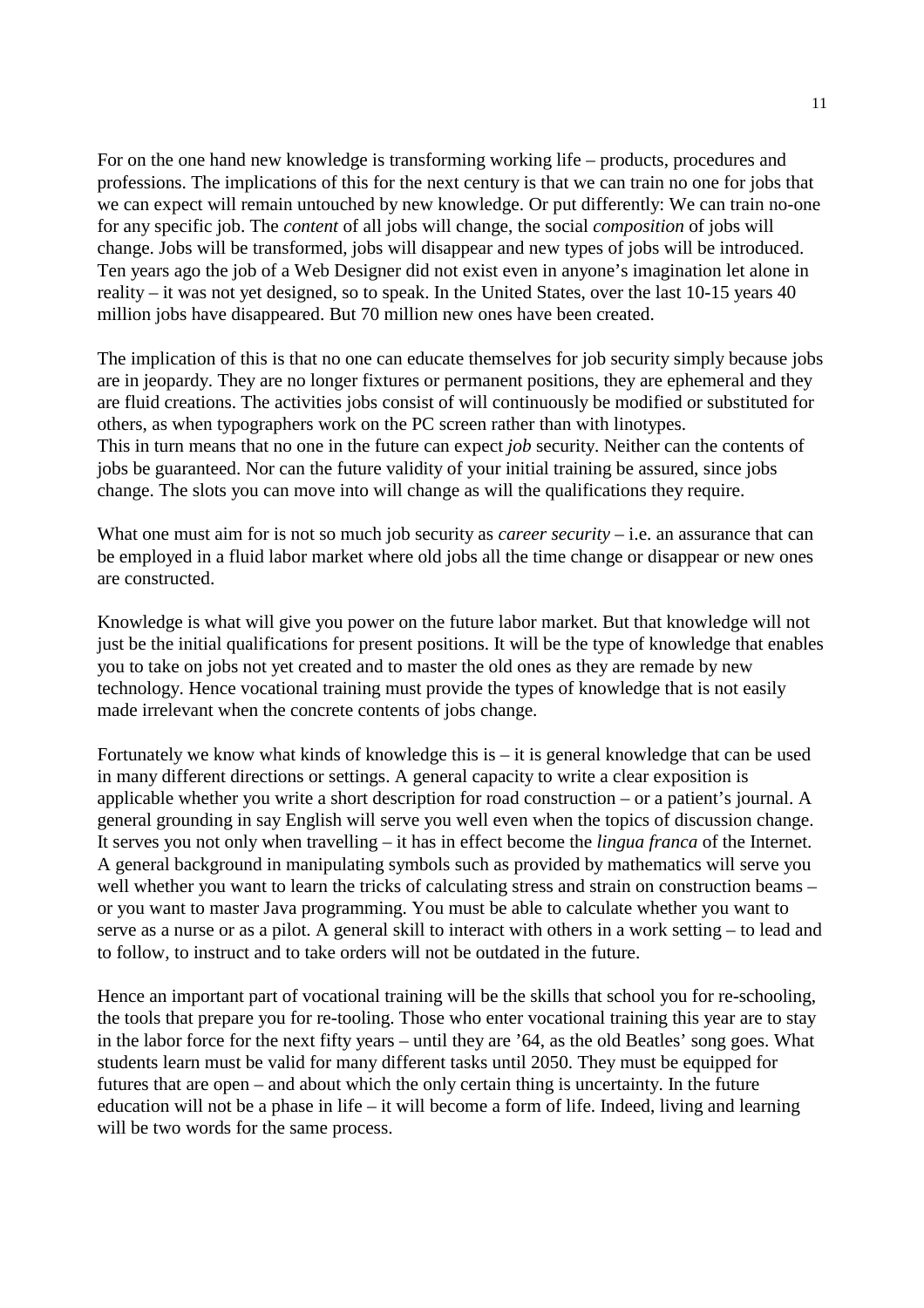The general capacities needed must at the same time be embedded in practical skills that enable them not just to produce what we consume today, but also to develop new products. Particularly in a knowledge economy – where human and social capital is more important than physical and financial capital – we must train the young to make their own jobs. In the future all individuals, all industries, all countries more and more have to live by their wits – by their trained imagination and capacity for invention, their sense and skills to make the world over – not just in terms of products and procedures, but also to make the world more humane and more exiting for all.

So my main message is simply this. In the transition from initial education to working life students must be trained for a working life in flux. We will never again get a stable division of labor and permanent, life-time positions. We will have permanent transformation of labor and fluid positions. What will remain constant is general knowledge and is multifarious applications. Being a worker will become identical to being a learner.

Hence in designing educational systems, we cannot just think of transition *to* work – we **must think hard about the how to face the continuous transformation** *of* **work. To students we must say: Your future is a transition to transformation. Hence your education must be preparation for this transformation. We will do our best to give you the knowledge and skills to master it – to live, to lead and make interesting lives and exiting worlds. Transition from Initial Education to Working Life:**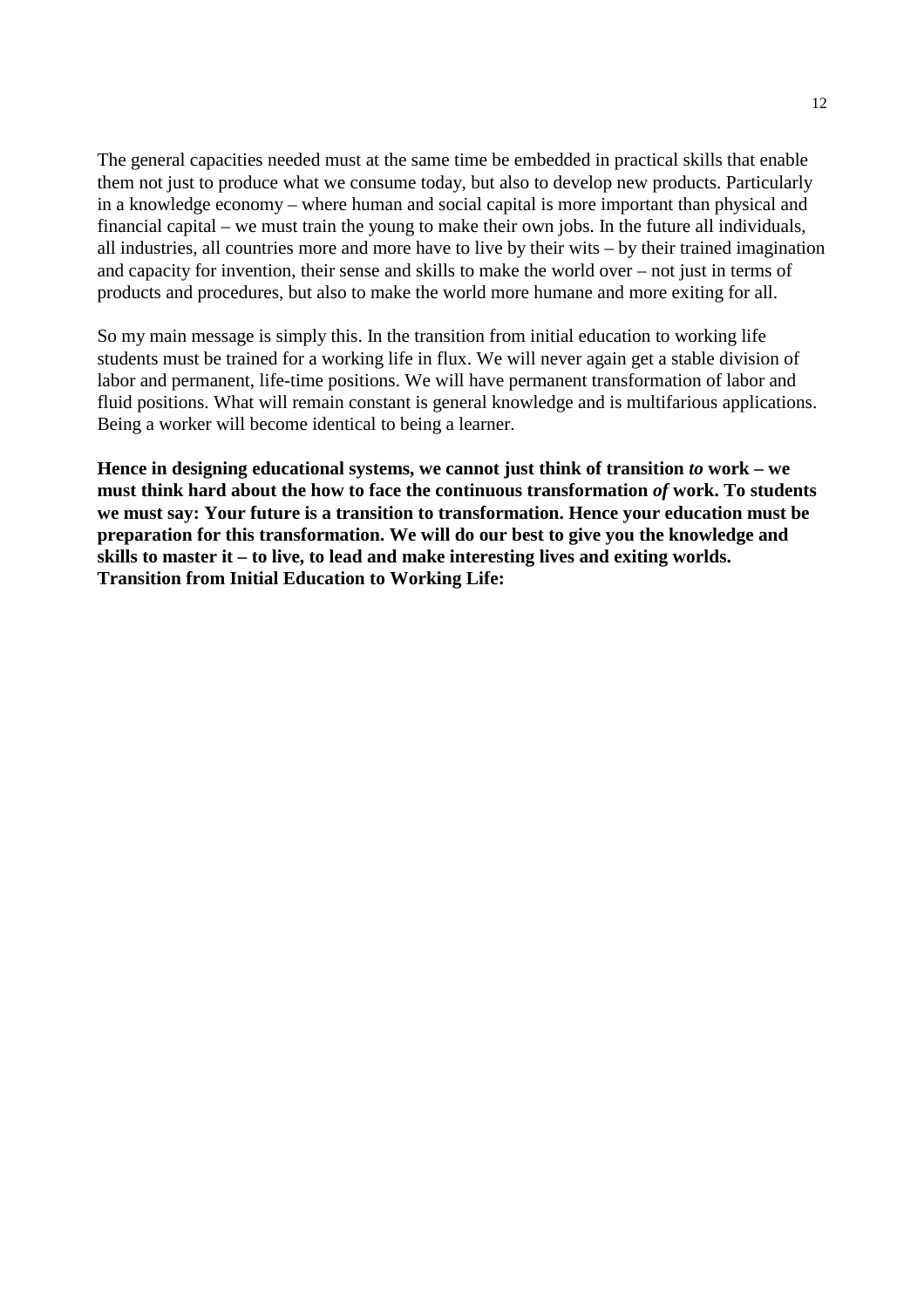## **Highlights from the Nordic Conference**

Cathleen Stasz January 1999

### **Introduction**

 $\overline{a}$ 

On November 1-2, 1999, representatives from fourteen countries who participated in the OECD "Thematic Review of the Transition from Initial Education to Working Life", met in Oslo, Norway. The purpose of the conference was twofold. First, the conference served to compare and highlight the Nordic approaches to supporting the transition from initial education to working life, as these approaches have received somewhat less attention than others. A second purpose was to consider how or whether the Nordic approaches might provide lessons or models for other countries. This paper attempts to summarize the conference, and draws primarily on the discussions held there, but also on the conference Background Paper.<sup>1</sup>

There was a considerable amount of lively discussion over the two days of the conference, and this paper will not attempt to capture them all. Rather, the intent is to summarize some key aspects of the Nordic approaches along the three themes discussed, which are:

- 1. Building effective pathways from initial education to working life
- 2. Building safety nets for those at risk
- 3. Building a basis for lifelong learning in the transition phase

Second, the paper raises some issues or questions that in some sense try to sort out the question of whether there is a general "Nordic approach" and what its features might be, and also to consider the applicability of Nordic approach to other country contexts. This paper aims at capturing the essence of the conference proceedings and to contribute to the ongoing dialogue that the conference intended to spark.

To begin, it is important to state what is perhaps obvious — the participants in the conference and the OECD Transitions study met with some common purpose. As Mr. Gudmund Hernes so eloquently expressed in his opening address, the post-industrial economy presents new challenges for education and training in our respective countries as we move into the twenty-first century. To various extents, all the countries involved recognize profound changes in the nature of work due to globalization, technology advances, new management practices, and other factors. As we plan for the future, we may not know what the jobs of the future will be. So we all begin with some basic questions:

- What should young people know and be able to do as they leave school and transition to working life and full participation as citizens?
- How should schooling be organized to support that transition for all, especially those most at risk of falling by the wayside?

<sup>&</sup>lt;sup>1</sup> The author was also a member of the OECD study team to Finland. Group leaders from two of the discussion groups provided notes of their discussion, which were also used as a resource in writing this paper.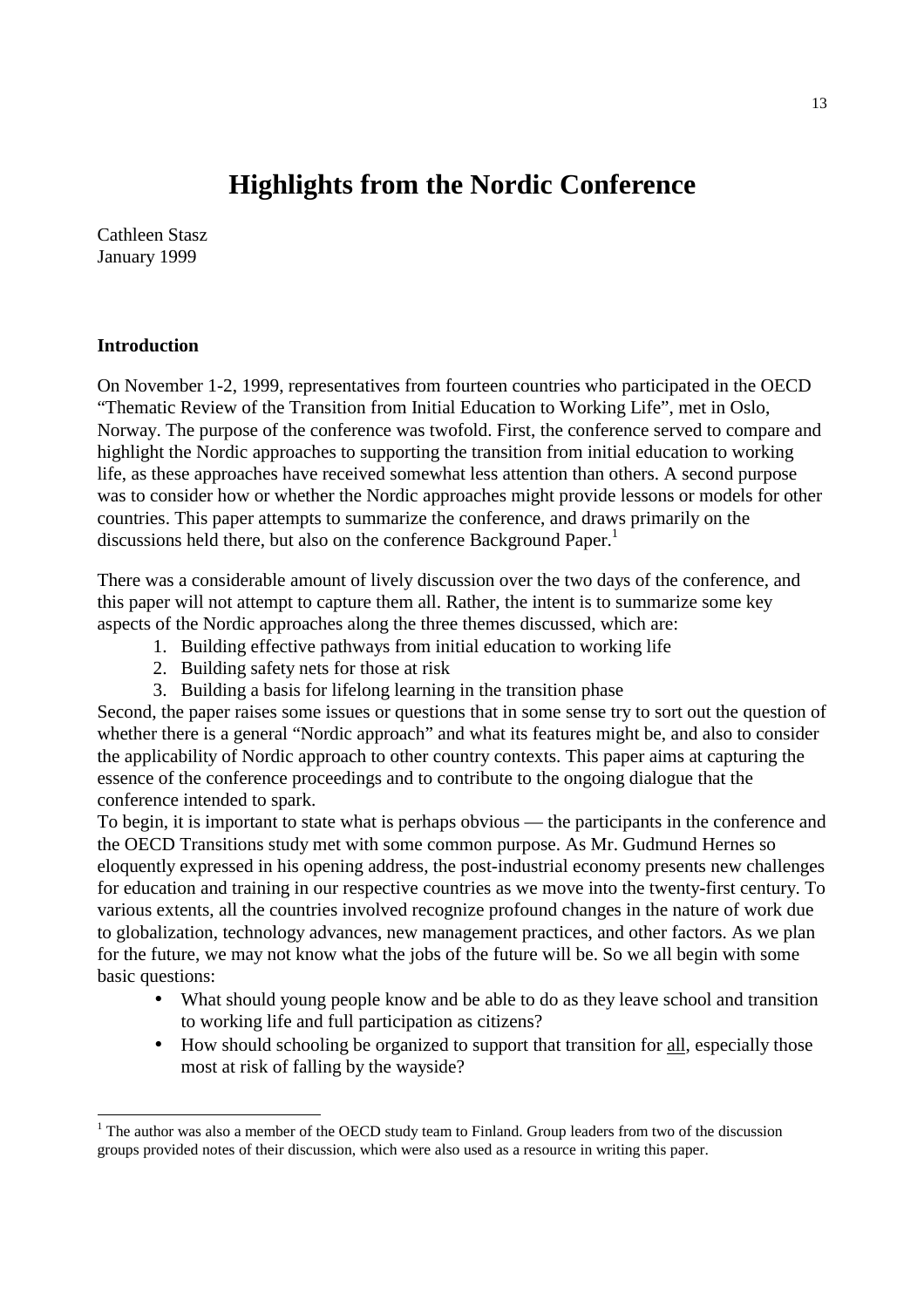• What kind of system will accommodate the need for lifelong learning for adults as well as stimulate the desire for lifelong learning among young people?

The conference focused attention on how the Nordic countries, in particular, have grappled with these questions, which are parallel to the three themes that served to organize the conference proceedings.

## **Theme 1: Effective Pathways and Systems**

First, the conference addressed the question of building effective pathways. During the 1990s, all the Nordic countries participating in the Transition Study — Norway, Sweden, Finland and Denmark — have been redesigning their vocational education offerings, especially at the upper secondary and tertiary levels. Many of the country reforms aim to better integrate academic/general and vocational education or to blur the distinctions between school and work. Thus, they seem to follow Mr. Hernes' recommendation for education to "use work as a transforming experience".

Although the specific programmatic reforms differ in detail from country to country, they can be characterized by the following general features. The remainder of this section provides examples and further discussion for each.

- Broadening of core curricula in educational programs to include wider set of skills and work-related competencies
- Emphasis on work-based learning

-

- Emphasis on project-based work and more applied or "practical" learning activities
- Redesign of teacher education to incorporate different pedagogies
- Creation of certifications and multiple exit points
- Expansion of tertiary education to include advanced vocational education
- Increase in opportunities for students to advance from upper secondary to tertiary level

The Nordic countries develop national curricula and the trend has been to broaden the curricula in two respects. The first change was the emphasis from a very specialized, job specific course of study to broader industry-related curricula, at least in the initial years of post-compulsory schooling. The main effect has been to streamline the vocational offerings by grouping specializations into broader industry-related clusters. In Norway, for example, the engineering and mechanical trades incorporates 27 different occupational categories, some of which are further specialized. Finland has 30 occupational categories in seven sectors.

A second feature is the inclusion of a wider set of skills and work-related competencies, such as problem-solving, communications, working in teams and general technology-related skills  $($ information and communications technology or ICT). $<sup>2</sup>$  The curricula also seek to enhance</sup> development of "non-cognitive" skills (e.g., moral values and responsibility) or to develop habits of mind that will encourage individuals to learn over their lifetimes. The Norwegian system is

 $2^{2}$  Several countries taking part in the Transition Study have developed new skill taxonomies that incorporate a broader conception of skills. For example, Australia refers to "key competencies," England and Scotland to "core skills", and the U.S. to "SCANS" competencies (for Secretary's Commission on Achieving Necessary Skills, which developed the framework).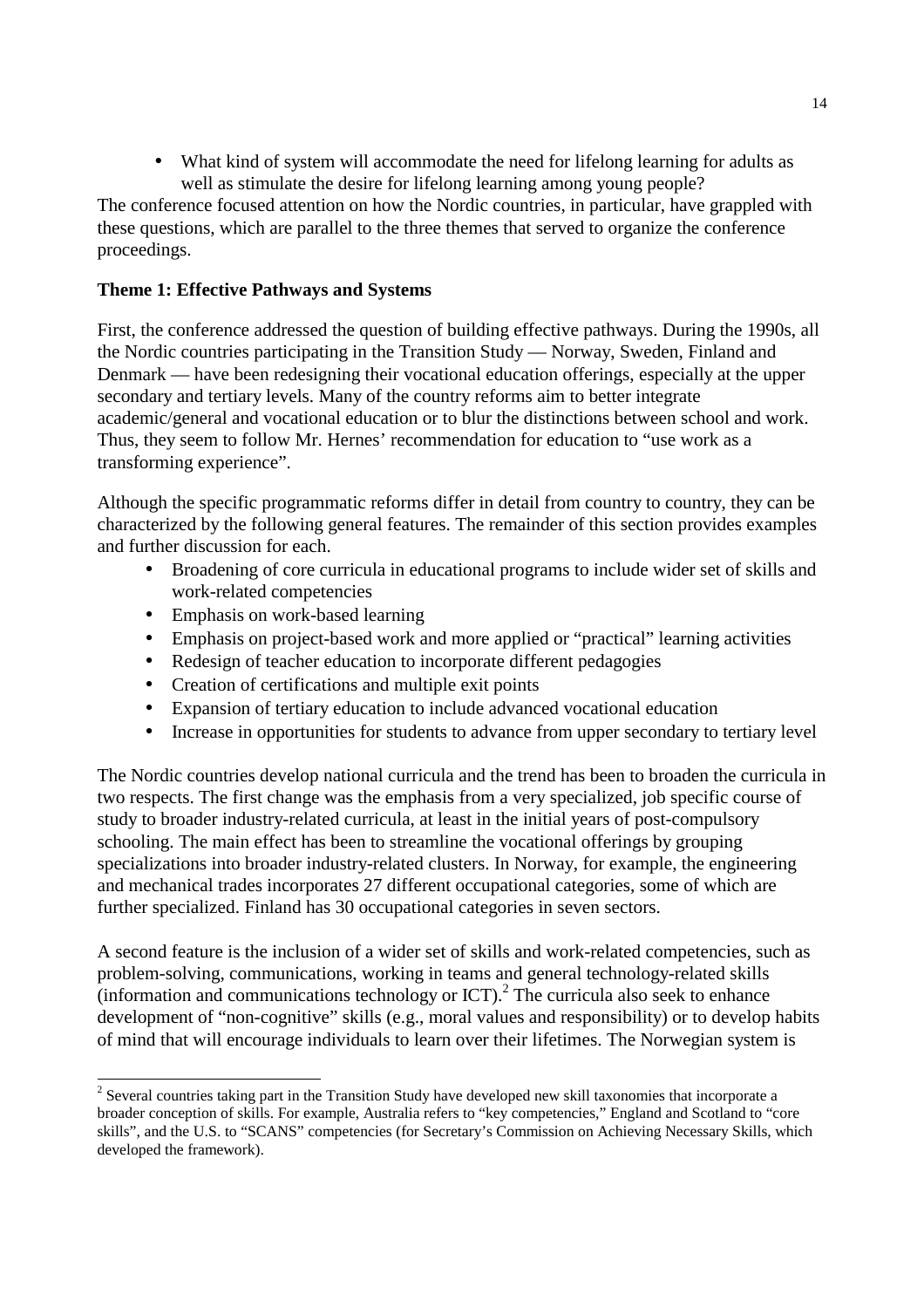perhaps the most expansive, as it describes a framework that aims to help students develop six different aspects of human nature: the spiritual, creative, working, liberally educated, social and environmentally aware.

The curricula and programs in the Nordic countries also increasingly encourage or demand workbased learning opportunities, integrated with school learning, to help students develop workrelated competencies that might be more difficult to teach or learn in classroom settings. Prior to recent reforms in Finland, vocational training was primarily school-based. Now work-based learning is compulsory, and upper secondary vocational programs are longer to accommodate a six-month work experience. Work-based learning is also an important feature of their Youth Workshops and expanded apprenticeship system. Both Norway and Finland require a one-week work experience for compulsory school students. Swedish students have opportunities for workbased learning experiences in upper secondary school, but it has been difficult to provide for all interested students.

The curricular reforms also emphasize project-based work and more applied practical learning activities for students. Project work is compulsory in Norway and Denmark and is supported, although not mandated, in Sweden and Finland. In Norway, all students are expected to take part in at least one interdisciplinary project per year. In Denmark, the Production Schools are open to all students under 25 who do not have formal qualifications. All learning in these schools is project based, with integrated theory and application. Students produce real goods and services.

Proposed changes in curriculum and teaching are more likely to be implemented if teachers have appropriate education and training. Thus, the reforms in the Nordic countries include provisions to redesign teacher preparation and development to incorporate different pedagogies and to acquire necessary ICT-related skills. Teacher training needs to include new methods, because not all students respond well to more traditional pedagogy. Teachers may also need to change their attitudes about the new curriculum and about the necessity to adjust schooling to better meet the demands of the new economy. Changing teachers' behaviors and attitudes can be extremely difficult and is also a slow process. Some of the Nordic countries are proposing more innovative methods for exposing teachers to the world of work, for example by having non-vocational teachers visit or work in enterprises.<sup>3</sup> (Vocational teachers are already expected to be keeping abreast of the relevant changes in their fields and usually have good connections to the workplace.) Representatives from Norway reported that changing the roles of the teacher and the student is now the major focus for their national policy.

Another reform of the Nordic pathways is expansion of certifications and exit points, so as to avoid "dead ends." One way this has been accomplished is through modularization of the curriculum, which provides young people and adults with varied opportunities to create individual pathways, proceed at their own rate, or return to education and training throughout their working life. In Finland, modules in both education and training programs have replaced traditional subjects, and competency-based qualifications to assess learning are being phased in.

-

 $3$  New models of teacher training are of interest in many countries of course. For a recent review of programs in the U.S., for example, see Allen Phelps et al., *Teacher Learning in the Workplace and Community*, MDS-1265, Berkeley, CA: National Center for Research in Vocational Education, University of California.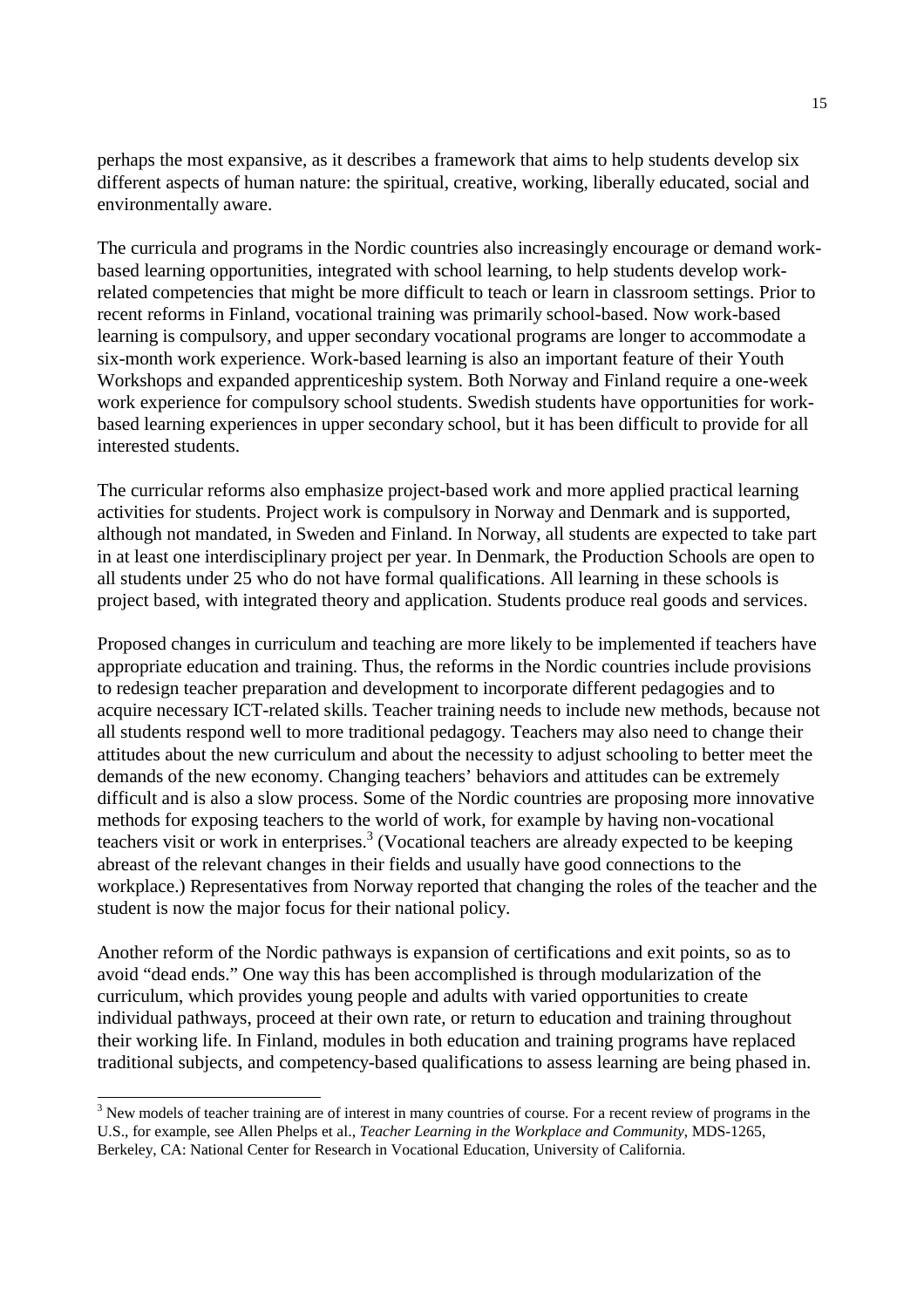Reforms in Norway and Denmark make it possible for individuals to receive partial qualifications, although it is not yet clear how these qualifications may affect current operation of the labor market. Several other countries at the conference expressed interest in the idea of partial qualifications, how employers were reacting to them, and how their introduction into the labor market would work out.

The Nordic reforms attempt to provide more student choice, flexibility, or individualization within the educational programs (both regular programs and special programs for "at-risk" individuals), although the degree of choice varies. In Sweden, the amount of choice is somewhat limited, with about 10 percent of the national programs at the upper secondary level left to students' individual choice. In Finland, upper secondary students may choose up to 40 percent of their credits and may also choose to complete their programs at another school, although in reality few students take advantage of this option. Individualization is accomplished through the variety of programs available to meet different needs and availability of counseling and guidance services (discussed further below in connection with the social safety net).

Vocational education in Nordic countries is also expanding at the tertiary level. A 1992 reform in Finland, for example, established the Ammattikorkeaukoulu (AMK) institutions or polytechnics. Selected vocational colleges were provisionally upgraded to tertiary level institutions, with accreditation mechanisms to guarantee the expected high quality of programs and qualifications. In 1995 the legislation was amended, allowing for the transition from "temporary" to up to 30 "permanent" polytechnics. The aim is for AMKs to absorb the expanding enrollments in the tertiary education sector.

As tertiary education expands, more opportunities for students to advance from upper secondary to tertiary education are created. In other countries with similar expansion, the challenge might be to reform upper secondary education to ensure that graduating students would be prepared to take advantage of and succeed in new opportunities for higher education. In the Nordic countries, however, the demand for spaces in tertiary education institutions already outstrips the supply of qualified applicants. It is significant, therefore, that the Nordic countries choose to reform upper secondary education at all, and may be seen as testimony to the value they place on high quality education for all. The Nordic reforms have emphasized combining general and vocational education to increase the general education content of vocational programs and creating programs that result in dual qualifications. The Finnish reforms aim for all upper secondary vocational programs to provide entrance qualifications for tertiary study (university or polytechnic) by 2001. Time spent on general education in vocational programs in Sweden increased from one quarter to one-third. According to the Background Paper, these experiences have created some difficulties for "weak" students who are having problems with the increased general education content. However, the curriculum and pedagogical reforms that are also being carried out, in particular the use of project work or more practical learning approaches, should help these students, as similar curricular reforms in other countries show some sign of success.<sup>4</sup>

-

<sup>&</sup>lt;sup>4</sup> Efforts to integrate academic and vocational education and to increase the academic quality of vocational courses have been underway in the U.S. for at least a decade. Some recent evaluations suggest that these reforms are most effective for students with academic difficulties who are at-risk of dropping out of school.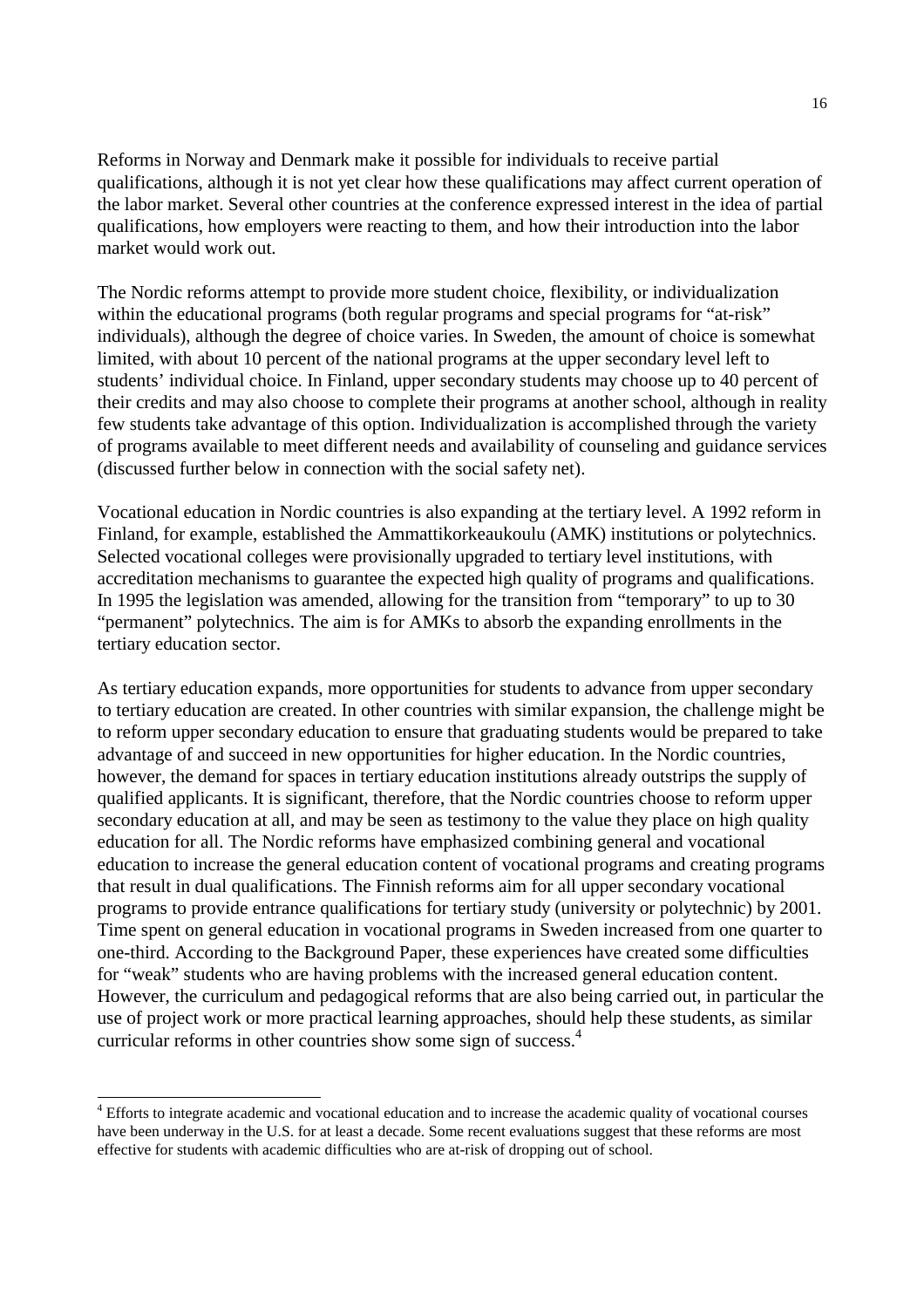The Nordic countries also provide various subsidies or supports for students. In Sweden, for example, students receive varying amounts depending on the programs, but the government intends to make them more uniform. All university students get the same amount of support, regardless of wealth. All vocational students in Denmark receive a salary from their employers, and the state supports students in Production Schools. At the tertiary level, students who live away from home receive more funds than those living with their parents do.

There are also some important distinctions between the Nordic countries that are worth mention. The countries differ with respect to the degree of centralization of the systems and the resulting locus of authority in developing and implementing reforms. The Norwegian and Danish systems are more centralized, with authority resting primarily at the national level. In Sweden and Finland, the latest reforms are being implemented in a more decentralized fashion. In Sweden, for example, many decisions can be made at the school level. In Finland, consortia of social partners in municipalities form a decision-making body for the local area. Even with this measure of decentralization, however, the core elements of the education systems — curriculum, programs, pathways, standards and certification — are developed at the national level. This makes the governance of the Nordic systems similar to the Germanic countries, but quite unlike most of the English-speaking countries in the study which tend to be much more decentralized.

In comparison to the other OECD countries, the Nordic countries have relatively higher rates of educational attainment among their populace. Most individuals continue their education after compulsory schooling. Transition patterns are more fluid than in the past, as more individuals, especially young people, choose to study and work concurrently or to intersperse education with periods of travel and studies abroad.<sup>5</sup> As in other OECD countries, youth transition appears to include a period of "churning" in the labor market, where young people move from job to job, take temporary employment, or have spells of unemployment between jobs, until they settle into longer-term, more permanent employment. In the Nordic countries this may be partly due to policies which provide many opportunities for further learning and which permit both youth and adults to take advantage of them. But it is also partly due to shortages in the availability of positions at the tertiary level: demand for a place seems to outstrip supply. In Finland, for example, young people may take temporary work or travel as they re-apply for a position in the AMK or university. One question that might need to be addressed is how the expansion of learning opportunities for adults in these countries will affect the already tight supply in the tertiary sector.<sup>6</sup>

Several themes or characteristics of the Nordic approaches also surfaced in the pathways discussed by the participants from Austria, Switzerland, and Japan, and also certainly apply to developments in the U.K., the U.S., and other countries. The apprenticeship systems in both Austria and Switzerland are experiences shortages, a situation which partly necessitates some other reforms in the system (e.g., bringing work-based experiences to school, creating certifications at different exit points, increasing access to higher education). The Japanese system

 $\frac{5}{5}$  See discussion and further details in the Background Paper: Nordic Transition Conference  $1^{st}$ -2<sup>nd</sup> November 1999.

<sup>&</sup>lt;sup>6</sup> The Background Paper reported that in Finland, for example, 18 percent of upper secondary graduates in 1998 matriculated to university and 12 percent to an AMK institution. However, 79 percent of that cohort applied for a tertiary position.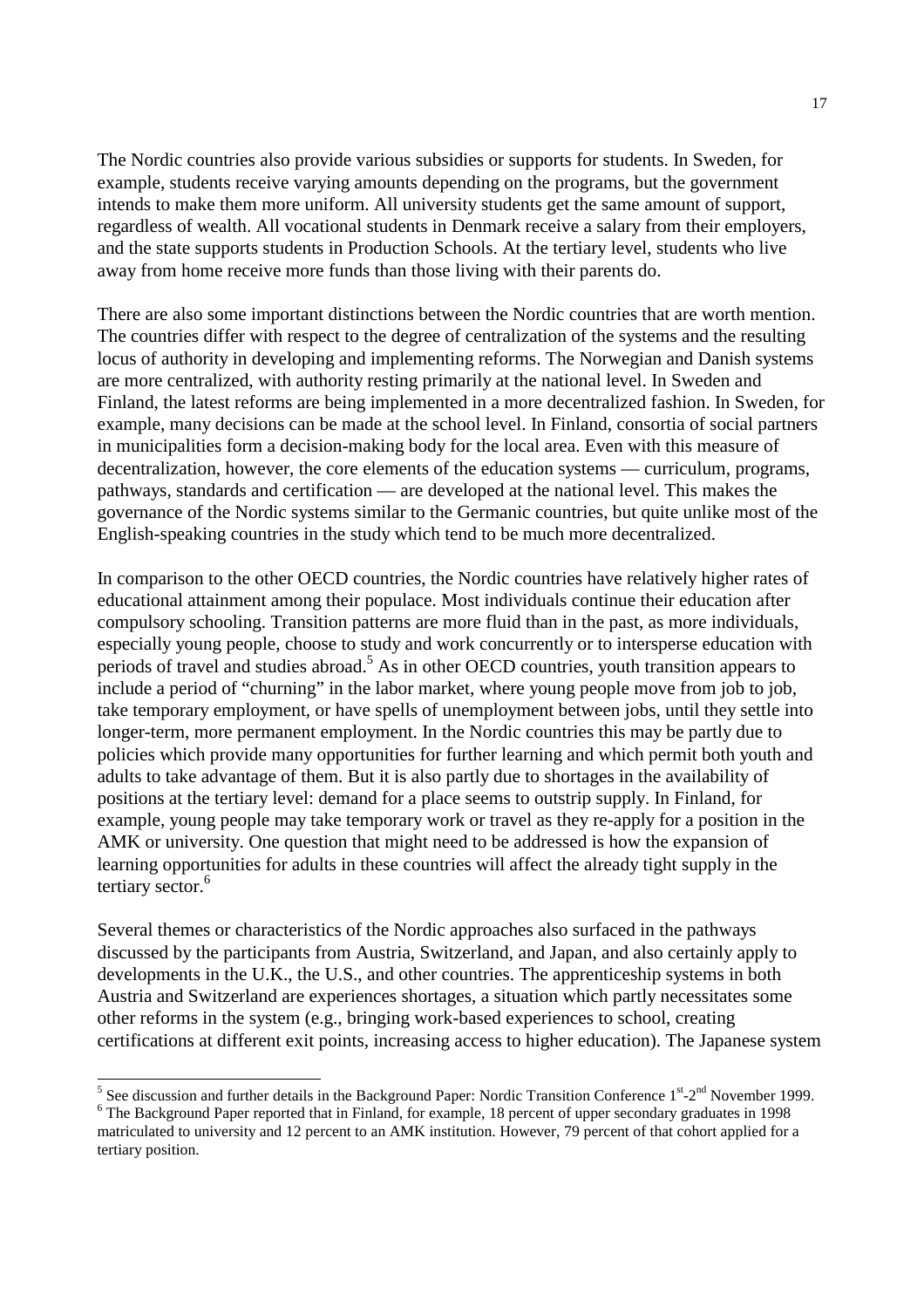is different from the Nordic approaches in a few important respects. Most vocational training happens in firms which students join right after high school. Thus, upper secondary teachers have a very strong guidance and counseling role. All the discussants agreed that the changes in work discussed earlier are a basic motivator for many of their education and training reforms.

#### **Theme 2: Weaving the Safety Net**

The presentations from the Nordic countries on their approaches to creating a safety net for "at risk" individuals outlined different specific policies but also several common themes.

Entitlement and obligation. In the Nordic countries, every person is entitled to education and training in the transition phase and the state is obligated to provide it. Obligation is not just a word spoken by politicians, but a commitment backed up by real subsidies and supports. Norway, for example, has a statutory guarantee wherein all 16-19 year-olds have a legal right to upper secondary education.

Creation of many special programs. Multiple special programs have been created for both education and job training to fit the unique needs of at risk youth or adults who have not been successful in the labor market. In Denmark, for example, 16-20 year-olds who left upper secondary without a qualification have three program options: Open Youth Education Program (FUU), Vocational Basic Training Program (EGU) and Production Schools (open for anyone under 25 years). This feature suggests a recognition among the Nordic countries that a program must fit each individual's capabilities, needs and situation. In the words of the representative from Denmark, they needed to develop "large closets for differently fitting suits."

Counseling and guidance services. Counseling and guidance services are provided to help tailor an educational or training program to each individual's needs. As discussed in the Background Paper, school counselors develop programs for individuals with special needs, and teachers play a key role by referring students to counselors or psychological services. In Swedish schools, the headmaster has this responsibility. Finland has developed separate guidance systems in schools and employment offices. Policymakers in Finland view guidance as a "slippery" term that refers to many different contents, providers and purposes and thus requires different types of strategies.

Activation policies. To obtain various kinds of services, the young person or adult usually has some active part or involvement in the program. Finland, for example, requires unemployed youth ages 18-25 to participate in active measures in order to receive labor market benefits. Activation is also required in Denmark for all unemployed individuals, and unemployment benefits can be received for a maximum of only five years.

Follow up policies. All the Nordic countries have processes to actively identify and follow up those individuals at risk, thereby creating a safety net with a very fine mesh. Denmark's followup policies require municipalities to follow up anyone under age 20 who does not have a qualification. Municipalities also have responsibility for follow up in Sweden. In Norway the county municipalities have the responsibility for the follow up service. In Finland, follow up is carried out through national employment offices.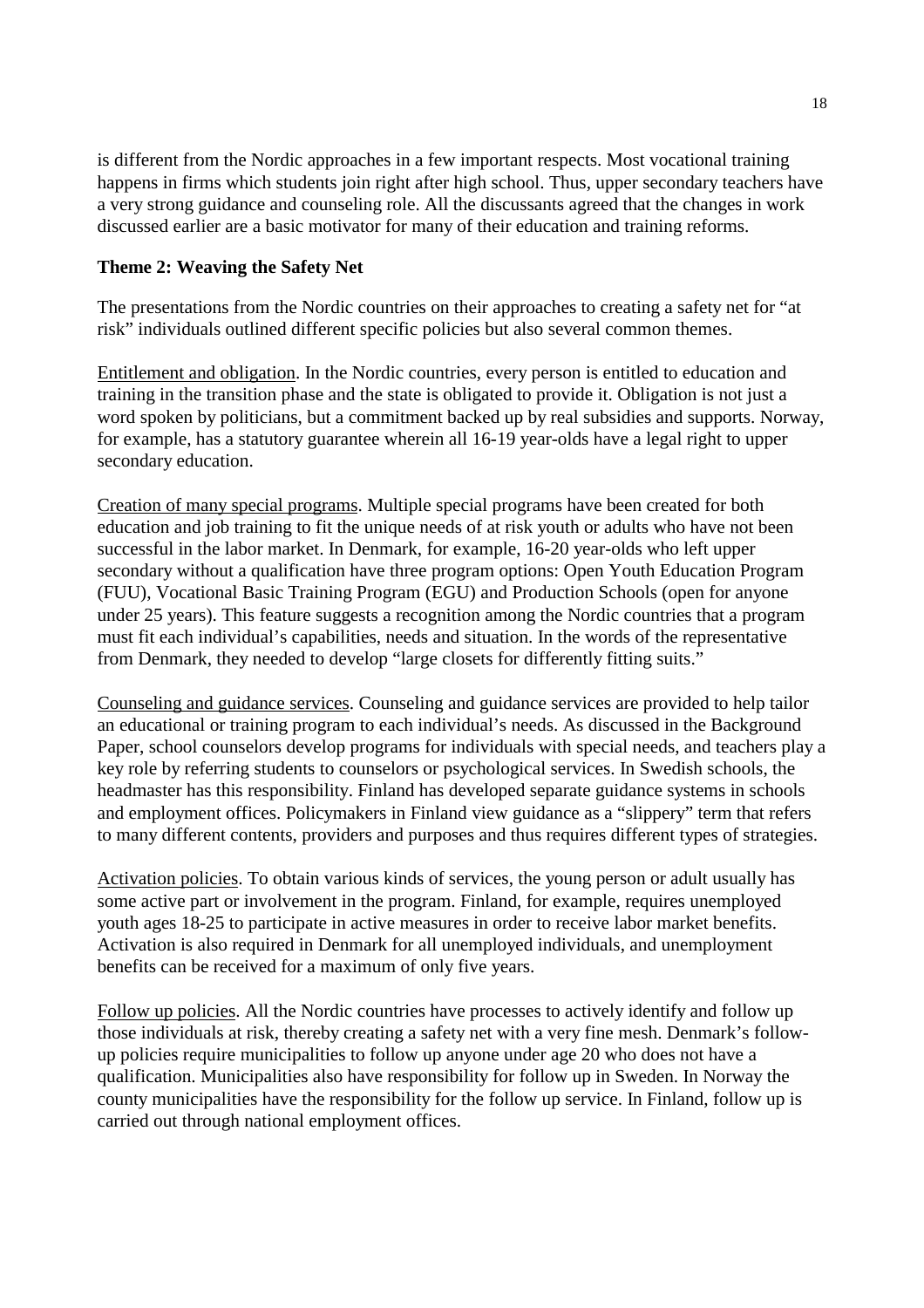Overall, the Nordic countries appear to have an exceptionally strong set of policies and practices for assisting at-risk individuals. In Norway and Sweden especially the trend is to focus services on completing education, especially at the upper secondary level, rather than to move individuals directly to the labor market. Since higher levels of education are associated with better outcomes for individuals over the long term, these policies also make good sense for the economy.

The sheer variety of programs available as well as the multitude of institutions with authority for developing and implementing the programs does create some coherence problems. For example, institutions that offer programs are often associated with certain authorities or agencies. Thus, referrals from one authority (e.g., state, municipality, educational institution, and employment office) may not cover all the possible opportunities for the individual at risk. If a system is overly complicated, then it may be difficult for parents and students to comprehend the possible options and therefore make the best choices. Finally, more complex systems with an excessive degree of individualization can also lead to higher costs.

The discussion of the safety net topic by representatives from Portugal, Australia, Canada and the United Kingdom seemed in somewhat stark contrast to the Nordic approaches. All these countries have at-risk populations, comprised of youth who fail to finish compulsory school or who complete secondary school without qualifications and adults with incomplete education or low qualifications. The policies for dealing with at-risk individuals in the U.K., Canada, and Portugal (and also in the U.S.) tend to push more responsibility for dealing with at-risk individuals to the school level. The school has become the focal point for providing support, ideally in collaboration with other social service agencies. Similarly, support services are often provided by community-based organizations, which are usually non-profit and sometimes church-affiliated. These organizations obtain government funding and also seek operating funds from the private sector, various foundations or individual donors. In some communities, these non-governmental entities, either coordinated or not with the schools, are the primary service providers for economically disadvantaged or poorly educated individuals or anyone in need of special services. These countries also reported higher numbers of individuals in need than did the Nordic countries, and also more severe types of problems, such as teen pregnancy, drug use, or domestic violence.

Another difference in the countries represented in this panel is the tendency to place greater responsibility on the individual. There is less talk of "entitlements" except where an individual can demand special services by law, e.g., if a person has a specific disability. The educational systems are open to all, but it is the individual's responsibility to take advantage of what is available. This responsibility carries over to job training or employment services for dropouts or for graduates who are having difficulties finding a job.<sup>8</sup> In addition, while the Nordic approaches

 $\overline{a}$ 

 $<sup>7</sup>$  Of course it may be that the types of problems are similar, and the perception of greater severity is related to the</sup> higher proportion of individuals in the non-Nordic countries who present with these problems. Although specific data was not provided in the Background Paper, the U.K. discussant estimated that as many as 150,000 13-19 year –olds were outside the regular system and in need of services. This compares with perhaps only several thousand identified as at-risk in Sweden.

 $8$  In the U.S., post high-school job training, welfare or employment programs for dropouts or graduates are often referred to as the "second chance" system. The implication is that program participants somehow missed the first opportunity provided to them.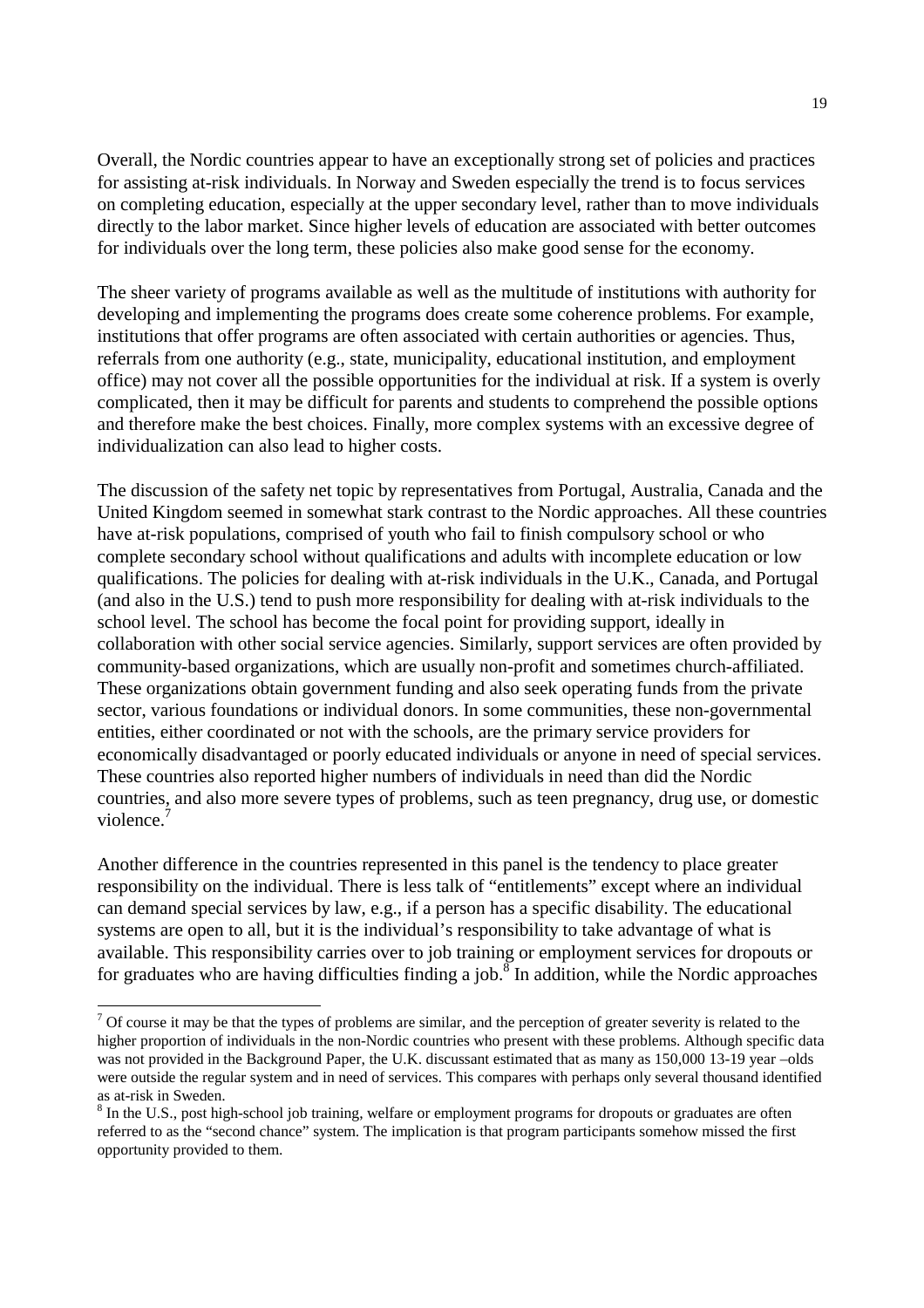focus first on enhancing a person's educational attainment, other countries' policies tend to emphasize work first.

Another point of discussion concerned immigrant populations. Although the Nordic countries all have immigrant populations which have more difficulties in the labor market than native citizens, there was little discussion in the Background Report about specific issues concerning immigrants or how they are being dealt with.

It would require more intense study to understand and comment on the underlying social, economic, and political factors that help shape the different approaches and to determine which factors seem to most influence the Nordic approaches to maintaining the safety net for those in transition. During the discussion, however, several ideas were raised that form a starting point for speculating about the country differences that may impact the generalizibility of the Nordic approaches to other countries. Three points were raised.

- 1. The Nordic countries have a long tradition of fostering social capital through a strong welfare system. These countries seem to develop national policies that are committed to "raising all the boats." If policies are intended to provide equal chances for all, then the state is obligated to provide extra support for those who fall behind.
- 2. The Nordic countries also have a long history of social partnerships between the state, trade unions, employers and municipalities. The role of municipalities is somewhat unique, as they may have the authority to act for the national government. An example is in Finland, where local government bodies collaborate with employers and educational institutions to carry out educational reforms.
- 3. The Nordic countries also have more homogeneous populations than some of the other countries, which suggests that their general policies are likely to adequately serve most individuals.

In contrast to these aspects of the Nordic approaches, several of the countries participating in the discussion have very different policies or traditions: the trends in the U.K, Canada, and Australia (and the U.S.) are to place more and more responsibility on the individuals in need of services, to shorten the time that services or support are provided, to emphasize employment over education, and to increase privatization of services. It may be that these basic differences in dealing with "atrisk" individuals will limit the lessons that can be learned or adapted from the Nordic models.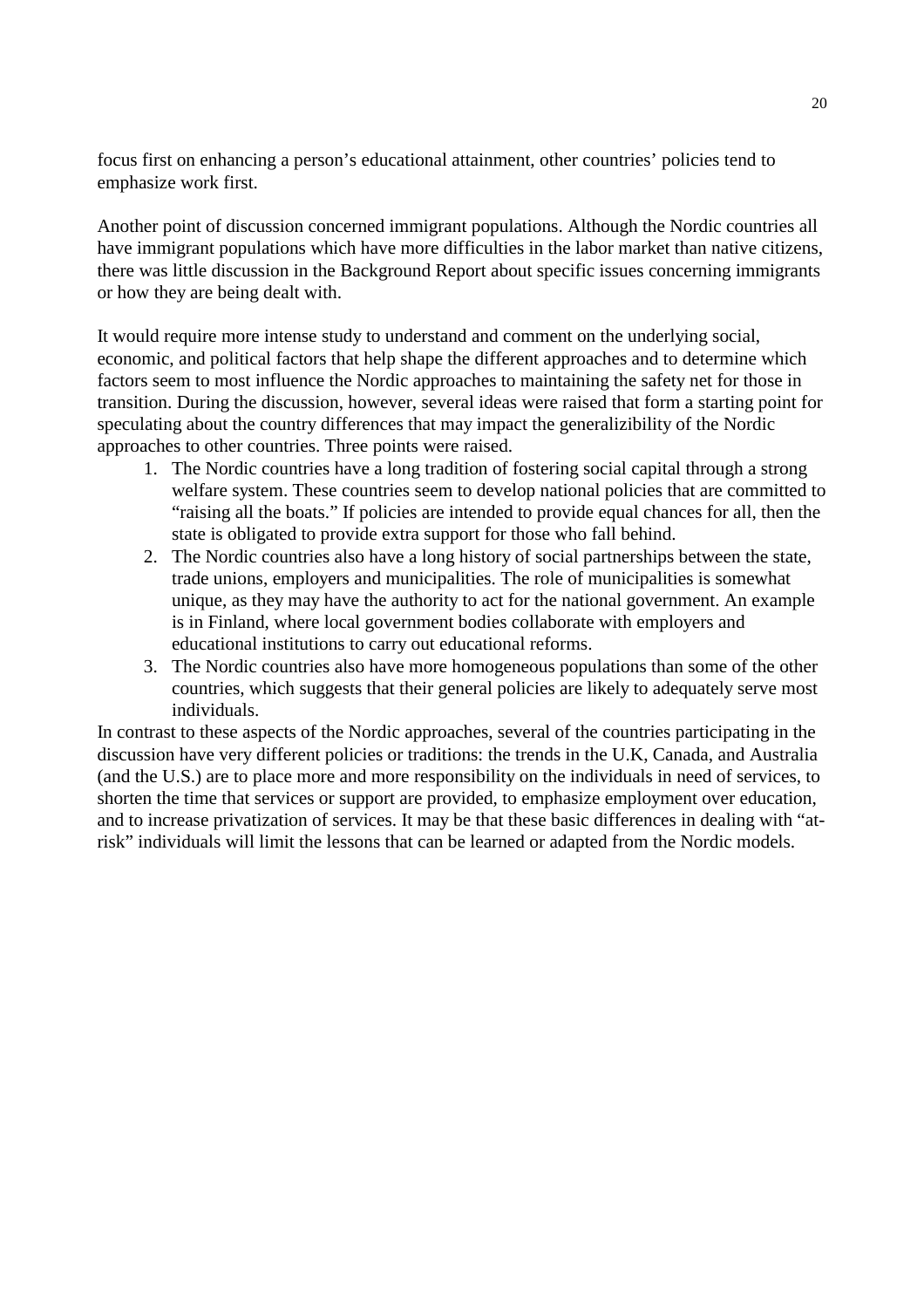#### **Theme 3: Promoting Lifelong Learning**

From the discussion of life-long learning and policies to promote it, one can also identify some broad similarities among the Nordic approaches. First is the general concept: that it is necessary to learn throughout the life span and best to begin developing early in life a capacity for "learning how to learn." A second important aspect of the approaches to lifelong learning is the previously discussed policy that states are obligated to provide education for all. Thus, the Nordic approaches to lifelong learning are an investment in "intellectual capital."

The Nordic perspective also embraces the idea that the best way to promote lifelong learning is to create a structure to support it. The structure is intended to provide a defined, yet flexible way to increase the likelihood that young people will stay in school and reach as high an educational level as possible. This creates the foundation for lifelong learning. It is also a preventative measure, as higher levels of education are associated with better social and economic outcomes over the long term. The structure should also support the adult learner who may not have completed upper secondary school or who may need retraining. Thus, the lifelong learning system can make up for educational deficiencies in the adult population.

Counseling and guidance play an important role in strategies to promote lifelong learning. Denmark plans greater coordination of separate guidance functions among education providers, labor, and municipalities. Finland has developed electronic networks to provide comprehensive information on education and training opportunities, and is especially concerned with retraining of older, working adults ages 45-60.

Certification of formal and non-formal learning is an important feature of the lifelong learning systems. This is accomplished through different mechanisms, including modularization of curriculum, coursework or programs leading to certification, recognition of on-the-job learning and competency-based testing. Employers certainly play an important role in the mix, as they need to take some responsibility for initial training or upgrading of incumbent workers' skills and must also be prepared to recognize the certifications once attained. The Nordic countries have strong social partnerships (Norway, Denmark) or are developing stronger relationships with employers (Finland, Sweden) to support lifelong learning initiatives.

The formalization of lifelong learning through structured programs and especially certification raises somewhat of a paradox. On the one hand, lifelong learning seems most likely if it stems from intrinsic motivation and desire to learn. On the other hand, the approaches emphasize certification of informal learning that amounts to a type of extrinsic reward or social validation of learning. Thus, it is possible that gaining these certifications may appeal most to those who already do well in school or who feel the need for external validation. The individuals most in "need" of lifelong learning may have been unsuccessful in school and therefore have little interest in classrooms or structured learning programs.

The definition of lifelong learning also remains a bit fuzzy. The Nordic countries described such a broad array of programs and opportunities to engage in lifelong learning that it raises the question: What is not lifelong learning? The Finns, for example, adopt a lifespan definition, to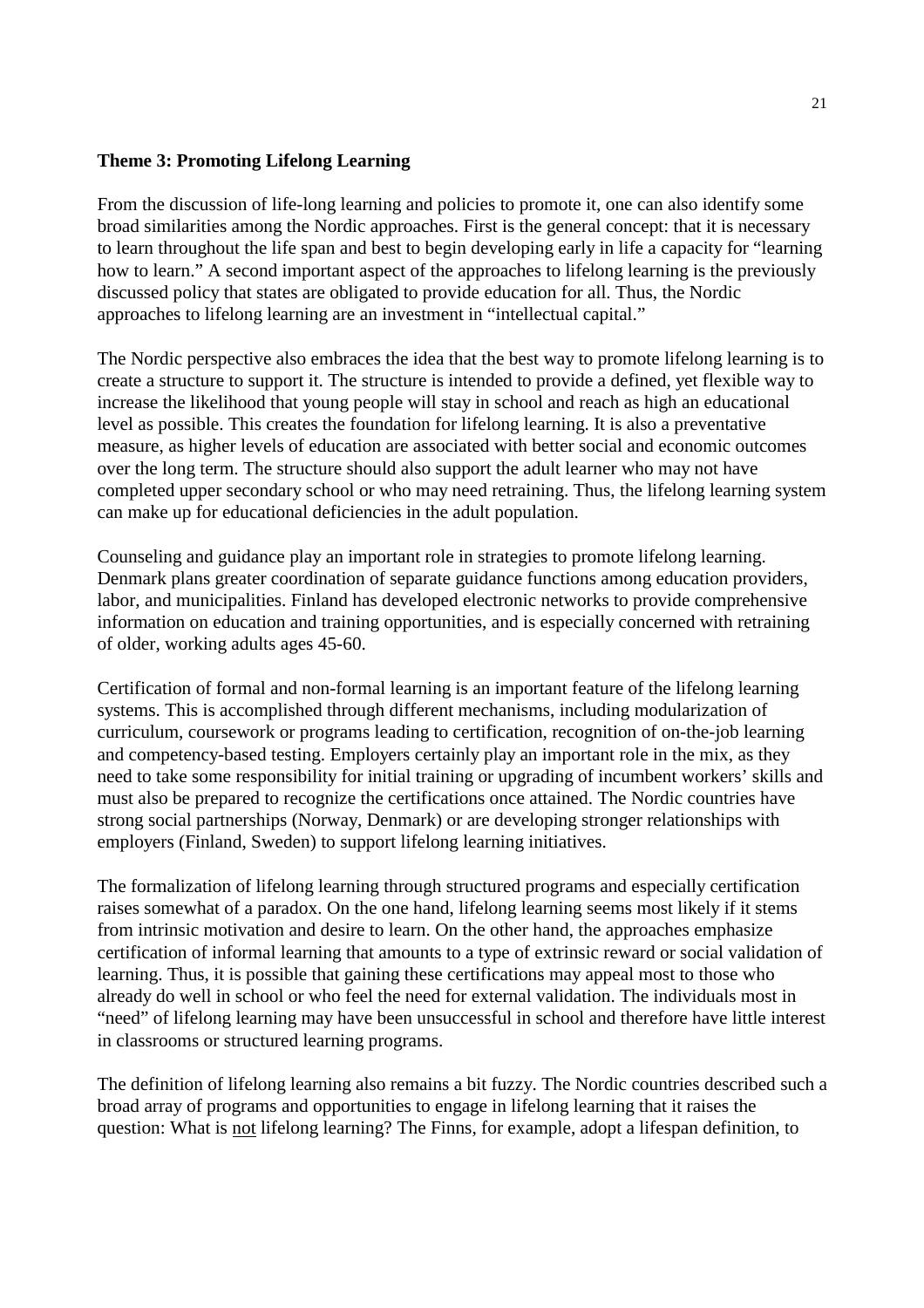include childhood to old age, and learning in all work, school and family environments. This is not necessarily a criticism of the Nordic country attempts to develop the concept of lifelong learning and to create policies and programs to support it. The idea of lifelong learning is prominent in other countries deliberations about transition issues, and the Nordic countries have made an important first step in defining what is meant by lifelong learning and how it might be encouraged and supported.

The discussants for this topic (representatives from the Czech Republic, Hungary and the United States) generally agreed that the issue of lifelong learning is discussed in their respective countries and deserves policymakers' attention. The Czech Republic is still developing its system of pathways from education to work and has yet to develop very explicit policies for lifelong learning or adult education. At present, their system is not very flexible, as it is difficult for students to change pathways and opportunities for higher education are limited. The policies in Hungary aim primarily to include more vocational education in their system, which is highly academic and general. In both countries, the social partnerships are not as developed as in the Nordic nations: school and work are somewhat disconnected.

The discussants also raised some other interesting perspectives on lifelong learning. One issue concerned the role of the media in learning and how it can affect the "ethos" of learning. How do countries communicate their education reforms to the public and how do they use media to inform, educate, or gain support for new education policies?

A second issue concerned the impact of the World Wide Web and the Internet on lifelong learning. An example is in the United States, which has a more market-oriented higher education system. The rapid rate of technological change is encouraging many adults to learn on their own, and the Internet has helped create a market environment for adult education that is not institutionbased. Formal learning opportunities are being offered, as individuals can take courses and earn certifications on-line. The American population is aging and living longer, and a large proportion have the resources to use the Internet for a variety of learning experiences or for finding information. The situation was described as "competence without credentials." The use of the Internet for lifelong learning will only expand. The challenge for policymakers, then, is to help ensure quality control of the information and learning programs available through this new media.

#### **Looking to the Future**

The conference helped draw a picture of the Nordic country systems to support the transition from initial education to working life. Overall, well-organized pathways that combine workplace experiences with education, tightly woven safety nets for those at risk, and strategies for promoting lifelong learning can characterize their systems. Reforming an education and training systems is, of course, a process of steady work, and the Nordic countries have also had their share of problems. The Nordic countries and others at the conference share most similarity with respect to approaches to building pathways. This is not a surprise, since the transition reforms are partly in response to global economic conditions that affect all. Some differences between the approaches are also evident, as discussed in the description of social safety nets. Overall, many conferees expressed much admiration of the Nordic approaches and their apparent ability to reach consensus among the social partners.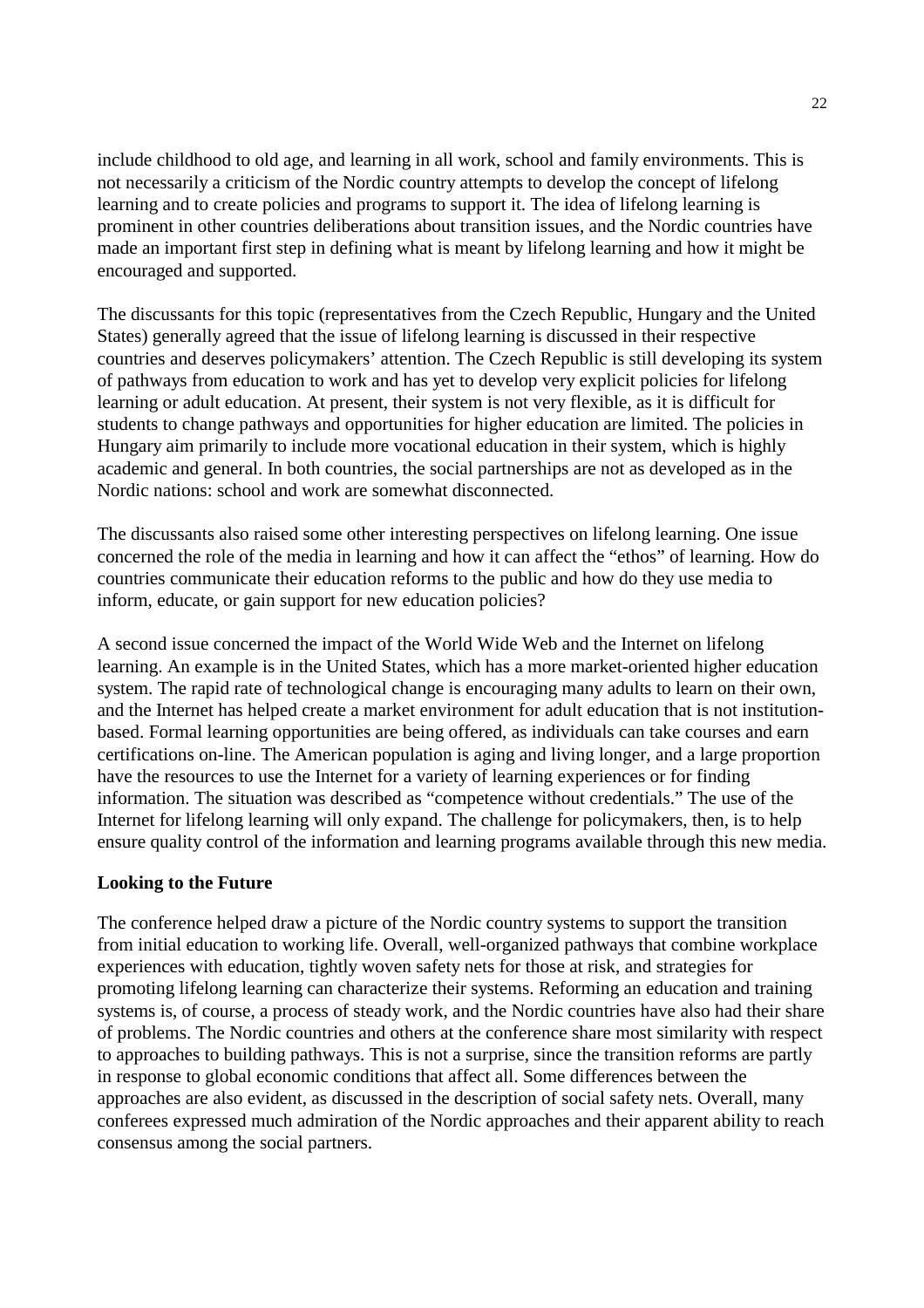What might be unique or different about the Nordic approach? This question is of course debatable, and would certainly require more thoughtful consideration than a two-day conference affords. On the other hand, perhaps defining a "Nordic approach" less important than attempting to understand what aspects of the Nordic approaches might work in other places and how they might be implemented.

To address the question of applicability requires a different kind of discussion. Rather than describing or comparing and contrasting the systems and pathways, one also needs to understand the institutions and institutional relationships that support the different country systems, their underlying incentive systems and the points at which policymakers have leverage to create change. Programs that function well in one system may fail in another if the surrounding context does not provide the right implementation environment.

Consider the following example. When Bill Clinton was governor of Arkansas, he led governors' education task force that explored the possibility of creating a youth apprenticeship system in the U.S. Their design was modeled largely on the German dual system.<sup>9</sup> When he became President, Clinton pursued the idea in earnest, and eventually signed the School-to-Work Opportunities Act of 1994. This legislation, although arguably an advance for vocational education in the United States, fell far short of creating a dual system for several reasons. Chief among these was that essential features of the dual system are not present in the American context and were not likely to be created at the scale required. These include an educational system that ensures that young people entering apprenticeships have sound basic knowledge and skills from which to build, a highly regulated youth labor market, national standards that safeguard the quality of the training provided in firms, an industrial relations system where labor unions and firms cooperate and where a Works Council oversees the quality of training and protects trainees' interests, long-term financial relationships between business and industry, and an ample supply of trained trainers to oversee the quality of on the job training. <sup>10</sup>

The group sessions held during the course of the conference provided a forum for discussing the kinds of conditions that affect policy design and implementation, and many conferees commented on how valuable they were. The next conversation should continue to look below the surface characteristics. While this conference has usefully focused on illuminating the features of the Nordic pathways and systems, the next and often more difficult question is: How do you make them work?

-

<sup>9</sup> William E. Northdurft and Jobs for the Future, *Youth Apprenticeship, American Style: A Strategy for Expanding Scholl and Career Opportunities*. Report of a Conference. December 7, 1990, Washington, D.C. <sup>10</sup> For further discussion see David Finegold, *Making Apprenticeships Work*, IP-114, RAND, Santa Monica, CA,

March 1993.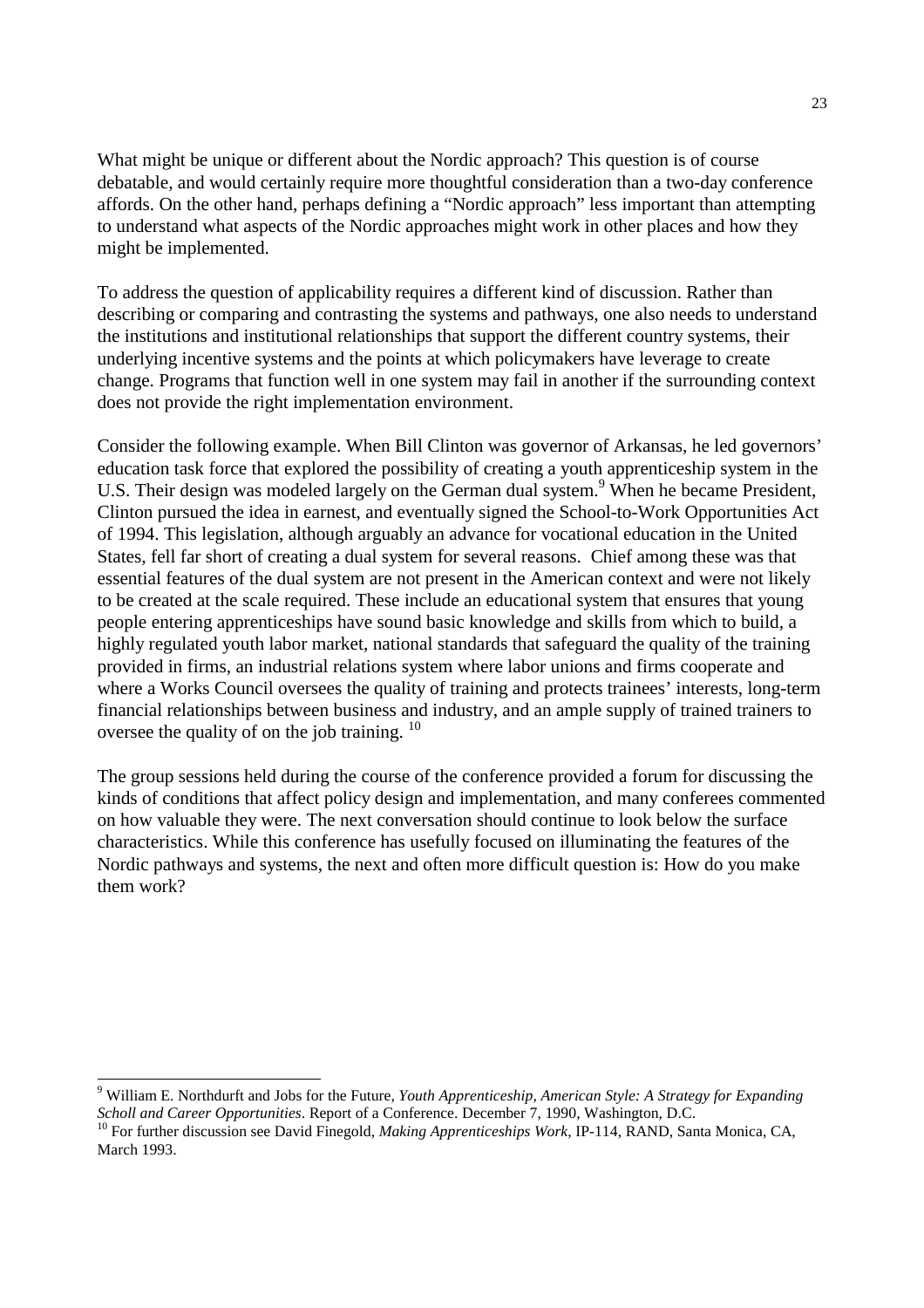# **Participants**

## **The Nordic Transition Conference Oslo, 1 – 2 November 1999**

| <b>Country</b> | Name, e-mail,                                                                                                             | Post                                                                           | <b>Working</b>                                                                                                                          | Department/                                                                                  |
|----------------|---------------------------------------------------------------------------------------------------------------------------|--------------------------------------------------------------------------------|-----------------------------------------------------------------------------------------------------------------------------------------|----------------------------------------------------------------------------------------------|
|                | tel/fax                                                                                                                   |                                                                                | place/address                                                                                                                           | Office/                                                                                      |
|                |                                                                                                                           |                                                                                |                                                                                                                                         | <b>Division</b>                                                                              |
| <b>Hungary</b> | Ms Judit Lannert<br>Lannertj@oki.hu                                                                                       | Researcher,<br><b>Committee Member</b>                                         | Ministry of Education,<br>Szalay utca 10-14<br>H-1055 BUDAPEST<br><b>HUNGARY</b>                                                        | International<br>Programmes<br>Department<br>National<br>Institute of<br>Public<br>Education |
| <b>Hungary</b> | Mr Istvan Vilmos<br>Kovacs<br>Istvan.Kovacs@om.go<br>v.hu                                                                 | <b>Head of Department</b><br>of European Affairs<br>and Bilateral<br>Relations | Ministry of Education,<br>Szalay utca 10-14<br>H-1055 BUDAPEST<br><b>HUNGARY</b>                                                        | International<br>Programmes<br>Department                                                    |
| <b>Austria</b> | Mr Gottfried<br>Tauchner<br>Gottfried.Tauchner@b<br>muk.gv.at<br>Tel: +43 1 531 20<br>4416<br>Fax: $+43$ 1 531 20<br>4130 | <b>Head of Department</b>                                                      | Federal Ministry of<br><b>Education and Cultural</b><br>Affairs (BMUK)<br>Dept. 25<br>Minoritenplatz 5<br>A-1014 Wien<br><b>AUSTRIA</b> | General<br>Directorate for<br>Technical and<br>Vocational<br>Education                       |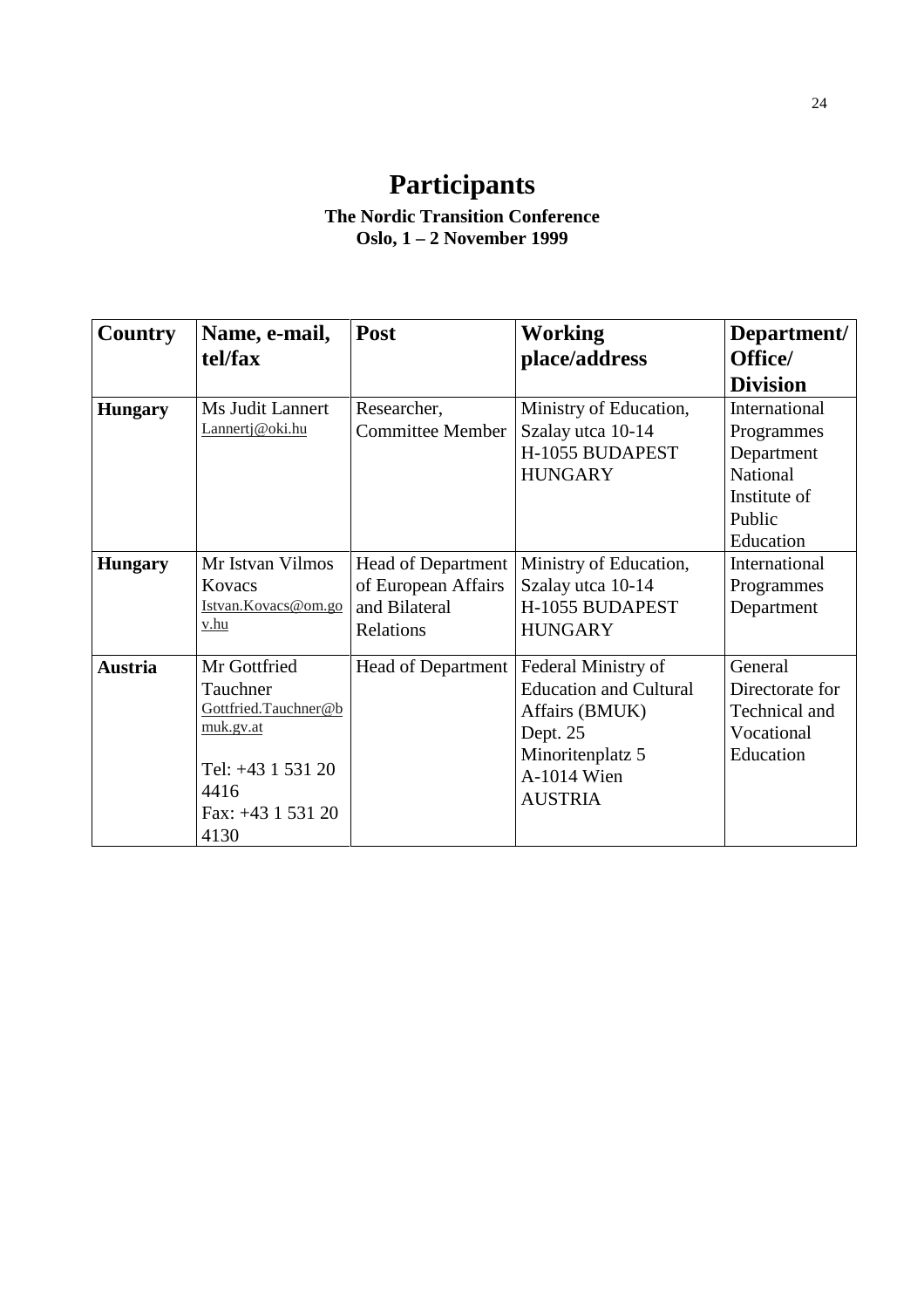| <b>Country</b> | Name, e-mail,                                                                                                          | Post                    | <b>Working</b>                                                                                                                                       | Department/                                                                                                       |
|----------------|------------------------------------------------------------------------------------------------------------------------|-------------------------|------------------------------------------------------------------------------------------------------------------------------------------------------|-------------------------------------------------------------------------------------------------------------------|
|                | tel/fax                                                                                                                |                         | place/address                                                                                                                                        | Office/                                                                                                           |
|                |                                                                                                                        |                         |                                                                                                                                                      | <b>Division</b>                                                                                                   |
| <b>Austria</b> | Mr Wolfgang<br>Lentsch<br>Wolfgang.LENTSCH<br>@bmwa.gv.at<br>Tel: +43 171100<br>5831<br>Fax: +43 1 71100<br>2366       | <b>Director General</b> | Federal Ministry of<br><b>Economic Affairs</b><br>(BmwA)<br>Stubenring 1<br>A-1011 Wien<br><b>AUSTRIA</b>                                            | Federal<br>Ministry of<br>Economic<br><b>Affairs</b><br>$(BMWA) -$<br>Apprenticeship<br>service and<br><b>VET</b> |
|                |                                                                                                                        |                         |                                                                                                                                                      | enterprises<br>Dept.III/A/3                                                                                       |
| <b>Denmark</b> | Mr Niels Glahn<br>Niels.Glahn@uvm.dk<br>Tel: $+33925602$<br>$Fax: + 33925666$                                          | <b>Chief Adviser</b>    | Ministry of Education<br><b>H.C Andersens Boulevard</b><br>43<br>1553 KØBENHAVN V<br><b>DENMARK</b>                                                  |                                                                                                                   |
| <b>Denmark</b> | Ms Merete<br>Pedersen<br>Merete.pedersen@uv<br>m.dk<br>Tel: +3392 5670<br>Fax: $+33925666$                             | <b>Chief Adviser</b>    | Ministry of Education<br><b>H.C Andersens Boulevard</b><br>43<br>1553 KØBENHAVN V<br><b>DENMARK</b>                                                  |                                                                                                                   |
| Canada         | Ms Diane Simpson<br>$D \text{simpson} @ \text{meq.gov.c}$<br>$\underline{a}$<br>Tel: 418 646 5854<br>Fax: 418 646 9170 | Conseillére             | Ministére de l'Éducation<br>du Québec<br>Édifice Marie-Guyart, 16<br>étage<br>1035, rue de la<br>Chevrotiére<br>Québec (QC) G1R 5A5<br><b>CANADA</b> | Direction des<br>affaires<br>internationales<br>et canadiennes<br>Ministére de<br>l'Education du<br>Québec        |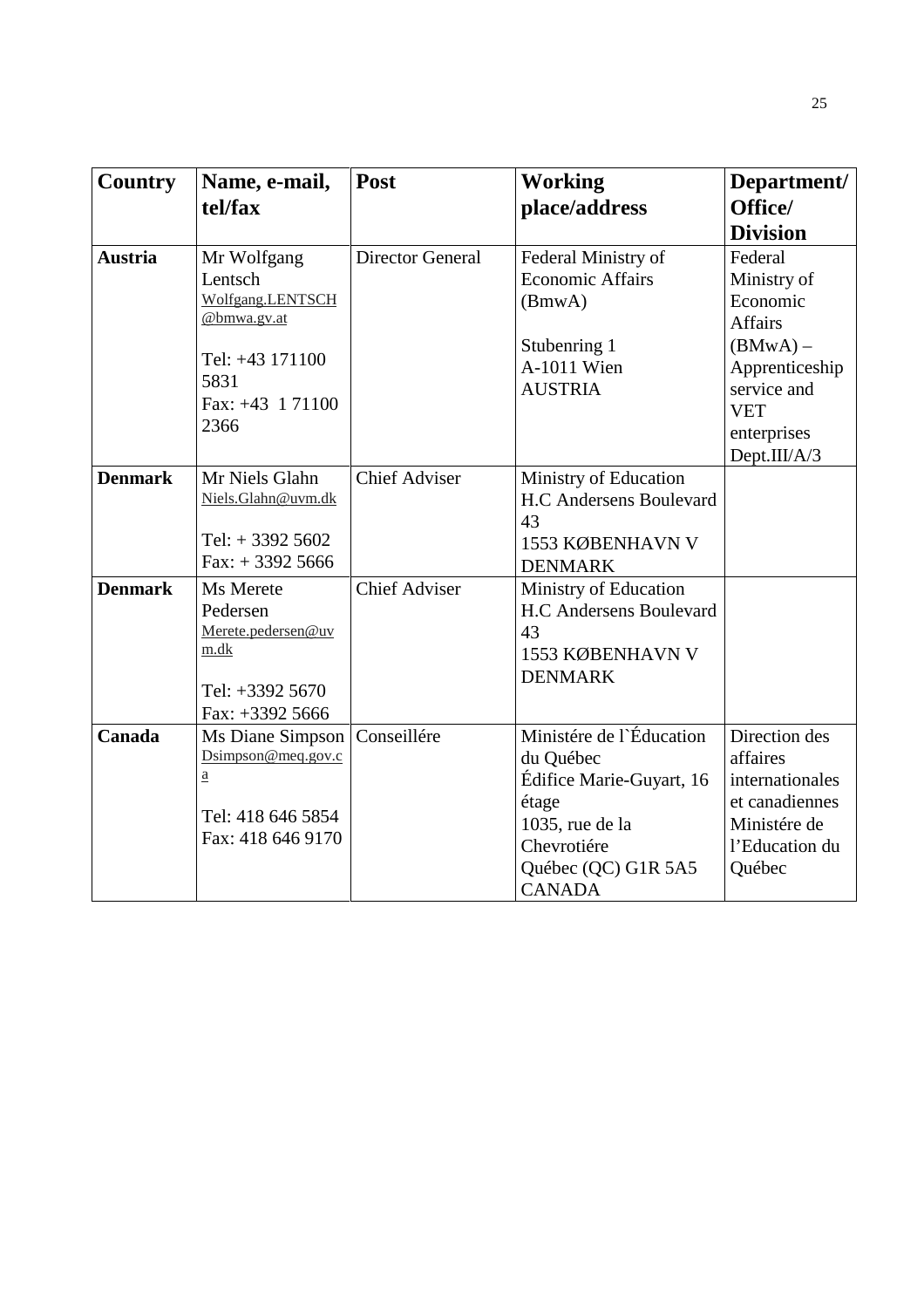| <b>Country</b>                  | Name, e-mail,<br>tel/fax                                                             | Post                                                                                                                                                                                                | <b>Working</b><br>place/address                                                                                                                          | Department/<br>Office/                                                                                                                        |
|---------------------------------|--------------------------------------------------------------------------------------|-----------------------------------------------------------------------------------------------------------------------------------------------------------------------------------------------------|----------------------------------------------------------------------------------------------------------------------------------------------------------|-----------------------------------------------------------------------------------------------------------------------------------------------|
|                                 |                                                                                      |                                                                                                                                                                                                     |                                                                                                                                                          | <b>Division</b>                                                                                                                               |
| Canada                          | Ms Ann Power<br>Powera@gov.ns.ca<br>Tel: (902) 424<br>7454<br>Fax: (902) 424<br>0749 | Director of Student<br>Services                                                                                                                                                                     | Department of Education<br>and Culture<br>Trade Mart Building, 4 <sup>th</sup><br>Floor<br>2021 Brunswick Street<br>Halifax, NS B3J 2S9<br><b>CANADA</b> |                                                                                                                                               |
| <b>Czech</b><br><b>Republic</b> | Mr Radim Ryska<br>Ryska@msmf.cz<br>Tel: 420-2-<br>57193394<br>Fax: 420-2-531597      | Head of Department<br>of Analyses and<br>Strategy                                                                                                                                                   | Ministry of Education,<br><b>Youth and Sports</b><br>Karmelitska 8<br>118 12 PRAHA<br><b>CZECH REPUBLIC</b>                                              | Department of<br>Analyses and<br>Strategy                                                                                                     |
| <b>Czech</b><br><b>Republic</b> | Ms Vera Czesana<br>Ver@observatory.rof.c<br>$\mathbf{Z}$                             | <b>Czech National Co-</b><br>ordinator of the<br>National<br><b>Background Report</b><br>for the Thematic<br>Review of the<br><b>Transition</b> from<br>Initial Education to<br><b>Working Life</b> |                                                                                                                                                          | National<br><b>Training Fund</b>                                                                                                              |
| Portugal                        | Ms Alexandra<br>Figueiredo<br>Tel: +351 21<br>3938156<br>Fax: +351 21<br>3938104     | Adviser to the<br>Director of the<br>Department<br>Co-ordinator of the<br>Advisory Office for<br>Guidance on<br>Careers and the<br>Approach to Workin<br>Life                                       | Department of Secondary<br>Education<br>Av. 24 de Julho, 138 3°<br>1399-026 LISBOA<br><b>PORTUGAL</b>                                                    | Department of<br>Secondary<br>Education<br><b>Advisory Office</b><br>for Buidance on<br>Careers and the<br>Approach to<br><b>Working Life</b> |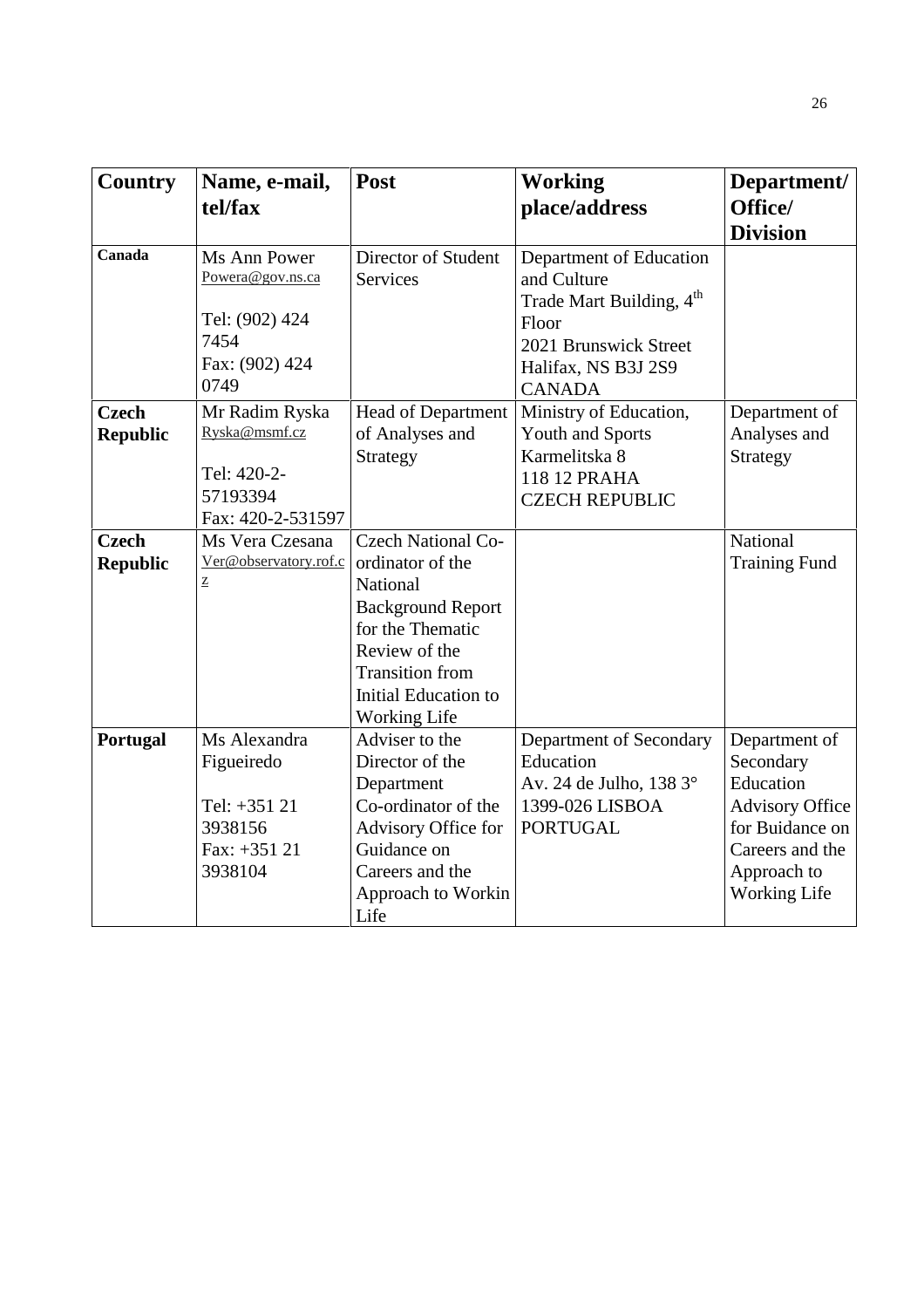| <b>Country</b> | Name, e-mail,<br>tel/fax                                                                                            | Post                                | <b>Working</b><br>place/address                                                                       | Department/<br>Office/<br><b>Division</b>        |
|----------------|---------------------------------------------------------------------------------------------------------------------|-------------------------------------|-------------------------------------------------------------------------------------------------------|--------------------------------------------------|
| Portugal       | Mr António Palma<br>Antonio.palma@des.m<br>in-edu-pt<br>Tel: +351 1<br>3938156<br>Fax: $+3511$<br>3938104           | Senior Executive<br>Officer         | Department of Secondary<br>Education<br>Av. 24 de Julho, 138 3°<br>1399-026 LISBOA<br><b>PORTUGAL</b> | Department of<br>Upper<br>secondary<br>Education |
| <b>Sweden</b>  | Mr Sten Ljungdahl<br>Sten.ljungdahl@educa<br>tion.ministry.se<br>Tel: +46 8 405 17<br>32<br>Fax: +46 8 723 17<br>34 | Deputy Director                     | Ministry of Education and<br>Science<br>S-103 33 STOCKHOLM<br><b>SWEDEN</b>                           | Division for<br>schools                          |
| <b>Sweden</b>  | Ms Myrna Smitt<br>Myrna.smitt@educatio<br>n.ministry.se<br>Tel: $+46840528$<br>14                                   | Senior<br>Administrative<br>Officer | Ministry of Education and<br>Science<br>S-102 22 STOCKHOLM<br><b>SWEDEN</b>                           | Division for<br>higher<br>education              |
| <b>Sweden</b>  | Ms Anna Thoursie<br>Anna.thoursie@indust<br>ry.ministry.se<br>Tel: $+46840528$<br>14<br>Fax: $+4682064$<br>61       | Ph.D., Adviser                      | Ministry of Industry,<br>Employment and<br>Communications<br>S-103 33 STOCKHOLM<br><b>SWEDEN</b>      |                                                  |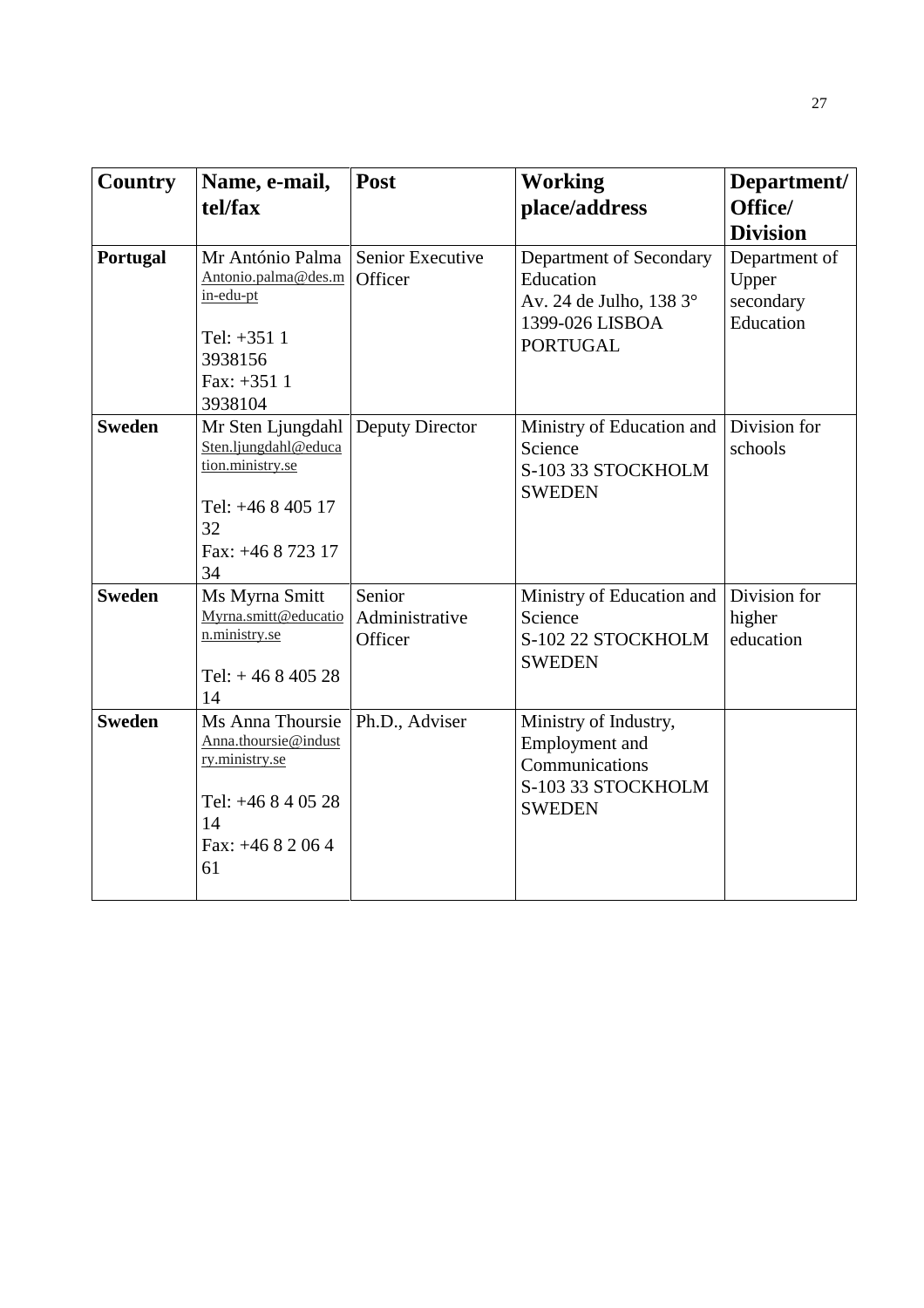| Country                | Name, e-mail,          | Post                             | <b>Working</b>                                    | Department/                       |
|------------------------|------------------------|----------------------------------|---------------------------------------------------|-----------------------------------|
|                        | tel/fax                |                                  | place/address                                     | Office/                           |
|                        |                        |                                  |                                                   | <b>Division</b>                   |
| <b>United</b>          | Ms Claire Tyler        | Head of                          | DfEE 'ConneXions'                                 | Department for                    |
| <b>Kingdom</b>         | Claire.tyler@dfee.gov. | 'ConneXions'                     | Division                                          | <b>Education</b> and              |
|                        | uk                     | Division                         | Room 1.81                                         | Employment                        |
|                        |                        |                                  | <b>Sanctuary Buildings</b>                        |                                   |
|                        | Tel: 0171 925<br>55490 |                                  | <b>Great Smith Street</b>                         |                                   |
|                        | Fax: 0171 925          |                                  | <b>LONDON</b>                                     |                                   |
|                        | 55379                  |                                  | <b>ENGLAND</b>                                    |                                   |
| <b>United</b>          | Mr Brian Teahan        | Policy Manager on                | <b>DfEE</b>                                       | Department for                    |
| <b>Kingdom</b>         | Brian.TEAHAN@dfee      | Work-Based                       | Room W4d                                          | <b>Education</b> and              |
|                        | .gov.uk                | Training                         | Moorfoot                                          | Employment                        |
|                        |                        |                                  | Sheffield                                         |                                   |
|                        | Tel: 0114 2594112      |                                  | S1 4PQ                                            |                                   |
|                        | Fax: 0114              |                                  | <b>ENGLAND</b>                                    |                                   |
|                        | 2593565                |                                  | Office fédéral de la                              |                                   |
| <b>Switzerlan</b><br>d | Mr Rudolf Natsch       | Vice-Director of<br><b>FOPET</b> |                                                   | Federal Office<br>of Professional |
|                        | Rudolf.natsch@bbt.ad   |                                  | formation professionnelle<br>et de la technologie | <b>Education</b> and              |
|                        | min.ch                 |                                  | Effingerstrasse 27                                | Technology                        |
|                        |                        |                                  | CH-3003 BERNE                                     |                                   |
|                        | Tel: $++41$ 31 322     |                                  | <b>SUISSE</b>                                     |                                   |
|                        | 29 81                  |                                  |                                                   |                                   |
|                        | Fax: $++41$ 31 324     |                                  |                                                   |                                   |
|                        | 96 15                  |                                  |                                                   |                                   |
|                        |                        |                                  |                                                   |                                   |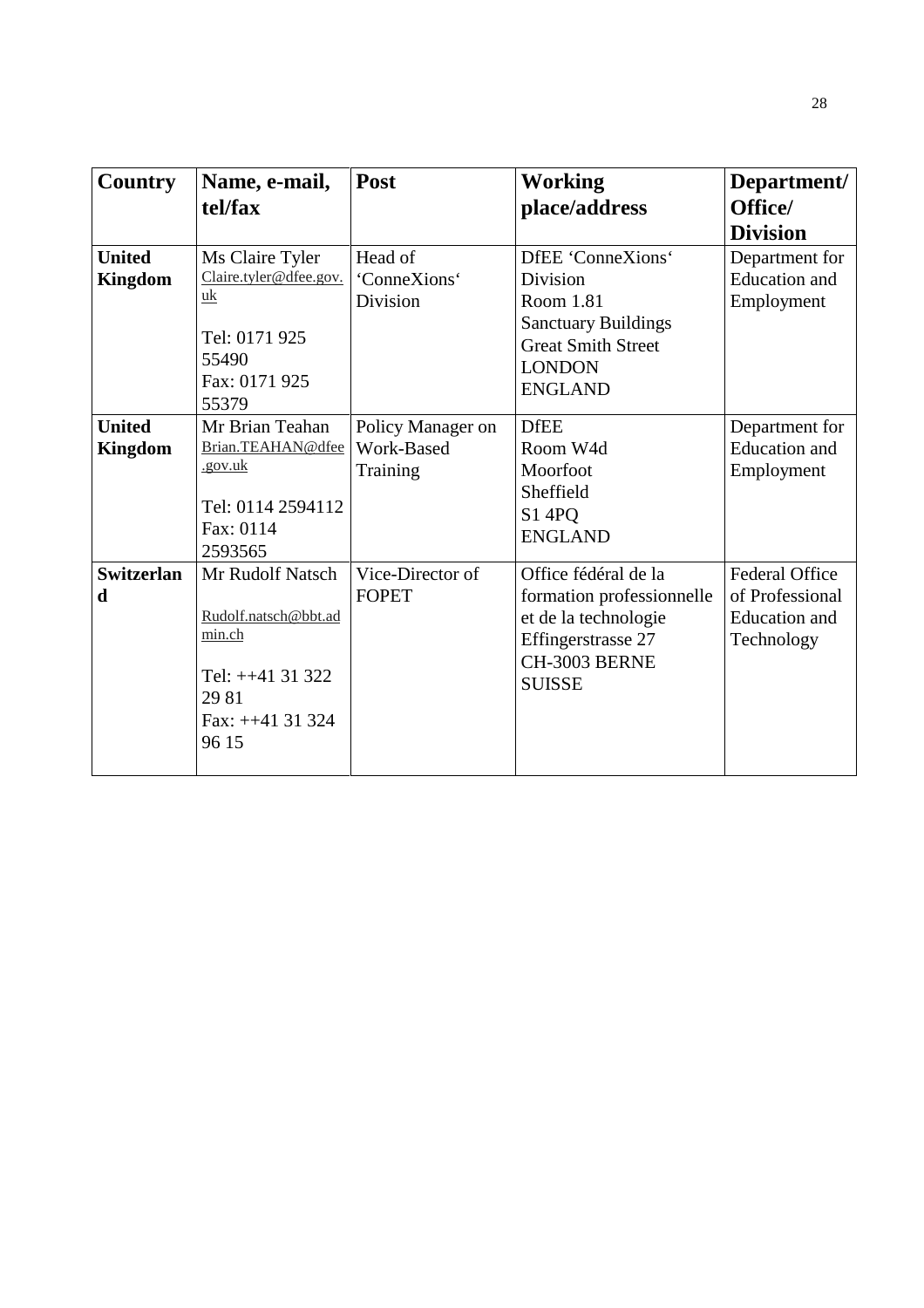| <b>Country</b>    | Name, e-mail,                   | Post              | <b>Working</b>         | Department/           |
|-------------------|---------------------------------|-------------------|------------------------|-----------------------|
|                   | tel/fax                         |                   | place/address          | Office/               |
|                   |                                 |                   |                        | <b>Division</b>       |
| <b>Switzerlan</b> | Mr Emil Wettstein               | Editor, Research  | Berufsbildungsprojekte | Berufsbildungs        |
| $\mathbf d$       | EWettstein@email.ch             | and counseling in | GmbH                   | projekte              |
|                   |                                 | VOTEC-projects,   | Nordstrasse 138        | GmbH/ Office          |
|                   | Tel: $++41$ 1 350<br>55 15      |                   | CH-8037 ZÜRICH         | of Vocational         |
|                   | Fax: $++41$ 1 350               |                   | <b>SWITZERLAND</b>     | Education,            |
|                   | 55 16                           |                   |                        | Zürich                |
| <b>Finland</b>    | Ms Tarja                        | Senior Adviser    | Ministry of Education  |                       |
|                   | Riihimäki                       |                   | Meritullinkatu 10      |                       |
|                   | Tarja.riihimaki@mine            |                   | P.O Box 293            |                       |
|                   | du.fi                           |                   | FIN-00171 HELSINKI     |                       |
|                   | Tel: $+3589134$                 |                   | <b>FINLAND</b>         |                       |
|                   | 171                             |                   |                        |                       |
|                   | Fax: +358 9 135                 |                   |                        |                       |
|                   | 9335                            |                   |                        |                       |
| <b>Finland</b>    | Mr Matti Kyrö                   | Counsellor of     | National Board of      | <b>National Board</b> |
|                   | Matti.Kyro@oph.fi               | Education         | Education              | of Education          |
|                   |                                 |                   | P.O. Box 380           |                       |
|                   | Tel: +358 9 7747                |                   | 00531 HELSINKI         |                       |
|                   | 7124                            |                   | <b>FINLAND</b>         |                       |
|                   | Fax: +358 9 7747<br>7869        |                   |                        |                       |
| <b>Finland</b>    | Ms Anneli                       | Senior Adviser    | Ministry of Labour     |                       |
|                   | Tallqvist                       |                   | <b>PB 30</b>           |                       |
|                   | Anneli.Tallqvist@pt2.t          |                   | FIN-00101 HELSINKI     |                       |
|                   | empo.mol.fi                     |                   | <b>FINLAND</b>         |                       |
|                   |                                 |                   |                        |                       |
|                   | Tel: +358-9-                    |                   |                        |                       |
|                   | 18569078<br>Fax: $+358-9-1856-$ |                   |                        |                       |
|                   | 8989                            |                   |                        |                       |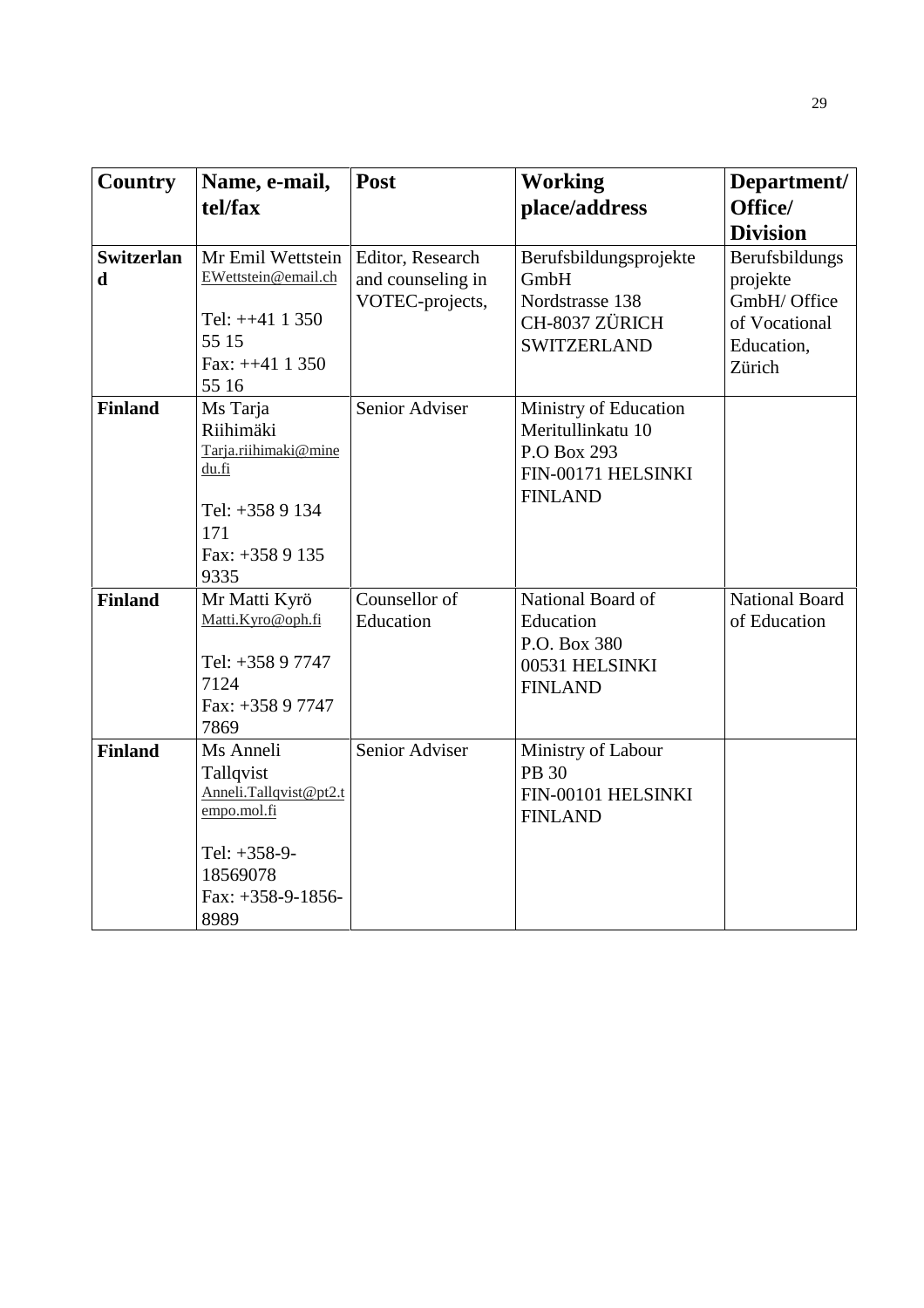| <b>Country</b>   | Name, e-mail,<br>tel/fax                                                                                   | Post                              | <b>Working</b><br>place/address                                                                                                                                                     | Department/<br>Office/<br><b>Division</b>                                                                                                                     |
|------------------|------------------------------------------------------------------------------------------------------------|-----------------------------------|-------------------------------------------------------------------------------------------------------------------------------------------------------------------------------------|---------------------------------------------------------------------------------------------------------------------------------------------------------------|
| <b>Iceland</b>   | Mr Hördur<br>Layursson<br>Postur@mm.stjr.is<br>Tel: (354) 560<br>9500<br>Fax: (354) 562<br>3068            | Adviser                           | Ministry of Education.<br><b>Science and Culture</b><br>Sölvhólsgata 4<br>$IS-150$<br><b>REYKJAVIK</b><br><b>ICELAND</b>                                                            |                                                                                                                                                               |
| <b>USA</b>       | <b>Ms Nevzer Stacey</b><br>Nevzer.Stacey@ed.go<br>$\underline{V}$<br>Tel: 202-219-1324                     | <b>Senior Research</b><br>Analyst | U.S. Department of<br>Education<br>Washington<br>D.C. 20202<br><b>USA</b>                                                                                                           | National<br>Institute on<br>Postsecondary<br>Education,<br>Libraries, and<br>Lifelong<br>Learning,<br>Office of<br>Educational<br>Research and<br>Innovation. |
| <b>USA</b>       | Ms Cathleen Stasz<br>Cathy@rand.org<br>Tel: $+1$ 310 393<br>0411<br>Fax: $+1$ 310 393<br>4818              | <b>Senior Scientist</b>           | <b>RAND</b><br>1700 Main Street<br>Santa Monica<br>CA 90407-2138<br><b>USA</b>                                                                                                      | <b>RAND</b><br><b>CORPORATIO</b><br>N                                                                                                                         |
| <b>Australia</b> | Mr Paul Cowan<br>Paul.cowan@dfat.gov.<br><u>au</u><br>Tel: 33 1 40 59 33<br>45<br>Fax: 33 1 40 59 33<br>94 | Counsellor<br>Employment          | <b>Employment, Education</b><br>and Training<br><b>Australian Delegation to</b><br>the OECD<br><b>Australian Embassy</b><br>4 Rue Jean Rey<br>75724 Paris CEDEX 15<br><b>FRANCE</b> | <b>Education</b> and<br>Training<br>Australian<br>Delegation to<br>the OECD,<br>Paris                                                                         |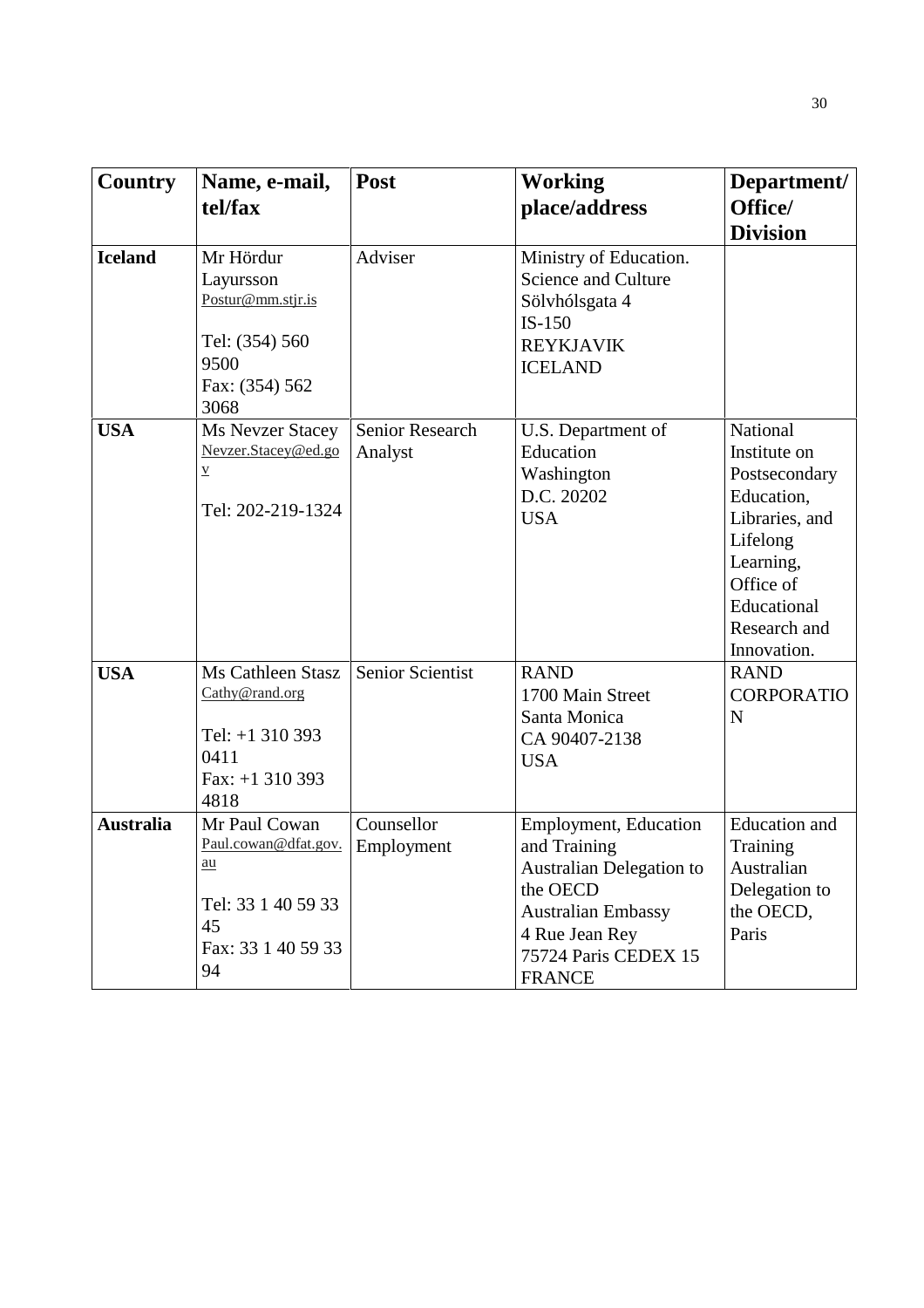| Country       | Name, e-mail,<br>tel/fax                                                                                           | Post                                                                                                                | <b>Working</b><br>place/address                                                                                                          | Department/<br>Office/<br><b>Division</b>    |
|---------------|--------------------------------------------------------------------------------------------------------------------|---------------------------------------------------------------------------------------------------------------------|------------------------------------------------------------------------------------------------------------------------------------------|----------------------------------------------|
| <b>Japan</b>  | Mr Keiichi<br>Yoshimoto<br>Keiy-<br>edu@mbox.nc.kyyush<br>$u$ - $u$ . $acc$ . $jp$<br>Tel/Fax: +81-92-<br>642-3126 | <b>Associate Professor</b>                                                                                          |                                                                                                                                          | Kyushu<br>University                         |
| <b>OECD</b>   | Mr Richard Sweet<br>Richard.SWEET@oec<br>d.org<br>Tel: 33 1 45 24 76<br>61<br>Fax: 33 1 45 24 90<br>98             | Principal<br>Administrator                                                                                          | Organisation for<br><b>Economic Co-operation</b><br>and Development/OECD<br>2, rue André Pascal<br>75775 Paris Cedex 16<br><b>FRANCE</b> | <b>Education</b> and<br>Training<br>Division |
| <b>Norway</b> | Mr Jon Lilletun<br>J1@kuf.dep.no<br>Tel: $+47$ 22 24 74<br>00<br>$Fax: + 47 22 24 27$<br>64                        | Minister                                                                                                            | Ministry of Education,<br><b>Research and Church</b><br><b>Affairs</b><br>P.O. Box 8119 Dep<br>N-0032 OSLO<br><b>NORWAY</b>              |                                              |
| <b>Norway</b> | Mr Gudmund<br>Hernes<br>Tel: $+47230033$<br>80                                                                     | Director of<br><b>UNESCO</b><br>International<br>Institute for<br>Educational<br>Planning<br>(from December $1st$ ) |                                                                                                                                          |                                              |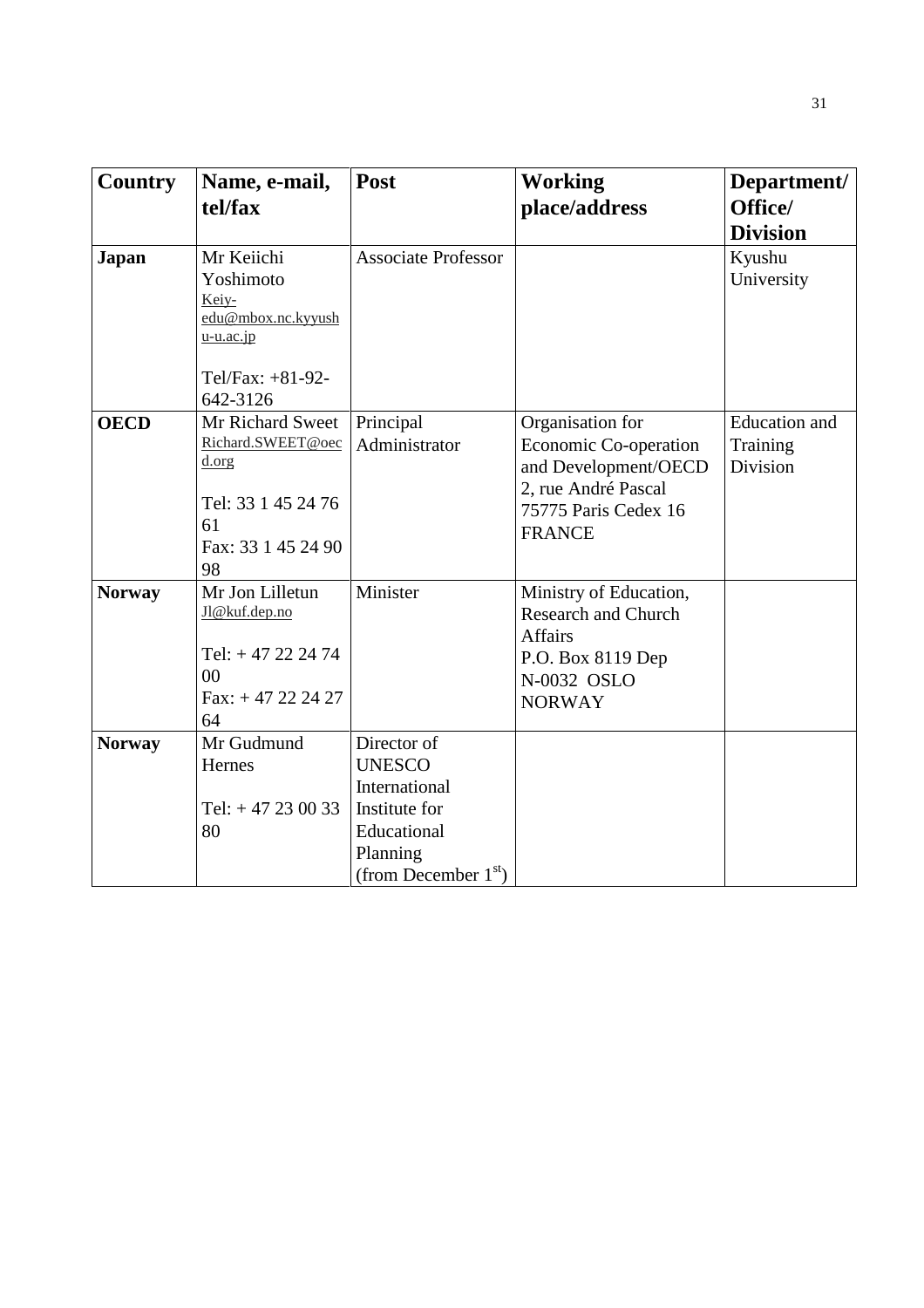| <b>Country</b> | Name, e-mail,<br>tel/fax                                                                                    | <b>Post</b>                       | <b>Working</b><br>place/address                                                                                             | Department/<br>Office/<br><b>Division</b>                                                  |
|----------------|-------------------------------------------------------------------------------------------------------------|-----------------------------------|-----------------------------------------------------------------------------------------------------------------------------|--------------------------------------------------------------------------------------------|
| <b>Norway</b>  | Mr Arild<br>Thorbjørnsen<br>Art@kuf.dep.no<br>Tel: $+47$ 22 24 75<br>88<br>Fax: $+47$ 22 24 75<br>96        | <b>Deputy Director</b><br>General | Ministry of Education,<br><b>Research and Church</b><br><b>Affairs</b><br>P.O. Box 8119 Dep<br>N-0032 OSLO<br><b>NORWAY</b> | Department of<br>Upper<br>Secondary<br>Education                                           |
| <b>Norway</b>  | Mr Ole Briseid<br>Ob@kuf.dep.no<br>Tel: $+47222476$<br>00<br>Fax: $+47222475$<br>96                         | <b>Director General</b>           | Ministry of Education,<br><b>Research and Church</b><br><b>Affairs</b><br>P.O. Box 8119 Dep<br>N-0032 OSLO<br><b>NORWAY</b> | Department of<br>Upper<br>Secondary<br>Education                                           |
| <b>Norway</b>  | Ms Inger Iversen<br>li@kuf.dep.no<br>Tel: $+47$ 22 24 76<br>78<br>$Fax: + 47 22 24 95$<br>41                | Deputy Director<br>General        | Ministry of Education,<br><b>Research and Church</b><br><b>Affairs</b><br>P.O. Box 8119 Dep<br>N-0032 OSLO<br><b>NORWAY</b> | Department of<br>Upper<br>Secondary<br>Education.<br>Division of<br>Curriculum<br>Planning |
| <b>Norway</b>  | Mr Erik Sandvik<br>Esa.@kuf.dep.no<br>Tel: $+47$ 22 24 76<br>04<br>$Fax: + 47 22 24 95$<br>41               | Adviser                           | Ministry of Education,<br><b>Research and Church</b><br><b>Affairs</b><br>P.O. Box 8119 Dep<br>N-0032 OSLO<br><b>NORWAY</b> | Department of<br>Upper<br>Secondary<br>Education.<br>Division of<br>Curriculum<br>Planning |
| <b>Norway</b>  | Ms Åse Rellsve<br>Ase.rellsve@aad.dep.t<br>elemax.no<br>Tel: $+47$ 22 24 47<br>19<br>Fax: $+47222495$<br>49 | Senior Adviser                    | Ministry of Labour and<br>Government<br>Administration<br>P.O Box 8004 Dep<br>N-0030 OSLO<br><b>NORWAY</b>                  | Department of<br>Labour                                                                    |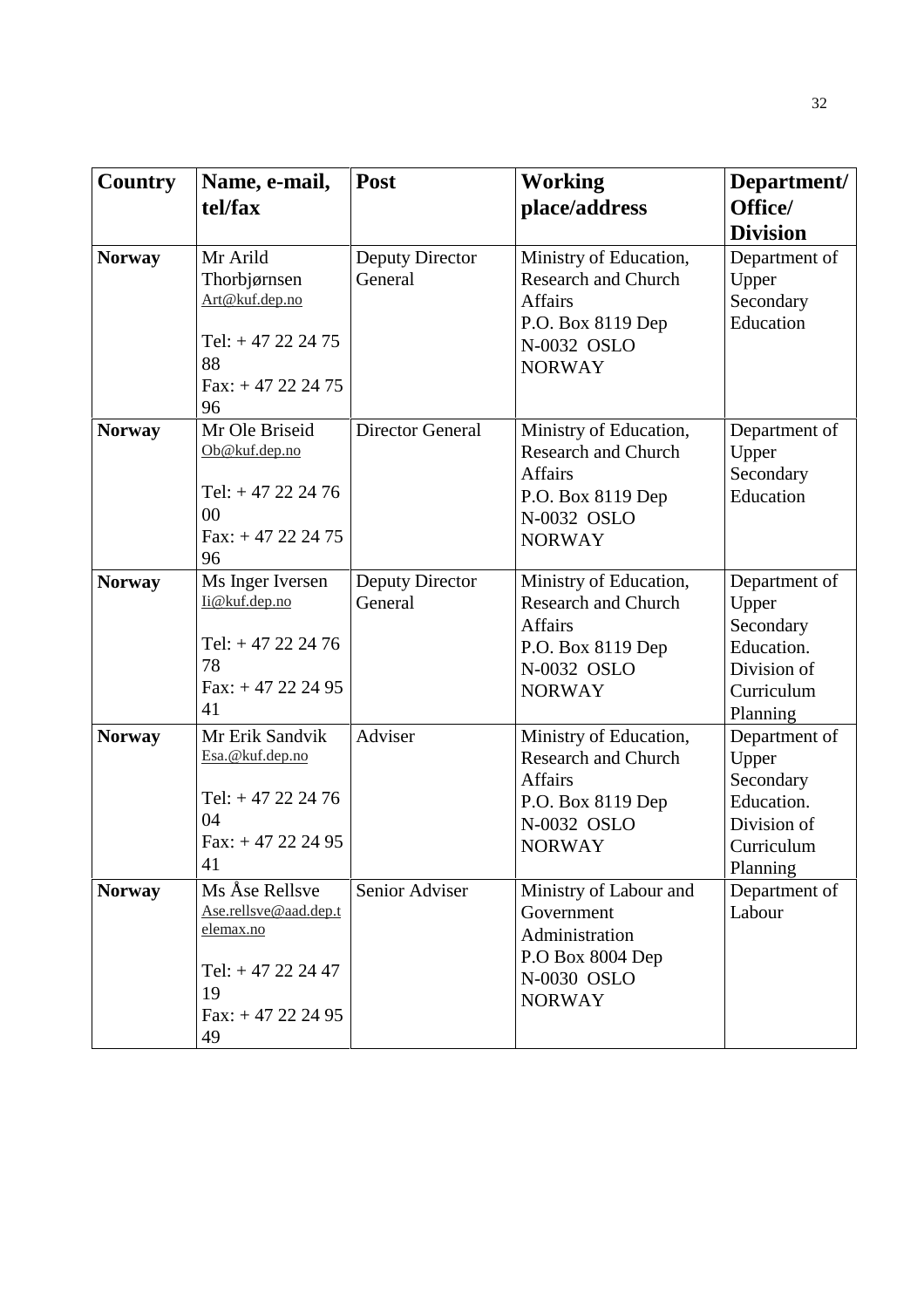| <b>Country</b> | Name, e-mail,                                                                                           | Post                                                                                                                                       | <b>Working</b>                                                                                                              | Department/                                                                                |
|----------------|---------------------------------------------------------------------------------------------------------|--------------------------------------------------------------------------------------------------------------------------------------------|-----------------------------------------------------------------------------------------------------------------------------|--------------------------------------------------------------------------------------------|
|                | tel/fax                                                                                                 |                                                                                                                                            | place/address                                                                                                               | Office/<br><b>Division</b>                                                                 |
| <b>Norway</b>  | Ms Gro Beate<br>Vige<br>Gbv@kuf.dep.no<br>Tel: $+47$ 22 24 77<br>38<br>$Fax: + 47222427$<br>33          | Adviser                                                                                                                                    | Ministry of Education,<br><b>Research and Church</b><br><b>Affairs</b><br>P.O. Box 8119 Dep<br>N-0032 OSLO<br><b>NORWAY</b> | Department of<br>Higher<br>Education.<br><b>Legal Affairs</b><br>Division                  |
| <b>Norway</b>  | Mr John Christian<br>Christiansen<br>Jcc@kuf.dep.no<br>Tel: $+47222476$<br>07<br>Fax: $+47222495$<br>41 | Senior Executive<br>Officer                                                                                                                | Ministry of Education,<br><b>Research and Church</b><br><b>Affairs</b><br>P.O. Box 8119 Dep<br>N-0032 OSLO<br><b>NORWAY</b> | Department of<br>Upper<br>Secondary<br>Education.<br>Division of<br>Curriculum<br>Planning |
| <b>Norway</b>  | Ms Nina Rieker<br>Nir@kuf.dep.no<br>Tel: $+47$ 22 24 76<br>08<br>Fax: $+47222495$<br>41                 | Senior Executive<br>Officer                                                                                                                | Ministry of Education,<br><b>Research and Church</b><br>Affairs<br>P.O. Box 8119 Dep<br>N-0032 OSLO<br><b>NORWAY</b>        | Department of<br>Upper<br>Secondary<br>Education.<br>Division of<br>Curriculum<br>Planning |
| <b>Norway</b>  | Ms Fride Tangen<br>Lysklætt<br>Fride@nfu.no<br>Tel: $+47$ 22 56 43<br>10<br>Fax: $+47$ 22 56 43<br>11   | Senior Executive<br>Officer<br>Author of<br><b>Background Paper</b><br><b>Nordic Transition</b><br>Conference $1st - 2nd$<br>November 1999 | Norwegian State<br><b>Institution for Distance</b><br>Education (NFU)<br>Pilestredet 56<br>N-0167 OSLO<br><b>NORWAY</b>     |                                                                                            |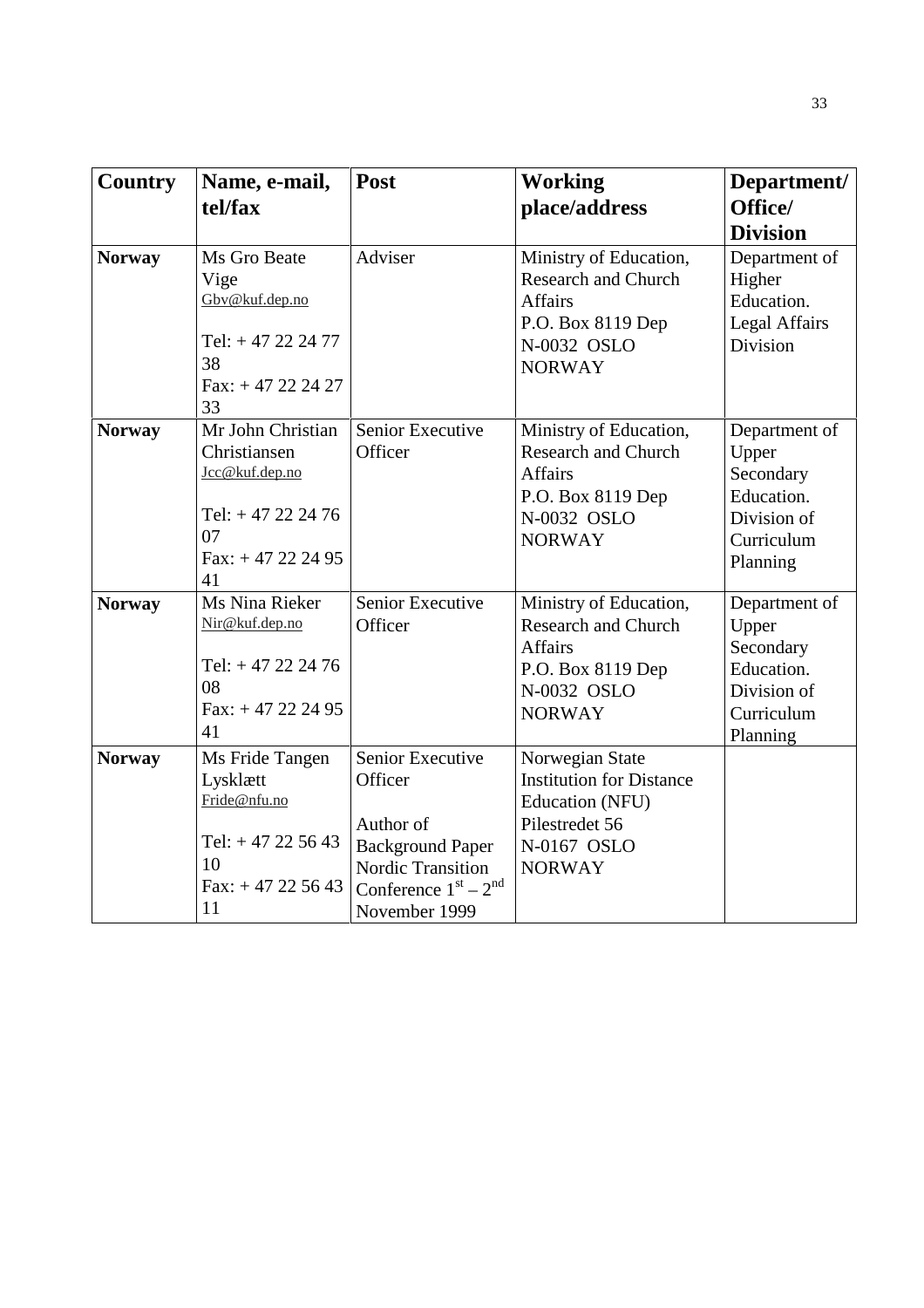# **Background Paper Nordic Transition Conference 1st –2nd November 1999**

# **Key similarities and differences between transition frameworks and outcomes in the Nordic countries participating in the Thematic Review of the Transition from Initial Education to Working Life**

**(Denmark, Finland, Norway and Sweden)**

*Although this Background Paper draws on the Background Reports and Country Notes of the Nordic countries participating in the Thematic Review of the Transition from Initial Education to Working Life, as well as on data, documents and research reports provided by the Nordic Ministries and the OECD, the views expressed in this Background Paper are those of the author and not necessarily those of the Ministries of the Nordic Countries or the OECD.*

**Prepared for the Norwegian Ministry of Education, Research and Church Affairs**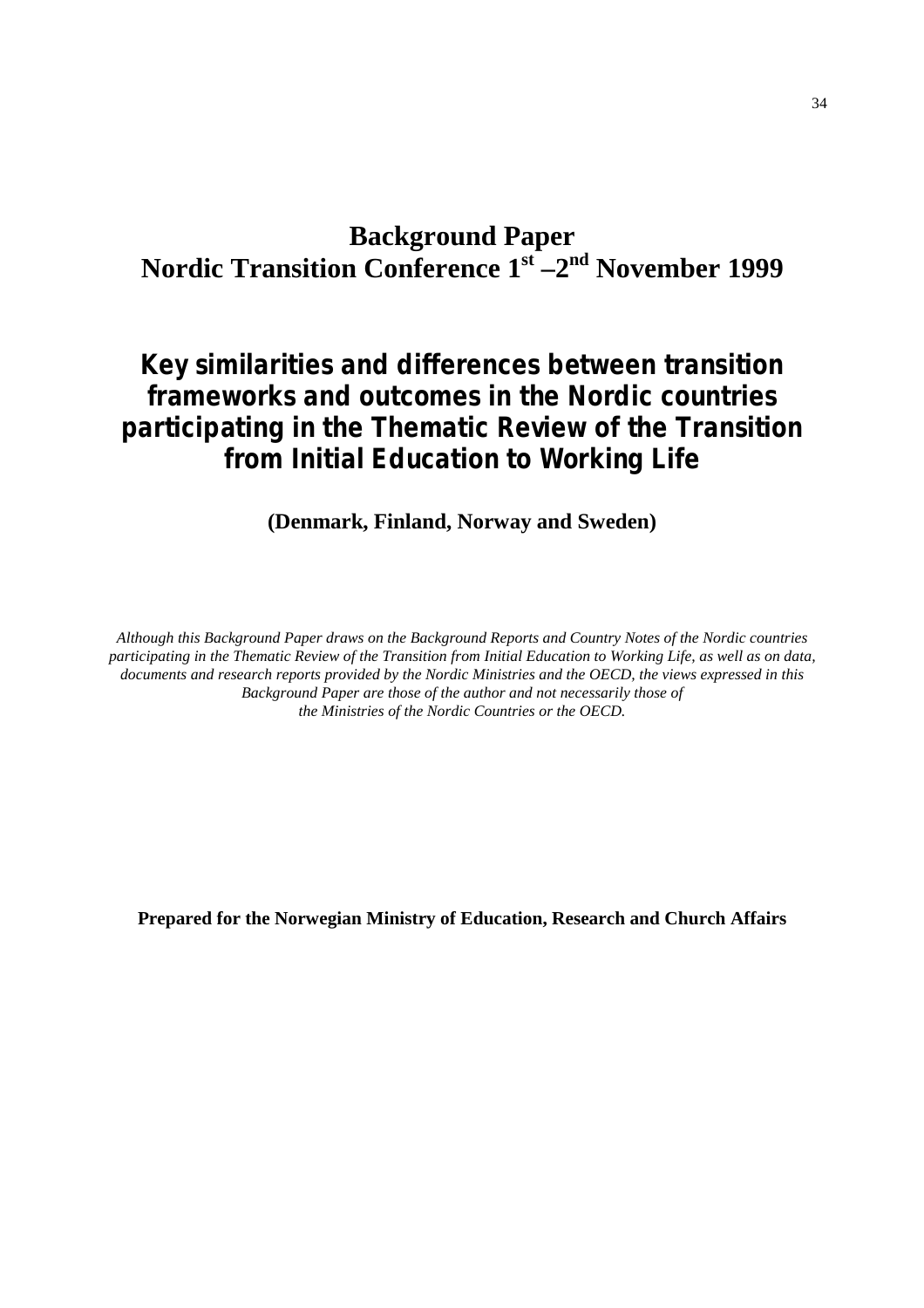# **Chapter 1: Building a basis for lifelong learning in the transition phase**

# **1.1 Attempts to lay a basis for lifelong learning in the transition phase**

The concept of lifelong learning has emphatically been placed on the political agenda in the Nordic countries in recent years, particularly following the "European year of lifelong learning" in 1996. In keeping with the principle of lifelong learning, the Nordic countries have implemented or are planning to implement comprehensive revisions or reforms in their initial education and training systems, in which education is seen as an entity, encompassing all ages and all types of learning environments, including occupational and social knowledge and skills acquired outside the formal educational system. A major challenge has been and is to increase the correspondence of education with working life requirements. The aim of proposed and implemented measures has been to create more integrated, better co-ordinated, flexible and unified initial education and training systems that not only prepare young people for entry into employment or tertiary study, but that also provide them with a broad knowledge base and foundation for lifelong learning.

In the Nordic countries education and vocational training are seen as an important means to achieve goals in other policy areas such as economic policy, regional policy and employment policy. There is a broad political consensus that the qualifications, skills and competence of the people are essential prerequisites for economic development, wealth creation and the further development of the welfare society, and to avoid unemployment. In order to provide possibilities for lifelong learning in the Nordic countries, it is considered important that a broad spectrum of initial and continuing education and training and other study possibilities should be accessible to adults. Thus, an important priority for Nordic policy makers is also to provide adults with a chance to go back to complete an incomplete initial education. Therefore, measures that encourage a better and more suitable supply of education for adults are emphasised.

There are similarities and differences in the approaches chosen by policy makers in the individual countries. However, Nordic policy makers seem to share a common objective: to increase the level of education in the entire population and to attempt to design changes that meet the changing demands of business and industry and that provide a broad preparation for working life and lifelong learning. Education is thus not to be regarded as a "one-off activity", but as a resource for personal and social enrichment and growth in the lives of people of all ages i.e. an investment in human capital.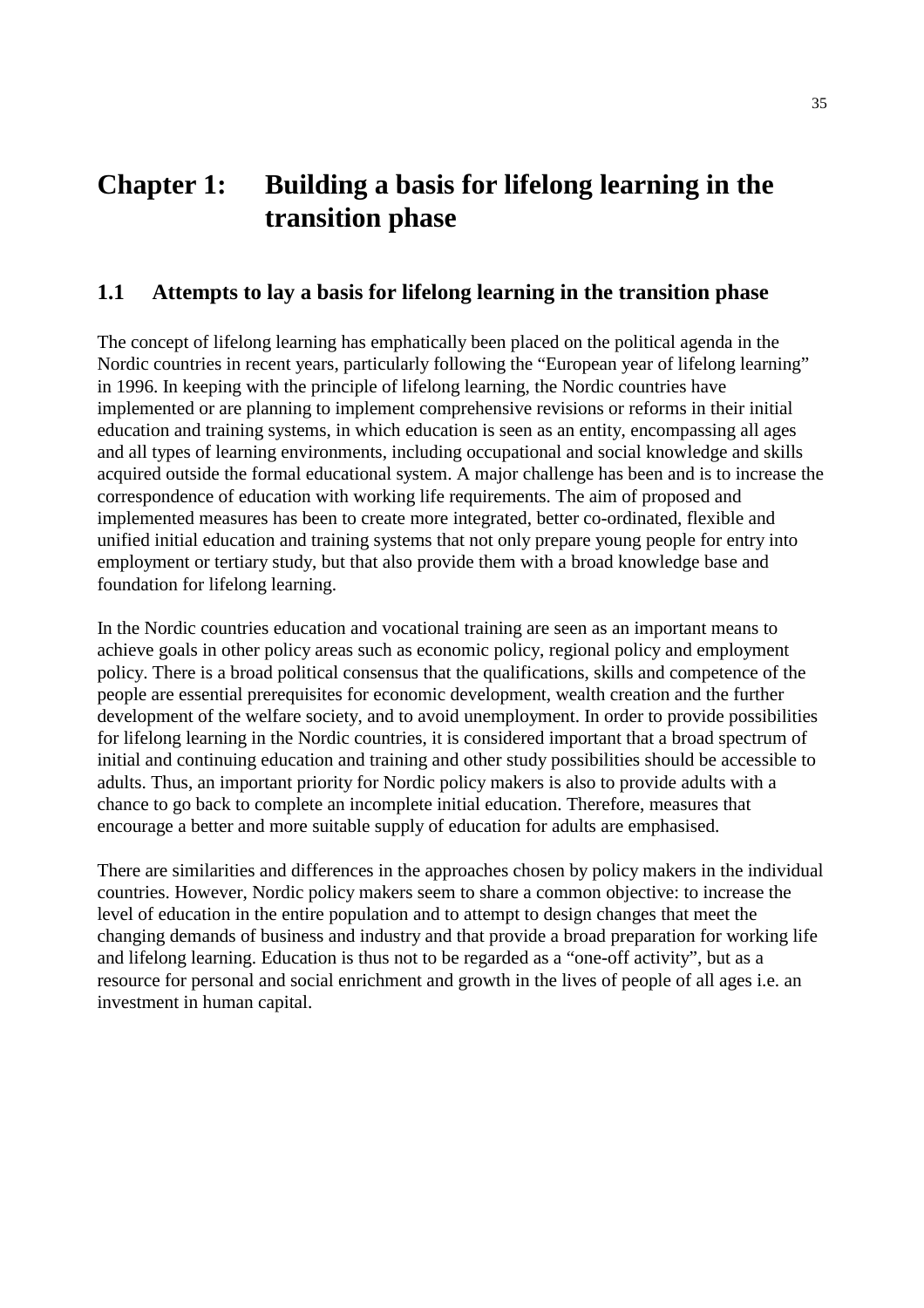# **1.1.1 Reforms in the 1990s of the Nordic education systems and policy directions, which may be considered to be attempts to lay a basis for lifelong learning**

This section of the background paper does not attempt to provide a complete picture of the educational systems of the Nordic countries participating in the Thematic Reviews, as these systems are thoroughly described in the Background Reports and Country Notes of the individual country. This section will focus on reforms implemented in the 1990s that are considered to have impact on motivation for lifelong learning and that are intended to improve the relationship between education and working life.

## **Denmark**

The Danish approach to innovation and change in the 1990s is coherent with a trait inherent in Danish educational policies through history, namely the emphasis on personal choice and consensus. Danes are more likely to add new programmes to the already existing ones, than to replace one system with an entirely new one.

Compulsory education (the Folkeskole) was reformed in 1994 when it was given a new Act that is intended to provide children with a better preparation for their adult life by inter alia improving the teaching in basic subjects like Danish language, mathematics and foreign languages as well as encouraging use of new information technology. Since 1995, initiatives to "bridge" the transition between compulsory and upper secondary education have been carried out (so-called bridgebuilding courses). In 1998/99 new initiatives are being targeted at the optional 10th form, which is no longer to be considered as a termination of the Folkeskole but as an introduction to the "Youth Education System", as upper secondary education is called in Denmark.

Today youth education is divided into three branches: vocational education and training; upper secondary general education; and individual programmes. Characteristic of policy changes in the upper secondary system in the 1990s has been the diversification of the system, aimed at making transition from one stream to another easier.

In 1991 the two vocational training systems (apprenticeship and farmer schools/ EFG) were merged into one, and a new system of social and health education was implemented, placing these programmes within the vocational education and training branch of upper secondary system.

In 1992, tertiary education was reformed when the traditional continental one-degree system was replaced with the BA, MA, Ph.D. system, making tertiary education more transparent internationally, thus facilitating recognition of foreign education.

A new basic vocational training program (EGU) was established in 1993 (as part of the individual programme branch) intended for young people who need access to regular programmes or are aiming at simple functions in the labour market and who otherwise might have been at risk of dropping out of education and training. The programme's duration is between 1 1/2 and 3 years, of which 20-40 weeks must be completed at school, the rest being provided by an enterprise. In 1994 "Open Youth Education" or (FUU) was introduced as a new individual programme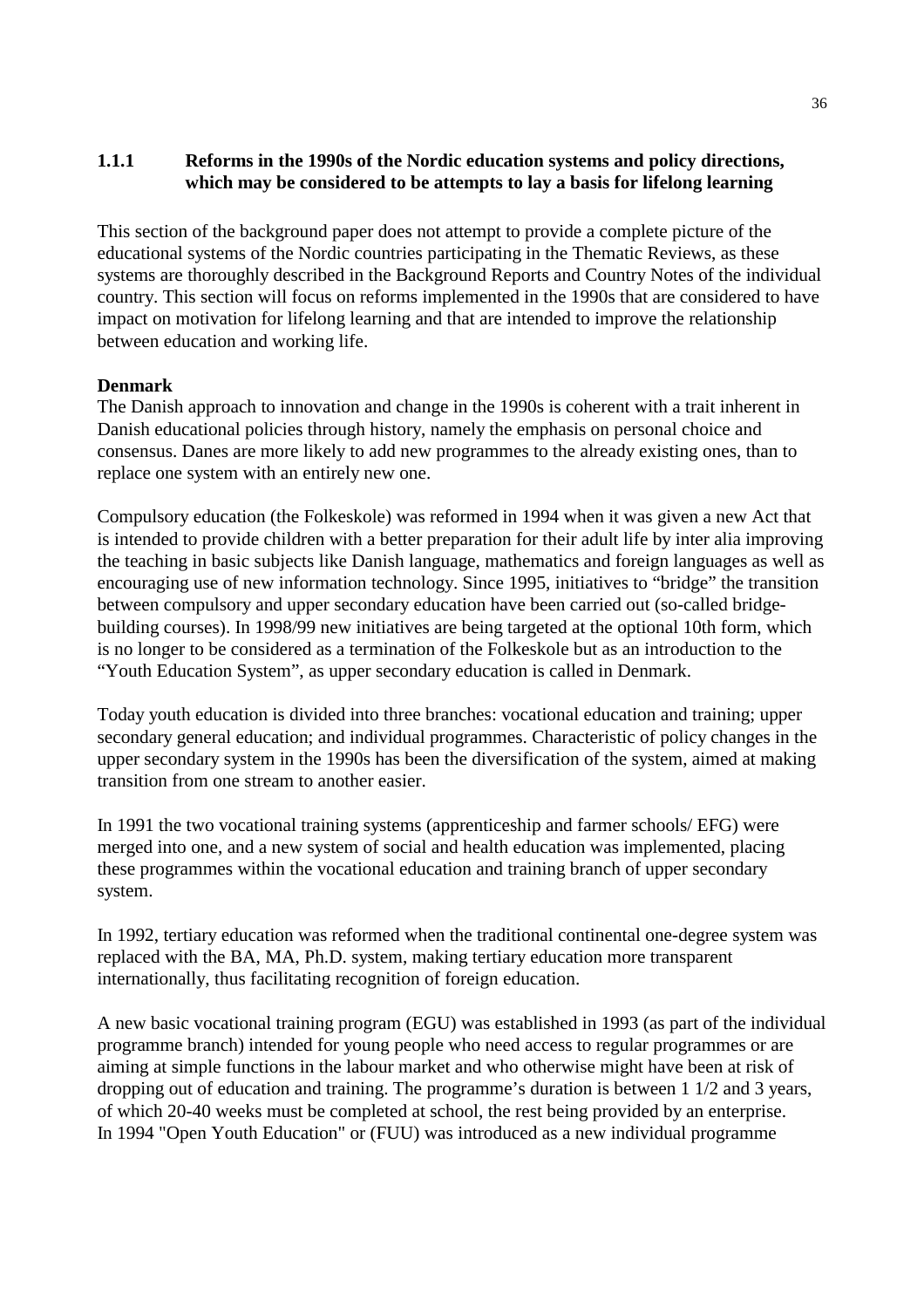option, in which young people who do not find any of the ordinary programmes attractive, can make up their own programme based on existing courses mostly within socio-cultural, aesthetic/creative and pedagogical fields.

In 1995 the vocational gymnasia were separated from the rest of the vocational education system as two independent three-year programmes, the higher commercial examination programme (HHX) and the higher technical examination programme (HTX), in line with the general education gymnasia. The programmes, which prior to 1995 had been two year-programmes, became part of the academic stream, thus providing eligibility for tertiary study.

In 1996 a new law "the Youth Education Effort" was introduced entitling and obliging all youth under 25 years of age to accept an activation offer within a maximum of three months after becoming unemployed. The activity can be either occupational or educational, but preferably the latter. Many vocational schools are involved. Also activation obligations apply to those aged 25 or more, although not as comprehensive as those provided for young people under 25.

New initiatives are currently being carried out (1998-99) aimed at increasing the quality and transparency of youth education, paving the direction of Danish policy-making into the next century. An important measure is the planned "Development Programme for Youth Education in the Future" which shall support efforts to bring about coherence and broadness in the whole youth education system. Special attention will be focused on contents, structure, study methods and forms of evaluation and the improvement of transition patterns. Another initiative is "Reform –2000 of the Danish VET-system", which includes the reduction of the vocational education and training programmes from 90 to 7, a more transparent educational structure, modularised programmes, increased provisions, possibilities and conditions for both strong and weak students, including possibilities for individualised pathways and the option of receiving partial qualifications for those who are at risk of dropping out. Also the Danish government intends to revise the Act of Basic Vocational Training.

A new reform of the teacher-training programme with effect from August 1998 takes its point of departure in the idea that Folkeskole must have a better subject-specific preparation. Also central knowledge and proficiency areas, stricter examination requirements and a strengthened external examiner function are being established.

## **Finland**

In Finland focus for the next century will be on promotion of employment by means of education, the development of co-operation between education and working life and the implementation of a strategy of lifelong learning. As of 1 January 1999, a comprehensive legislative reform in the field of education came into effect which decentralises decision-making to the educational providers and emphasises management by objectives, contents, regulation of core issues and students' rights and responsibilities.

In the 1990s modularised framework curricula have been developed in upper secondary education (both general and vocational), including possibilities for more individualised study programmes and possibilities of combining general and vocational courses.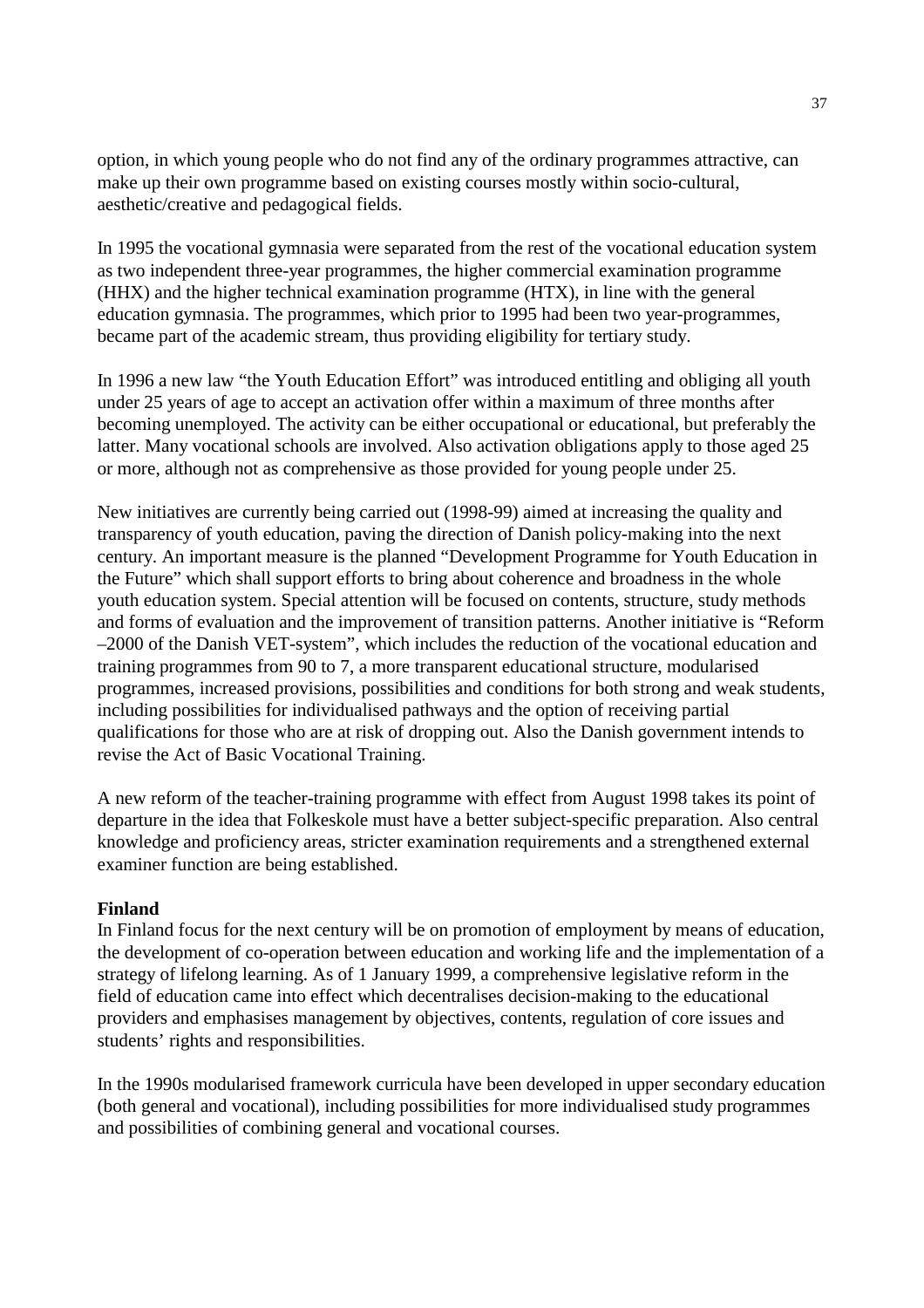A vocational reform is being phased in from 1998 to the year 2001, by which year all vocational programmes will last three years. All programmes will provide entrance qualifications for tertiary studies and include at least six months mandatory on-the job training. Consequently, all study programmes will be reformed (1998-2001) and linked to vocational qualifications, including a competence-based examination intended to comply better with working life requirements. These changes will be done in close co-operation with the social partners.

In 1992 new legislation came into force expanding the apprenticeship system to young people as an alternative to school-based vocational education. Prior to 1992, apprenticeship training had mainly been an option for adults. The intention is to provide 20 per cent of the yearly intake of basic vocational training in the form of apprenticeship for young people by year 2000.

In the autumn of 1997 a reform was introduced in Finland allowing the long-term unemployed with at least ten years of work experience to continue to receive unemployment benefits even while in training.

In Finland compulsory school and upper secondary school is open to adults and vocational education and training is provided for adults who are or have been actively working. It comprises self-motivated training, labour market training, in-service training and apprenticeship training. Both separate adult education centres, upper secondary schools and vocational institutions offer upper secondary and higher level education for adults. Adults are provided with an opportunity to sit competence-based examinations, independent of how the vocational skills have been acquired.

In 1992 a post secondary vocational education reform was launched in experimental form with the establishment of AMK institutions (polytechnics at tertiary level which currently provide eligibility for university studies for those who have attended 2, 2 ½ year programmes in vocational upper secondary education). As of the autumn of 1996 a permanent network of AMK institutions was set up and as of the year 2001 the difference in the eligibility for further education between those in general and those in vocational programmes will be abolished when all upper secondary vocational education is based on three-year programmes. The reforms of the 1990s also include development of continuing education for adults, improvement of career and recruitment services and new financing mechanisms for improving access to education and training.

## **Norway**

The general process of change in modern society revealed the need for a policy document defining aims, principles and basic values that all education should be based on. A Core Curriculum which applies to primary, lower secondary, upper secondary and adult education was therefore implemented in 1993. The Core Curriculum is an incentive for lifelong learning in the sense that its objectives emphasise broad competencies, where ethical values and attitudes, theoretical and practical knowledge and the promotion of creativity, initiative, entrepreneurship, cooperativeness and social skills are all part of a whole.

The implementation of the Core Curriculum was the first measure adopted in a series of comprehensive reforms all implemented in the 1990s comprising Norwegian primary and lower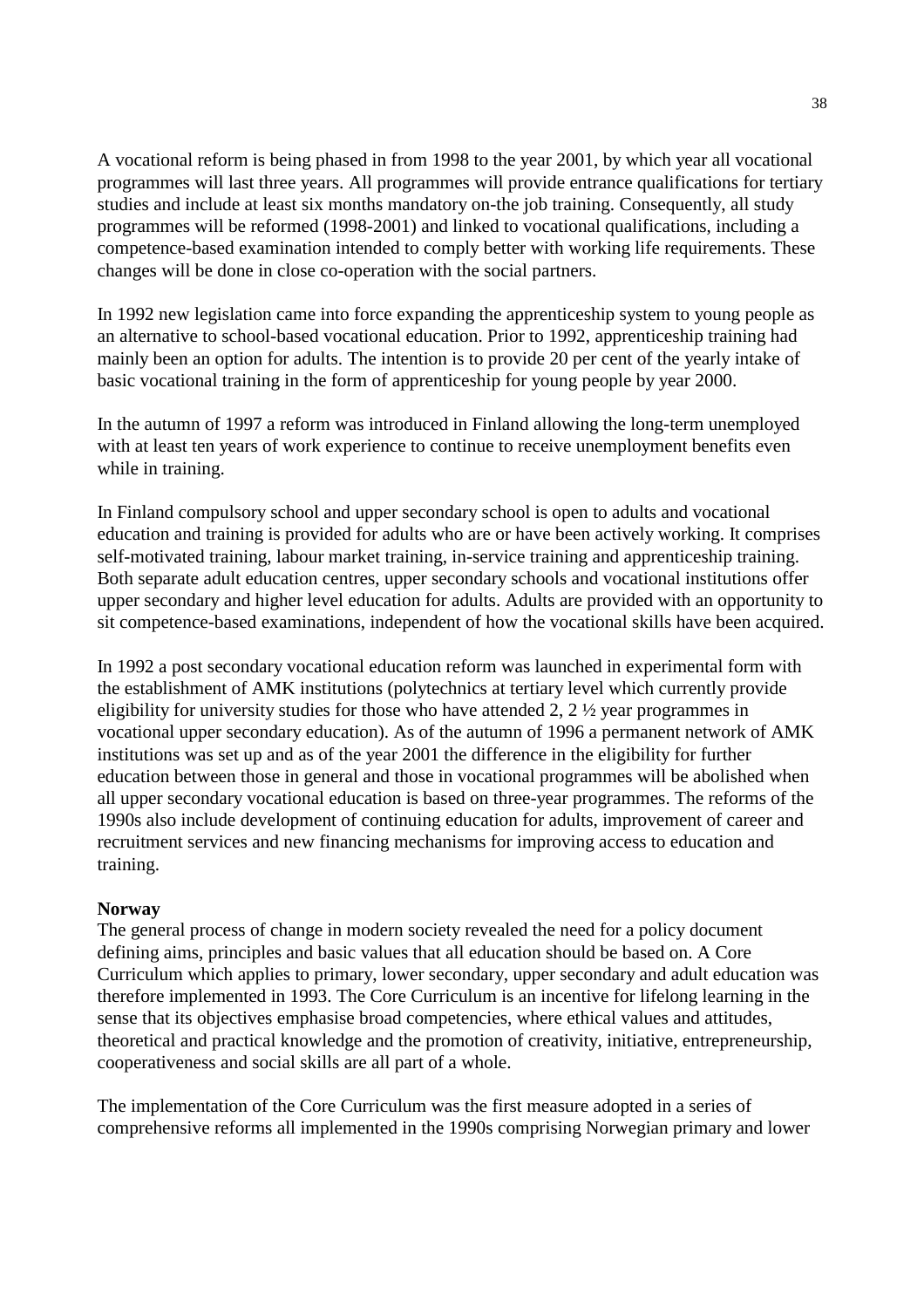secondary education (Reform 97), upper secondary education (Reform 94) and tertiary education (Network Norway and teachers' education). In addition to the Core Curriculum, new study programmes have been introduced for all courses and subjects in primary, lower secondary and upper secondary education. The core skills and competencies of the Core Curriculum are to be learned and taught in relation to other skills and knowledge and are therefore integrated in the study programmes. This is an attempt to make young people better prepared for lifelong learning and working life in that it allows the learning of the core skills to be set in context. In addition, the study programmes are modularised and focus on the challenges of the information society, new technologies and the scientific environment and on strengthening the provision of foreign language learning. As a consequence of the recent reforms in primary, lower secondary and upper secondary education, new national framework curricula for teacher education have been reformed in 1998/99. A new programme for the education of vocational teachers is scheduled to be launched between the years 2000 and 2006.

Reform 97 introduced compulsory education for six year-olds and extended compulsory education to ten years. Reform 94, the reform of upper secondary education, introduced a statutory right to three years of upper secondary education to all young people aged 16-19 having completed compulsory education or equivalent tuition. The two systems of general and vocational education were merged. A new model for vocational training was introduced (2+ model), in which the two first years are taken at upper secondary school after which the students sign an apprenticeship contract with an enterprise and spend two years in an enterprise (one year full-time instruction and one year productive work). General education core subjects were introduced up to a certain level in all vocational programmes. The number of foundation courses was reduced from more than a 100 to 13, each representing an area of study. Three of the areas of study qualify students either for college or university studies and ten of the areas of study lead to the trade or journeyman's certificate or vocational qualifications from vocational areas of study taken at school.

A comprehensive Education and Training Act covering the fields of primary and lower secondary education, upper secondary education and adult education came into force 1 August 1999. In spring 1999 a White Paper (no. 28-1998/99) was presented to Parliament on the development of a strategy for national assessment and quality in primary, lower secondary and upper secondary education.

In tertiary education, Network Norway, a nation-wide network, has been established to coordinate the system of tertiary education and to link the various institutions of higher education together. The network benefits the various academic environments by enabling them to cooperate with regard to division of labour and it makes transfers between programmes and institutions easier for students who wish to do so.

Norway is also in the process of implementing a reform called the Competence Reform that embraces all adults in and outside the labour market. The reform will be implemented as a process in which employers, employees and the government are active contributors. Maybe the reform's main motivation for lifelong learning, is the establishment of a system for validation of competencies acquired outside the formal education system with a view to recognising adults'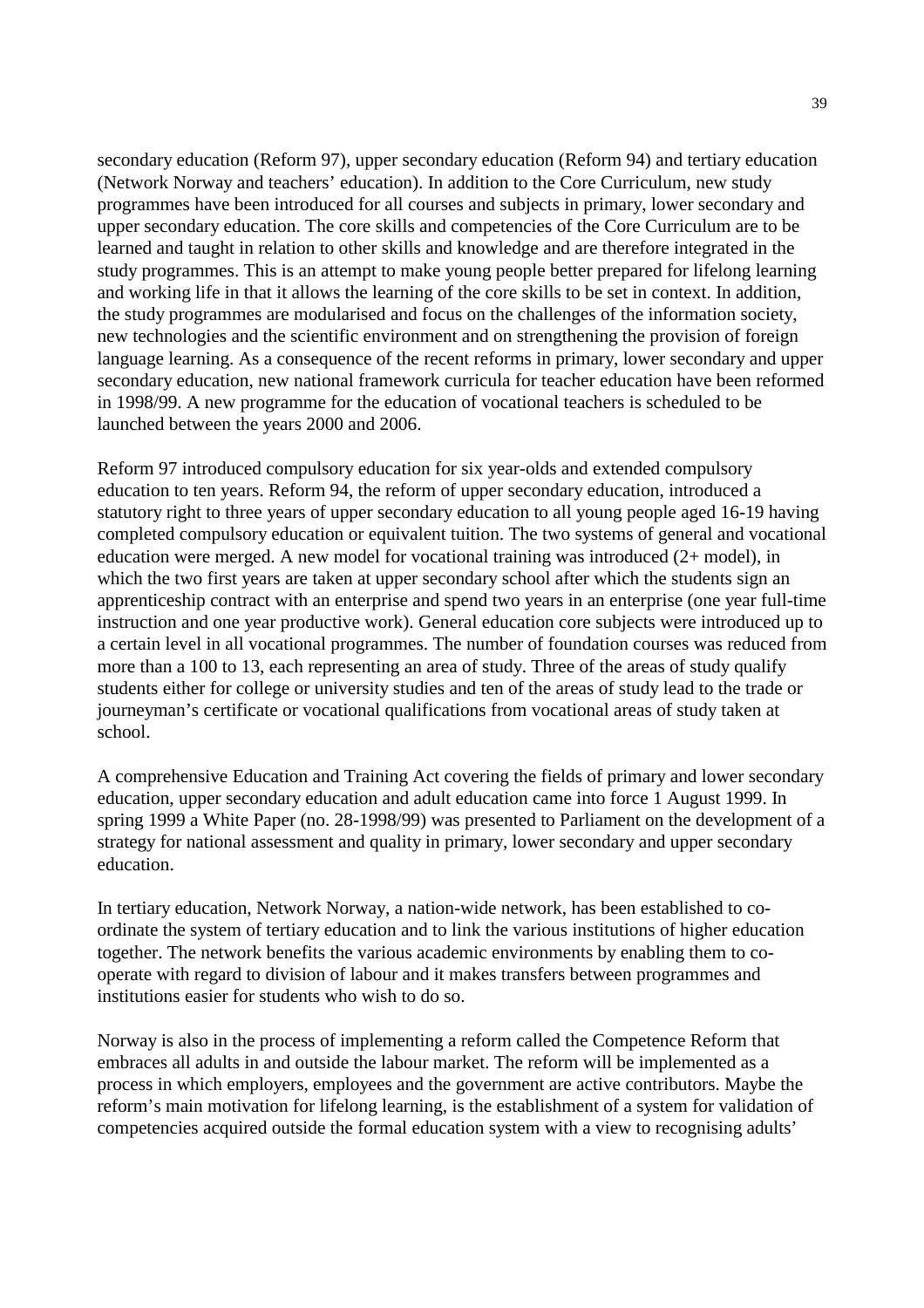non-formal learning. It will be possible to sit examinations as an external candidate. The section  $20$  measure<sup>11</sup>, which allows adults who have five years of relevant experience and who wish to document their qualifications to register for a trade or journeyman's examination, will be prolonged.

A total of NOK 1.2 billion is proposed allocated to measures concerning adult education in year 2000. In January 2000, the Parliament adopted the Competence Reform which will enable employees to take study leave. The Competence Reform will also enable adults to complete basic education and training (primary, lower secondary and upper secondary education), and facilitate certification of non-formal learning both in relation to the work place and the education system. The reform is part of a tripartite effort to raise competencies of all individuals, both inside and outside the labour force, in line with the recommendations of the OECD (1996). In early 1999 during the wage negotiations, the government promised to spend NOK 400 million in the coming two to three years with the aim of developing the market for continuing education and training. In the 2000 Budget, NOK 50 million are allocated to this purpose, while 90 million are earmarked for educational funding better adapted to the needs of adults. In November 1999 the Parliament adopted a bill providing the right to study leave. The right will probably be implemented in 2001. A bill concerning the right to primary, lower secondary and upper secondary education will be submitted to the Parliament during the Spring of 2000.

#### **Sweden**

-

A feature that characterises Swedish policy direction in the 1990s is that educational decisionmaking policies have been decentralised providing the educational institutions at all levels with substantially increased autonomy. Today, Sweden has the most decentralised school system of the Nordic countries participating in the review, leaving most decisions to be made at school level rather than at central or regional level. The shift from centralised to decentralised decision– making has also occurred in labour market and employment policies.

The 1990s has also been a decade of comprehensive educational reforms in Sweden.

In autumn 1994, the compulsory school received a new curriculum (Lpo 94) stating overall objectives and guidelines for compulsory education. In addition, there is a nationally determined syllabus for each individual subject with goals that both the school is to strive to attain and that the pupil is supposed to attain. Local authorities have to develop school plans and quality reports based on the objectives specified in the curriculum and syllabuses. Also a new knowledge related grade system has been developed. As of first January 1998 the pre-school class (six year-olds), formerly part of the pre-school system, was integrated as part of the state compulsory education system.

Upper secondary education has also been reformed. The structural changes of the Swedish upper secondary school have been based upon an amalgamation of a large number of different study lines into 16 national programmes. Today, the system comprises the 16 national programmes (two general education programmes and 14 vocational programmes), individual programmes and specially designed programmes (the latter shall reflect local and individual needs).

 $11$  In the new comprehensive Education and Training Act this is regulated in Section 3.5.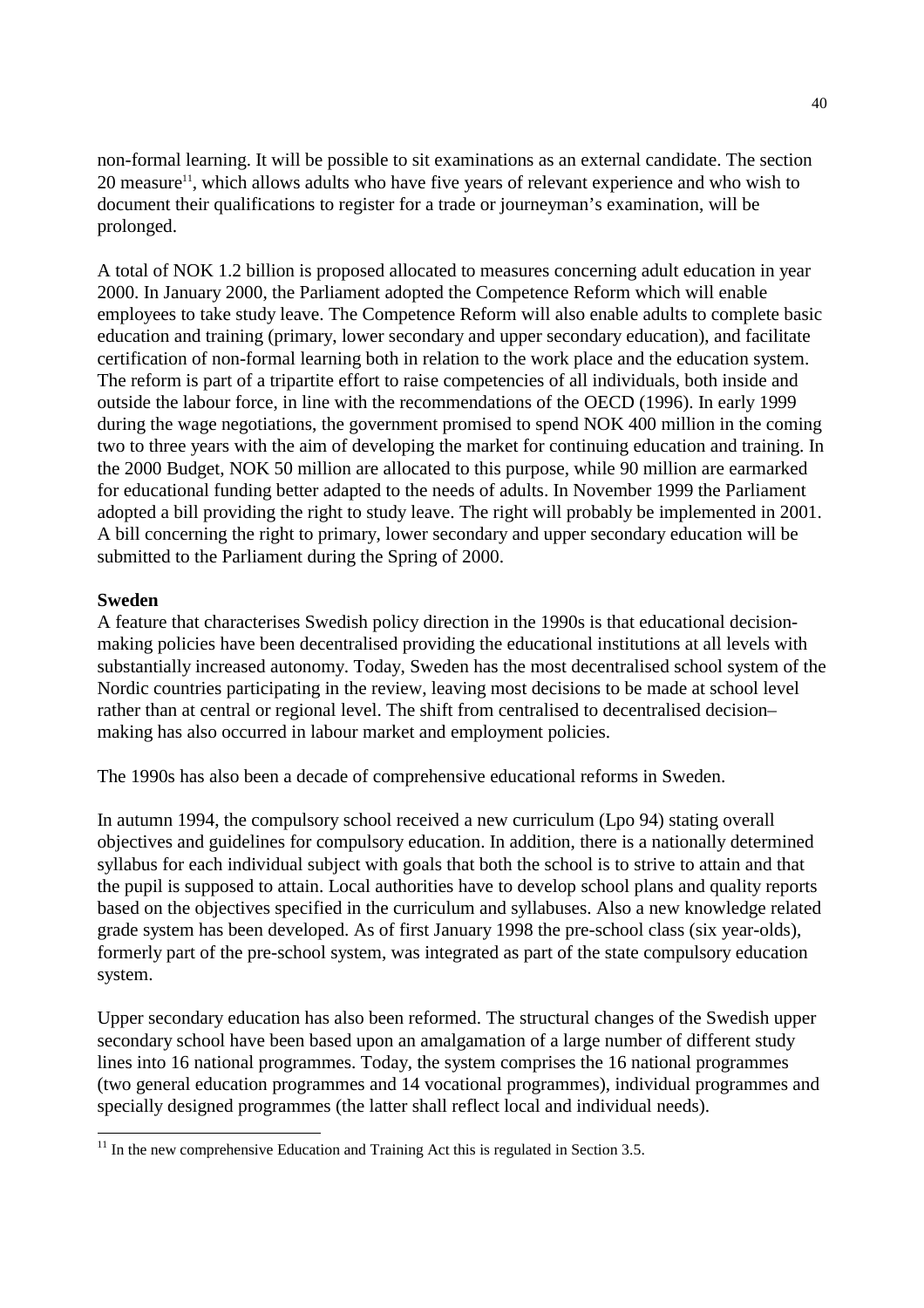1991 extended all upper secondary programmes to three years, with this applying to all commencing students as of the 1994-95 school year. The objective of the reform of upper secondary education, which was adopted by Parliament in 1991 was *"to raise the general educational level and prepare everyone for lifelong learning, where recurrent education is becoming more common*<sup>"12</sup>. The scope and contents of the vocational programmes were broadened, in part to strengthen the pathway from vocational education to tertiary study that had existed under the previous system. The reform was implemented in stages starting in 1992/93, the first cohort within the new system completing their education in 1997. A new individual programme was also introduced in the 1991 upper secondary reform, providing weaker students who find the 16 national programmes too theoretical with a new option.

In 1997 a new type of apprenticeship system was introduced in the form of pilot projects. In the new apprenticeship system 50 per cent of the time is to be spent in the work place rather than the required 15 per cent (APU) of the total over three years in the standard vocational programmes. The new apprenticeship system is thought to avoid the problems which existed in the system that was abolished in the 1970s and also to address the problems of quality in APU, in which schools in many cases have not met the required 15 per cent of work-based training.

Starting from the 1998-99 school year, students must have at least a passing grade in Swedish, English and mathematics to gain access to any of the 16 national programmes or the specially designed programme.

In 1996 pilot programmes at post upper secondary level were introduced (so called qualified vocational education or KY courses "kvalificerad yrkesutbildning"), in which one-third of the time is active work, (not traditional traineeship) where workplace learning and problem solving is executed in an overall educational context. The QVE programme is especially intended for fields in which there is shortage of labour.

In Sweden compulsory education has been open for adults for more than 30 years and as of 1997 a five-year programme was initiated for the renewal and development of adult education, the socalled "Adult education initiative" or "the Competence Lift". The principal target-group are unemployed adults without three years of upper secondary education, but the intention is also to renew contents and working methods in all adult education and to disseminate the results and make them available for all. Special attention will also be paid to validation of competencies acquired outside the formal education system. The National Agency for Education is given the responsibility of drawing up a plan for the follow-up of the municipalities, which are in charge of implementation. The intention is to provide 100,000 places for SEK 3,000 million a year, funds that are allocated to the municipalities by the Swedish government over the five-year period. In addition, the Agency will be in charge of follow-up, evaluation, research, development and inspection work.

-

<sup>12</sup> Government bill *Develop with knowledge* (bill 1990/91:85)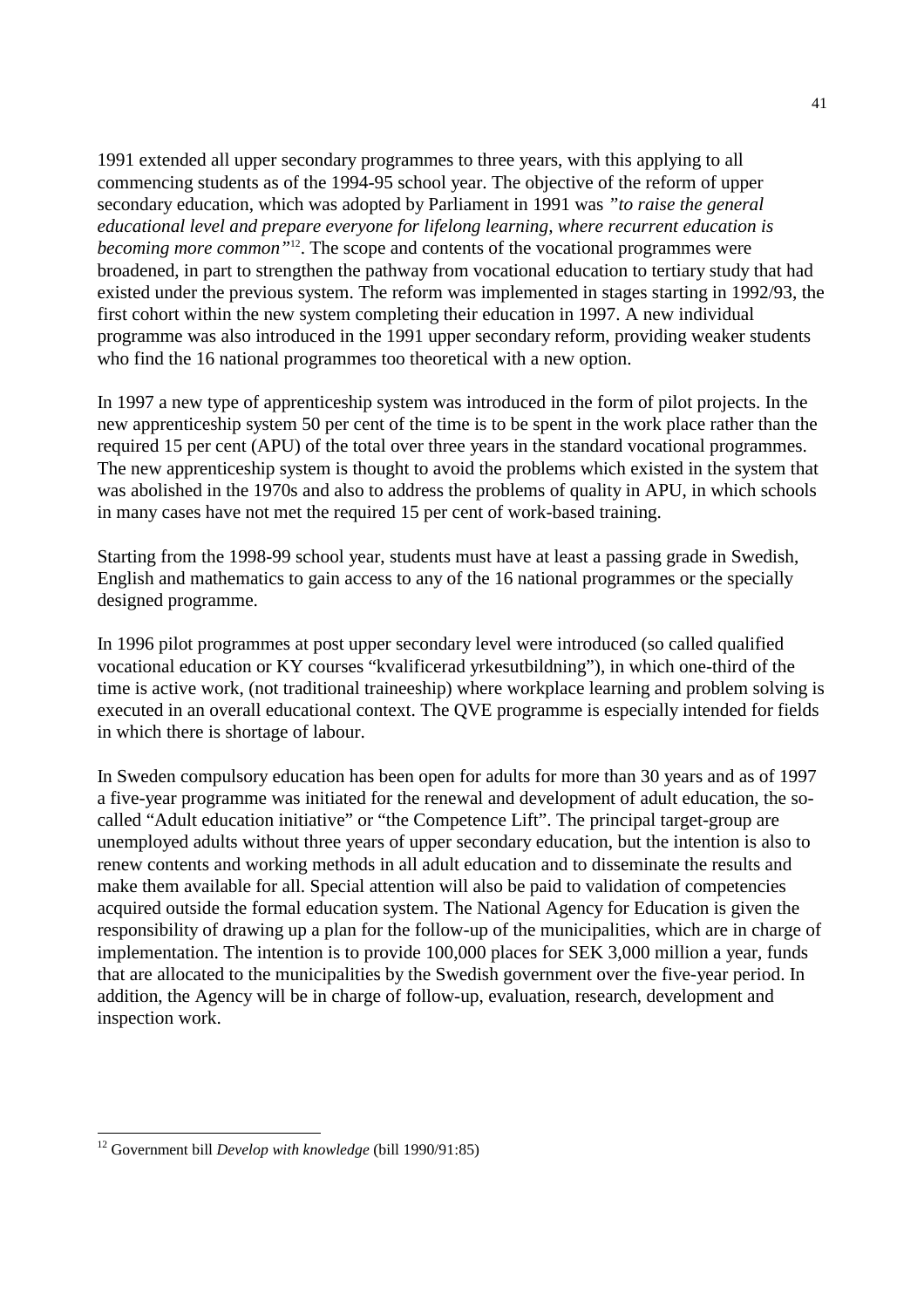# **1.2 Initiatives to put in place forms of teaching and learning that are intended to encourage lifelong learning**

## **Denmark**

-

According to the Act on the Danish Folkeskole (compulsory education) *"the content of the teaching shall be selected and organised so that it gives the pupils the possibility of absorption, a general view and a feeling of coherence. The teaching shall enable the pupils to acquire the forms of cognition and working methods of the individual subjects. The pupils shall - in an interaction with this - have the opportunity to practise and develop the acquired knowledge and skills through the instruction in interdisciplinary topics and issues."*

The guidelines for the curricula require the choice of teaching and working methods, teaching materials and the selection of subject-matter in the individual subjects to be varied, so that it corresponds to the needs and prerequisites of the individual pupil. Thus, the teachers are expected to help promote each individual pupil's personal and social development according to his or her capability. Working methods, which are modified towards the pupil's attainment of greater selfreliance and maturity, are sought through close co-operation and ongoing dialogue between teachers, parents and pupils. The Folkeskole requires project work to be integrated into the two last years, and pupils' final examination assessment includes a project component. The guidelines also require that new information technology must be integrated into the teaching of all subjects (obligatory and optional) at all form levels. Also requirements on the information technology equipment of the schools are included in the guidelines. The pupils' benefit from the teaching is being evaluated on a continuous basis. This evaluation forms the basis of the guidance of the individual pupil with a view to the further planning of the teaching. To make sure teachers are well equipped to teach in the Folkeskole, the teacher education system emphasises interdisciplinary working methods and project work methods and evaluation forms and ICT.

"The Folkeskole in the Year 2000", a recent joint initiative taken by The National Association of Local Authorities, the Danish Union of Teachers and the Ministry of Education, targets the following areas: Quality and development - expectations and results; Challenges for the individual pupil; Knowledge and proficiency; Teaching aids and school buildings; A good start the common basis; Parents and school; Management - challenge and responsibility; Targetoriented use of resources.

In the three-year Gymnasia and two-year HF programme<sup>13</sup> the instruction is provided in the form of class instruction in the individual subjects. Project working is mandatory in certain subjects and is usually carried out in groups. There are also excursions, periods of practical experience, interdisciplinary project days, assemblies and study groups. The three- year HHX and HTX programmes have a more project-based pedagogy than the Gymnasium and HF programme. Teaching methods that emphasise the development of students' independence and their ability to argue, generalise and make abstractions are required. For all programmes the instruction must

<sup>&</sup>lt;sup>13</sup> The general education stream consists of the 3-year Gymnasium, Higher technical examination (HTX) and Higher Commercial Examination (HHX), which all can be entered after  $9<sup>th</sup>$  form and successful completion of advanced school-leaving examinations and the 2-year Higher Preparatory examination (HF), which can only be entered after  $10<sup>th</sup>$  form and successful completion of advanced school-leaving examinations.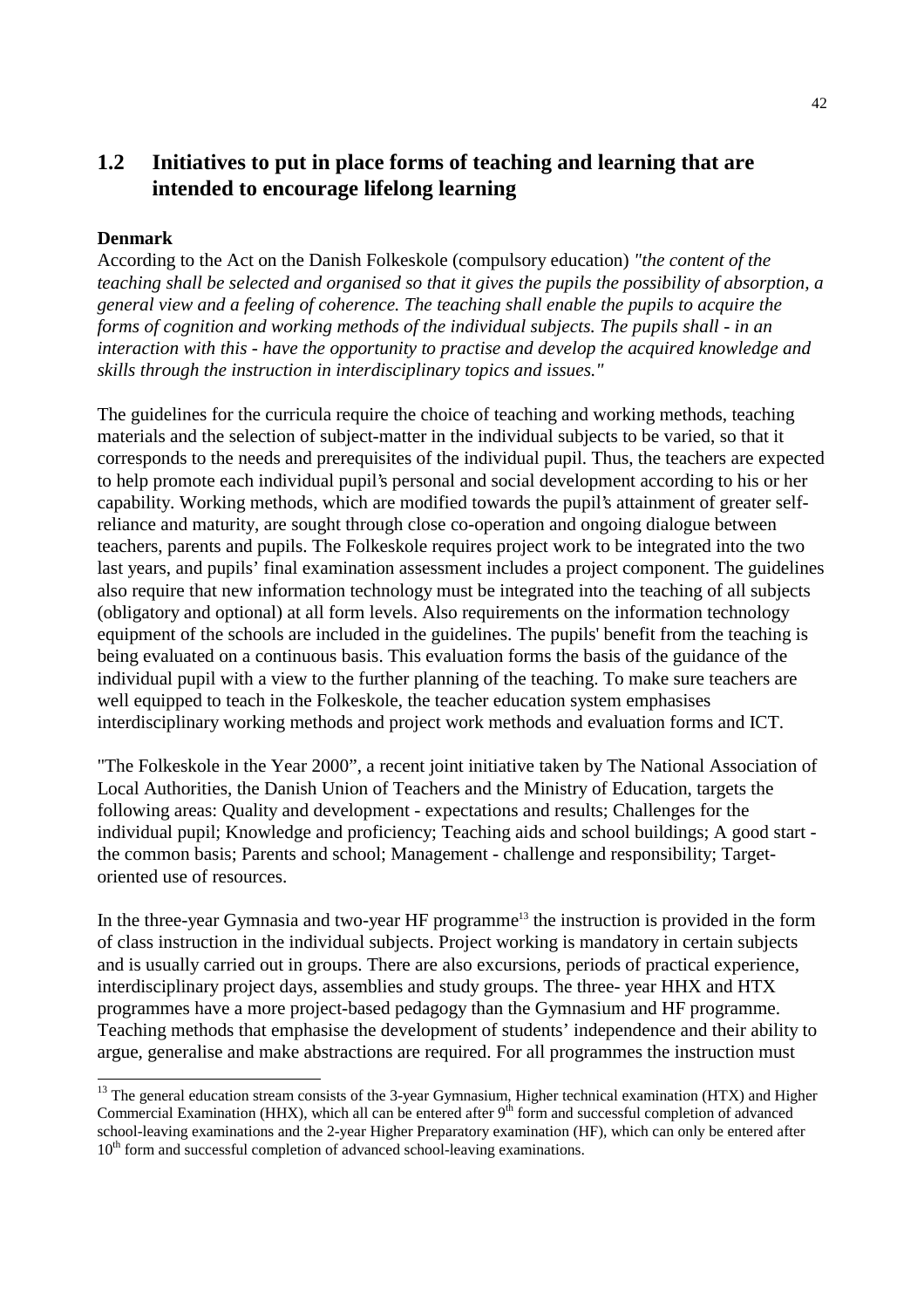constitute a whole and therefore interdisciplinary approaches are encouraged so that the subjects give mutual support to each other.

The sandwich-type programmes in vocational education and training consist of theoretical education at a vocational college (1/3 of the total time) which alternates with practical training in an enterprise (2/3 of the total time). The theoretical education at the college must be organised in due consideration of the students' wishes, and the teaching must be differentiated in consideration of the students' prerequisites and interests. A "Q-strategy for the vocational college sector" was initiated in 1995. The objective is quality development through self-evaluation and assessment of results.

A recent project - the "Quality that can be seen" project - focuses on assessment of indicators connected to prerequisites such as well- qualified teachers (subject-wise as well as pedagogically), development orientation, the physical framework, qualified and motivated students/pupils and support functions in order to attain the following targets:

- 1) The system must ensure an offer of education and training for all
- 2) There must be coherence in the education system
- 3) The resources must be used efficiently
- 4) High quality teaching

5) The population must have a high level of educational attainment with good vocationally oriented and personal qualifications

6) The education system must contribute to the development of society and to economic growth, and it must be sufficiently flexible to meet the needs of the labour market

7) Motivation for continued education and training

The Danish Government has decided that systematic evaluations are to be carried out at national level for all levels of education. One or more evaluation institutes in the fields of primary and secondary education will be established in accordance with the experiences gained from the Centre for Quality Assurance and Evaluation of Higher Education (established in 1992, given permanent status in 1999), which is responsible for monitoring higher education and serves the needs of institutions that engage in self-evaluation projects.

In short-cycle higher education teaching focuses on application rather than on pure theory. In medium cycle programmes teaching emphasises interaction between theory and practice and is organised in a combination of different forms of learning, including for instance case studies, lectures and exercises, problem-oriented project work and practical training. Long cycle Danish university education emphasises student initiative. In between lectures students study in small groups where they are expected to contribute actively. Part of their studies consists of independent project and research work. The degree studies offered by the universities in Aalborg and Roskilde begin with a one- or two-year basic course which qualifies students for a number of further courses of study characterised by an interdisciplinary, problem-oriented approach.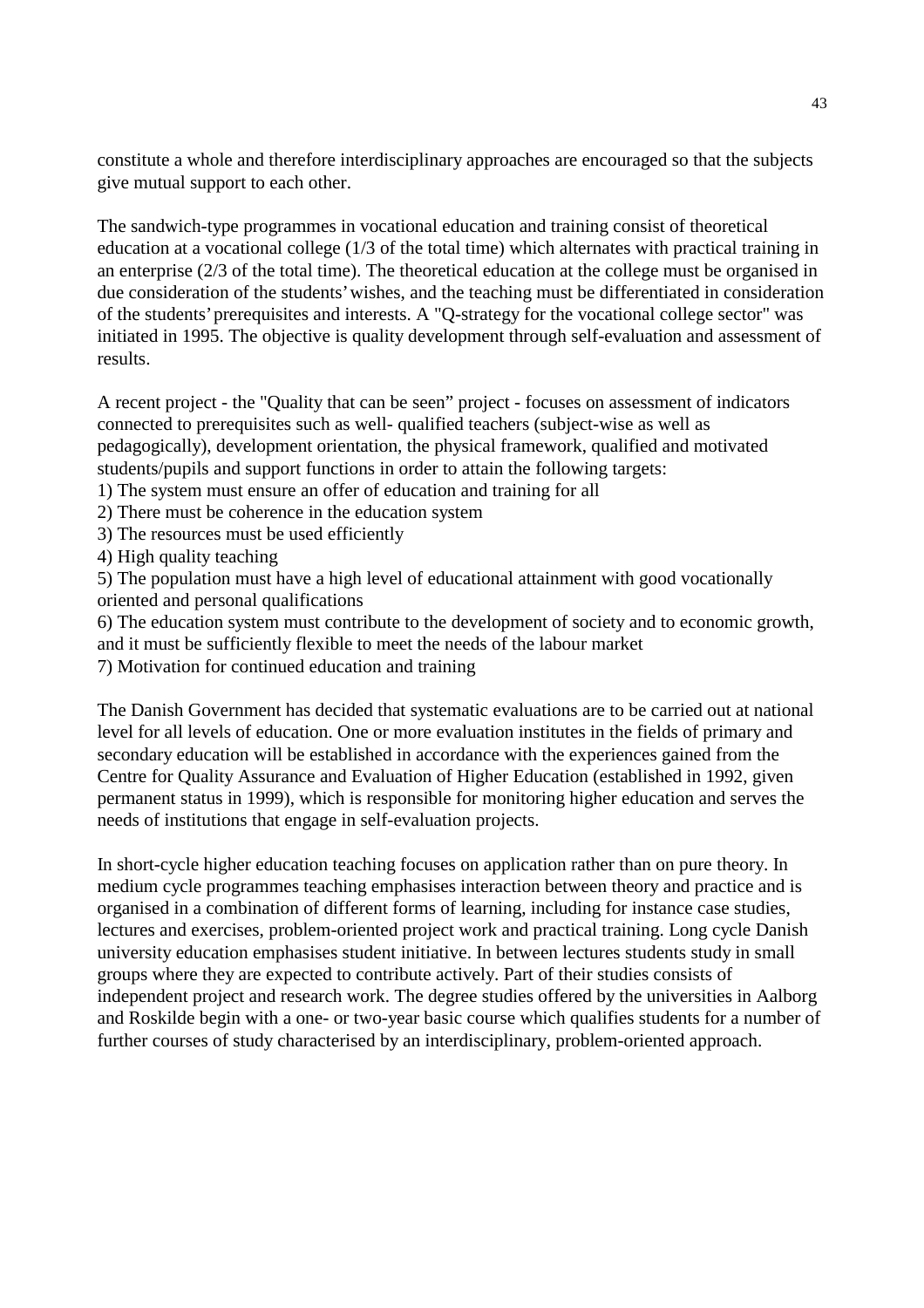#### **Finland**

 $\overline{a}$ 

The Finnish approach to lifelong learning is to move away from an educational system that has an institution-centred approach to one that encompasses different learning environments and forms of study. An aim is to broaden the focus of teaching methods to include independent study and project work in addition to classroom studies. Thus, flexible forms of training will be increased, and at all levels of the education system multi-faceted basic skills in information technology, information management and communication are required. The general objective is to organise teaching and non-teaching activities to give pupils the opportunity to develop their personalities and prepare them for an active role in society and working life. It is also emphasised that pupils shall attain the skills needed for choice of careers and further studies and that they are encouraged to continue developing themselves throughout their lives. Also environmental issues and international co-operation and peace are promoted in Finnish schools.

The new comprehensive legislation of 1999 places a new responsibility on pupils, namely pupils' self-evaluation, whereby the pupils evaluate themselves and receive feedback about the evaluation made. In addition to evaluating the learning, the pupil's work and behaviour is to be evaluated. Attention is to be paid to responsibility, initiative and to co-operative ability, as well as to the pupil's consideration for others and for the surroundings, and respect for work and for obeying the rules.

Finland has separate curricula for upper secondary general and vocational education, but they both have their own national core curricula made by the National Board of Education. Entrepreneurship is part of the regular curriculum in all vocational institutions. In the study programmes the possibility of forming personal study programmes is increased and so is the possibility of choosing courses from different educational institutions.

Project work is one of the methods used in vocational education and training. The method of organising instruction is not regulated. Teachers can themselves choose the methods they apply in order to achieve the objectives set forth in the curriculum.

As for teaching arrangements, co-operation is required between upper secondary schools, vocational institutions and other educational institutions, so that a young person may utilise the region's entire educational provision to the largest possible extent.

In the implementation of the strategy for lifelong learning, the development of teachers' competence is emphasised. The content of both basic and supplementary teachers' training is being developed in order to provide teachers with necessary skills in ICT and use of media for open and flexible learning. Also the strategy includes the development of new information products and services, including a global and open information network for education, training and research. The new national strategy for education, training and research in the information society will cover the years  $2000-2004$  and is based on the results from a recent project<sup>14</sup> which evaluated the impacts of ICT on instruction and learning.

<sup>&</sup>lt;sup>14</sup> The results of the research are compiled in a book: Matti Sinko and Erno Lehtinen (1999) *The Challenges of ICT in Finnish Education*. Atena, and is published by the Finnish National Fund for Research and Development (Sitra).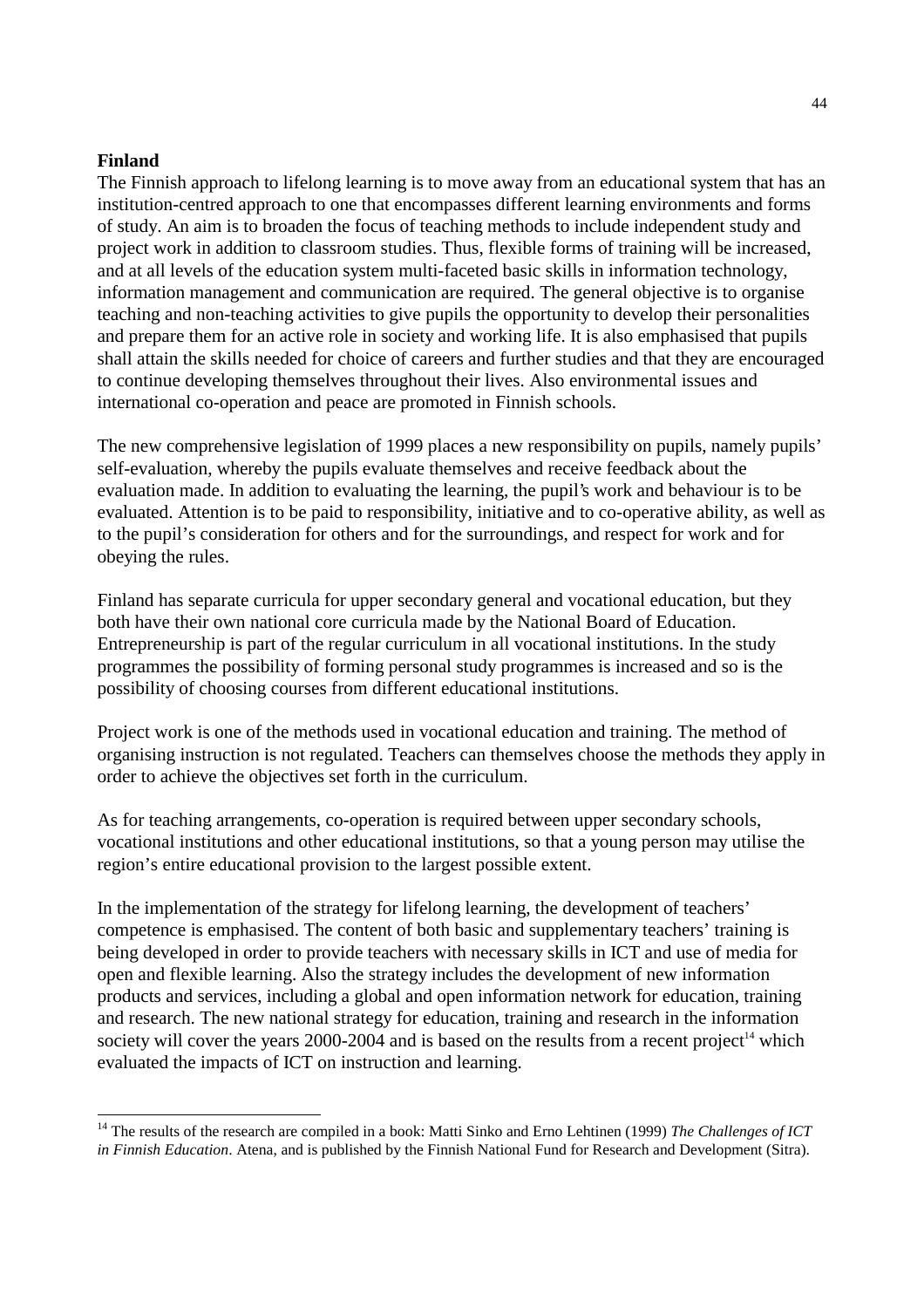#### **Norway**

#### National Curriculum

The overall objectives for primary, lower secondary, upper secondary and adult education are stated in the Core Curriculum. The objectives the student is supposed to work towards are described in the frame of six different "types of human beings"; i.e. the spiritual human being, the creative human being, the working human being, the liberally educated human being, the social human being and the environmentally aware human being. Together these constitute an ordered whole "The integrated human being". By studying the "contents" of the objectives in the framework of the six human beings, a presentation is given of a broad concept of knowledge which is thought to make children, young people and adults better prepared to face the challenges they will encounter later in life both personally, in society and in working life. Also the objectives are intended to aid schools and enterprises in organising a learning environment which will assist the students in their efforts to reach the objectives.

In addition to the Core Curriculum, the national curriculum of primary and lower secondary education (L97) includes principles and guidelines for education in primary and lower secondary schools and study programmes for specific subjects. The curriculum of upper secondary education consists of the Core Curriculum and the study programmes for each subject and course in upper secondary education, including apprenticeship training in an enterprise. The content of the study programmes is established through the specification of objectives and learning targets based on knowledge of which type of competence the future society needs and of the educational methods that most effectively will develop the required competence. Therefore all study programmes require the use of information and communication technology (ICT) and all schools have been under an obligation to provide the equipment needed over a five-year period since 1994. The Ministry has also developed a "Plan of Action for ICT in the Norwegian Education Sector" (1996-99) and has supported projects in schools that emphasise the use of ICT in learning.

As a response to the needs of the information society, the Parliament has decided on two new foundation courses to be established, one emphasising sales and service related subjects and one emphasising media and communication skills $15$ .

Also the Competence Reform (reform on continuing education) presupposes the establishment of development programmes and funding schemes that encourage greater use of information and communications technology in teaching and the development of new flexible, user-adapted courses, adult teaching methods and media-based teaching.

#### Project work

 $\overline{a}$ 

To help develop the competencies that are envisaged in the Core Curriculum, (such as problem finding and solving, co-operation, creativity, scientific and analytical thinking, self-directed and team-based learning) project work is included in all study programmes as a compulsory teaching method. (Other teaching methods are to be developed in co-operation between teacher and student). Project work will allow the core skills of the Core Curriculum to be learnt in context

<sup>&</sup>lt;sup>15</sup> The new foundation courses will represent two new areas of study, with sales and service as a vocational pathway, and media and communication leading to either vocational qualifications or to access to higher education.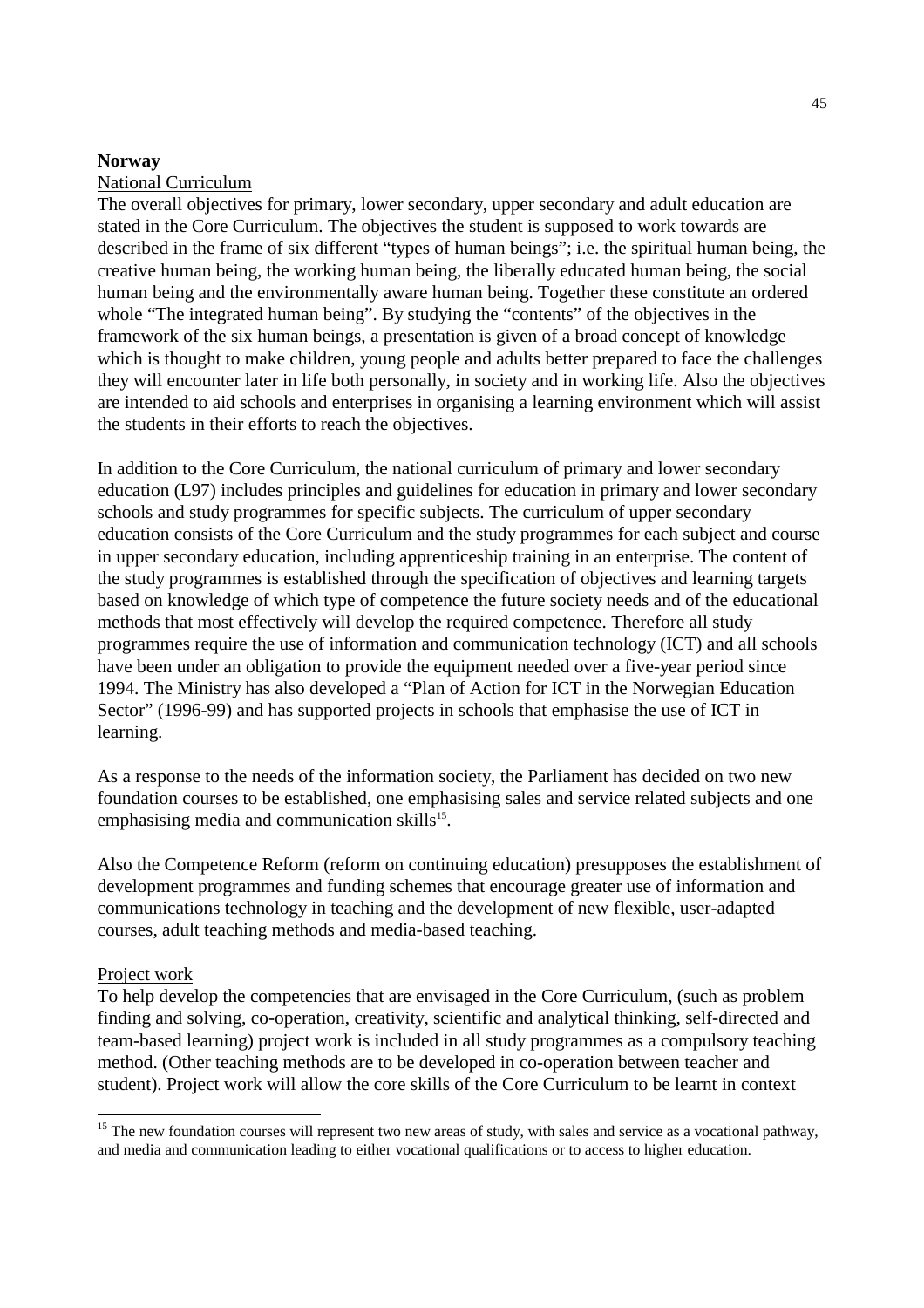with other skills and knowledge. All students are required to take part in at least one interdisciplinary project work every year. The approach to the problem of the particular project must be related to the study programme for the subjects involved. As an aid for teachers, a guide for project work has also been developed. Reform 94 research states that project work is by a majority of students and teachers considered to be an important tool for developing competencies important in lifelong learning.

#### Assessment

A new regulation on exams, craft and journeyman's certificates and documentation establishes how assessment of broad competencies within the meaning of the curriculum is to be done. In addition a guide book for schools and teachers, containing guidelines on individual and schoolbased assessment, as well as instructions for internal and external exams, has been produced.

#### Support materials and competence development for teachers

To help teachers adopt to the new role and the new teaching methods which result from the new educational content, methodological guides and other educational resources have been developed to assist teachers. The purpose is to give advice on how the objectives in the Core Curriculum and study programmes can be realised, including how classroom practice can meet the needs of an entire age cohort. This is achieved through providing examples and sharing experience.

In order to enhance the competence of teachers and enable them to teach according to the new curricula, the Ministry has worked out a plan for competence development and further training of teaching personnel in the primary and lower secondary schools. An important aspect of quality in upper secondary education is the training of teachers and instructors as well as business leaders and the members of examination boards and appeals boards. A plan of action for competence development and in-service training for these target groups has therefore been produced. Problem-based, self-directed and team-based methods are also included in the new framework curricula of teacher education.

## Support materials for pupils and apprentices

Not only do teachers have to deal with the adaptation to new roles and a different educational content. Also for many pupils, going into the reforms means taking on a totally different role, which they need help and advice to master. For this reason two guidebooks were written, one for pupils and one for apprentices. "The Guide" is designed to help pupils and apprentices assume their responsibilities during the process of learning and to create a solid base for active participation, according to the principles and intentions of the Core Curriculum. "The Guide" helps pupils and apprentices understand the school or the enterprise as an organisation and their own duties and rights in this context. It also gives them advice on how to play an active part in the learning process as well as to seek information and knowledge through working with projects in and outside the classroom. "The Guide" is meant as a tool of planning and a support in the dialogue between teachers/instructors and pupils/apprentices and between pupils/apprentices in the choice of learning materials, teaching methods and forms of assessment.

Another important part of the support material for the reforms has been the production of new textbooks. The Ministry directed about NOK 60 million (US\$10 million) via The National Centre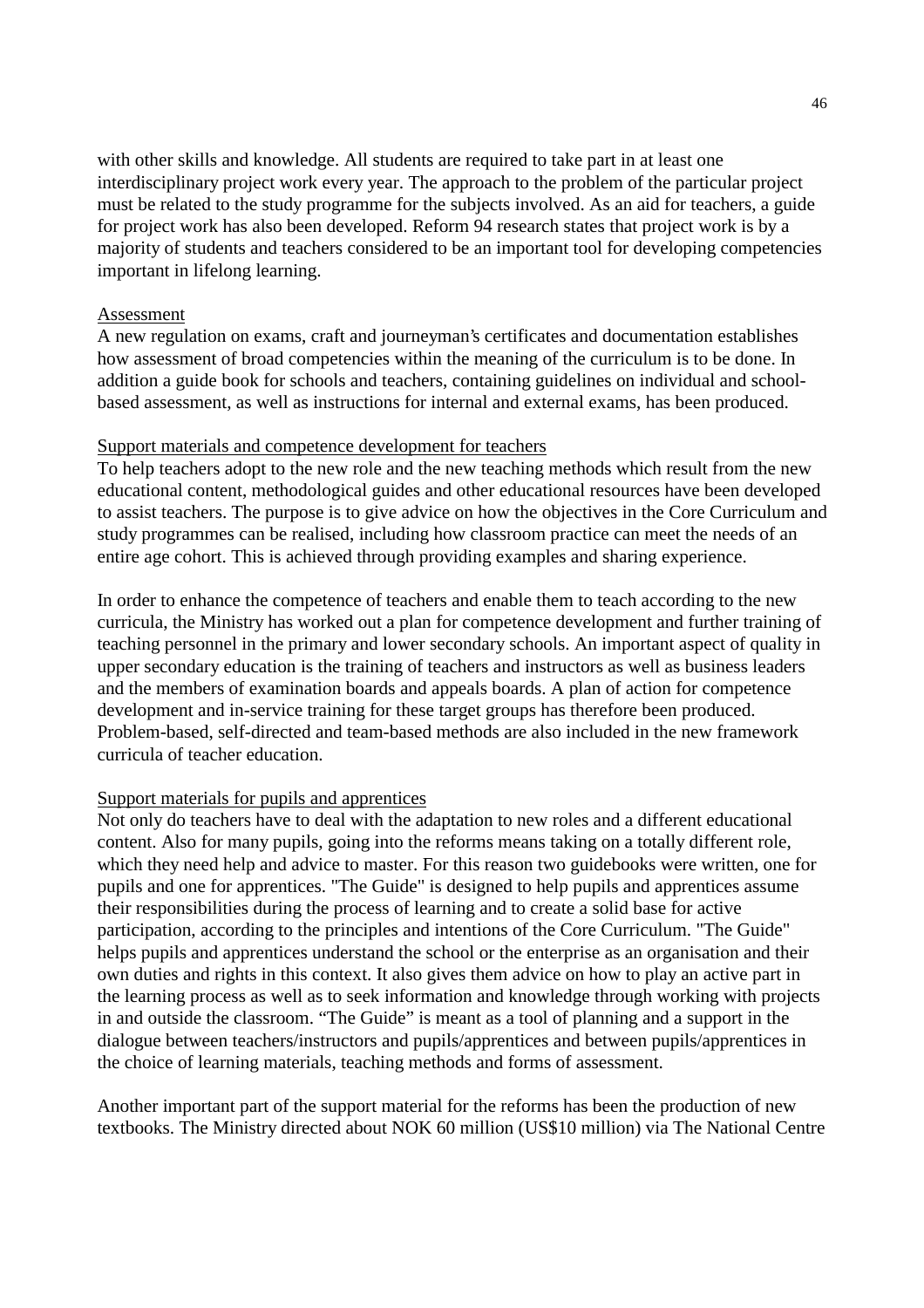for Educational Resources (NLS) to publishers and publishing houses for this purpose. NLS is also responsible for providing information and other services to users in the education system. A School Network operated by NLS is a national meeting place for schools on the Internet. From 1997 to 1998 the number of users rose by 60 per cent.

## Evaluation of Reform 94

The final reports from the evaluation of Reform 94 are now published, covering the five-yearfollow-up period of the reform. (A similar evaluation is being carried out for Reform 97 of primary and lower secondary education).

A Reform 94 research project called "From Goal Document to Class-room Activity"16 which evaluated Reform 94 by its contents, shows that a majority of the teachers (two thirds) and students (three fourths) support the objectives of the reform and believe the new curricula contribute to more profitable learning. Teachers state they are satisfied with the reform's contribution to professional renewal. Teachers view student dialogues as an important opportunity for students to express their opinions about the learning environment, but only one fifth of the students state that they are active participants in the learning process. White Paper no. 28 (1998/99) which was presented to the Parliament this spring envisages a national strategy for school improvement and assessment with particular attention being paid to improvement of learning and teaching environments and methods.

# **Sweden**

## National curriculum

All school activity must be carried out in accordance with fundamental democratic values. The goals and guidelines of both the curriculum for the compulsory school (Lpo 94) and the upper secondary school (Lpf 94) states that the school shall cater for pupils so that they develop their ability to work as well independently as in co-operation with others. Upper secondary school is based on a system with courses and academic points. Syllabi are developed for these courses. The syllabi give the students a large degree of influence over the content and organisation of the education, and influence on the school situation otherwise. About 10 per cent of the national programmes are left to students' individual choice.

# Project work

Project work is not mandatory in the Swedish compulsory and upper secondary school or in teacher training. The Swedish decentralised system, where schools are steered by goals and objectives, focuses on the results (not on the methods or ways that are used in order to attain the goals). There are no specific official recommendations concerning project work, but the goals and guidelines in the curriculum and syllabi emphasise broad competencies such as problem solving, creativity and co-operation.

# ICT

-

In spring 1998 a report "Tools for learning- A National Programme for ICT in schools" was submitted to Parliament. The Parliament supported the initiative and the Swedish government is investing SEK 1.5 billion on the implementation of "the National Action Plan for ICT in

<sup>&</sup>lt;sup>16</sup> Monsen, L. (1998) Evaluering av Reform 94. Sluttrapport – fra måldokument til klasseromspraksis.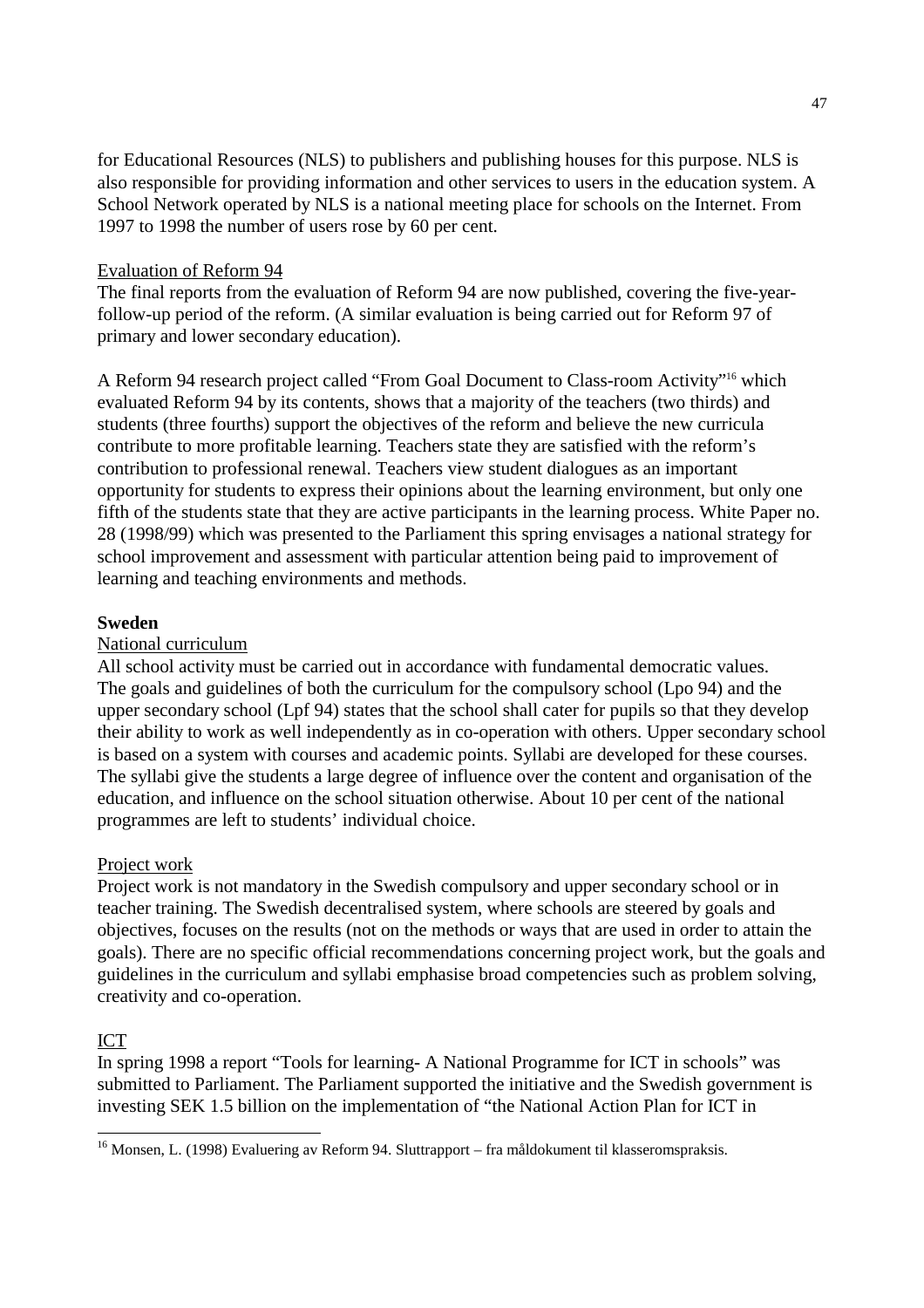schools". All municipalities have accepted the opportunity to participate in the programme which is being implemented from 1999-2001 under the authority of the Delegation for ICT in schools. The action plan covers pre-school, compulsory school, special school, sami school and upper secondary school.

All teachers who participate in competence development in Sweden will have a multimedia computer at their disposal. The intention is to make teachers confident with the use of ICT as a pedagogical tool in their teaching. The teachers will be offered the opportunity to keep the computer after finishing the competence development courses.

# **1.3 Transition patterns and participation rates**

# **Participation rates and transition patterns and outcomes in Nordic Pre-schools and Compulsory Education**

The foundation for lifelong learning is established in pre-school and compulsory education in the Nordic countries. A large number of pupils participate in pre-school activities which are seen to form the basis for continued schooling. Pre-school and compulsory education are also considered to be an important basis for promoting children's development in a lifelong learning perspective. A basic principle governing Nordic compulsory education policies is that all children and young people shall have equal access to education, irrespective of gender, geographical residence and social and financial circumstances (the principle of an equal and all inclusive state school system -"enhetsskolen"). Education is seen as an important means, both at the macro and at the individual level, of promoting investment in human capital. Thus, the education shall be adapted to the requirements and needs of the individual pupils.

Compulsory education in the Nordic countries should not only be a preparation for working life or further study, but also an incentive for motivation for lifelong learning. This is evident in the general objectives of compulsory education in the individual countries:

- "*acquire knowledge, skills and working methods which assist individual pupils in their development and to prepare pupils for life in a democratic society*". (The Danish Folkeskole)
- "*promote pupils' personal development into balanced, healthy, responsible, autonomous, creative, co-operative and peace-loving individuals and members of society. Teach morals and good behaviour as well as the knowledge and skills necessary for life*". (The Finnish Peruskoulu)
- "*provide pupils with knowledge and skills and, in co-operation with the home, promote their harmonious development into responsible people and members of society*". (The Swedish Grundskola)
- "*support the pupils' personal development and help them to reach knowledge and understanding of Christian and humanistic values, our national heritage, international issues, basic democratic principles. The training should make pupils capable of scientific*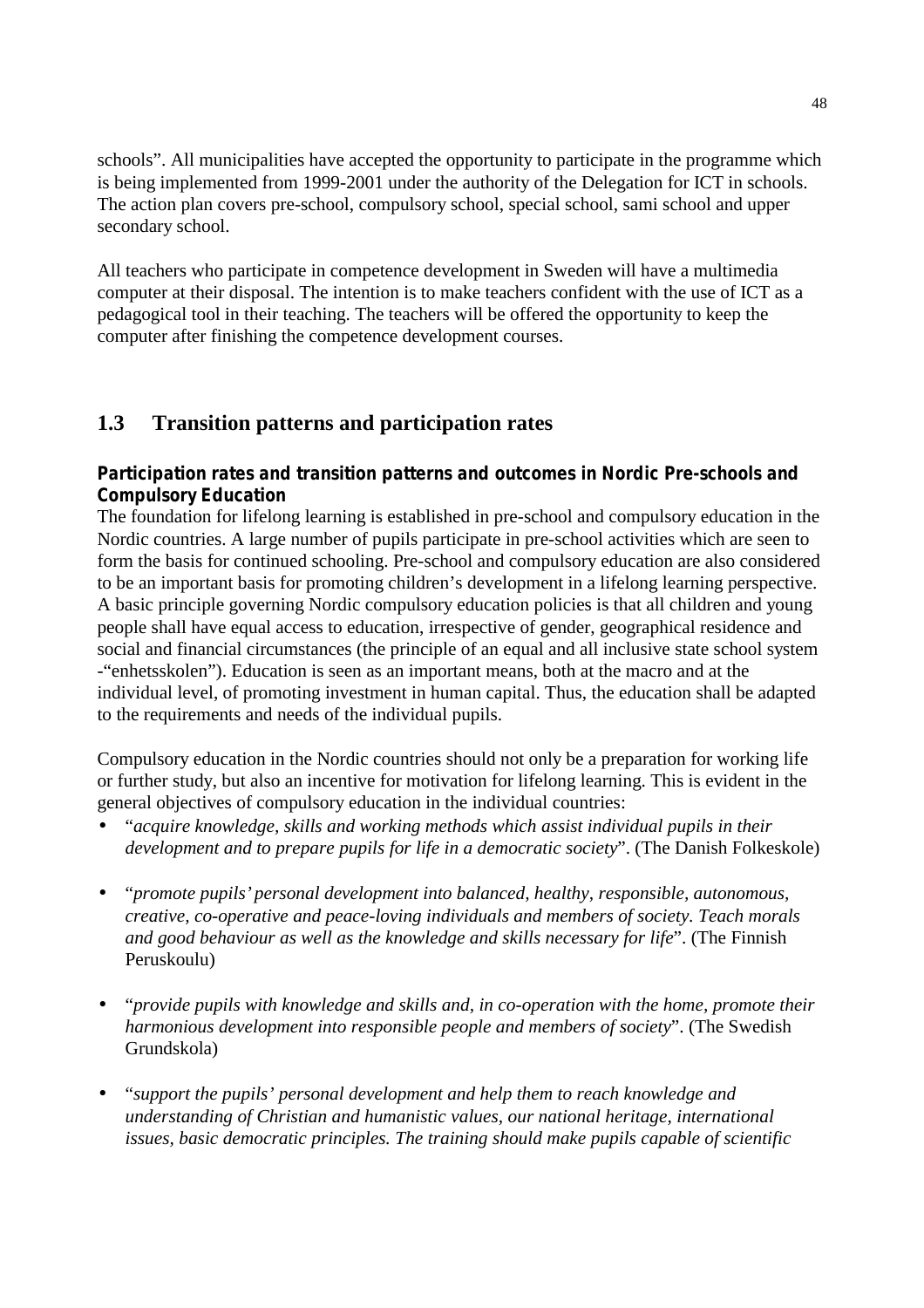*thinking and problem solving. This all together will make pupils integrated human beings, ready to face the challenges society has to offer*" (Core Curriculum which applies to Norwegian primary, lower secondary, upper secondary and adult education).

In Sweden, Denmark and Finland compulsory education lasts for nine years (with an optional 10th year in Denmark and Finland), starting at the age of seven (although open for six year-olds if parents wish so in Sweden). This was also the case for Norway until 1997 when compulsory education for six year-olds was introduced and the length of compulsory education was extended to ten years (Reform  $97$ )<sup>17</sup>. In Finland, 75 per cent of the age group participate in separate preschool education (for instance in day care centres). At the moment it is not compulsory for the municipalities to provide pre-school education, but as of 1 August 2001 it should be offered to the whole age group. About 98 per cent of six year-olds attend the optional pre-school class in Denmark. In Sweden as of 1st January 1998 a pre-school class was introduced for six year-olds, and although it is optional to attend, nearly 100 per cent of the children do so. Pre-school class is now integrated with primary school and child care and the compulsory school's curriculum also applies to the pre-school classes and after-school care centres (as of the 1998/99 school-year).

# **Educational participation rates and transition patterns in Nordic upper secondary education and tertiary studies**

Table 1 below shows that in 1996, educational participation rates were 3-7 per cent higher in the Nordic countries among 15-19 year-olds (the ages generally corresponding to upper secondary education), than the OECD average of 77 per cent. The rates dip below the OECD average in Sweden (by about 10-15 per cent) and in Finland (by about 7 per cent) the years immediately following upper secondary education (19-20 year-olds). Even though Norway and Denmark also experienced a dip in the rates of 19-20 year-olds in 1996, the rates still remained 1-5 per cent above OECD average. The overall dip in participation rates in the four countries at ages 19-20 can be ascribed to a number of factors:

- Sweden, Finland and Norway practice conscription for young men (optional for women) and most young men complete their military service or community service at ages 19-20 before entering the labour market or entering tertiary studies. (In Denmark only 1/3 of 18- year-old men are drafted)
- deferred tertiary study as the result of foreign travel or studies abroad (this applies to all four countries)
- deferred tertiary study caused by too few places compared to the level of demand, especially within popular fields of study (especially in Sweden and Finland)
- selection mechanisms that favour those with work experience (possibility of accumulation points) upon entry to tertiary study (Sweden).

From the ages 20-21 onwards, young people in all four countries participate in education at a greater rate than the OECD norm up to their late 20s.

-

<sup>&</sup>lt;sup>17</sup> This concerns children born in 1991 and later.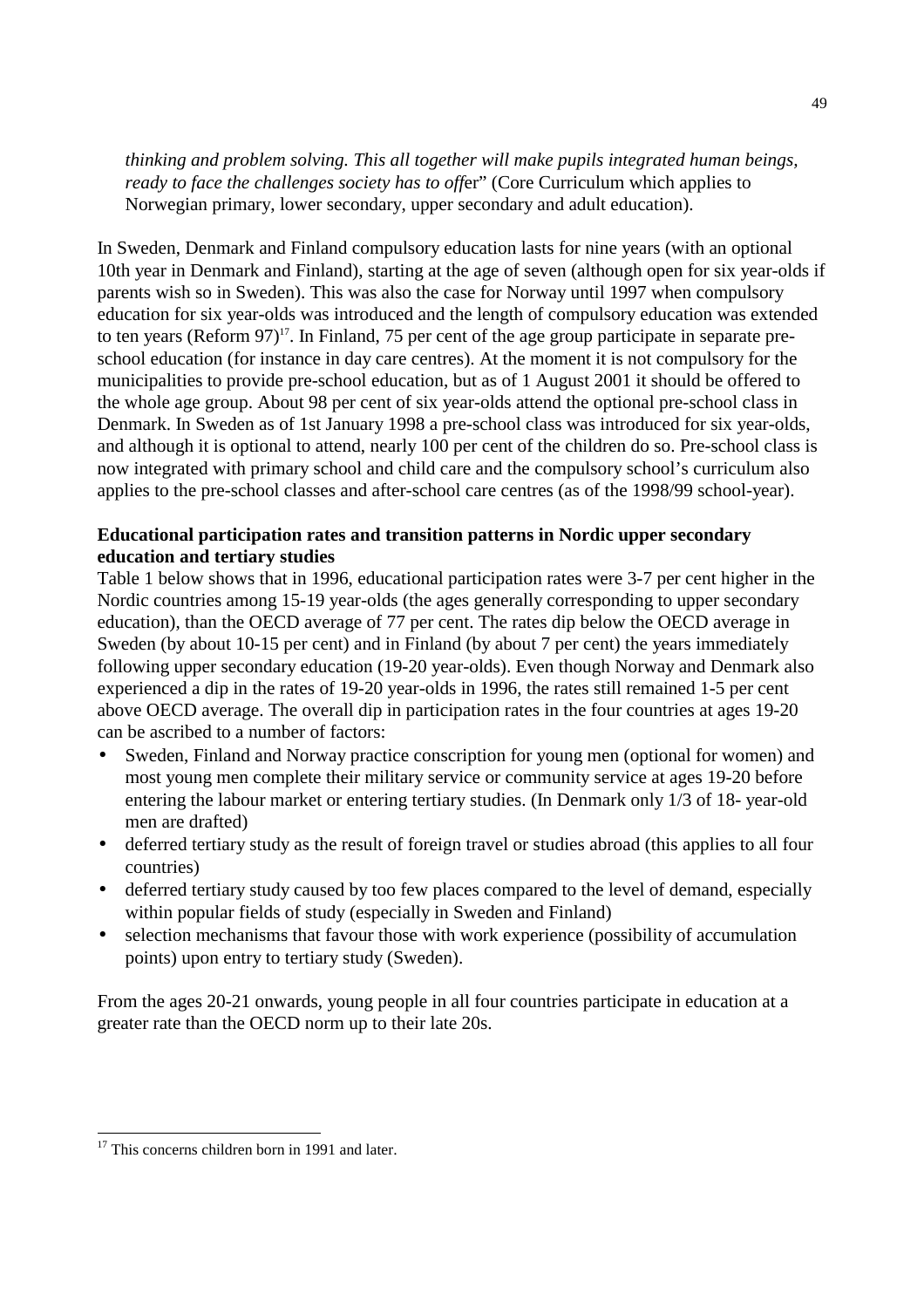| <u>Age</u>                         | <b>Denmark</b>   | <b>Finland</b>   | <b>Norway</b>    | <b>Sweden</b>    | <b>OECD</b> Average |  |
|------------------------------------|------------------|------------------|------------------|------------------|---------------------|--|
| <b>Total participation rate</b>    |                  |                  |                  |                  |                     |  |
| $15-19$                            | 80               | 82               | 84               | 83               | 77                  |  |
| 16                                 | 93               | 93               | 94               | 97               | 89                  |  |
| 17                                 | 82               | 92               | 93               | 96               | 82                  |  |
| 18                                 | 74               | 83               | 83               | 94               | 68                  |  |
| 19                                 | 55               | 42               | 50               | 34               | 49                  |  |
| $20\,$                             | 41               | 42               | 43               | 33               | 41                  |  |
| 21                                 | 40               | 47               | 41               | 34               | 35                  |  |
| 22                                 | 37               | 46               | 39               | 34               | 29                  |  |
| 23                                 | 34               | 41               | 35               | 30               | 23                  |  |
| 24                                 | 30               | 34               | 28               | 27               | 19                  |  |
| School participation rate          |                  |                  |                  |                  |                     |  |
| 16                                 | 93               | 93               | 94               | 97               | 89                  |  |
| 17                                 | 82               | 92               | 93               | 96               | 79                  |  |
| 18                                 | 74               | 82               | 83               | 93               | 51                  |  |
| 19                                 | 52               | 27               | 33               | 23               | 26                  |  |
| 20                                 | 31               | 17               | 17               | 14               | 15                  |  |
| 21                                 | 21               | 15               | 12               | 12               | 10                  |  |
| 22                                 | 13               | 12               | $\mathbf{9}$     | 12               | $\boldsymbol{7}$    |  |
| 23                                 | $\,8\,$          | $\overline{9}$   | $\boldsymbol{7}$ | 11               | $\mathfrak s$       |  |
| 24                                 | 6                | 6                | 5                | 10               | $\overline{4}$      |  |
| <b>Tertiary participation rate</b> |                  |                  |                  |                  |                     |  |
| 16                                 | $\boldsymbol{0}$ | $\boldsymbol{0}$ | $\boldsymbol{0}$ | $\boldsymbol{0}$ | <1                  |  |
| 17                                 | $\boldsymbol{0}$ | $\boldsymbol{0}$ | $\boldsymbol{0}$ | $\boldsymbol{0}$ | $\sqrt{2}$          |  |
| 18                                 | $\boldsymbol{0}$ | $\overline{2}$   | $\boldsymbol{0}$ | $\overline{0}$   | 17                  |  |
| 19                                 | 10               | 15               | 17               | 12               | 24                  |  |
| 20                                 | 19               | 25               | 26               | 19               | 26                  |  |
| 21                                 | 24               | 33               | 29               | 22               | 25                  |  |
| $22\,$                             | 25               | 33               | 29               | 22               | 22                  |  |
| 23                                 | 24               | 32               | 28               | 20               | 18                  |  |
| 24                                 |                  | 28               | 24               | 17               | 15                  |  |

#### **Table 1 Educational participation rates, ages 15-24, 1996**

Source: OECD

# **Transition from compulsory education to secondary education and work and participation and completion rates in upper secondary education**

The first opportunity to move from education to working life in the Nordic countries - i.e. the first transition phase - is at the completion of compulsory education, although few do so. Upper secondary participation rates have been growing in all four countries in the 1990s, with Sweden ranking highest of the four countries in 1996. In Sweden, only 4 per cent were not in upper secondary education one year after the ending age of compulsory schooling. The high school participation rates in Sweden are inter alia explained by the fact that a large number of jobs have been lost during the 90s, due to the economic recession. Employment rates fell until 1997, and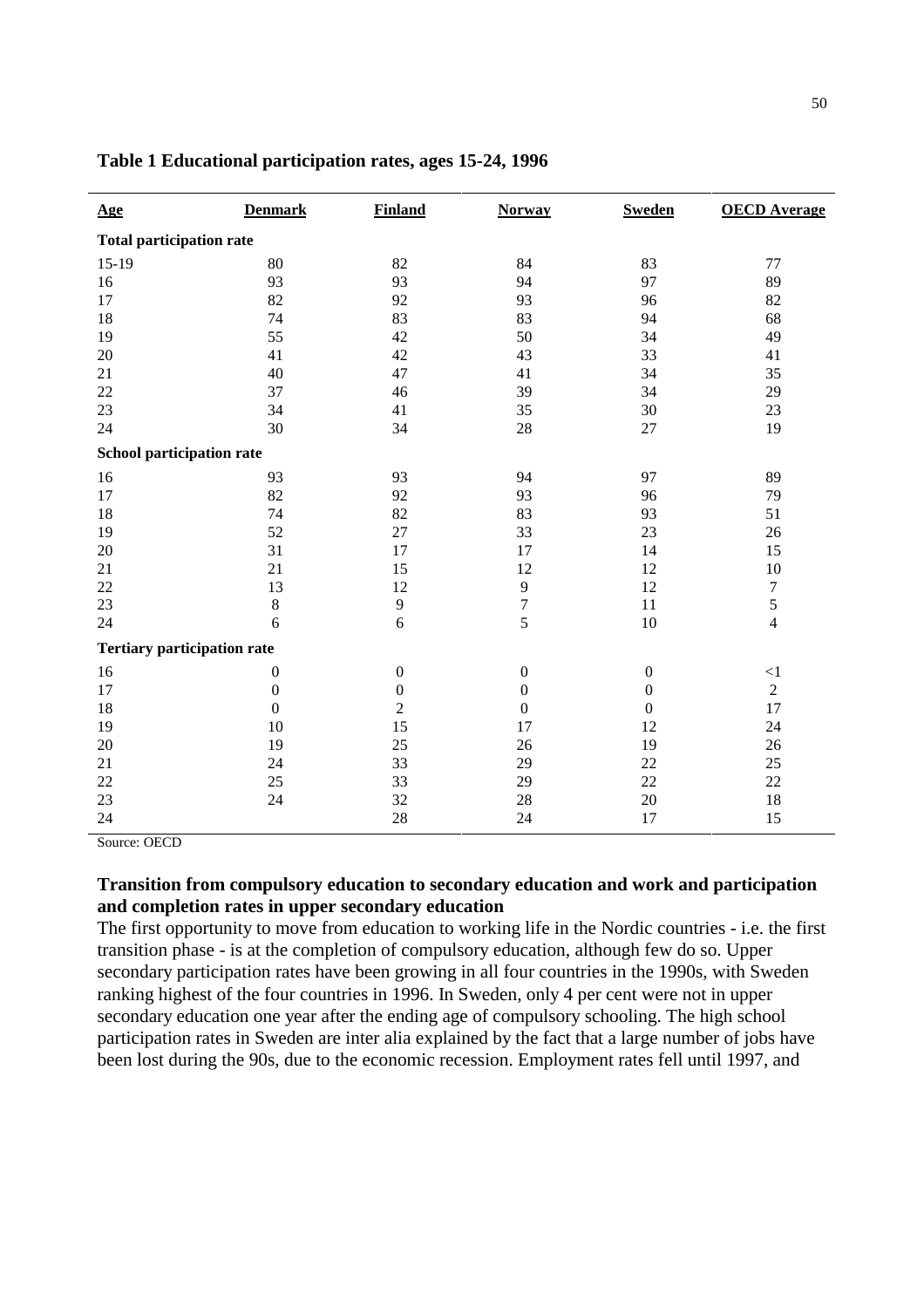this has had great impact on youth<sup>18</sup>. For Swedish youth under the age of 19 who leave education, there is almost no prospect of employment today. Thus, the deteriorating employment situation has been an incentive for youths to stay in education and more and more take education today.

In 1996 participation rates among 16 year-olds were 93 per cent in Finland, Norway and Denmark. In Finland the participation rates were 92 per cent among 17 year-olds, which means that 8 per cent were not in education one year after the ending of compulsory education. An optional 10th year is offered in Finland to those school leavers who do not manage to get a place in upper secondary education (4 per cent in 1996). Of the 7 per cent who did not enter upper secondary education after completing 9th form in 1996, 5 per cent had entered within a year. Thus 94 per cent entered the same or following year after completing 9th form<sup>19</sup>.

In Denmark and Norway there is a dip in school participation rates by about 10 per cent for youth aged 17. Whilst the total participation rate remains high at 93 per cent at age 17 in Norway<sup>20</sup>, the dip in school rates in Denmark corresponds to the dip in total participation rate, which is down to 82 per cent at age 17 (which also corresponds to the OECD average at that age). This means that 18 per cent of young Danes were not in education one year after the ending age of compulsory education (16), thus making participation rates at age 17, 10-14 per cent lower in Denmark than in the other Nordic countries. This may be explained by the following factors:

- 1. Some have found a job after finishing  $9<sup>th</sup>$  or  $10<sup>th</sup>$  form and some are unemployed (very few)
- 2. Some have chosen to spend a year abroad as exchange students or to travel
- 3. Some drop out (particularly at vocational colleges, some drop out after the introductory course, because they do not succeed in finding a training place in an enterprise<sup>21</sup>).

Drop-out rates in Denmark have, however declined considerably in the 90s compared to the 70s and 80s due to the policy of diversification of choices at upper secondary level. Especially, the flexibility in the new individual programmes has reduced the number of drop-outs at this age. Today about 5 per cent leave education completely after finishing compulsory education in Denmark and in 1995 the proportion of a cohort completing an upper secondary education was 83 per cent<sup>22</sup>.

Another factor delaying the transition process in Denmark is the abundance of choices of programmes at upper secondary level, which makes it possible for young people who start one

 $\overline{a}$ 

 $18$  According to the Swedish Background Report nearly 50 per cent of young people between 16-19 were in the labour force in 1990, but this percentage had fallen to 26 per cent by 1996. During the same period the percentage of young people in the 16-24 age group in the labour force had fallen from 82 per cent to 63 per cent. <sup>19</sup> Source: Finnish Background Report.

 $20$  The dip in school rates at age 17 in Norway is explained by the fact that the figures do not include students in specially designed courses (særløp) where training and education is supplied by an enterprise after the foundation course, students who attend folk high schools or private schools that are not covered by the Act on Upper Secondary Education.

 $21$  No one is denied the right to study for a journeyman's exam as the college is obliged to provide a simulated training place for those who fail to find a apprenticeship place.

<sup>&</sup>lt;sup>22</sup> Source: Danish Background Report.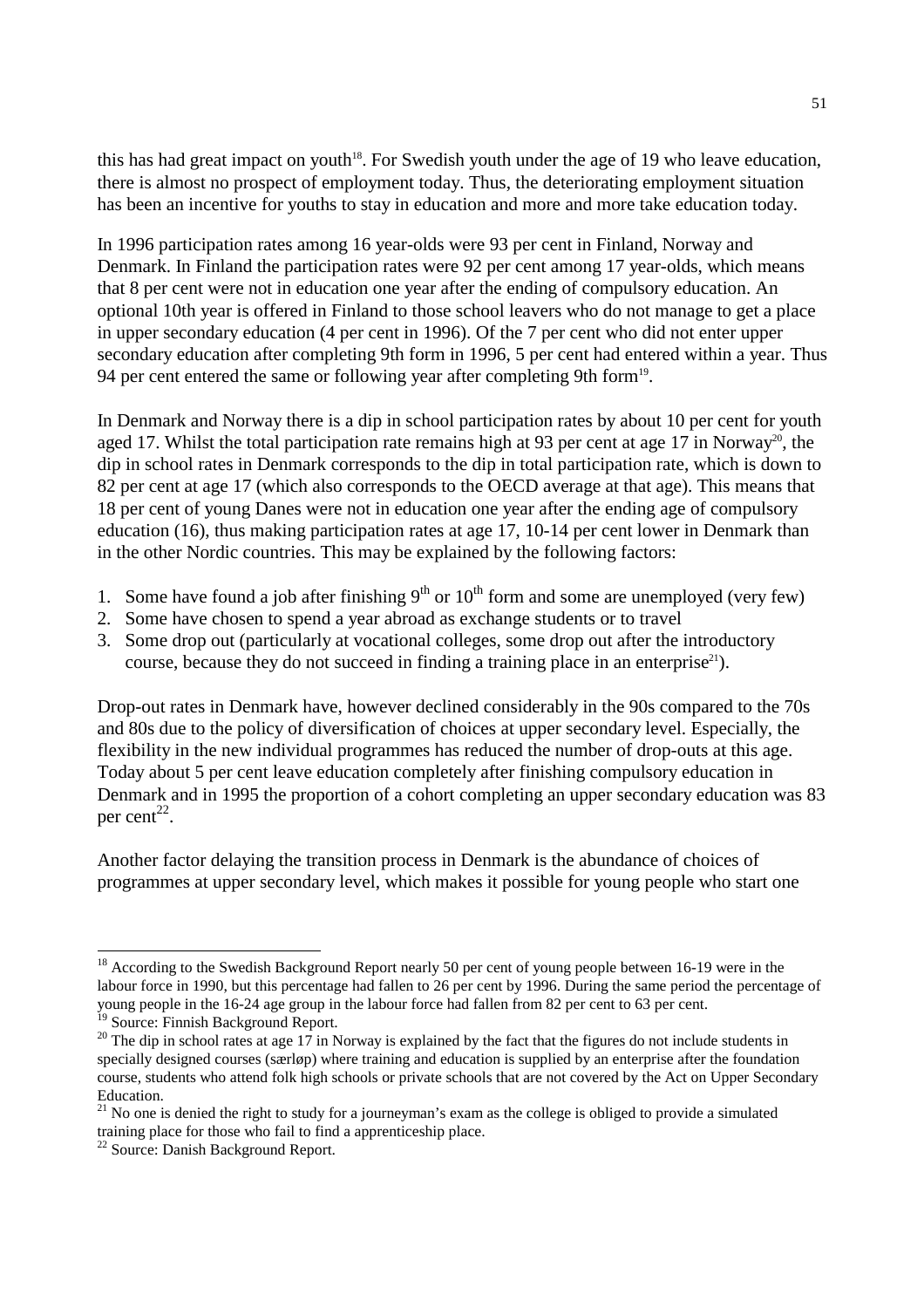programme to change programmes during their upper secondary education<sup>23</sup>. In 1992-93, 12 per cent of students continued to an HHX or HTX course and another nine per cent continued to a vocational education and training course<sup>24</sup> after completing a general upper secondary education (Gymnasium or HF). Usually, the transition period is delayed by about a year before they start the new course.

The Danish new policy initiatives, which include the reduction of vocational programmes from 90 to 7, are inter alia carried out in response to the delayed transition patterns of Danish youth as a result of the possibility for "double dipping" between programmes. The proposed measures have much in common with the measures implemented in Norway in the 1994 Reform of upper secondary education and training. Prior to Reform 94 the Norwegian system of vocational upper secondary education was very similar to the Danish one, with an abundance of very specialised courses. These courses acted as bottlenecks, where students could not proceed to the next level, and instead moved horizontally in the system to take another course, or else dropped out of the system. This type of "double dipping" has been reduced after the implementation of Reform 94 and drop-out rates have fallen. There is however, as in Denmark a problem with mismatch in supply and demand of apprenticeship places. Reform 94 research shows that those who attend an alternative advanced course II, because they have failed in finding an apprenticeship place, have lower completion rates and higher drop-out rates than those who have 2 years of training and productive work in an enterprise. Therefore efforts are currently targeted at meeting challenges of using differentiated teaching methods and at finding flexible solutions which involve work-place training.

Since the 1994 reform in Norway, flows between compulsory and upper secondary education have increased. In 1996 only 7 per cent were not in education one year after the ending age of compulsory education. This is 11 per cent above the OECD average. The incident of "double dipping" in vocational programmes has been reduced as a result of the 1994 reform. As of today, the statutory right to three years of upper secondary education has to be exercised within four years. As the normal progression of vocational programmes is four years after Reform 94, students attending these programmes have not been able to change their minds during their course of study in fear of losing their statutory right. Students who attend the general education pathways, on the other hand, have been able to change courses once without losing their right. In White Paper no. 32 (1998/99) it is proposed that the statutory right should be extended by one year. This would make it possible for those who attend vocational programmes to change their minds once and still be guaranteed a full qualification as long as the right is exercised within five years.

The total participation rate in Norway was 83 per cent for 18 year-olds in 1996, i.e. the same level as Finland and about 15 per cent above the OECD average. The average age of leaving education in Norway is 19, while it is 18.8 in Finland<sup>25</sup>. A majority of young men in Finland and Norway

 $\overline{a}$ 

<sup>&</sup>lt;sup>23</sup> According to *OECD (1998) Education at a Glance: OECD indicators* one in five of all young people go on from their first upper secondary programme to graduate from a second.

<sup>24</sup> Source: Country Note on Denmark with reference to the Ministry of Education (1996) *Facts and Figures 1996,* Copenhagen.

 $25$  Compared to 19.4 in Denmark and 18.7 in Sweden. Source: OECD database.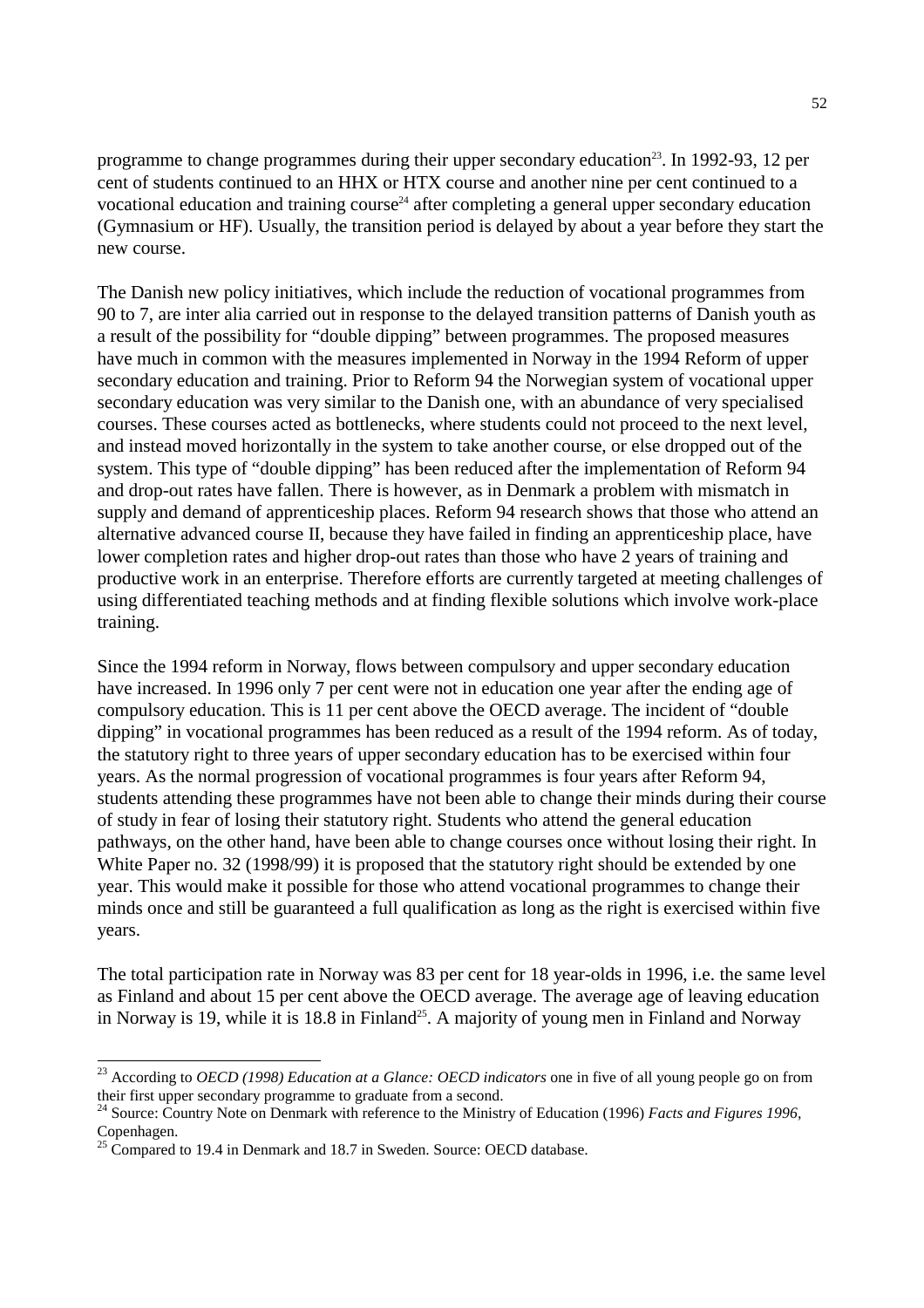finish their military or community service at age 19-20 and many, both men and women travel before applying for a job or tertiary studies.

Even though in theory all educational channels are open to both young people and adults at upper secondary level, there is a mismatch problem between supply and demand in certain fields of study. Especially in Sweden, Finland and Norway there are geographical disparities as many upper secondary schools, especially in the more rural areas, have a limited number of study places in more popular fields. In Norway this has particularly affected adults who often discontinue their studies as the advanced course of their choice is not offered in their county<sup>26</sup>.

In both Denmark and Norway there has also been a mismatch problem in the supply and demand of apprenticeship places, particularly in certain industries, and efforts are now being made to counterbalance this, both through anticipation and guidance measures in co-operation between education and labour market authorities and the social partners. Anticipation and forecasting of education and labour market needs is a high priority also in Sweden and Finland, as many of the young people and adults who do not obtain a place in the field of study of their choice are recorded in the statistics among those who have discontinued their studies.

## **Transition from secondary education to tertiary education or work and participation rates in tertiary education**

#### **Denmark**

The tendency of young Danes to change courses during upper secondary education delays entry into tertiary education. In 1996, 31 per cent of 20 year-olds were still enrolled in upper secondary education at age 20. Tertiary participation rate at the same age was only 10 per cent, that is 9-16 per cent below the other three countries and 16 per cent below OECD average<sup>27</sup>. While at the tertiary level time limits are placed upon the amount of time for which student grants can be received, this is not the case at secondary level.

Because of delays in commencing tertiary study, the first age at which tertiary participation was at its maximum in 1996, was 23 (the actual participation rate was 25 per cent)<sup>28</sup>. Young Danes also appear to take a longer time to finish tertiary education than the OECD average. In part as a response to delayed transition patterns in tertiary education, the three-year Bachelor's degree, followed by the two-year Master's degree was introduced in 1992 to replace the traditional Candidate degree. So far, it seems as if neither students nor Danish employers accept the Bachelor's degree as the final degree for entering the labour market. Therefore most students continue into a Master's programme instead of entering the labour market. At age 26-29 as many as 12.1 per cent of young Danes were still enrolled in tertiary education, whilst the OECD average was 6.8 per cent. The total duration of the transition period in Denmark was 8.3 years in 1996 (only exceeded by Norway among OECD countries), an increase of 3.3 years since 1989.

-

 $26$  Many of the counties have not fulfilled the 75 per cent quota reserved for intake of adults in upper secondary education.

<sup>&</sup>lt;sup>27</sup> Source: Country Note on Denmark.

<sup>&</sup>lt;sup>28</sup> Source: OECD database.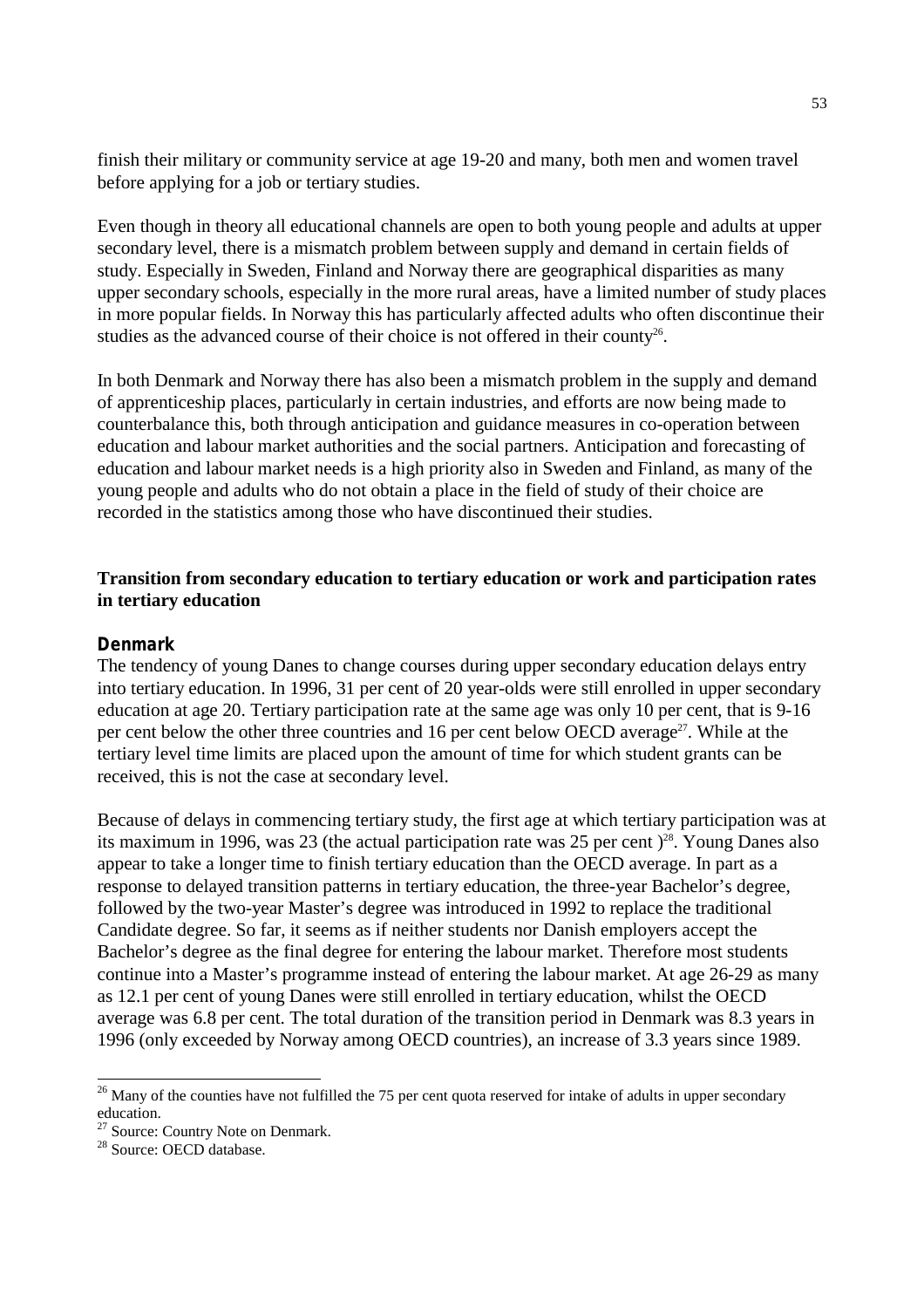The average age of leaving upper secondary education was 19.4 in 1996, while the average age of entering the labour force was 24.3 years <sup>29</sup>.

The lengthy transition period for Danish youth from education to work must also be seen in the context of the education and training systems that have been designed for adults, as the boundaries between youth and adult education is unclear often with overlapping age requirements. The adult education school, or VUC, is open to all Danes who are 18 or older who wish to complete the Folkeskole or take the examinable courses of the HF programme in upper secondary education. The labour market training centre, or AMU, is open to those who are 20 or older and offer modular vocational courses (often short-term) to prepare people to enter the unskilled and semi-skilled occupations in the economy. However, in recent years AMUs have also offered programmes in the technical and commercial colleges and vice versa. Young people in their 20s might therefore be found both in the Gymnasia or the VUC and in the technical and commercial colleges or the AMU.

## **Finland**

In Finland, transition from upper secondary education to tertiary education has as in Sweden been a delayed one due to a shortage of tertiary places. 98 per cent of upper secondary leavers apply at least once and three in four apply within the first year of completing upper secondary education<sup>30</sup>. The average delay has been two years. This "backwater effect" (due to capacity problems within certain fields of study) has also been evident in Norway, Sweden and Denmark and many upper secondary graduates wait until the following year to reapply for their preferred study place.

The first age at which tertiary participation was at its maximum in Finland in 1996 was at  $22^{31}$ , while the actual participation rate at that age was 33 per cent (the highest participation rate at this age of the four countries and 11 per cent above OECD average). One reason for the delayed entry to tertiary studies is that only about a third of the young people who complete the matriculation examination each year are admitted to the universities as there is a mismatch in supply and demand in certain fields. Especially, students from vocational programmes have had limited access to tertiary study, but with the expansion of all vocational programmes to 3-yearprogrammes (after the year 2000) providing eligibility for tertiary study, together with the expansion of the non-university AMK institutions, one can expect a higher participation rate of school-leavers from vocational schools.

The Finnish government has set a target to provide 66 per cent of the age group with places in tertiary education. Whether the expansion of the non-university sector is enough to meet this target might be questioned. The Finnish transition pattern from education to work is as follows: young people who have chosen the vocational route of upper secondary education enter the labour market at the age of 18-20, while those who have chosen general upper secondary school education, enter the labour market at the age of 22-26, depending on the years spent in tertiary study<sup>32</sup>.

-

<sup>&</sup>lt;sup>29</sup> Source: OECD database.

<sup>30</sup> Source: Finnish Background Report.

<sup>&</sup>lt;sup>31</sup> Source: OECD database.

<sup>32</sup> Source: Finnish Background Report.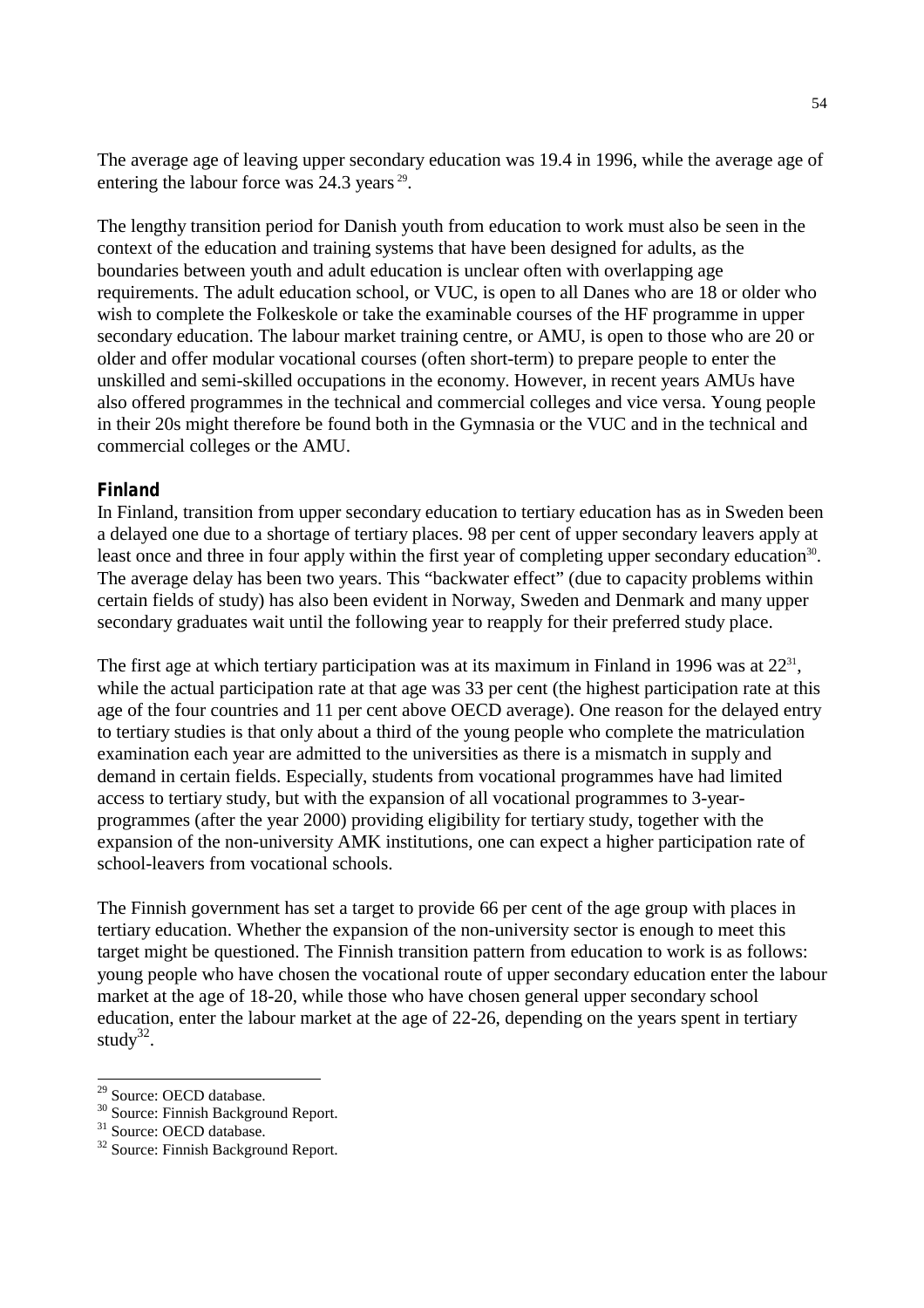# **Norway**

As in Denmark, there is in Norway a relatively high proportion of young people who are still taking part in education in their mid 20s. Tertiary participation by 18-21 year-olds doubled between the mid-1980s and the mid-1990s. The first age at which tertiary participation was at its maximum in 1996 was at 21 (the actual participation rate at that age was 29 per cent). In 1996, 27 per cent of 24 year-old Norwegians were participating in education compared to an OECD average of 17 per cent. This is inter alia caused by tertiary education progression rules, which allow periods of study to be lengthy. Since 1995 however, some result-oriented allocations have been introduced in the state funding of the higher education institutions to provide a stimulus for the institutions to encourage more of their students to complete their studies within the prescribed time limits. In 1996 the average age of at which half of the cohort had left education was 19, while the average age at which half of the cohort had entered work was 24.6, and the total duration of the transition period was  $8.6$  years<sup>33</sup>, the highest of the four countries.

# **Sweden**

A unique feature for Swedish transition patterns is the temporary peak in the proportion neither in education nor in the labour market at the ages of 19-20 (1 in 6 are found in neither). However, the proportion of young people under 19 who are not in education and not in the labour market is very small (below 2 per cent). At the beginning of the decade 50 per cent of the cohort were settled in work at the age of 19: today this level is not achieved until about the age of about 24. The total duration of the transition period has increased from 2.7 years in 1990 to 7.6 years in 1996, and the part of the transition period that is spent in post compulsory education has increased from 2.4 years in 1990 to 3.6 years in 1996 $34$ .

These trends are explained both by the extension of all upper secondary programmes to 3 years, and by an increase in tertiary study participation (during the 90s participation rates have been doubling among 19-22 year-olds in Sweden, but levels drop again among 21 year-olds). In addition, in a global and knowledge-based society young people's attitudes are changing and young Swedes are not an exception, so many engage in travelling and other pastimes before entering the labour market or tertiary study and many choose to do so at age 19/20. Among young men military or community service is usually attended at age 19/20.

# **1.4 Participation in part-time, weekend and holiday jobs**

Youth in all four countries learn the demands of the labour market at an early age, as a large number of young people combine studies with part-time jobs in evenings, weekends and holidays. Many do so to finance their studies (especially at tertiary level), but young people have also come to realise that working may in fact facilitate entry into the labour market after graduation. Young people who can demonstrate that they have acquired necessary work-related skills during their student years are often preferred by employers when hiring, especially if the part-time job they had also was related to their field of study. Young people appreciate this and therefore one can see an increasing tendency among young people to work part-time while studying in all four

 $\overline{a}$ <sup>33</sup> Source: OECD database.

<sup>&</sup>lt;sup>34</sup> Source: Statistics Swedish, Labour Force Survey: Draft Country Note Sweden, table 6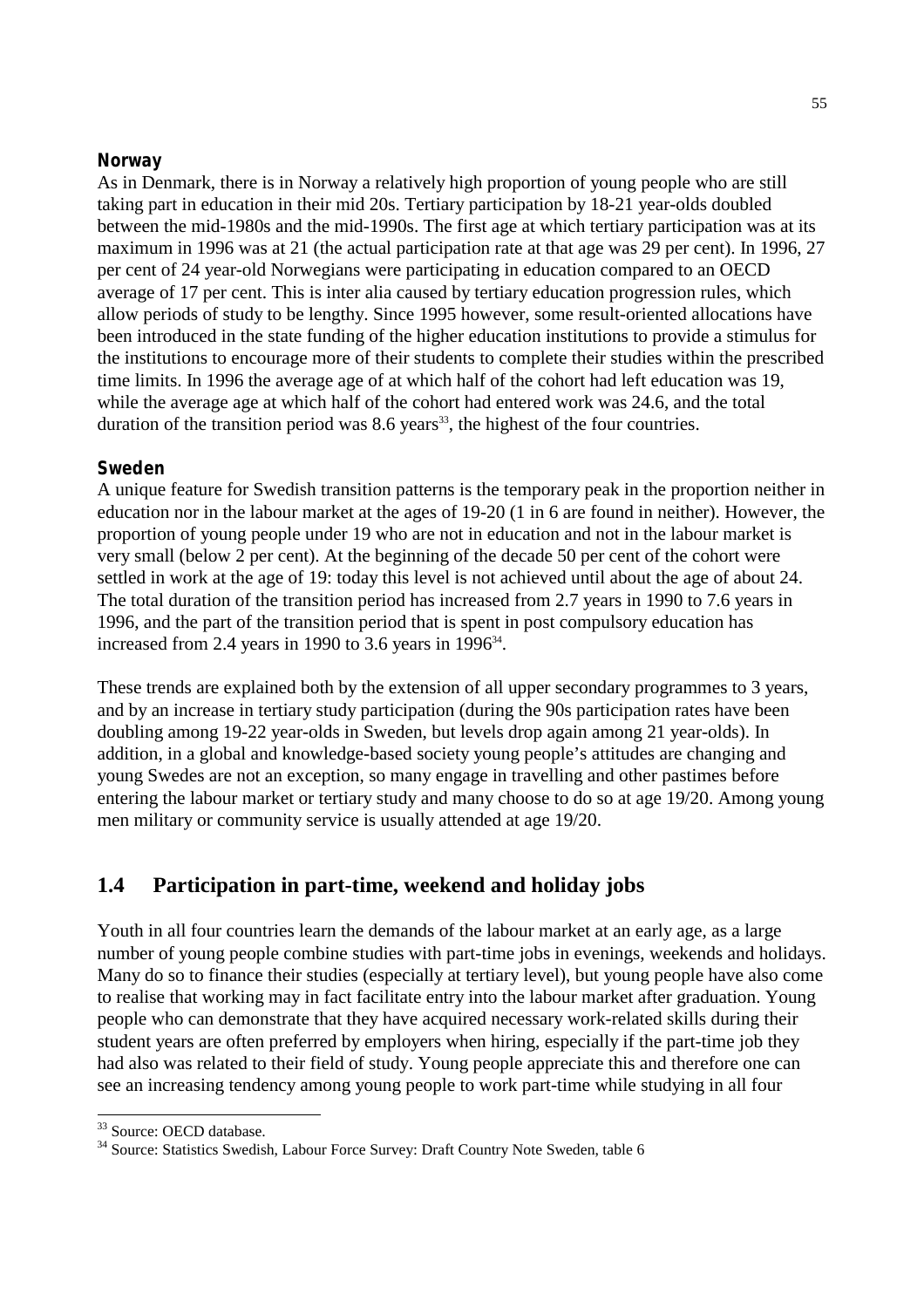#### countries.

Denmark has the highest proportion of students in part-time jobs. Among 15-19 year-olds, 59 per cent have part-time jobs while studying. Among students over the age of 19, the proportion has grown during the 1990s and today about 80 per cent combine their studies with a job<sup>35</sup>.

In 1995 about one in four students in Finland combined work and studies. 14 per cent of upper secondary students worked part-time during the year, while a quarter of tertiary students (predominantly men) worked part-time during the year. A total of 42 per cent of tertiary students had some kind of job in 1995. Among post secondary students in AMK institutions, a little less than a fifth had a job, whereas the figure for students at vocational institutions was a little less than one tenth $36$ .

Table 2 below shows the percentage of students combining part-time work and studies in Norway in 1998<sup>37</sup>.

# **Table 2 Percentage of students with paid work in addition to studies in spring 1998 according to gender, family situation and age**

|                           | Women | Men                  |
|---------------------------|-------|----------------------|
| Single, aged 25 and under | 58    | 47                   |
| Single, aged $25 - 29$    | 70    | 58                   |
| Single parents            | 39    | $\ddot{\phantom{a}}$ |
| Couples without children  | 63    | 63                   |
| Couples with children     | 44    | 63                   |

Source: "Studenters levekår"/Living Conditions for Students 1998, Statistics Norway.

Since there are only four university towns in Norway and most state colleges are situated in urban areas, many students have to move away from home to attend. Most students need to supplement student incomes, particularly if they attend tertiary education in the university towns, where housing costs are relatively high $38$ .

A Swedish upper secondary school leaver survey of 1997 showed that 12 per cent of students had worked before or after school, 22 per cent had worked during weekends, and 40 per cent had worked during school holidays. In total, 57 per cent had combined their upper secondary education with employment. At tertiary level, students are involved in part-time jobs at about twice the rate as upper secondary students $39$ .

-

<sup>&</sup>lt;sup>35</sup> Source: Country Note on Denmark.

<sup>&</sup>lt;sup>36</sup> Source: Draft Country Note on Finland.

 $37$  Source of table is: Jan Lyngstad og Irene Øyangen: "Sjung om studentens lyckliga dar", Studenters levekår 1998.<br>  $38$  Student housing is available for 14.5 per cent of the student population and most students have to

the private market at high costs.

 $39$  Source: Draft Country Note on Sweden which points out that Labour Force data tend to underestimate the extent by which students combine part-time jobs with studies.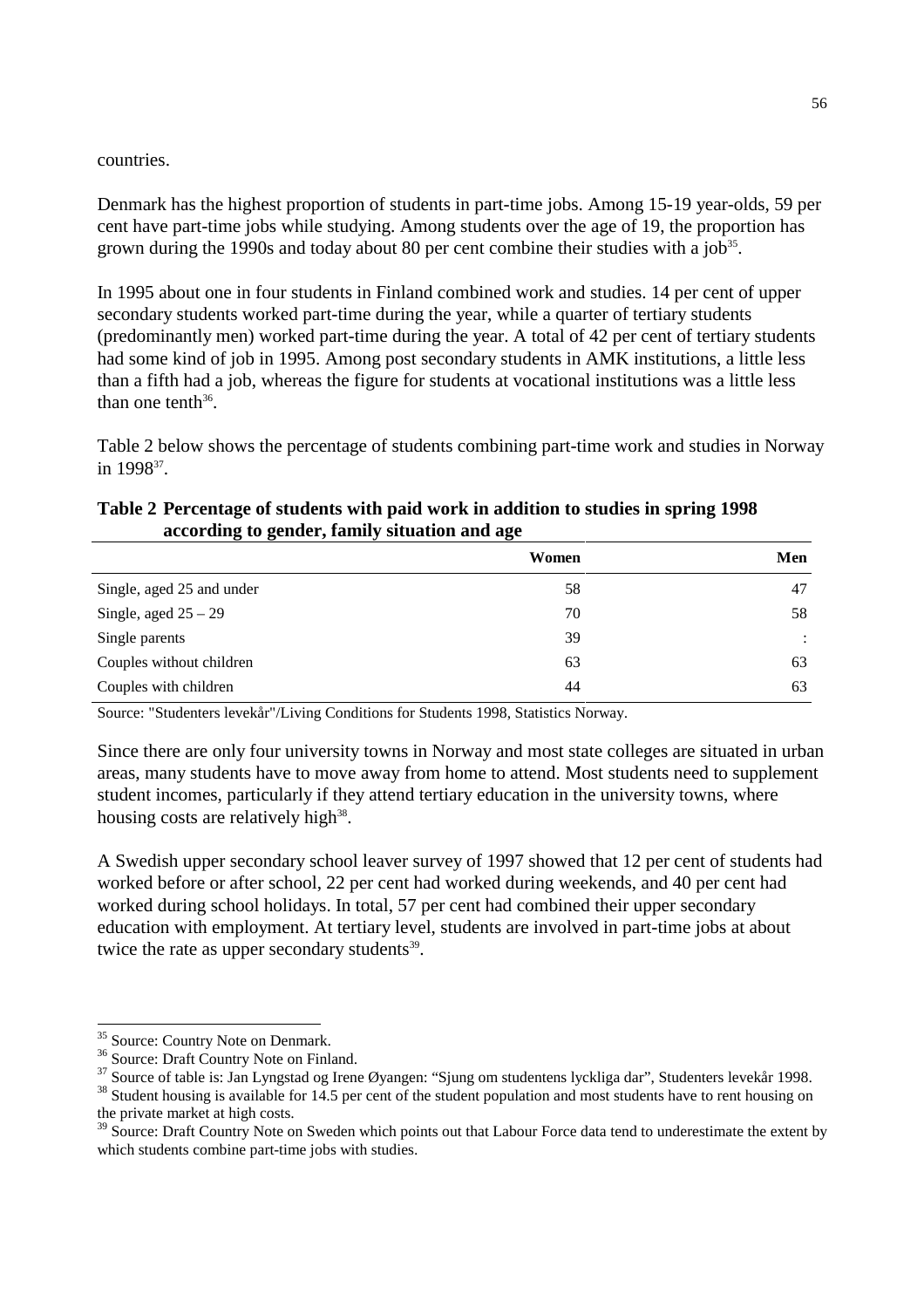One could argue that working during studies lengthens graduation time for students and thus also the transition period, particularly when generous student grants are combined with earnings from part-time jobs, allowing student incomes to be close to a skilled worker's income level. This might be suggested to be the case in Denmark and Sweden, where student income policies are particularly generous. (All young Danes over the age of 18, regardless of their parents' means, are entitled to a basic financial assistance grant. For those under the age of 20 the grant component is larger and the loan component smaller. The level of grants and loans for those who are over the age of 20 is independent of parental income. Attendance requirements are linked to the youth programmes, while tertiary students are linked to study achievement. In Sweden, the income support measures for those under 19 are not subject to a parental income test, while the grant for those aged 20 or above is linked to a study rate of at least 75 per cent of the curriculum requirements.

This might work as an incentive towards delaying tertiary study. However, the benefits of parttime work seem to exceed the costs, particularly taking into account the personal benefits of having work experience upon applying for a job. Also part-time working students contribute to the national economy (many at least at tertiary level have semi-skilled jobs), and once transition to work is done, it is more likely that young people with work experience settle more quickly in the labour market. This is confirmed by a Swedish study, which concluded that it is more likely that students who have had part-time jobs while studying are employed one year after completing upper secondary education, than those who had not worked at all.

# **1.5 Impact of globalisation and internationalisation on the transition phase**

## **Overseas study and travel**

Internationalisation and globalisation have great impact in all four countries in the transition phase. An increasing number of young people spend time abroad sometime during their transition phase, either to travel or to study. Upper secondary teachers regard young people who have spent a year as an exchange student as an asset to their own teaching. Also provisions are being developed that facilitate the transition process for these young people when they come back to the mother country. In Norway, for example, exchange students don't have to retake courses if tuition is equivalent in the course they completed during their stay abroad.

All four countries participate fully in the EU programmes Leonardo da Vinci and Socrates, and internationalisation also has a high priority at the four countries' higher education institutions. The majority of higher education institutions have entered into exchange agreements for staff and students with institutions in other countries, i.e. particularly in the EU<sup>40</sup> Member States, the USA and the other Nordic countries. An increasing number of students in the four countries also follow some or all of their courses abroad.

A trend in all four countries is that particularly many 19 year-olds choose to spend time abroad either for studies or travel before entering tertiary studies. In Sweden, Norway and Finland this is

 $\overline{a}$ <sup>40</sup> Denmark, Finland and Sweden are EU members, while Norway fully participates in EU programmes through the EEA Agreement.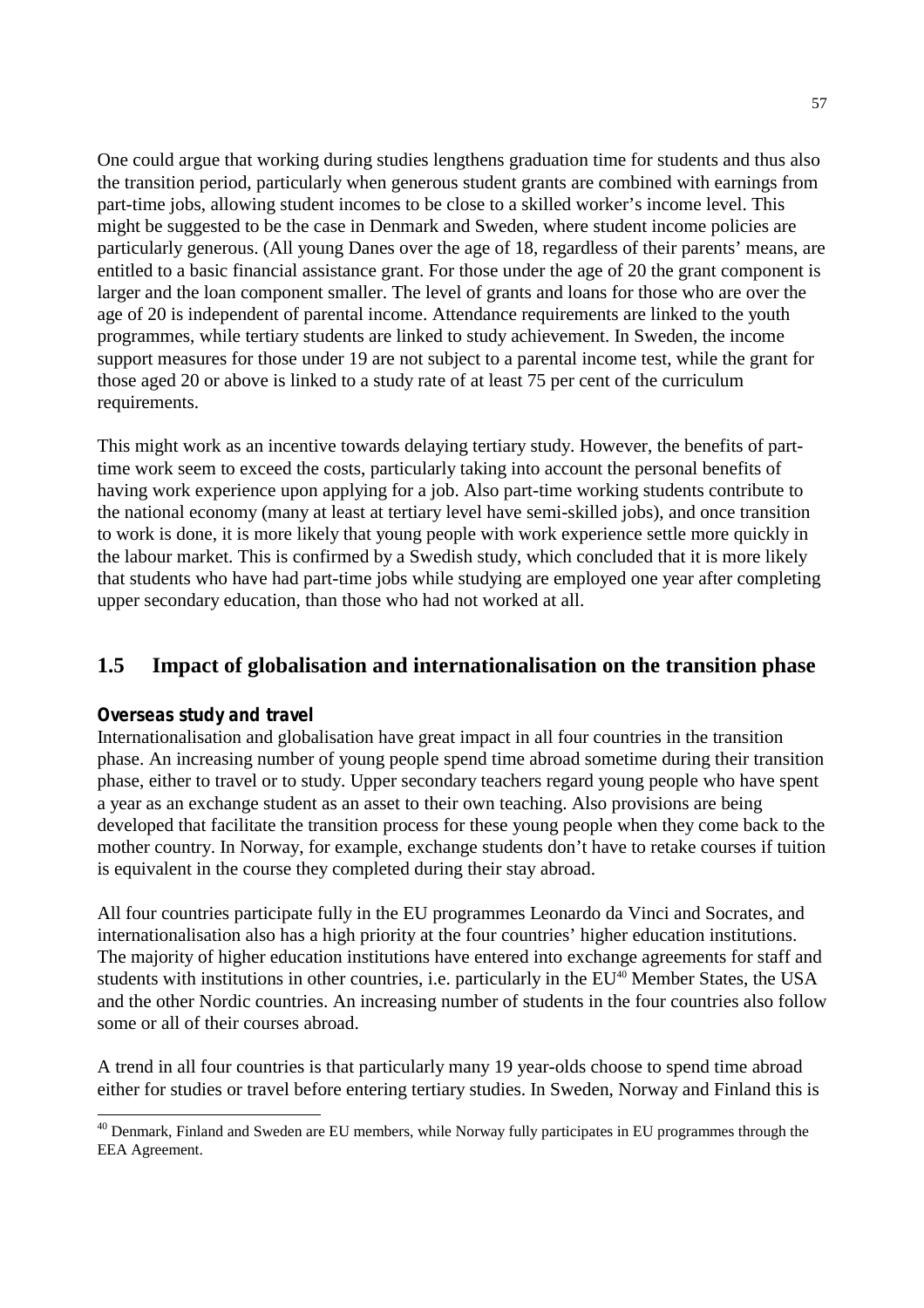encouraged. In Denmark however, concerns are that the transition phase is too long and it would be better if young people spend time abroad during their studies, whether this be at upper secondary or tertiary level. As pointed out in the Country Note on Denmark, this might delay the transition period, particularly in tertiary education, as young people most likely will return with new impulses and new career plans that might make them interrupt the course of study they originally started. This would both add to the duration of transition and the overall costs of tertiary education.

Also globalisation and internationalisation have impact on contents in the four countries' curricula. In all countries internationalisation is included in the curricula's learning targets. Also different measures and plans are implemented both at national, municipal and school level to promote ethics, tolerance, multiculturalism and to combat xenophobia and racism. In instruction international issues are emphasised, particularly in language teaching, history and social sciences, but also in vocational courses and apprenticeship training students and apprentices are supposed to learn about the international development of the particular trade they are studying. Some schools also specialise in establishing contacts across national boundaries, and the teaching will most often include at least one study visit to another European country.

# **1.6 Educational attainment of the adult population**

Table 3 below shows that all four countries have upper secondary completion rates among adults that are well above the OECD average of 60 per cent. Particularly, completion rates are higher than OECD average in the age groups 25-34, 35-44 and 45-55. Norway ranks highest both at upper secondary and university level of the four countries taking the whole adult population (25- 64 year of age) into account and also well above the OECD average, particularly at upper secondary level. Denmark also has university level completion rates in all age groups above the OECD average, while Finland and Sweden have completion rates below the OECD average in the age group 25-35. In Finland university level completion rates stay on the OECD average, or 1-2 per cent below the OECD average in the other age groups. In Sweden however, a distinctive feature is that a smaller proportion of 25-34 year-olds than of 45-54 year-olds has a universitylevel qualification. This means that the generation that left upper secondary education in the 1980s are less likely to obtain a tertiary qualification than young people of the same age in Denmark, Finland and Norway. This is a very rare feature even compared to other OECD countries. Even though enrolments in higher education have grown in Sweden in recent years the gap has not yet been filled when it comes to completion rates between these two age groups. The tendency is that the proportion of those gaining a tertiary qualification has been falling, especially in the non-university sector. This feature is partly explained by the fact that there was, from the mid 1970s to the late 1980s, a favourable labour market in Sweden and it was easy to obtain a job without tertiary qualifications. This did however change with the recession at the beginning of the 1990s, when a great number of jobs were lost in Sweden.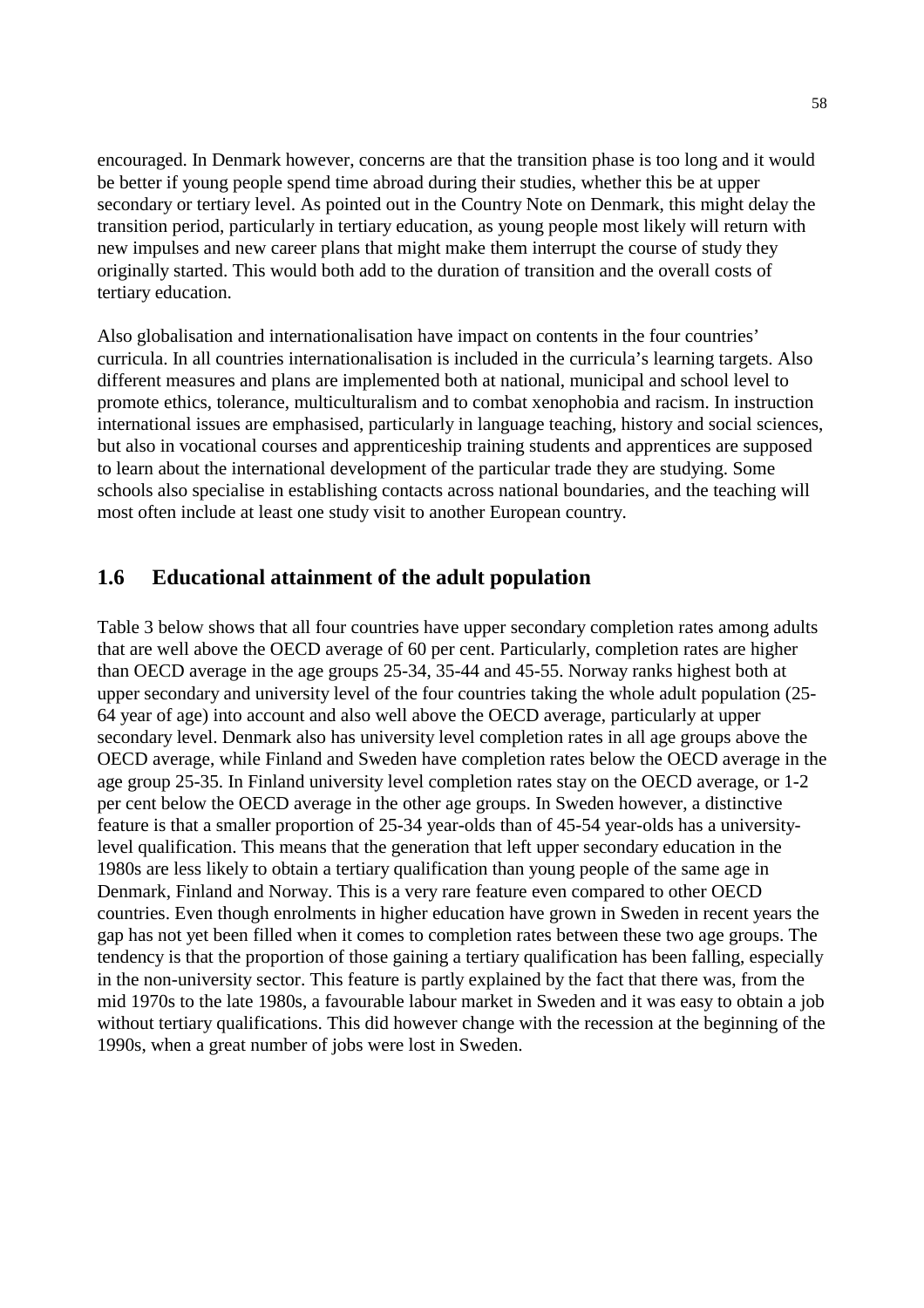| <b>Age</b>                                        | <b>Denmark</b> | <b>Finland</b> | <b>Norway</b> | Sweden | <b>OECD Average</b> |  |
|---------------------------------------------------|----------------|----------------|---------------|--------|---------------------|--|
| Per cent with at least upper secondary education  |                |                |               |        |                     |  |
| 25-34                                             | 74             | 83             | 91            | 87     | 72                  |  |
| 35-44                                             | 70             | 76             | 87            | 80     | 65                  |  |
| 45-54                                             | 65             | 60             | 78            | 70     | 55                  |  |
| 55-64                                             | 50             | 40             | 62            | 53     | 42                  |  |
| 25-64                                             |                | 67             | 82            | 74     | 60                  |  |
| Per cent with at least university level education |                |                |               |        |                     |  |
| 25-34                                             | 16             | 13             | 19            | 11     | 15                  |  |
| 35-44                                             | 17             | 13             | 17            | 15     | 14                  |  |
| 45-54                                             | 16             | 12             | 14            | 16     | 12                  |  |
| 55-64                                             | 11             | 7              | 8             | 10     | 8                   |  |
| 25-64                                             | 15             | 12             | 16            | 13     | 13                  |  |

#### **Table 3 Educational attainment of the adult population, 1996**

Sources: OECD education data base and OECD (1998) *Education at a Glance*. *OECD Indicators*, Paris.

# **1.7 Is there a Nordic model of transition from initial education to working life?**

Common to all countries is that very few enter working life after compulsory education. Another common trait is that transition patterns are becoming more blurred. It is therefore becoming more and more difficult to present any absolute transitional phases. In all countries it is increasingly common to start work while studying and to intersperse education with periods of travel and studies abroad. The transition process towards settling in permanent employment is characterised by periods where the young person is alternating between odd jobs, studies, overseas travel, periods of unemployment, job-seeking and temporary employment.

In the Nordic countries the clearest direct transition points to working life occur upon graduation from vocational education at school or after obtaining a trade or journeyman's certificate and after completing higher education, whereas the upper secondary school general areas of study are chiefly a passage to tertiary study. There is a tendency for many of those who complete upper secondary education not to continue their studies immediately, but to temporarily move out of the education system. For boys, this is influenced by compulsory military service or community service. For both boys and girls it is influenced by periods of temporary jobs and travel.

This is probably a trend that will continue taking into account the policy changes that are currently being carried out in the Nordic initial education and training systems to improve the opportunities for the adult population to go back and finish an incomplete education not only at primary and secondary level, but also at tertiary level. From a young person's point of view this will benefit young people in that they have an incentive to delay transition, as there are ample chances to complete the education later. From a policy maker's point of view this might increase overall costs of the transition process.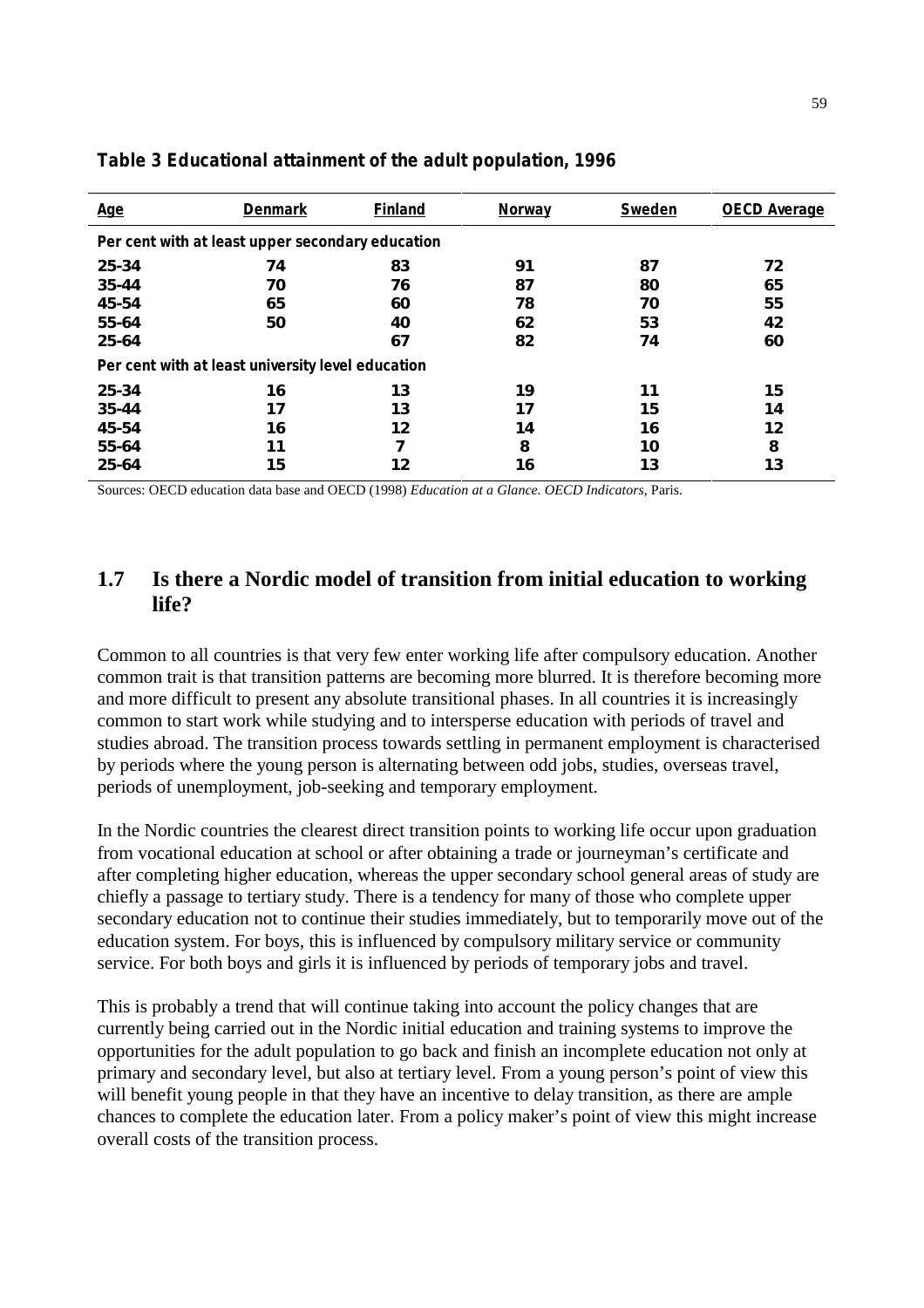In all countries there is also a tendency that it takes a long time for young people to settle into permanent jobs. Many young people have temporary, often short-term jobs until late into their 20s. It seems likely that young people in the future will change jobs more often than older age groups, and that the stability of having a permanent position is not regarded to be the asset it is found to be among older age groups.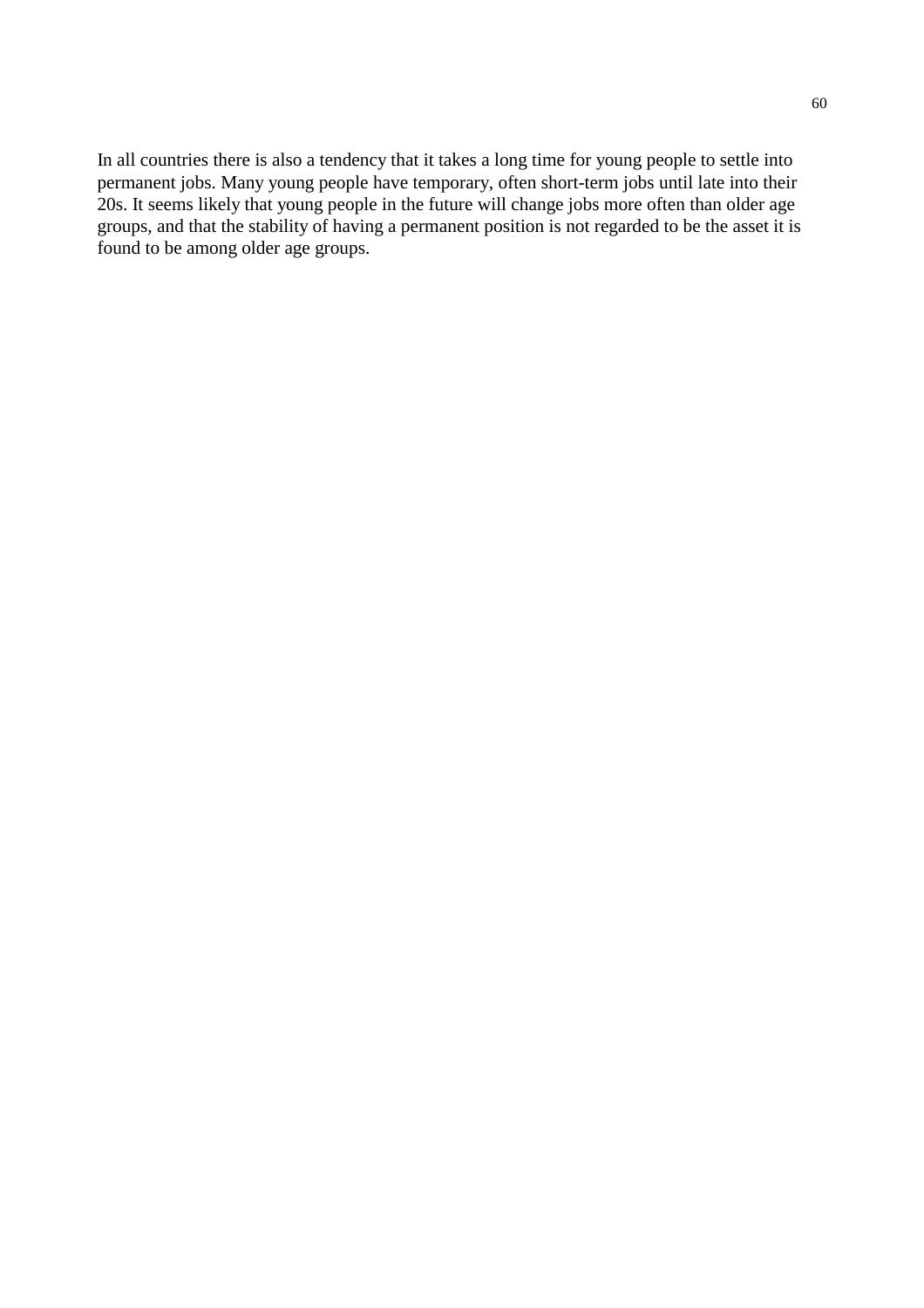# **Chapter 2: Is there a Nordic approach to building safety nets for those at risk?**

# **2.1 Explicit or implied rights to education and training in the transition phase and efforts to prevent school failure and reduce number of early leavers**

In the Nordic countries as in other OECD countries, the traditional type of early school leavers have been young people who have received low grades at school and are often part of social milieus which are less likely to support education. This includes students with reading or writing disabilities, or problems with mathematics, those whose family situation is difficult, and those who find school to be too theoretical and boring. A new category of early school leavers has, however, been developed, namely those who do not want to pursue upper secondary education. Characteristic of this group is that they manage on their own and are able to find temporary employment. The futures of both these groups of early school leavers will depend on the existence of a youth friendly labour market and thus on the further development of the possibilities located in the intersection of work and employment. This also challenges the upper secondary school to develop learning environments that go beyond ordinary classroom teaching and that instead focus on factors that motivate learning for life, such as student participation, communication, responsibility, self realisation, and feelings of personal well being and mastery.

In Denmark the municipalities are required by law to operate municipal youth schools that both supplement and serve as an alternative to the regular compulsory school programme. The Municipal Youth School caters for 14 to 18 year-old youth. Pupils can meet the obligation of compulsory education fully by attending a youth school after seven years in the regular Folkeskole. Youth schools are characterised by alternative ways of structuring the day-to-day work at school through both full-time and part-time education offered in afternoons and evenings. According to the Country Note on Denmark around 60 per cent of 14-18 year-old Danes attend youth school activities each year. Those who do not fit in or are at risk of dropping out of the regular Folkeskole may also attend continuation schools<sup>41</sup>. This type of school offers religious, political or special education programmes or specialities that are not offered by the public schools.

In Denmark an option in upper secondary education is open to all students, through the individual programmes which are under municipal administration. In addition, the apprenticeship programme (sandwich programme) offered at the commercial and technical colleges is open to all. Admission to the Gymnasium, HF programme, HTX and HHX programmes however, depends on the scores one achieves in one's school-leaving examinations and the recommendations of the faculty of the Folkeskole. But there is free intake for both young people

 $\overline{a}$ <sup>41</sup> Continuation schools are privately governed boarding schools mainly for youth who are in difficulty with their families.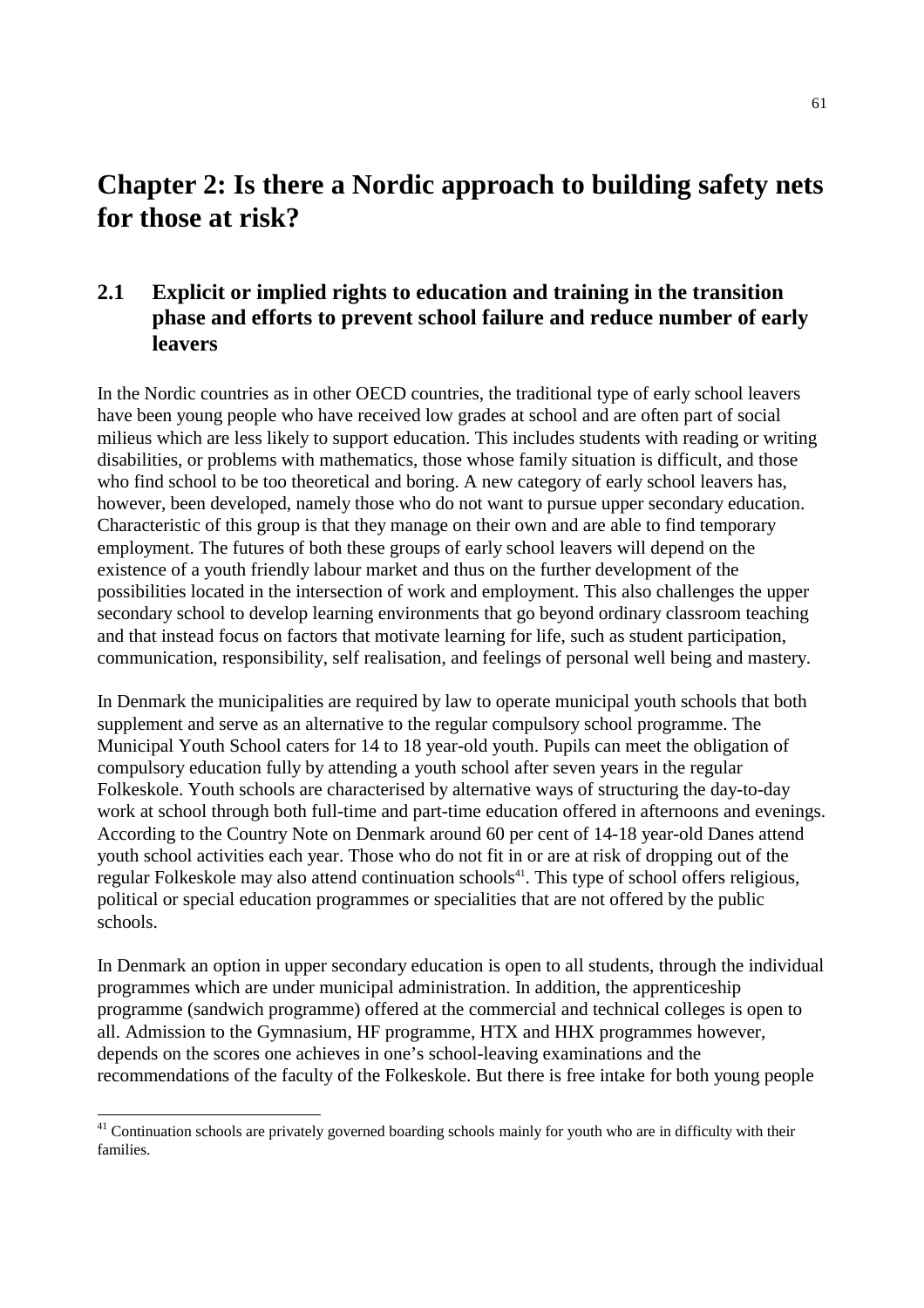and adults who fulfil the entrance requirements.

In Norway the statutory right to upper secondary education for 16-19 year-olds includes the right for students to be admitted to one of three foundation courses chosen by themselves. Students with special needs do, with the support of expert opinion, have the right to a special, adapted education and are entitled to be admitted to their first-choice foundation course. They are also entitled to exercise the statutory right within five years as opposed to the normal four years of other students. In White Paper no. 32 (1998/99) it is proposed that the statutory right should be extended by one year (six) for this group of students. As a consequence of the statutory right, the 19 county municipalities have an obligation to provide upper secondary education for all students between the ages of 16 and 19. The county municipality must also provide an additional number of places for other groups, among those adults, equal to 375 per cent of the number of students between 16-19 (i.e. three year cohorts).

In Sweden it is the obligation of the local authority to provide education in national, specially designed or individual programmes at upper secondary school for all young people resident within the local authority area and who have completed nine-year compulsory school or equivalent tuition. The obligation applies until and including the first six months of the calendar year the young person becomes 20 years old (may be extended to age 24). Schools and local authorities are required to attempt to provide all students with access to a programme of their first choice. The individual programme provides an option for students who are not qualified to be admitted to the national programmes or specially designed programmes. Students with special needs, e.g. pupils from compulsory special schools, shall be given an opportunity within an individual programme. The programme also provides introductory courses for immigrants and it also caters for those who want to combine work or apprenticeship training with studies (either in subjects the student lacks from compulsory school or in vocational or general subjects at upper secondary level). The programme thus provides an opportunity for those who want to transfer to the national programmes at a later stage.

In Finland, all those who have completed the comprehensive school are eligible to study in upper secondary schools or vocational schools or in the apprenticeship programme (open for youth as of 1997). It is up to the student to decide the pace of their studies within the limits of the course supply and the maximum time allowed to complete the studies. Municipalities provide education in upper secondary schools and mostly federations of municipalities provide education in vocational institutions.

The Nordic countries provide tuition for both young and adult immigrants and also the opportunity to choose the respective country's language as a second language. However, among young people at risk, young migrants are particularly vulnerable. Where measures have been implemented to reintegrate migrant youth who drop-out, the likeliness of success and reintegration into school or the labour market is about 50 per cent lower for this group than for native youth<sup>42</sup>. Migrant youth also tend to be unemployed for a longer time than natives do and they therefore also use longer time to settle in the labour market.

-

<sup>&</sup>lt;sup>42</sup> Source: Country Note on Sweden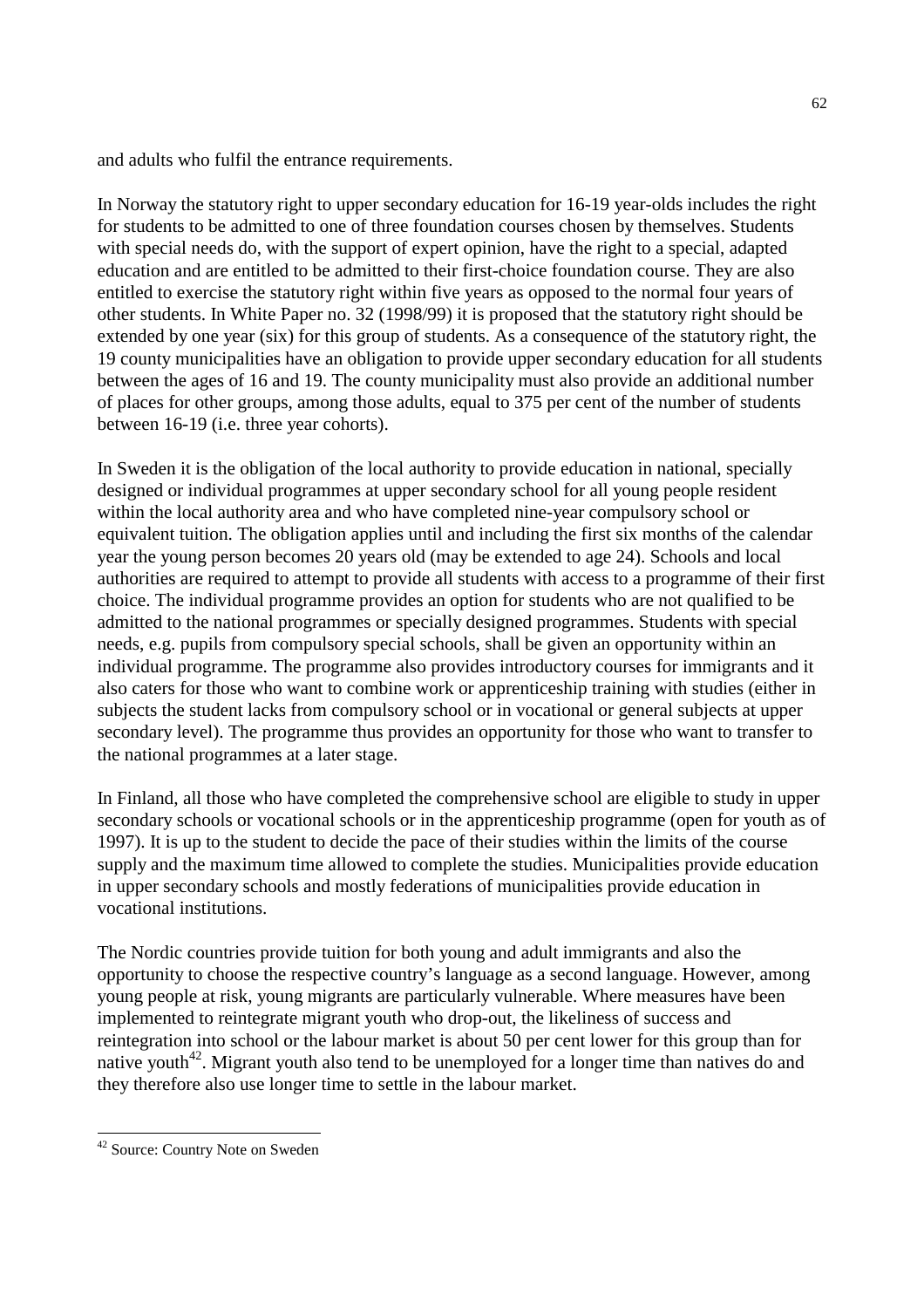**2.2 Policies and programmes to follow up and address the needs of young people who leave upper secondary education without having obtained a qualification**

**In Sweden among those who left compulsory education in 1993 22 per cent of men and 24 per cent of women had not obtained a qualification by 199643. The individual programmes are an option for students who have slipped outside the upper secondary school's national programmes or the specially designed programmes without having obtained a qualification (see also section 2.1). Even though the main intention of the individual programme is to provide a route back into a national programme, it is possible for a young person to complete three years of upper secondary education within such a programme. According to the Swedish Country Note the number of students in the individual programme in the second year is only around 10% of the number who commence it. This might be an indication of the success of the individual programme in providing pedagogical approaches that address the needs of young people who find schooling too theoretical and too little connected to life outside of the school.**

Today about 20 per cent leave upper secondary education in Denmark without having obtained an upper secondary qualification. The aim of the Danish government is to increase the qualification rate to 95 per cent by the year 2000. There are, however, many possibilities for students aged 16- 25 who have slipped outside the regular upper secondary education and vocational education programmes without having obtained a qualification. These include the Open Youth Education Programme (FUU), the Vocational Basic Training Programme (EGU) and the Production Schools.

• **The Open Youth Education Programme** (FUU) was introduced in 1995 as an alternative for youth aged 16-25 who do not use or complete the other secondary education programmes. The FUU programme must offer challenges both for "strong" and "weak" young people, and may constitute both an alternative to and an opening for the existing programmes. An individual course plan of 2-3 years' duration is developed in co-operation between the young person and the school. The course is intended to give the young participants many-sided and personal qualifications and strengthen their competence and interest in either continuing in the education system or in the labour market. The course has a very broad aim and must consist of at least three to four different parts of known or new courses and course sequences, e.g. courses at the free boarding schools, production schools, the municipal youth school, vocational colleges or vocational adult education centres, HF -single-subject courses etc. Also exchange and study visits abroad as well as municipal projects and activities may form part of the course.

 $\overline{a}$ 

<sup>&</sup>lt;sup>43</sup> In 1996 upper secondary completion rates among women were 78 per cent and among men 76 per cent among those who left compulsory school in 1993. Source: Background Report on Sweden.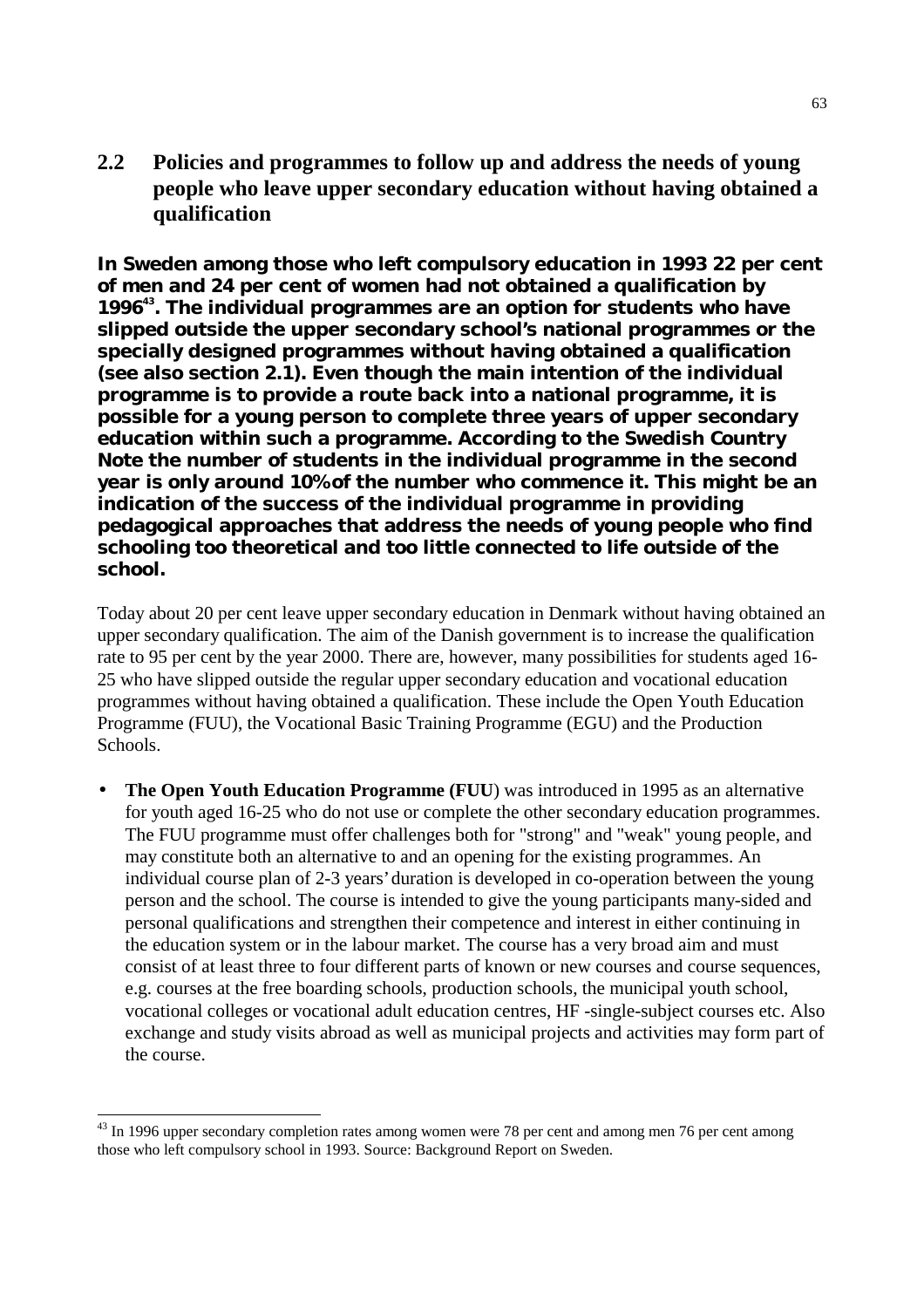- **Vocational Basic Training Programme (EGU)** was introduced in 1993 and is aimed at less academically minded young people, who would otherwise be at risk of not completing a vocationally qualifying course of education. The course lasts for two years, and consists mainly of practical training, while 20 to 40 weeks are set aside for theoretical education at school. The school part of the course must take place at recognised educational institutions such as technical colleges or AMU centres. It is the individual municipality which is responsible for organising the vocational basic training courses in co-operation with the local educational authorities. The courses allow for flexible organisation according to the individual young person's interest and abilities and the programme is designed at the municipal level jointly by the young person and a counsellor. The EGU programme is directed towards simple unskilled labour market occupations and is thus not covered by apprenticeship which provides skilled qualifications recognised by the social partners. 2/3rds of the municipalities offer this option and of the 1,000 young people who attend the programme two thirds continue in education or have managed to get a job after completing the course  $44$ .
- **The Production Schools** are open, flexible institutions that build on the philosophies characterising liberal adult education<sup>45</sup>. The schools are open for youth under the age of 25 who do not have formal qualifications, whether or not they are unemployed. Some enter directly from the Folkeskole, but most after having tried other youth education programmes. The schools are open 48 weeks of the year and about 12,000 students attend a year (average of four months each). All learning is project based and subject matter is always supposed to contribute to the running of the school or the local community in which the school is located. Theory and practice are integrated in the learning process, as learning is by doing. The students produce real goods and services in understanding with the local businesses. Social and cultural activities are mixed with general education and the whole community participates in the school's activities. The production schools are privately owned and run by a board. On the school board both municipalities, employers and trade unions and members of the community are members.

A recent study referred to in the Country Note on Denmark shows that 60 per cent of students continue on to further education or to a job, 10 per cent continue on to other projects such as labour market programmes, 15 per cent move on to other types of activities such as military service, travel abroad or child rearing and 15 per cent remain unemployed.

There are examples of the pedagogy found in production schools also in the other three countries. However, many mainstream educational institutions might succeed in re-motivating those at risk, if similar pedagogical approaches to learning had become more commonplace. Even though the curricula in all four countries include objectives that encourage broad competencies such as responsibility, student participation, learning by doing, problem solving etc., and teaching

 $\overline{a}$ 

<sup>&</sup>lt;sup>44</sup> Source: Country Note on Denmark.

<sup>&</sup>lt;sup>45</sup> Originating with N.F.S. Grundtvig and characterised by flexible learning.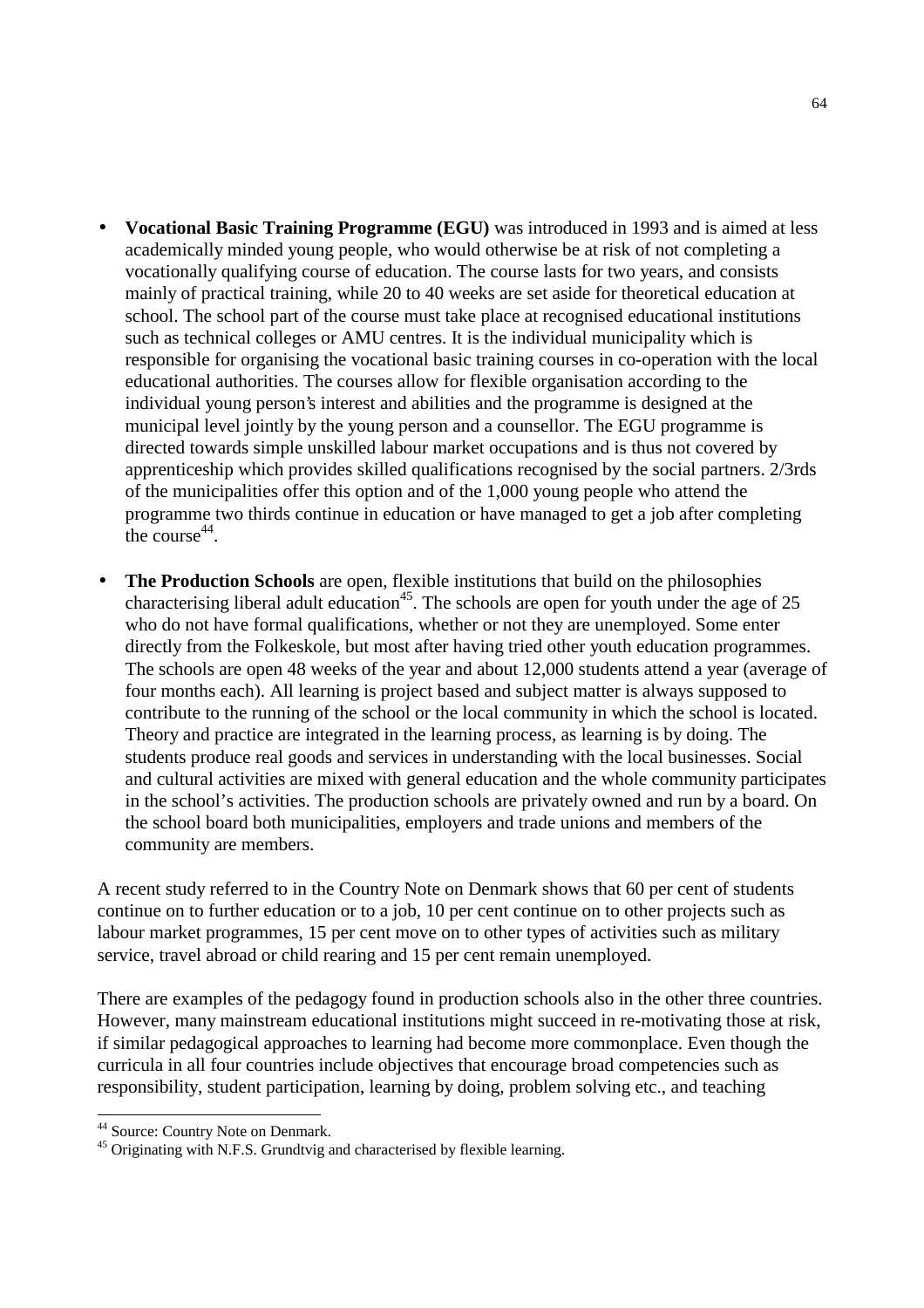methods are not specified (except for project work in Norway), thus allowing for more flexible allocation of time within the school year, it seems that most mainstream schools do not encourage such measures or are unaware of the freedom that is found in the concept of management by objectives<sup>46</sup>. This might be caused by old traditions, but also other rules and regulations that apply to mainstream institutions might discourage such measures to be tried out, as well as pressure from parents and other interest groups that have a say in the learning process. However, measures to counterbalance the relics of old traditions in mainstream pedagogical approach are being implemented in all four countries, as is described in section 1.2.

## **Follow-up Services in Nordic countries**

 $\overline{a}$ 

In Denmark, the municipalities are legally obliged to follow up all young people under the age of 20 (and in some areas this is voluntarily extended to those under the age of 25) who drop out of education without obtaining a qualification. Schools are also legally obliged to notify the municipality and guidance service of such drop-outs. If, on being contacted, the young person is found not to be in education, unemployed or in part-time or temporary jobs they are called in for a personal interview at the guidance service, where they receive a personal adviser or mentor. In cooperation with the adviser a personal action plan is drawn up that involves work, education and training. The plan will be reviewed at least twice. The aim is to reinsert them into mainstream education, so that they can obtain a recognised qualification.

Since 1994 the county municipalities in Norway have been under a legal obligation to establish a Follow-up Service for young people who have a statutory right to education, but who are not in training or employed, including those whose education is discontinued. The object of the followup is to provide the young people in question with opportunities, which will lead to formal competence. The follow-up shall take place in close co-operation with the various municipal, county-municipal and government institutions that today have part responsibility for this group. Each young person who accepts an offer of assistance is assigned a personal counsellor and is required to develop a personal action plan, which is regularly reviewed. Of the 7 per cent that were in the target group of the Follow-up Service in the 1996/97 school year, about 4 per cent accepted an offer of education or work during the course of the school year. 1.5 per cent were still being followed up by the counties. Less than 0.5 per cent rejected help from the Follow-up Service and about 0.3 per cent were impossible to trace. The target group of the Follow-up Service has been stable, 7 per cent also in the 1998/99 school year. Of these 0.4 per cent refused an offer and 0.5 were impossible to trace. Reform 94 research registered that 20 per cent of those registered in the Follow-up Service did not want to pursue upper secondary education and had managed well on their own.<sup>47</sup> In addition, as part of the implementation of the Competence Reform a system is being elaborated whereby non-formal qualifications can be considered for admission to higher education.

Swedish municipalities have since the early 80s had follow-up responsibility for all young people

<sup>&</sup>lt;sup>46</sup> This is also documented through the research based evaluation to Reform 94 in Norway. Students report they have yet to experience the increased attention to student participation emphasised in the study programme objectives, even though teachers state they are emphasising student participation to a larger degree than before the reform.

<sup>47</sup> "Followed-up or chased down" Grøgard, J.B. Midtsundstad, T. og Egge, M. (1998) Følge opp eller forfølge? FAFO, Oslo.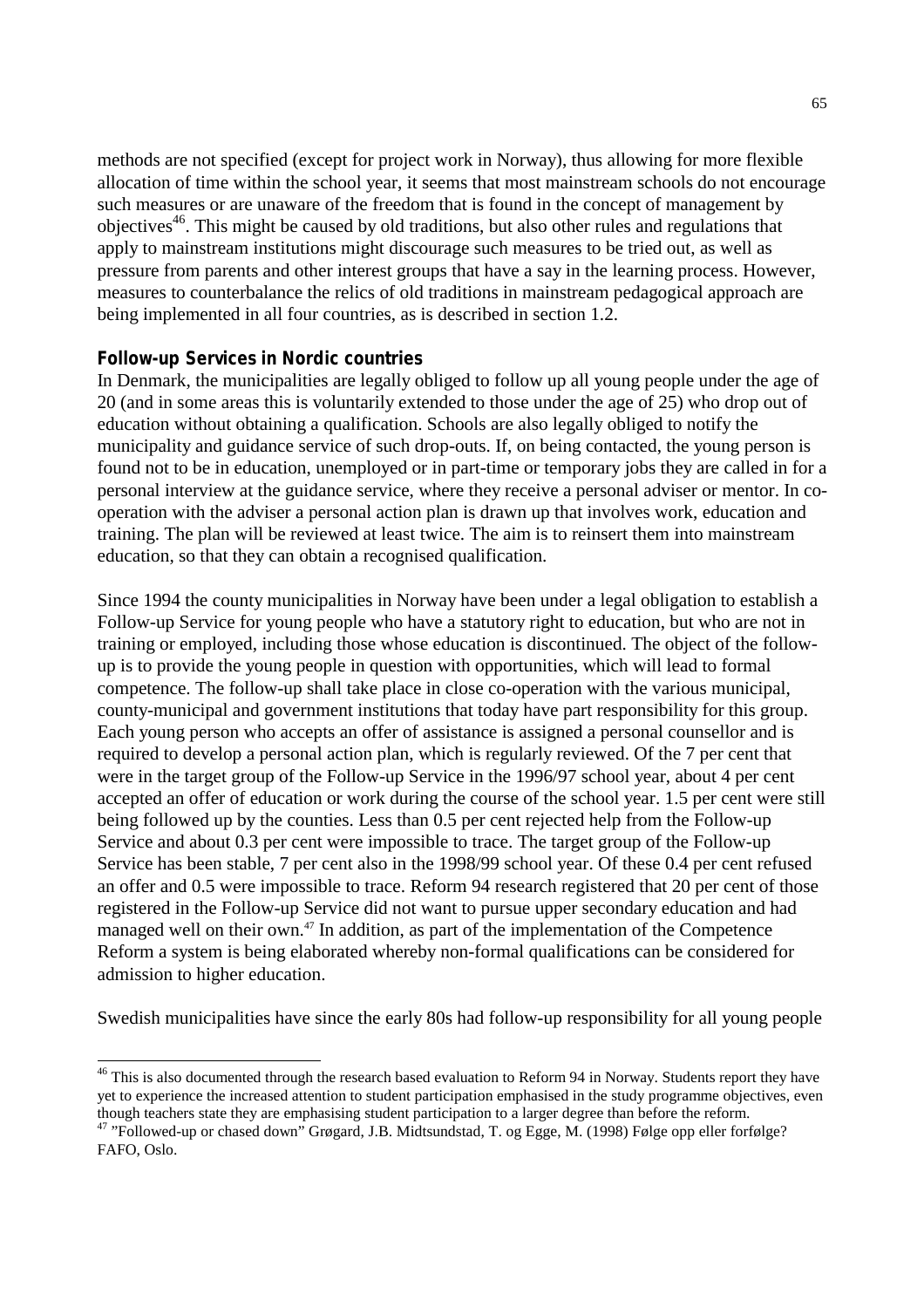up to the age of 19, who have not continued from compulsory school to upper secondary school, who have dropped out of upper secondary school prior to obtaining a qualification or who are without a job. The object of the follow-up is quick re-insertion into the education system. The local authority can continue to assume responsibility according to law 1997:1268 which oblige local authorities to follow up young people up to the aged 20 to 24 who are outside the educational system. In the 1990s, approximately 6-7 per cent have been in the target group of the Follow-up Services.

In both Norway, Sweden and Denmark the young people who accept an offer from the Follow-up Service are offered different education and training measures such as trainee places in firms, subsidised employment, different education and training opportunities or combinations of these. In Norway the most successful approach to re-motivating and reinserting drop-outs seems to be the combination of a trainee place within an enterprise, which offers subsided employment and on the job training, with some school attendance.

In Finland, a similar Follow-up Service at municipal level does not exist. However income support for young people is, as in other Nordic countries, dependent upon them taking part in active education and training measures. Schools have counselling services which are used by students who are planning to drop-out. Currently, drop-outs and all other groups that need counselling and guidance can also use the services at the Labour Offices. It is voluntary for the drop-outs to come to the Labour Offices. According to figures from Statistics Finland from 1996, 9.3 per cent dropped out of upper secondary vocational education, 8.8 per cent dropped out of post secondary vocational education, and 8.7 per cent dropped out of higher level vocational education and 8.9 per cent dropped out of polytechnics  $(AMKs)^{48}$ .

The Labour Offices have personnel for counselling and guidance of young people who leave school or drop-out of upper secondary education (or need counselling for other reasons) However, according to the new legislation applicable from 1 January 99, also educational providers have responsibility to follow up both students who drop out and graduated students. The educational providers often work together with the employment office locally.

As an initiative to try to curve youth unemployment during the recession, an action plan for a National Youth Programme was set up (1993), by a youth committee in which Secretary Generals of the three Ministries (Labour, Education, Social Affairs and Health) were members. The action plan includes measures to ensure provision of continuing education for comprehensive school and upper secondary school leavers, to ensure traineeships for students to promote their professional development, to ensure vocational school leavers their first full-time jobs and to improve employability of unemployed youth.

The reforms (see chapter 1) that are currently being implemented in the structure and content of the Finnish educational system are also intended to improve the situation for the least educated young people who face the risk of being excluded. In compulsory education the yearly drop-out rate is less that 1 per cent of the age group. Especially, the reform of the apprenticeship system is thought to supply young people at risk with better chances of succeeding in the labour market and

-

<sup>&</sup>lt;sup>48</sup> Source: Ministry of Education Finland.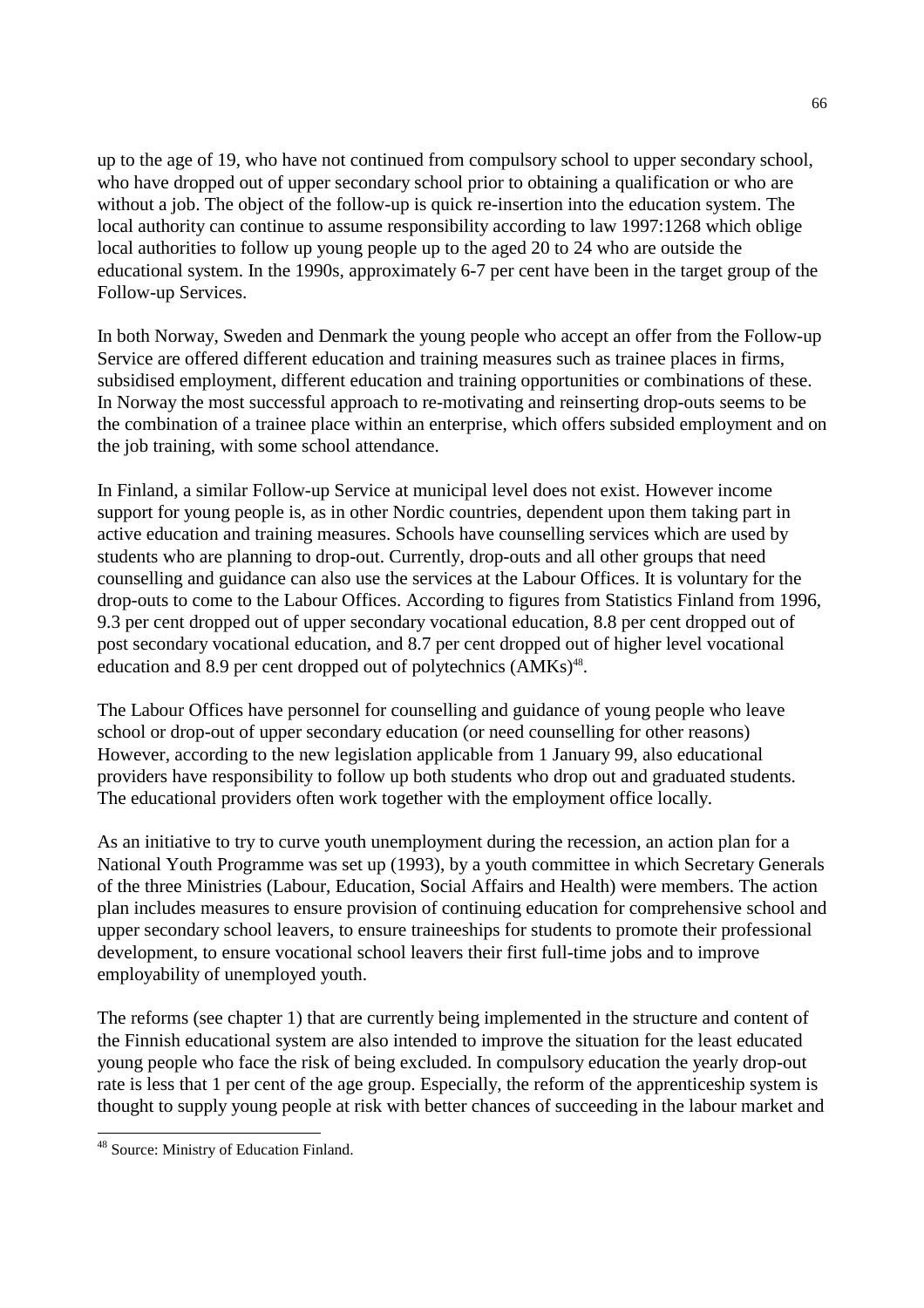also motivate them to aim for a recognised qualification. (Within basic vocational training young unemployed people under the age of 20 are provided apprenticeship training within the Objective 3 programme, with partial funding from the EU Social Fund. Further vocational training for unemployed young people mainly under the age of 25 is also provided, financed through the Social Fund for apprenticeship training.) Out of the 6,100 new students who started apprenticeship in 1997, 10 per cent were young people<sup>49</sup>. The extension of the capacity in vocational programmes is hoped to provide more places for students who otherwise might have dropped- out because they were not admitted to the field of study of their choice. The on-the-job training reform is intended to increase student motivation in vocational programmes by the integration of working life skills and entrepreneurship.

# **2.3 The Nordic labour markets in the 1990s - impact on youth and young adults**

Both Sweden and Finland have experienced economic recession in the early 90s and as a consequence sharp fall in employment levels. Both countries have also experienced rising unemployment levels until 1994, after which they started dropping. This stands in marked contrast to Norway where economy has been growing and unemployment rates dropping and to Denmark where the economic situation has also been good overall, with fluctuations of 1-2 per cent in both employment rates and unemployment rates during the 1990s.

However, both Sweden and Finland have had remarkable economic recovery, particularly the last five years. In Finland and Sweden the number of jobs lost had a great impact on employment levels, particularly among youth. Recession peaked in Sweden in 1993, with an unemployment to population ratio of 8.3 per cent among 15-19 year–olds and of 15.5 per cent among 20-14 yearolds, an overall rise of more than 6 per cent compared to 1990.

Among the four Nordic countries this was only exceeded by Finland in 1993, when the unemployment to population ratio was 11.5 per cent among 15-19 year-olds and 19.2 per cent among 20-24 year-olds, and the overall number of registered unemployed persons in 1994 was five times higher than in 1990. In both Sweden and Finland the unemployment to population ratio was considerably higher among 20-24 year-olds than among 15-19 year- olds. In just three years it rose by about 12 per cent in Sweden and more than 14 per cent in Finland.

Unemployment to population ratios in Finland declined considerably after 1993, (particularly in the youngest age group), but the ratios were in 1997 still at the highest level compared to the other countries taking part in the Thematic Review. From 1997-1998 however, there was a decline of about 5 per cent in the 15-19 age group, resulting in Finnish levels dipping 1.1 per cent below the Danish unemployment to population ratio for that age group, which was at 5.6 per cent in 1998. In the age group 20-24 however, a similar decline in ratio between 1997 and 1998 did not occur, but the overall decline at that age was about 6 per cent, since unemployment rates peaked in 1993. The total unemployment level registered in Finland dropped 1 per cent below the

<sup>-</sup>49 Source: Ministry of Education Finland.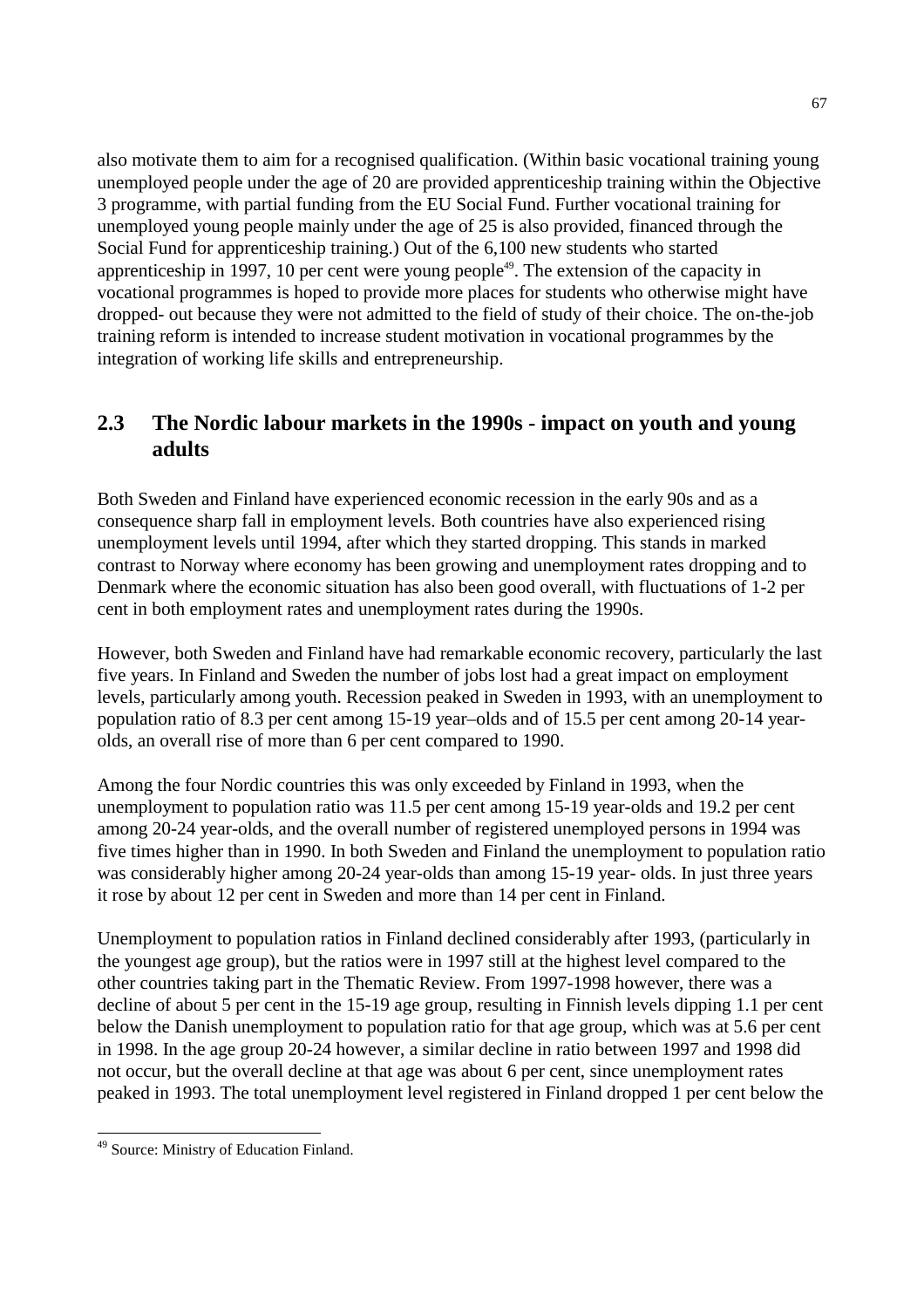total of Denmark - which was 6.6 per cent - in 1998. An impressive reduction in a five-year period, but rates were still about 2.5 per cent above the lows of 1990 (2.4 per cent).

In Sweden there has been a decline in the unemployment to population ratio among 15-19 yearolds of about 2 per cent in the recovery period since 1993. In 1997, both Norway and Finland had higher ratios among 15-19 year-olds than Sweden, but Swedish ratios were the highest of the Nordic countries in the older age group (13.3 per cent, although only 0.1 per cent below Finland). The unemployment to population ratio in Sweden has increased by a total of 7.5 per cent since 1990.

In Denmark, the unemployment to population ratio among 15-19 year-olds remained within the same level in 1998 as it was in 1990. However, in 1994 there was a dip to 4.3 per cent, while there in 1996 was a peak in levels to 7.4 per cent. Norway likewise, experienced a peak in 1996 and 1997 reaching 7.5 per cent. Thus, both Denmark and Norway surpassed the Swedish ratio, which was at 6.4 per cent in 1996. The ratio has fluctuated within a 1-2 per cent range both in Denmark and Norway in the period from 1990 to 1997, with Norway about 2 per cent above Danish averages. However, from 1997-1998, Norway experienced a dip in levels of about 3.5 per cent down to 4.1 per cent, probably the lowest level of the four countries (Data are not available for Sweden). In Norway, from 1990 to 1998 unemployment to population ratios have fallen by 3 per cent in this age group.

In the older age group the levels in Denmark were the highest of the four countries in 1990 (11.1 per cent) and there was a rising tendency until 1993, when levels peaked at 14.4 per cent, after which levels started dropping. This stands in contrast to Norway, where the ratio fluctuated between 7.1 per cent and 8.6 per cent in the same period. Both Denmark and Norway have experienced a dip of 1-2 per cent in levels from 1993-1997, since when both countries have had a rise of about 2-3 per cent. However, the total unemployment to population ratio has dropped from 1990-1998 by 0.4 per cent in Denmark and by 1.5 per cent in Norway. Norway, ending up at a low level of 2.6 per cent, which is more than 50 per cent below the total ratio of the other Nordic countries.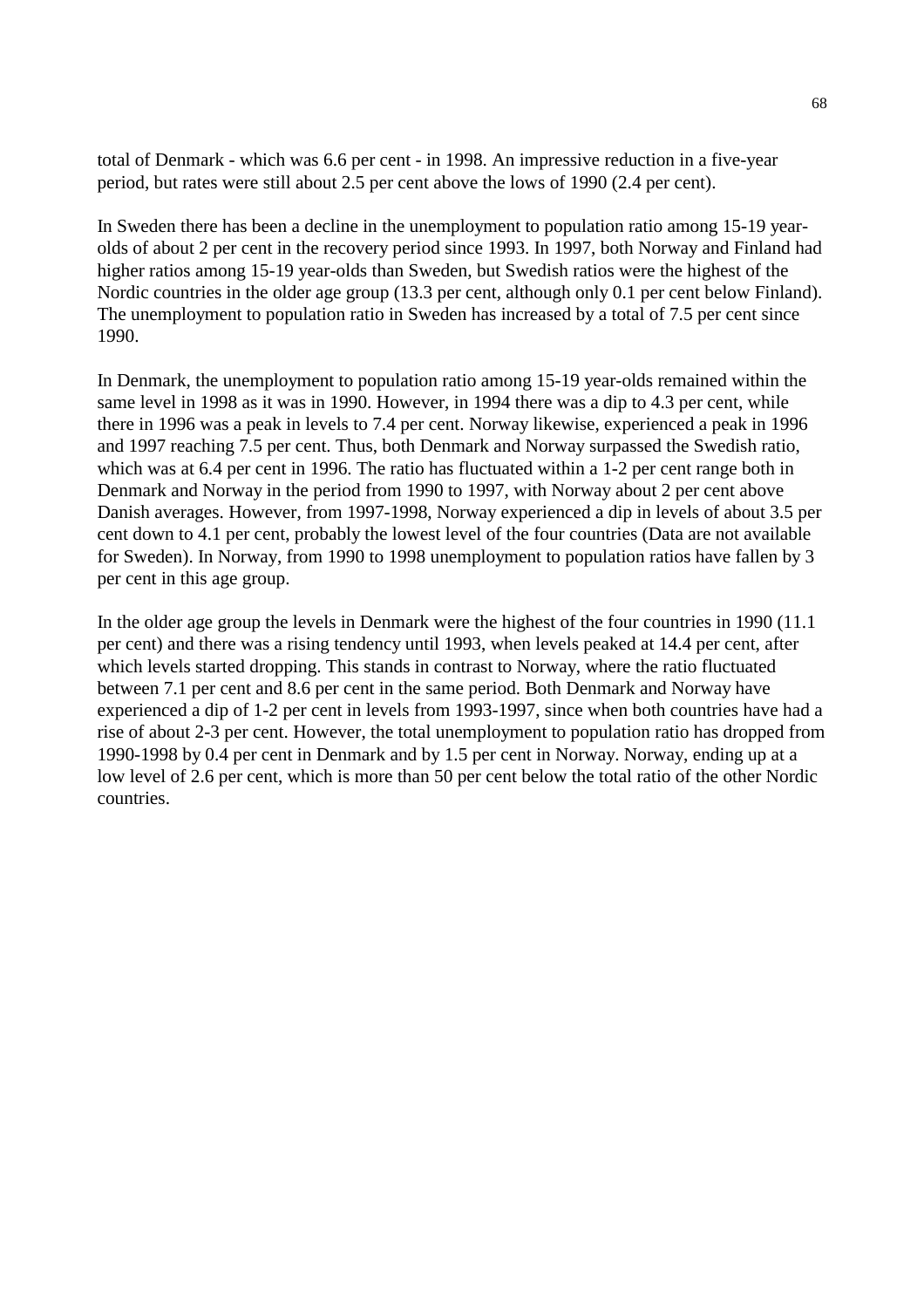|                                                      | <b>Denmark</b> | <b>Finland</b> | <b>Norway</b> | <b>Sweden</b> |  |
|------------------------------------------------------|----------------|----------------|---------------|---------------|--|
| <u>Unemployment to population ratios<sup>1</sup></u> |                |                |               |               |  |
| Age 15-19                                            |                |                |               |               |  |
| 1990                                                 | 5.7            | 6.0            | 7.1           | 3.6           |  |
| 1991                                                 | 4.8            | 8.2            | 6.9           | 5.0           |  |
| 1992                                                 | 5.5            | 10.2           | 6.4           | 6.2           |  |
| 1993                                                 | 5.9            | 11.5           | 6.6           | 8.3           |  |
| 1994                                                 | 4.3            | 10.4           | 6.4           | 7.4           |  |
| 1995                                                 | 5.9            | 9.1            | 6.0           | 6.4           |  |
| 1996                                                 | 7.4            | 8.6            | 7.5           | 6.4           |  |
| 1997                                                 | 5.5            | 9.5            | 7.5           | 6.7           |  |
| 1998                                                 | 5.6            | 4.7            | 4.1           | ${\bf m}$     |  |
|                                                      |                |                |               |               |  |
| Age 20-24                                            |                |                |               |               |  |
| 1990                                                 | 11.1           | 4.9            | 7.1           | 2.7           |  |
| 1991                                                 | 12.0           | 8.9            | 7.7           | 5.3           |  |
| 1992                                                 | 12.1           | 15.3           | 8.6           | 9.7           |  |
| 1993                                                 | 14.4           | 19.2           | 8.2           | 15.5          |  |
| 1994                                                 | 9.6            | 18.8           | 7.4           | 15.4          |  |
| 1995                                                 | 8.5            | 15.8           | 7.1           | 13.0          |  |
| 1996                                                 | 8.2            | 14.6           | 7.3           | 13.8          |  |
| 1997                                                 | 6.5            | 13.1           | 6.2           | 13.3          |  |
| 1998                                                 | 9.1            | 12.7           | 8.4           | m             |  |

## **Table 4 Unemployment to population ratios for teenagers and young adults**

1. Students who are in the labour force are included. Source: OECD labour force data base

#### **Employment to population ratios**

Between 1990 and 1998 employment to population ratios in Sweden among youth aged 15-24 dropped by about 15 per cent, and in Finland by about 17 per cent placing both countries below the OECD average in 1998. In Sweden, the employment level for youth aged 19-20 has decreased by about 30-40 per cent from the beginning of the decade until today. In the adult population of 24-54 year-olds the dip was between 9-10 per cent in both countries. In Norway and Denmark employment to population ratios have increased by respectively about 4 per cent in Norway and 1 per cent in Denmark in both age groups from 1990-1998. Employment levels in Denmark among 15-24 year-olds are about 10 per cent higher than in Norway. Both Denmark and Norway have higher employment levels among youth than the OECD average, i.e. 12 per cent higher in Norway and about 21 per cent higher in Denmark. The OECD data base shows that overall employment to population ratios in the OECD among 15-24 year-olds declined by about 4 per cent in the same period. Among adults aged 24-54 however, the ratio has remained approximately at the same level in 1998 as in 1990.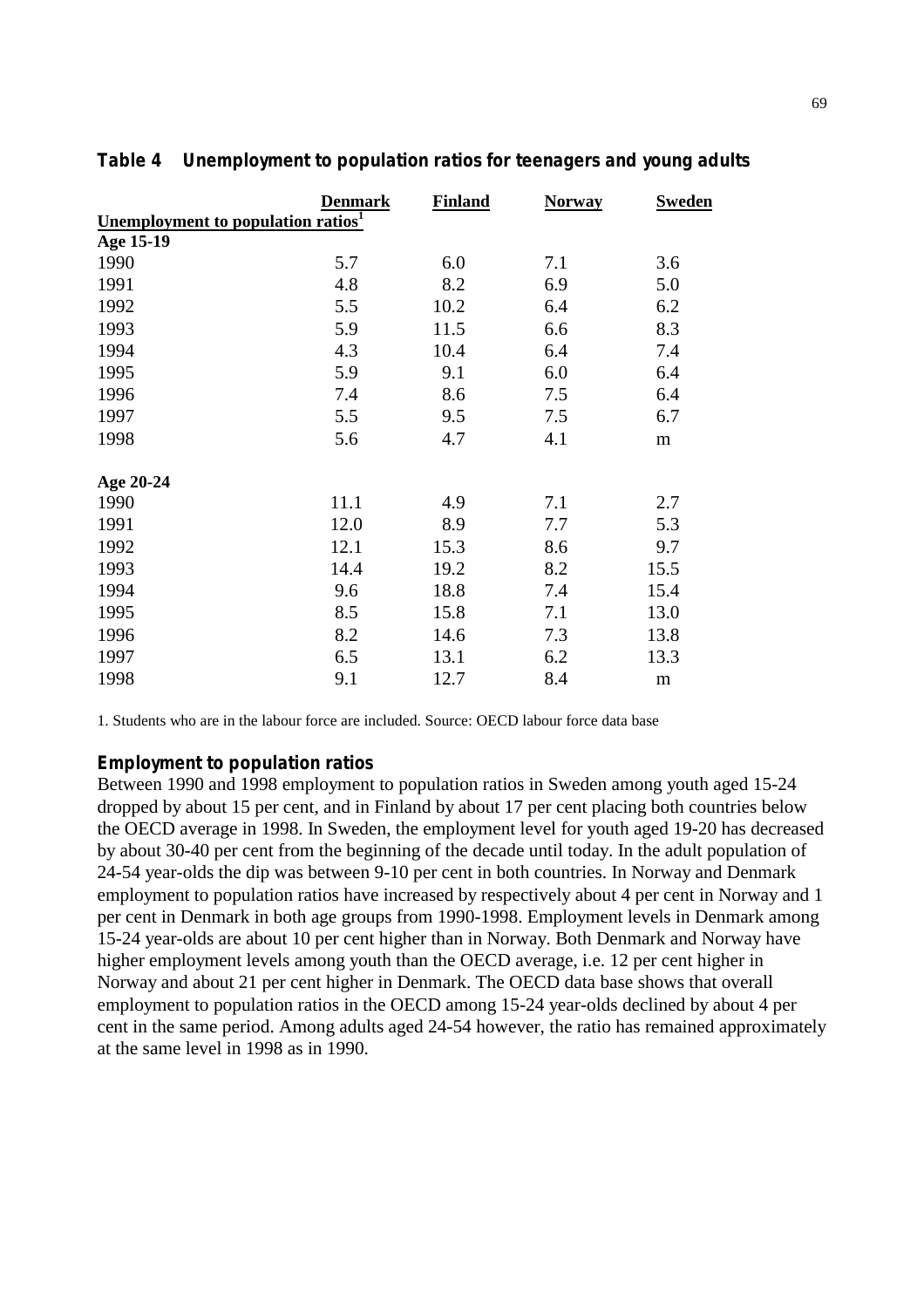|           | <b>Denmark</b> | <b>Finland</b> | <b>Norway</b> | Sweden | <b>OECD</b>  |
|-----------|----------------|----------------|---------------|--------|--------------|
|           |                |                |               |        | <u>total</u> |
| Age 15-24 |                |                |               |        |              |
| 1990      | 65.0           | 55.2           | 53.4          | 66.0   | 49.4         |
| 1998      | 66.4           | 38.8           | 57.7          | 41.6   | 45.1         |
| Age 25-54 |                |                |               |        |              |
| 1990      | 84.0           | 87.9           | 82.3          | 91.6   | 75.3         |
| 1998      | 83.4           | 78.9           | 85.7          | 81.3   | 75.5         |

#### **Table 5 Employment to population ratios, 1990 and 19981,2**

1. Students who are in the labour force are included. Source: OECD labour force data base

2. Source: OECD (1999) *Employment Outlook*, Paris.

#### **Table 6 Unemployment rates by level of education, 19961**

|                                   | <b>Denmark</b> | <b>Finland</b> | <b>Norway</b> | Sweden | <b>OECD</b><br>average |
|-----------------------------------|----------------|----------------|---------------|--------|------------------------|
| Age 15-19                         |                |                |               |        |                        |
| Below upper secondary education   | 2.4            | 24.9           | 18.9          | 22.2   | 22.0                   |
| Upper secondary education         | 5.2            | 36.0           | 14.3          | 23.8   | 23.3                   |
| Age 20-24                         |                |                |               |        |                        |
| Below upper secondary education   | 14.7           | 39.5           | 16.1          | 30.9   | 21.5                   |
| Upper secondary education         | 7.0            | 23.8           | 9.7           | 20.2   | 15.4                   |
| Non-university tertiary education | 11.1           | 20.5           | 7.4           | 11.0   | 14.6                   |
| University-level education        | 6.8            | 17.2           | 9.2           | 10.9   | 15.6                   |
| All levels of education           | 9.9            | 29.0           | 10.2          | 20.6   | 15.8                   |
| Age 25-29                         |                |                |               |        |                        |
| Below upper secondary education   | 18.9           | 28.5           | 10.5          | 22.8   | 16.7                   |
| Upper secondary education         | 7.4            | 17.0           | 6.2           | 13.6   | 9.6                    |
| Non-university tertiary education | 6.0            | 12.2           | 5.8           | 8.0    | 7.9                    |
| University-level education        | 6.3            | 7.6            | 5.2           | 5.1    | 8.8                    |
| All levels of education           | 10.5           | 17.0           | 6.4           | 12.7   | 10.4                   |

1. Students who are in the labour force are included. Source: OECD (1998) *Education at a Glance. OECD Indicators*, Paris.

#### **Unemployment among youth by level of education in 1996**

Table 6 shows that among 15-19 year-olds who had not completed upper secondary education only 2.4 per cent were unemployed in Denmark in 1996, that is about five times below rates in the other three countries, as well as the OECD average at that age. The unemployment rate of this group ranges from about 3 per cent below OECD average in Norway to about 5 per cent above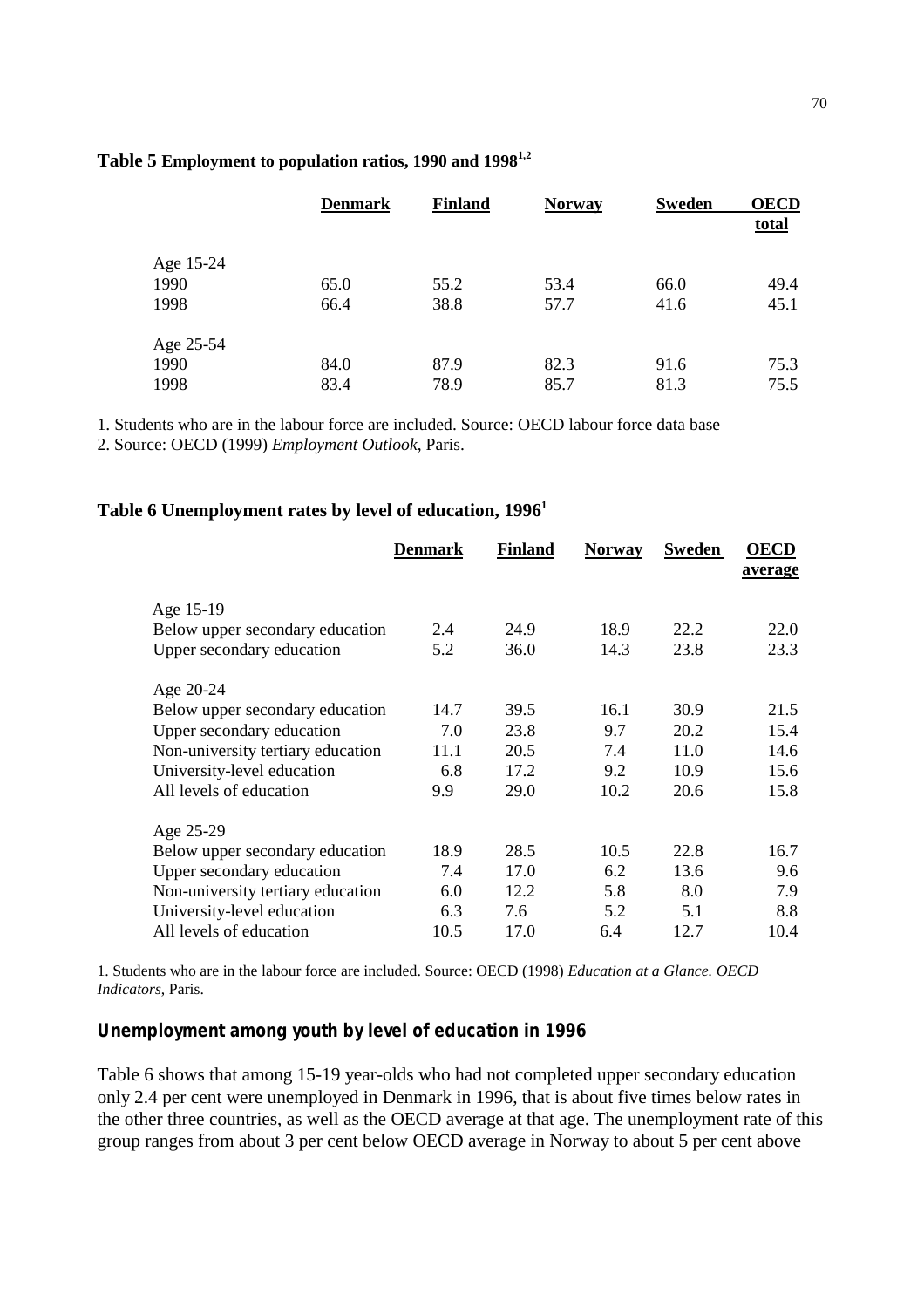the OECD average in Finland. Sweden is within the range of the OECD average of 22 per cent. Among 15-19 year-olds who had completed an upper secondary education the same tendency is found.

There is also a tendency that unemployment rates are higher among 20-24 year-olds who have a non-university tertiary education than among those who have university-level education, with the exception of Norway where unemployment rates among those with non-university tertiary education is about 2 per cent lower than among those who have university level education. All levels of education taken into consideration shows that unemployment rates among 20-24 yearolds are about 5 per cent below the OECD average in Denmark and Norway, while Finland and Sweden have rates of about 14 per cent and 5 per cent respectively, above the OECD average.

In Finland, Norway and Sweden unemployment rates are higher among 25-29 year-olds who have non-university tertiary education, than among those who have university level education, while the picture is opposite in Denmark. Taking all levels of education in this age group into consideration, Denmark has unemployment rates at the OECD average, Norway has rates 4 per cent below the OECD average, while the unemployment rates in both Finland and Sweden are above the OECD average of 10.4 per cent.

In 1996 Norway and Denmark had rates below the OECD average in all age groups (except among 25-29 year-olds in Denmark who have not completed upper secondary education). Unemployment rates in Finland were the highest of the four countries irrespective of age group and educational level. While Finland had unemployment rates considerably above the OECD average in 1996, with only a few exceptions, when the unemployment rates dipped to the average level of the OECD. Sweden was at the OECD average in the youngest age group, but in the older age groups, with a few exceptions, rates were above the OECD average. Comparing the beginning of the decade with the situation today, unemployment rates among those aged 19-29 in Sweden have jumped by about 4-7 per cent. Rates among migrants are up to twice as high as among native born. Also in the other Nordic countries, especially migrant youth are affected by high unemployment.

The overall tendency in the Nordic countries, as in nearly all other OECD countries, is that well educated young people and young adults have been absorbed relatively rapidly by the labour market, while unemployment among less educated young people and young adults has been greater.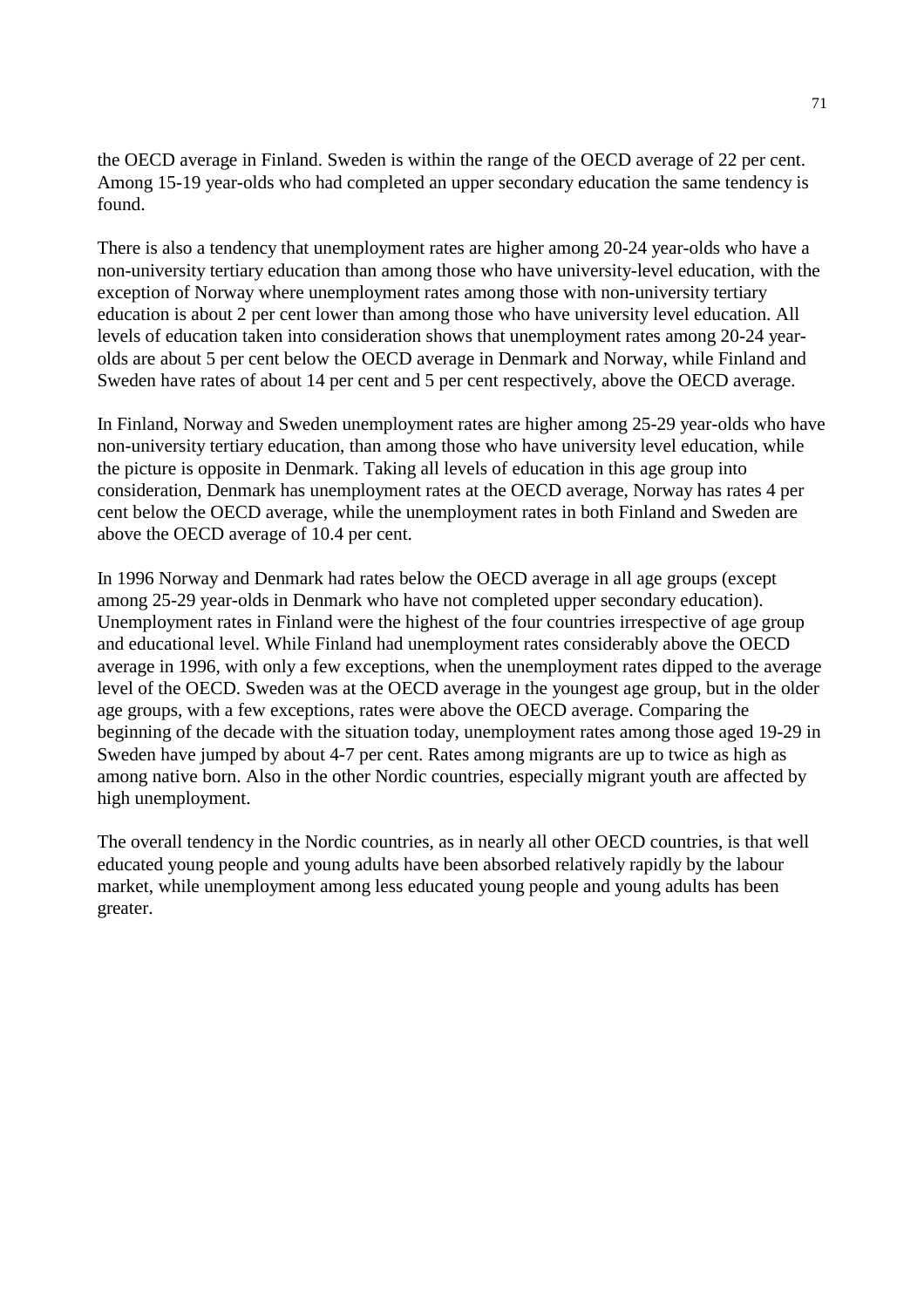|                            | 1990 | 1991 | 1992 | 1993 | 1994 | 1995 | 1996 | 1997 | 1998 |
|----------------------------|------|------|------|------|------|------|------|------|------|
| 15-19 year-olds            |      |      |      |      |      |      |      |      |      |
|                            |      |      |      |      |      |      |      |      |      |
| Denmark                    | 1.1  | 0.8  | 0.9  | 0.9  | 0.9  | 1.3  | 1.7  | 1.5  | 1.8  |
| Finland                    | 5.0  | 3.8  | 3.4  | 2.9  | 2.8  | 2.4  | 2.4  | 2.9  | 3.0  |
| Norway                     | 3.5  | 3.3  | 3.1  | 3.4  | 3.6  | 3.6  | 4.3  | 4.6  | 4.6  |
| Sweden                     | 4.1  | 3.5  | 3.0  | 3.3  | 3.0  | 2.6  | 2.6  | 2.8  | 2.8  |
| <b>Average of Thematic</b> | 2.8  | 2.6  | 2.6  | 2.7  | 2.6  | 2.7  | 2.8  | 3.0  | 3.2  |
| <b>Review countries</b>    |      |      |      |      |      |      |      |      |      |
|                            |      |      |      |      |      |      |      |      |      |
| <b>OECD</b> average        | 2.7  | 2.6  | 2.7  | 2.8  | 2.8  | 2.9  | 2.9  | 3.0  | 3.1  |
|                            |      |      |      |      |      |      |      |      |      |
| 20-24 year-olds            |      |      |      |      |      |      |      |      |      |
| Denmark                    | 1.7  | 1.7  | 1.8  | 1.9  | 1.6  | 1.6  | 1.5  | 1.5  | 1.2  |
| Finland                    | 2.1  | 1.9  | 2.1  | 2.0  | 2.0  | 1.8  | 1.8  | 1.7  | 1.8  |
| Norway                     | 2.0  | 1.9  | 2.2  | 2.1  | 2.1  | 2.2  | 2.2  | 2.1  | 2.4  |
| Sweden                     | 1.9  | 2.1  | 2.4  | 2.6  | 2.6  | 2.3  | 2.4  | 2.2  | 2.0  |
| Average of                 | 1.7  | 1.8  | 1.8  | 1.8  | 1.8  | 1.7  | 1.7  | 1.7  | 1.7  |
| <b>Thematic</b>            |      |      |      |      |      |      |      |      |      |
| <b>Review countries</b>    |      |      |      |      |      |      |      |      |      |
|                            |      |      |      |      |      |      |      |      |      |
| <b>OECD</b> average        | 1.9  | 1.9  | 1.9  | 1.9  | 1.9  | 1.9  | 1.9  | 1.9  | 1.9  |

**Table 7 Relative labour market disadvantage of 15-19 year-olds and 20-24 year-olds, 1990-1998¹**

1. The ratio of the age group's share of total unemployment divided by its share of total employment. Source: OECD labour force database

Table 7 above shows the relative labour market disadvantage among young people and young adults in the Nordic countries compared to the average of the Thematic Review countries and the OECD average. From 1990-1998, among 15-19 year-olds, there has been an increase in ratios in Norway and Denmark, while there has been a decrease in ratios in Sweden and Finland. Among 15-19 year-olds in 1998, the ratios of the Nordic countries were below the average of the Thematic Review countries (3.2 per cent) and the average of the OECD (3.1 per cent), with the exception of Norway, where the ratio was almost 3 per cent higher than Denmark and about 2 per cent higher than in Sweden and Finland.

From 1990-1998, there was a decrease in ratios among 20-24 year-olds in Denmark and Finland, while there was an increase in ratios in Norway. Sweden experienced a rise until 1996, after which levels dipped within the average of 1990. In 1998, the ratio in Denmark was below the averages of the Thematic Review countries (1.2 per cent) and the OECD (1.9 per cent). Finland's ratio was 1.8 per cent i.e. below OECD average, while both Sweden and Norway exceeded the average of both the Thematic Review countries and the OECD. There seems to be structural barriers for youth both in the Swedish and Norwegian labour market.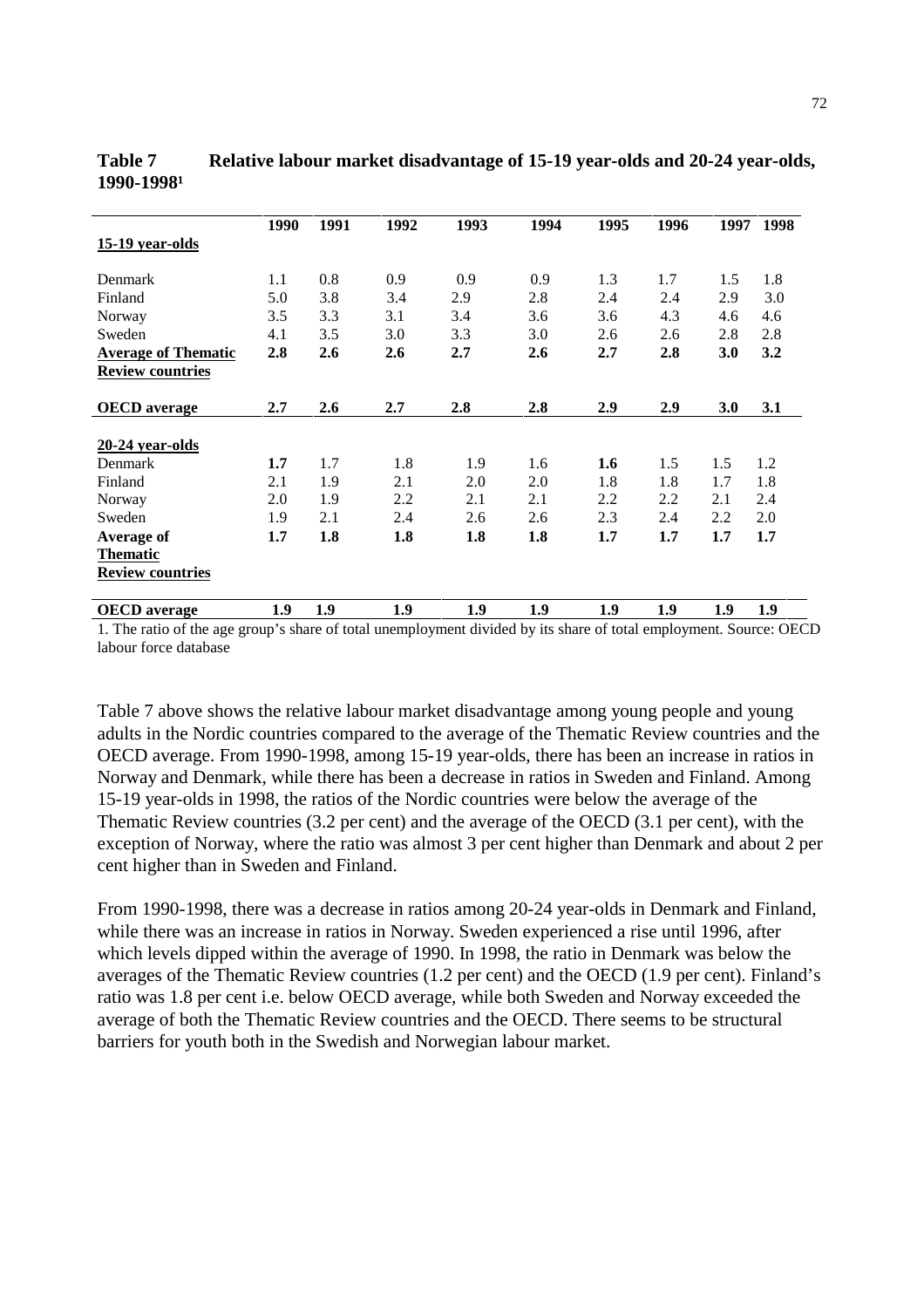#### **The incidence and trends in long-term unemployment among teenagers and young adults**

Denmark, Finland and Norway have each experienced a falling incidence of long-term unemployment among both teenagers and young adults during the 1990s, and now each is well below the average of the Thematic Review countries and the OECD average (Table 8 below). In Denmark, the incidence of long-term unemployment has been halved from 1990-1998 among 15- 19 year-olds. In Finland, figures from the peak years of the recession are not available, but since 1995 the incidence of long-term unemployment among teenagers has declined by about 2 per cent. In Norway, long-term unemployment among 15-19 year-olds has to all intents and purposes ceased to exist, as the figures dropped from 30 per cent in 1995 to zero in 1996, where they have remained ever since. In Sweden, however, the incidence of long-term unemployment in this group rose from 22.4 per cent in 1990 to 23.3 per cent in 1998, peaking in 1995 at a level of 29.8 per cent.

In contrast to the other Nordic countries, in which long-term unemployment among 20-24 yearolds has been almost halved from 1990-1998<sup>50</sup>, Sweden has experienced a steady rise in the incidence of long-term unemployment through the 1990s, from a low 11.8 per cent in 1990, peaking at 44.6 per cent in 1998. This is about 7 per cent above the average of the other Thematic Review countries. Despite a deteriorating labour market, both overall and for youth, Sweden was still consistent within the average range of the OECD in 1998, when rates were more than 4 per cent below OECD average.

-

 $50$  Figures are not available (n.a.) for the peak years of the recession in Finland.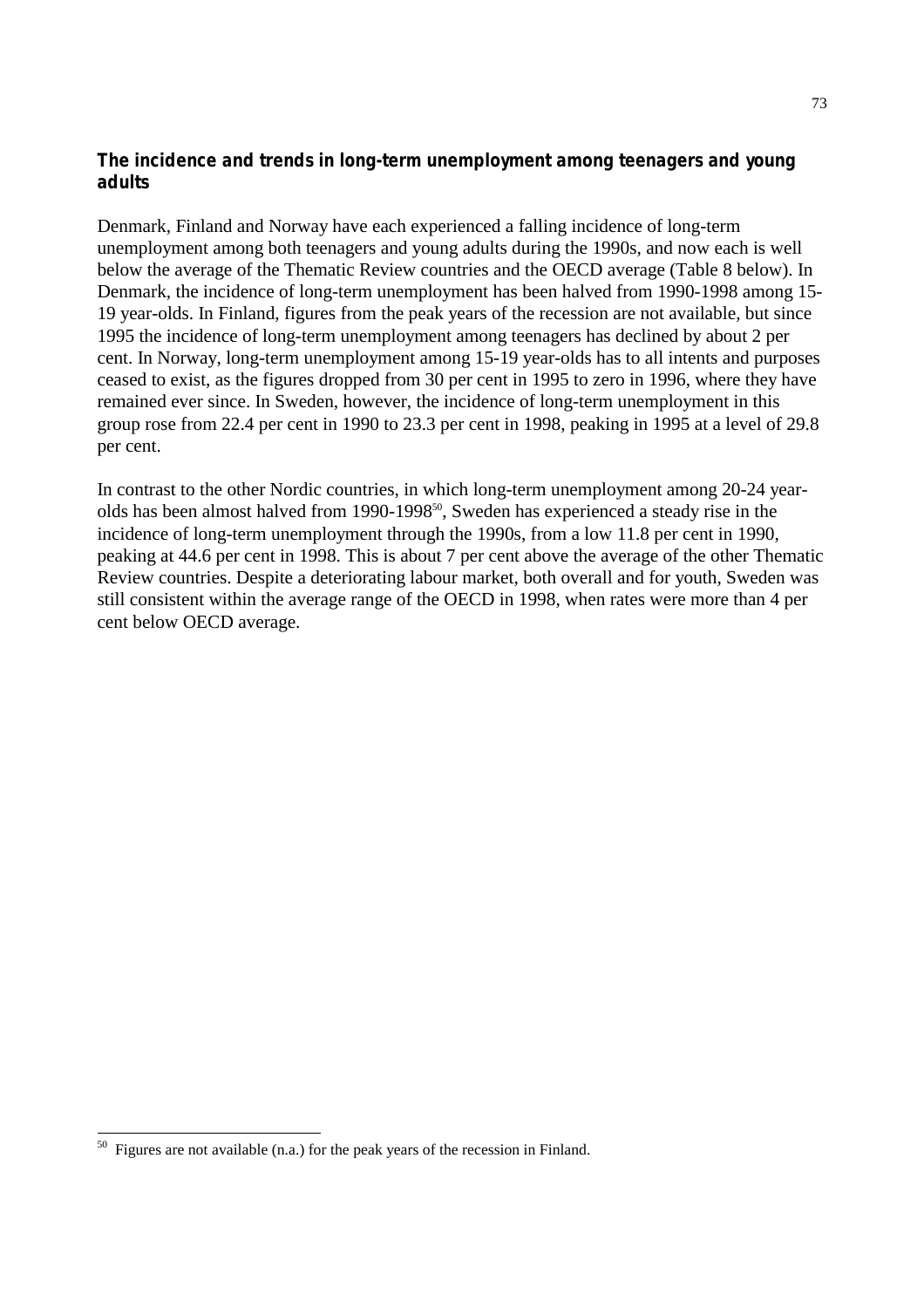|                                     | 1990 | 1991 | 1992 | 1993 | 1994 | 1995 | 1996 | 1997 | 1998 |
|-------------------------------------|------|------|------|------|------|------|------|------|------|
| <b>Aged 15-19</b>                   |      |      |      |      |      |      |      |      |      |
| Denmark                             | 32.9 | 36.4 | 23.4 | 28.7 | 22.6 | 18.6 | 25.8 | 19.0 | 16.2 |
| Finland                             | n.a. | n.a. | n.a. | n.a. | n.a. | 14.8 | 15.7 | 9.7  | 13.0 |
| Norway                              | 21.4 | 20.8 | 22.6 | 30.8 | 20.6 | 30.0 | 0.0  | 0.0  | 0.0  |
| Sweden                              | 22.4 | 18.3 | 21.3 | 17.6 | 22.3 | 29.8 | 25.3 | 22.3 | 23.3 |
| Average of                          | 29.4 | 30.3 | 27.2 | 31.6 | 27.7 | 32.4 | 31.3 | 28.1 | 31.6 |
| <b>Thematic Review</b>              |      |      |      |      |      |      |      |      |      |
| countries                           |      |      |      |      |      |      |      |      |      |
| <b>OECD</b> average                 | 24.7 | 23.0 | 19.9 | 21.4 | 24.6 | 22.0 | 23.8 | 24.6 | 24.9 |
|                                     |      |      |      |      |      |      |      |      |      |
| <b>Aged 20-24</b>                   |      |      |      |      |      |      |      |      |      |
| Denmark                             | 43.5 | 39.6 | 37.0 | 31.8 | 36.4 | 25.7 | 22.5 | 21.1 | 27.0 |
| Finland                             | n.a. | n.a. | n.a. | n.a. | n.a. | 40.2 | 33.1 | 27.6 | 20.4 |
| Norway                              | 35.0 | 35.8 | 33.5 | 39.1 | 35.5 | 27.8 | 26.1 | 15.8 | 18.8 |
| Sweden                              | 11.8 | 18.3 | 23.4 | 31.0 | 40.9 | 38.5 | 42.3 | 41.7 | 44.6 |
| Average of                          | 33.0 | 35.2 | 37.0 | 38.2 | 40.0 | 41.1 | 39.6 | 37.8 | 37.7 |
| <b>Thematic Review</b><br>countries |      |      |      |      |      |      |      |      |      |
| <b>OECD</b> average                 | 49.1 | 48.6 | 49.1 | 50.9 | 52.5 | 51.7 | 51.3 | 49.7 | 48.5 |

**Table 8 Per cent of unemployed 15-19 and 20-24 year-olds unemployed for six months or more, 1990-98**

Source: OECD labour force database

#### **The proportion of youth neither in education nor in the labour market**

As discussed in Chapter 1, the proportion of youth of all ages who are in education has risen significantly during the 1990s. There is also a trend that poorly educated young people tend to withdraw from the labour market entirely, even when the general employment situation is relatively good. As many as 6.1 per cent of 15-19 year-olds in Denmark, about twice as many as in Sweden and Finland<sup>51</sup>, are found neither in education nor in the labour market (Table 9 below). That is more than 1 per cent above the OECD average. As mentioned in chapter 1, quite a few 19- 20 year-olds are found neither in education nor in the labour market in the Nordic countries. In the 20-24 age group, the three countries range from 1-3 per cent below the OECD average of 12 per cent. In the age group 25-29, Finland has about twice as many neither in education nor in the labour market as Denmark and Sweden and is only 3 per cent below OECD average for that age group.

Among 15-19 year-olds who neither participate in education nor are employed, Denmark is within the average range of the OECD and about 3 per cent above Finland and 1 per cent above Sweden. From age 15-19 to age 20-24 there is a sharp rise in both Finland and Sweden, which range 2-3 per cent above the OECD average of 16.9 per cent. There is also a 50 per cent rise between these two age groups in Denmark. At age 25-29 this rise levels out in Denmark, while about 2 per cent and 5 per cent fewer 25-29 year-olds are not in education and not employed in Finland and Sweden respectively. At this age the three countries range below the OECD average

-

 $<sup>51</sup>$  Figures are not available (n.a.) for Norway.</sup>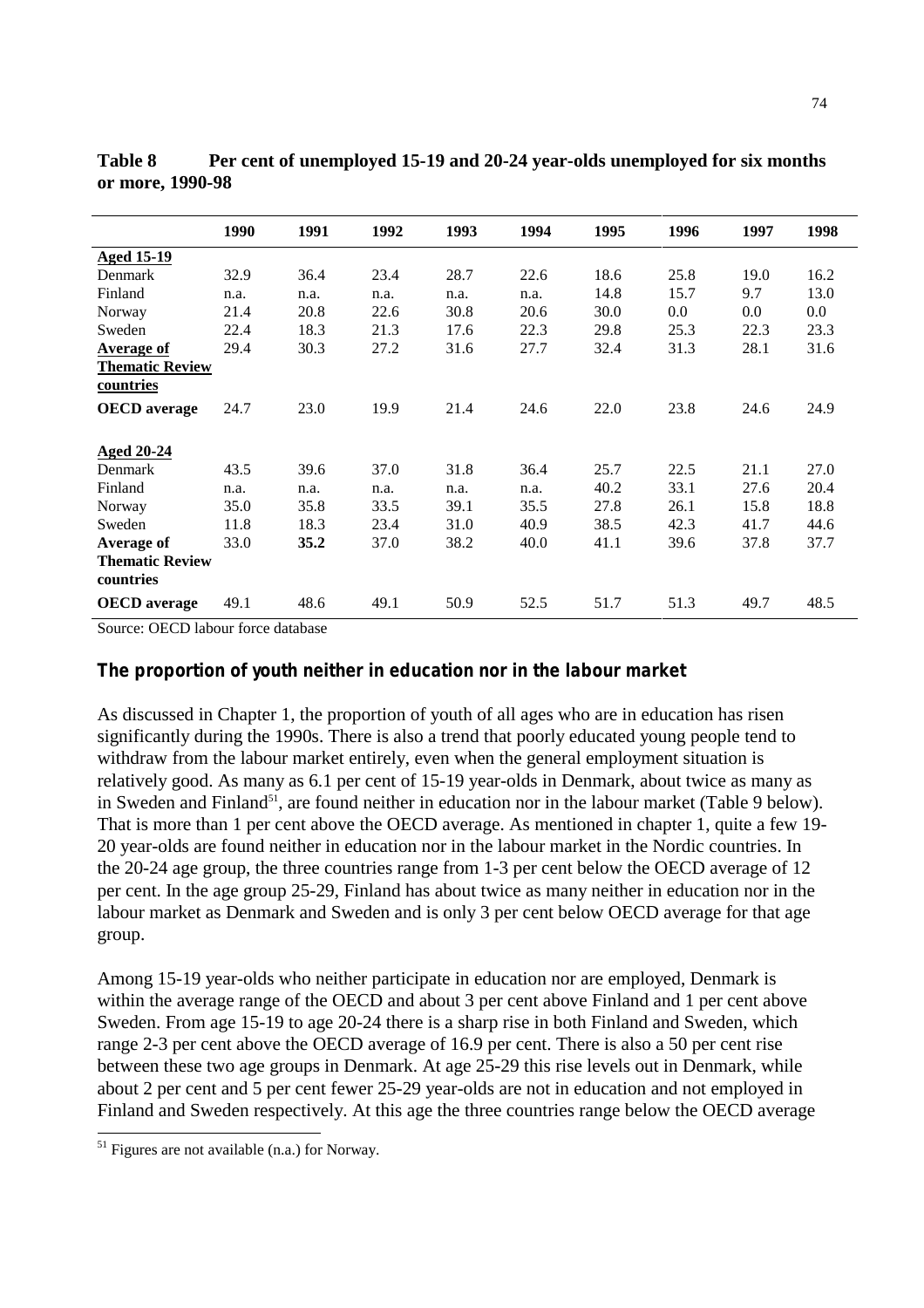of 19.8 per cent.

|      | л.             |                                                                                                           |                |               |               |                      |
|------|----------------|-----------------------------------------------------------------------------------------------------------|----------------|---------------|---------------|----------------------|
|      |                | <b>Denmark</b>                                                                                            | <b>Finland</b> | <b>Norway</b> | <b>Sweden</b> | <b>OECD</b><br>total |
|      |                | Not in education and not in the labour force as a per cent of the population of the same age <sup>1</sup> |                |               |               |                      |
| 1996 | Age 15-19      | 6.1                                                                                                       | 3.1            | n.a.          | 3.7           | 5.0                  |
| 1996 | Age 20-24      | 9.1                                                                                                       | 8.8            | n.a.          | 10.7          | 12.0                 |
| 1996 | Age 25-29      | 8.4                                                                                                       | 16.3           | n.a.          | 9.8           | 19.5                 |
|      |                | <u>Not in education and not employed as a per cent of the population of the same age<sup>1</sup></u>      |                |               |               |                      |
| 1996 | Age 15-19      | 8.6                                                                                                       | 8.4            | 5.5           | n.a.          | 7.4                  |
| 1996 | Age 20-24      | 16.5                                                                                                      | 19.0           | n.a.          | 18.3          | 16.9                 |
|      | 1996 Age 25-29 | 16.6                                                                                                      | 17.4           | n.a.          | 14.1          | 19.8                 |

## **Table 9 Proportion of young people neither in education nor in the labour market**

1. Source: OECD INES Network B 1998 special transition collection. Averages are based upon only 16 the OECD countries supplying data.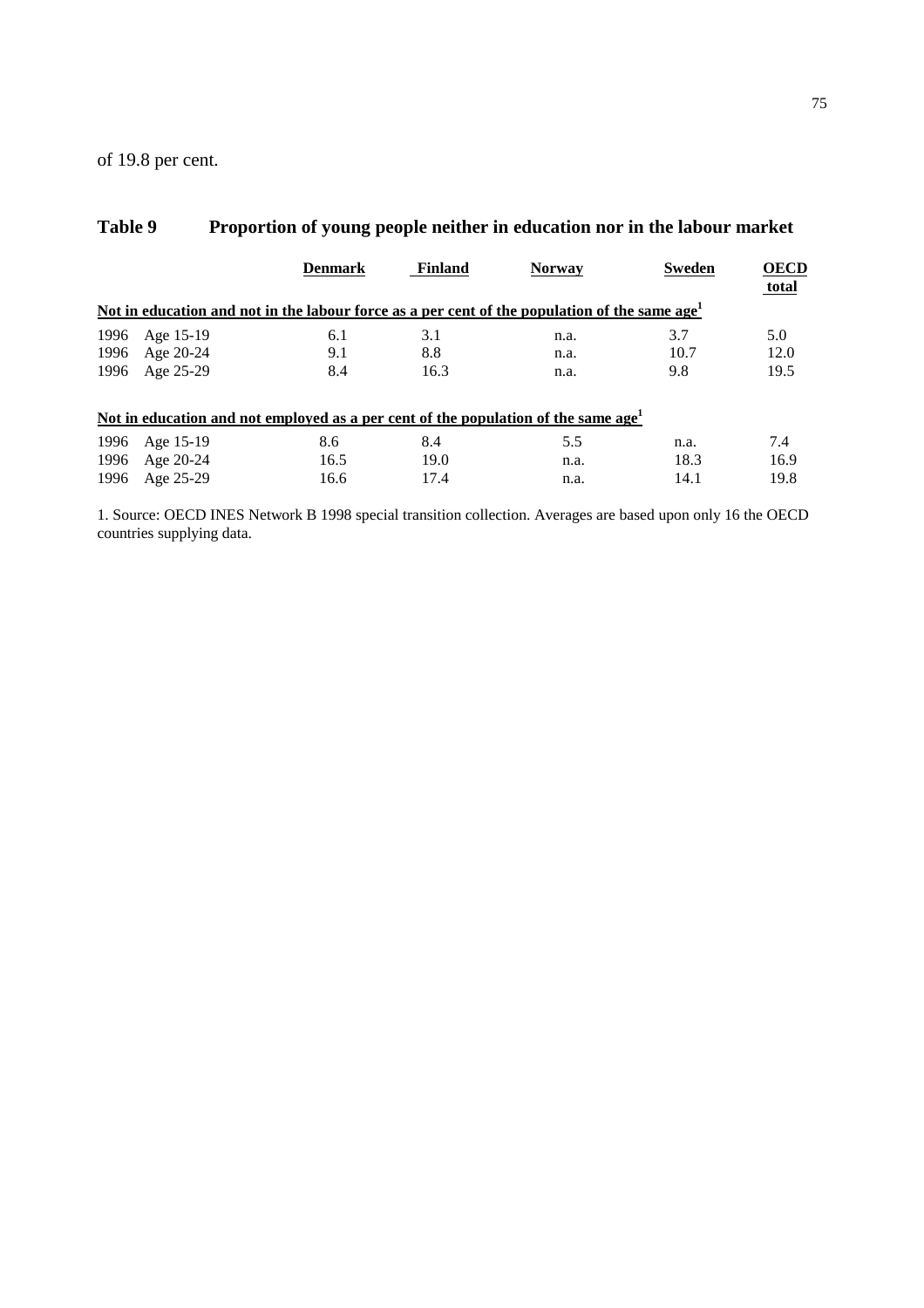Table 10 below, sums up a number of indicators of transition outcomes in the Nordic countries. If the country is in the top (most favourable) quartile of OECD countries, this is indicated with  $\blacktriangleright$ . If the country is in the bottom (least favourable) quartile of OECD countries, this is indicated with **X**. A blank indicates that the country is in the middle 50 per cent of the OECD range. If data is not available, this is indicted with *m*.

#### **Table 10**

| <b>Indicator</b>                                                               | <b>DNK</b>       | <b>NOR</b>       | <b>FIN</b> | <b>SWE</b> |
|--------------------------------------------------------------------------------|------------------|------------------|------------|------------|
| i Unemployment to population ratio, 15-19                                      |                  |                  | X          |            |
| ii Non-student unemployed as a per cent of all 15-19                           |                  | $\boldsymbol{M}$ |            | X          |
| iii Long term unemployment, age 15-19                                          |                  |                  |            |            |
| iv Unemployment to population ratio, 20-24                                     |                  |                  | X          | X          |
| v Long term unemployment, age 20-24                                            |                  |                  |            |            |
| vi Employment to population ratio, 20-24                                       |                  |                  |            |            |
| vii Per cent of non students aged 20-24 employed                               |                  | $\boldsymbol{M}$ | X          |            |
| viii Youth to adult unemployment ratio                                         |                  | X                |            |            |
| ix Per cent not in education one year after the end of<br>compulsory schooling |                  |                  |            |            |
| x Apparent upper secondary graduation rates                                    |                  |                  |            |            |
| xi 16-25 year-olds at document literacy level 4/5                              | $\boldsymbol{m}$ | M                | M          |            |
| xii Per cent of 20-24 year-olds with low qualifications                        | X                |                  |            |            |
| xiii Relative disadvantage of low qualified 20-24<br>year-olds                 |                  |                  |            |            |
| xiv Per cent tertiary qualified at age 25-29                                   |                  |                  |            |            |

The table is supplied by the OECD. Sources: ii) and vii) INES Network B 1998 special transition collection. Refers to 1996; xi) OECD (1997). Refers to 1994-95; i), iii)-vi), viii) OECD labour force database. Refers to 1998; All others OECD education database. Refers to 1996.

## **2.4 Policies, labour market measures and other programmes for early school leavers and young people and young adults who are without work**

#### **Denmark**

In Denmark those who are unemployed and less than 25 years of age are required to accept offers of education, training or a job before the end of an unemployment period of six months duration. They also have to report to a counsellor. The primary aim of the activation for this age group is to ensure access to education and training, but adults may be activated into education, training or a job creation programme. By the end of the year 2000 the activation requirement will be extended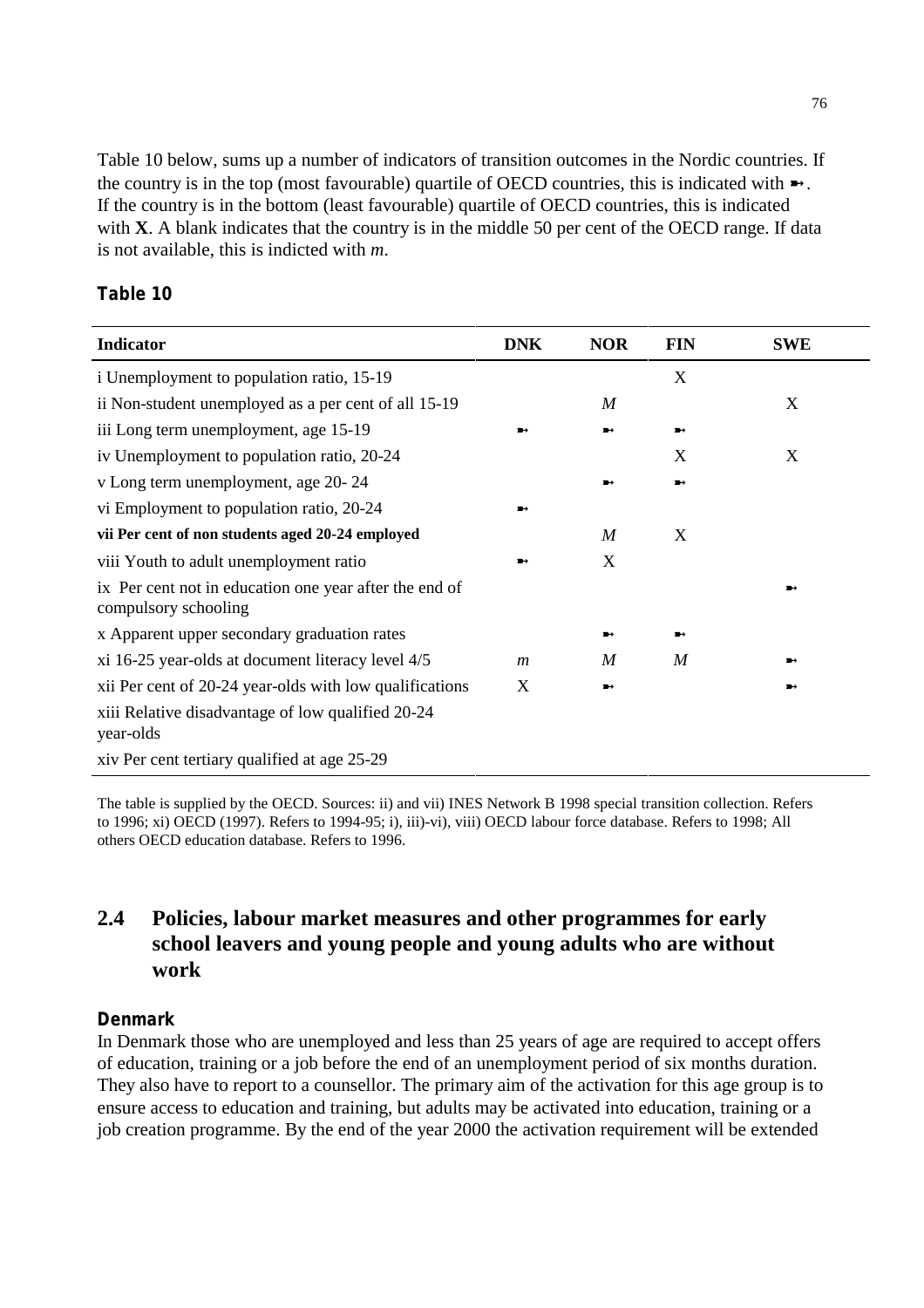to all unemployed people before the end of 12 months of unemployment, and by the same time the unemployed will only be able to remain on benefits for a maximum of five years.

In addition to the individual programmes described in section 2.2, the AMU centres provide an option to unemployed aged 18-25 years. The AMU centres offer 18-month courses where periods at school are interspersed with training periods in an enterprise in order to improve the unemployed young person's chances of entering employment or further study. The AMU courses also emphasise development of personal competencies. Labour market training may also be aimed at preventing imbalances in the labour market and at underpinning initiatives to promote employment, as well as at stimulating job rotation in the labour market. In practice, labour market training covers a wide range of continuing training courses, which are open to persons who are already in, or seeking employment as semi-skilled workers, persons who have completed a vocational education and training programme, and persons with a further technical qualification.

#### **Finland**

In Finnish employment policy an obligation has been imposed on young people who do not have an upper secondary qualification to participate in active labour market measures in order to be entitled to benefits from the Labour Market Support Scheme. As of 1997, the measure also applies to unemployed youth aged  $18-25^{52}$  (for 17 year-old unemployed the support is paid only for periods in apprenticeship or in labour market measures, but not for other educational activities). The right to labour market support will only be restored when the applicant shows that he or she has completed a vocational qualification. These measures are considered to be the most cost-efficient way of improving the employability of young people at risk and also a strong incentive to gain upper secondary vocational qualifications.

Two evaluation studies support this assumption<sup>53</sup>: The first evaluation which included leavers from compulsory school, showed that the active participation measure reduced registered unemployment and increased application for upper secondary vocational education. There was, however, a difference in success rates among girls and boys. It seems that the measure has motivated more girls than boys to remain in some kind of education or training scheme. It is thought that the measure leads to an increase in unreported unemployment among boys as there was only 1/3 decrease in unemployment of which  $\frac{1}{2}$  was due to participation in education, while among girls the decrease in unemployment corresponded to the increase in education.

The other evaluation showed that among young people who had previously been unemployed and who had finished compulsory education, 52 per cent of the boys and 30 per cent of the girls started in labour market training, subsidised employment or an attended a period of apprenticeship as a result of positive experience from the active participation offer.

One of the possibilities open for young people at risk is to participate in the career counselling and work education experiments provided by one of the 350 youth workshops. Many youth

 $\overline{a}$ 

 $52$  The measure was first implemented in 1996 for young people aged 18-20.<br> $53$  Source: Draft Country Note on Finland.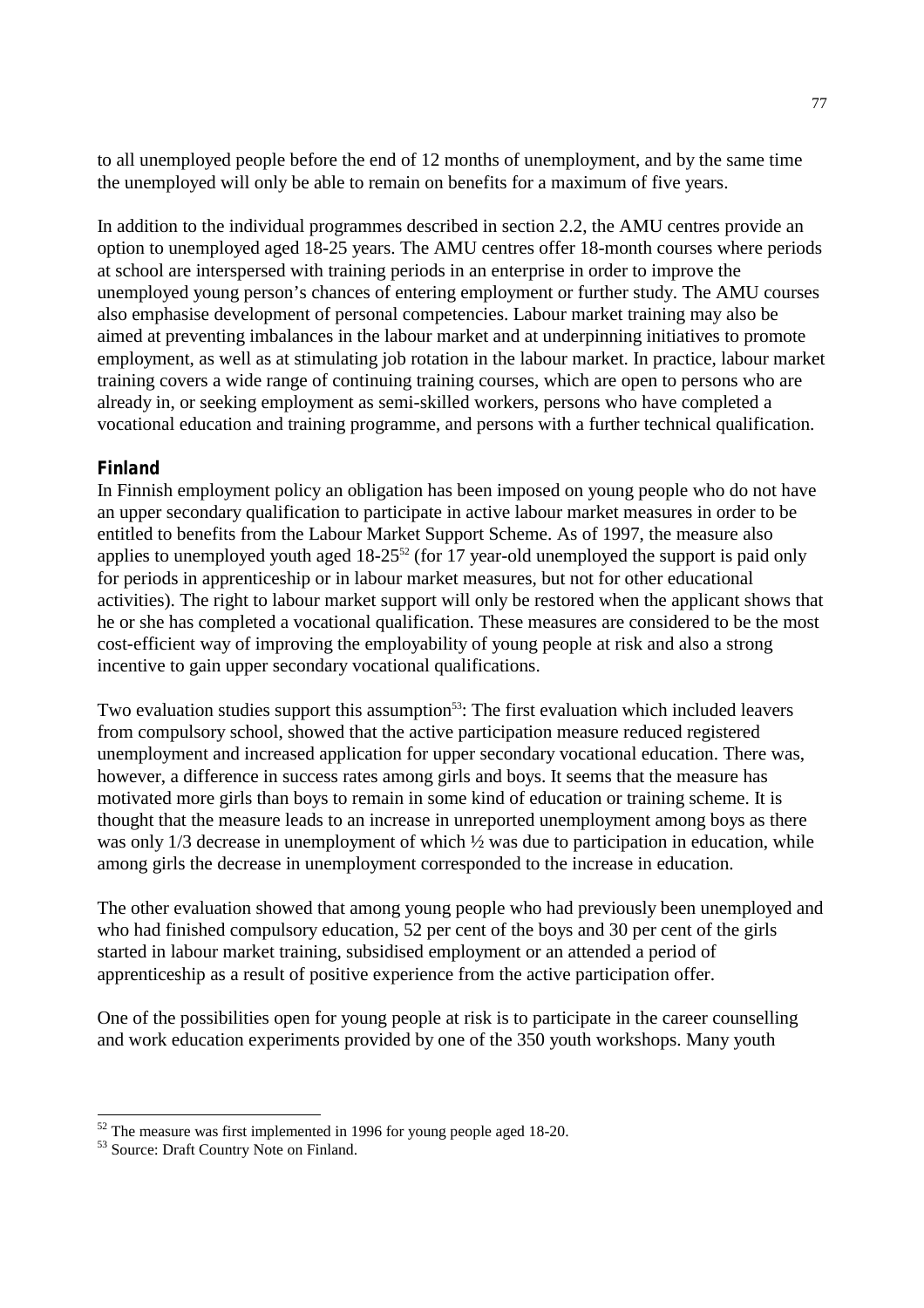participated in these workshops during the economic recession<sup>54</sup> when unemployment rates were high. The youth workshops have been highly popular following the introduction of the requirement to participate in practical training as part of the eligibility criteria for labour market support in 96/97. The youth workshops support young people's occupational orientation and customise individual work experience schemes. They have participants among those who need to be "activated" and prepared for future study or labour market entry, among those who have problems deciding on an educational route or a future occupation and among those who already have a vocational qualification, but who want to gain the necessary experience in order to start their own company. The municipalities maintain the workshops, but the local employment office allocates funds for the practical training of the youth (either as labour market support or employment assistance for employers). Just over 80 workshops also receive development grants from the Ministry of Education. Follow-up studies show that 60-70 per cent of the young people that have participated in the workshop schemes avoid early marginalisation, as they either find a place in further education or employment.

Special pilot projects for developing new and innovative strategies for young people threatened by social exclusion have also been set up under the Community Initiative Employment Youth Start Programme. The background analysis in the Operational Programme shows that 20 per cent of compulsory school leavers -- about 10,000 young people -- dropped out of initial education or have not been accepted for further studies. 6 to 8 per cent of an age group, 3,500 to 5,000 young people, were estimated to be threatened by exclusion. Results from the programme show that the projects seem to have succeeded in re-motivating young people to participate in active in jobsearching or education and training opportunities.

Labour market training in Finland is mainly targeted at unemployed adults and those at risk of losing their jobs. Most courses are practice-oriented ranging from basic to supplementary type courses. Also courses on training and working life are given. All courses are free of charge and the participants can receive a grant equalling their unemployment benefit during the training.

#### **Norway**

 $\overline{a}$ 

In Norway, measures for 16-19 year-olds are provided for by the Follow-up Service as described in section 2.1. Young people below the age of 20 without either a place in an educational institution or work shall also be offered participation in a Trainee Place Scheme or a combination of a Trainee Place Scheme and ordinary upper secondary education.

20-24 year-olds who have been unemployed, without a place in school, or in a labour market programme for the last six months, are offered a place in a Youth Guarantee Programme. In order to follow up the unemployed in this age group more systematically, individual plans of action are set up, which provide for a more structured co-operation between the unemployed and the Employment Office. In Norway, there has been a tendency to move away from short-term labour market measures, and instead focus on measures, which provide an opportunity to finish an incomplete education. Government allocations to labour market measures have in fact been reduced in Norway in 1999, as a result of a tendency of falling unemployment rates and as a result

<sup>&</sup>lt;sup>54</sup> After the collapse of the Soviet Union in 1991, Finland subsequently lost a share of its export markets, thus slipping into economic recession. This leading to a new economic focus point i.e. the European Union.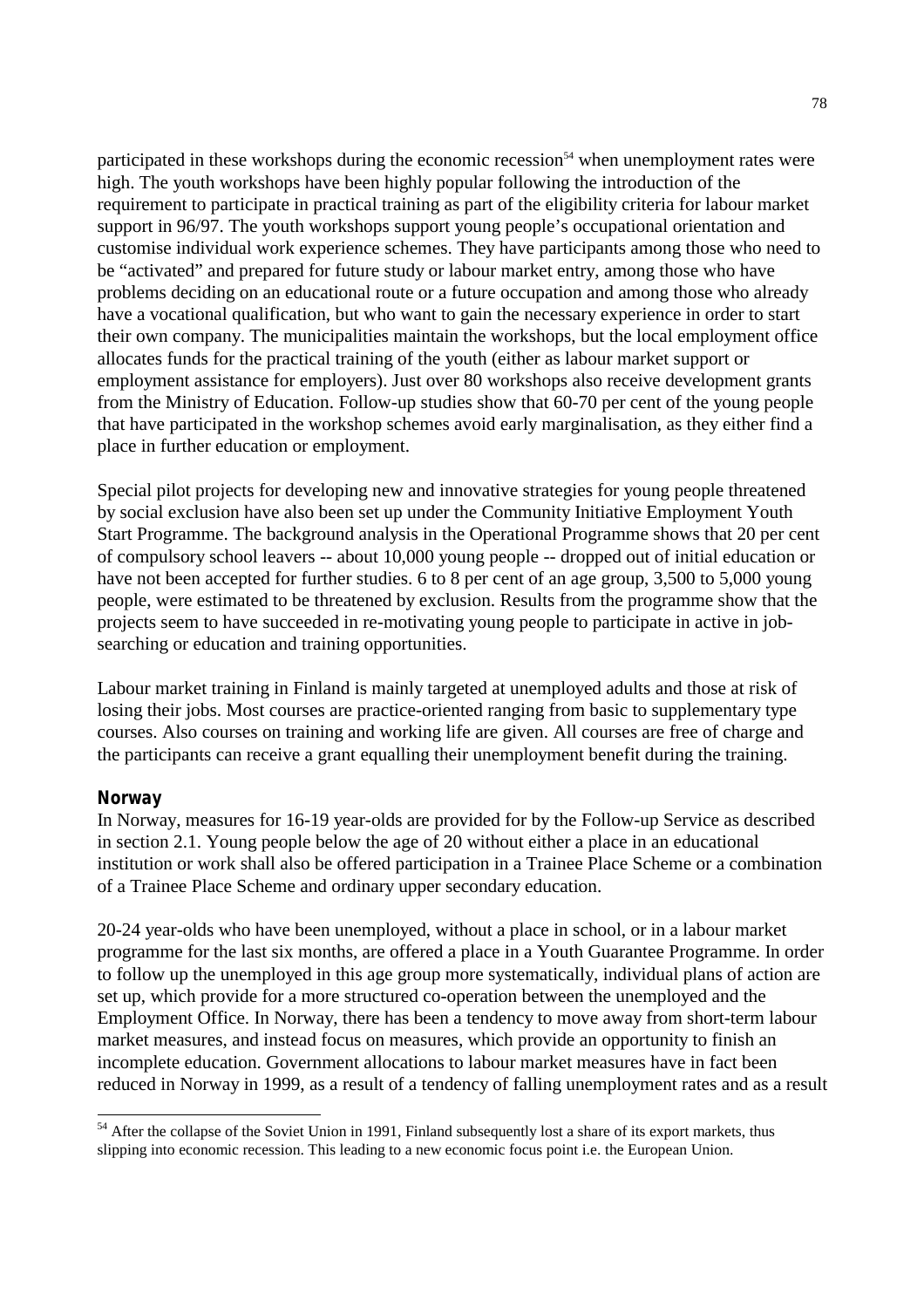of the negotiations to balance the national budge for 1999<sup>55</sup>.

Also the new Competence Reform focuses on providing adults with an opportunity to finish an incomplete education at either compulsory, upper secondary or tertiary level. Adults' non-formal learning will be assessed and validated upon entry into a regular programme.

#### **Sweden**

 $\overline{a}$ 

Since 1996, the municipalities<sup>56</sup> have had responsibility of following up young people who are without work up to the age of 20. Different types of programmes, often combining studies with a trainee place in an enterprise or other times of employment, have been devised according to individual needs. Staff has been assigned to follow-up the young person's progression. Income support, whether it be unemployment benefit or social allowance, is only provided upon the young person's active participation. For young people this has been a strong incentive to continue in or return to some kind of education and training.

As of January 1998, the municipalities were also given responsibility for young people aged 20- 24. Within 90 days after the young person has registered as unemployed, an action plan for the young person has to be drawn up in co-operation between the young person and the local employment office in consultation with the municipality. If the local employment office has not been able to provide suitable activity within 100 days, the responsibility for the young person is passed on to the municipality. Usually, the municipality will apply the same type of programmes for this age group as they do for those under the age of 20.

Participation in labour market measures (in the non-summer months) is particularly high among 18-19 year-olds, i.e. about 15 per cent higher than among 20-24 year-olds who are registered at the employment office. This implicates that Swedish policy makers give labour market measures high priority in attempting to smoothen out the transition to work for young people at schoolleaving age who are unemployed. As a result of the municipalities taking over the responsibility of labour market assistance for 20-24 year-olds, the degree to which work experience programmes are used has decreased, as they are more likely to be referred to programmes with an educational focus. This is in line with the recent Adult Education Initiative, where the target group, adult unemployed without upper secondary education, are more likely to be guided into programmes provided within the komvux system, instead of being guided into short-term or occupationally oriented courses provided by the AMU centres.

The Swedish National Labour Board (AMS) is responsible for guidance for those seeking work. The guidance scheme consists of information on job opportunities and an individual support which shall provide the unemployed person with in sight into their own resources, so that the person is enabled to make decisions about his/her future.

<sup>&</sup>lt;sup>55</sup> As the Norwegian coalition minority government depends upon support from other parties in order to get majority for the national budget in Parliament, labour market measures were one of posts that were cut as a result of the negotiations in relation to the 1999 budget. For the first time in years Norway experienced a rise in unemployment rates in certain sectors in the summer months of 1999.

<sup>&</sup>lt;sup>56</sup> Prior to 1996 this was the responsibility of the local job centres.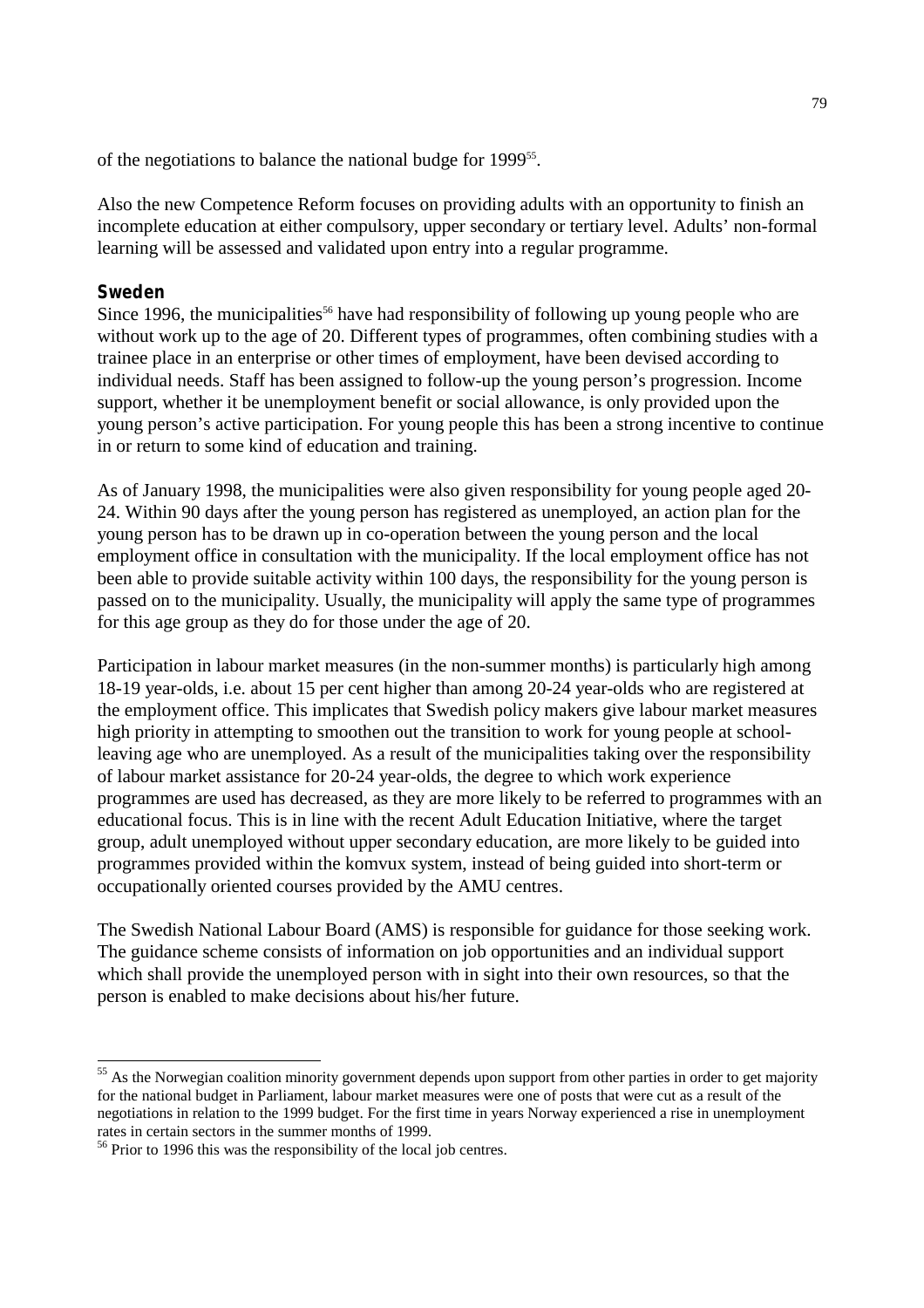#### **Unemployment benefit levels**

 $\overline{a}$ 

The level of financial assistance Nordic young people who are unemployed can get will depend upon whether they are eligible for unemployment benefit.

**Unemployed youth in Denmark receive compensation for loss of wages during participation in labour market training as well as partial and full unemployment benefits during education and training. Young people who graduate with a vocational qualification from upper secondary or tertiary studies, will often immediately become part of a union's unemployment insurance system. Graduates from Gymnasia, HF, HHX and HTX programmes, however, are not eligible, as they are not covered by similar unemployment insurance plans. The latter group therefore has to seek assistance from the social security system that is administered by the municipalities, where benefit levels are lower.**

As mentioned above, young people in Finland aged 18-25 are only entitled to receiving benefits when they are active participants in labour market measures. As of the autumn of 1997, a reform was introduced allowing the long-term unemployed with good enough work records to continue to receive unemployment benefits even while training.

Whether a young person is eligible for unemployment benefit in Norway is based on previous income. The unemployed have to have earned at least NOK 58,688 (1999) in order to be eligible for unemployment benefits. Most early school leavers have not reached this level through parttime work. It is an absolute requirement that all benefit recipients are job-seekers, even if they are participants in Labour Market Training Courses<sup>57</sup> (LMT) and Trainee Place Schemes. Participants in such schemes can receive unemployment benefit if they are entitled to it or a grant of NOK 160 (youth below 19) or 215 (above 19) a day (per 1999) from the Labour Market Service. The grant is only paid for the training part of the scheme. In addition, allowance for dependants and travel costs can be given.

Swedish young people who are unemployed at the time they commence their studies can be entitled to widely different benefits depending on their past labour market experience. Unemployed with limited education, may however apply for a special student grant (SVUXA). The special education grant is equivalent to the amount the student would have been entitled to in payment from the unemployment fund. The grant can be applied for by persons between 25 and 55 years old for study at nine-year compulsory and upper secondary school level in local authority or state-run adult education, or at folk high-school.

 $57$  The age limit for participation in Labour Market Courses is 19 years of age, those below 19 may participate in Trainee Place Schemes.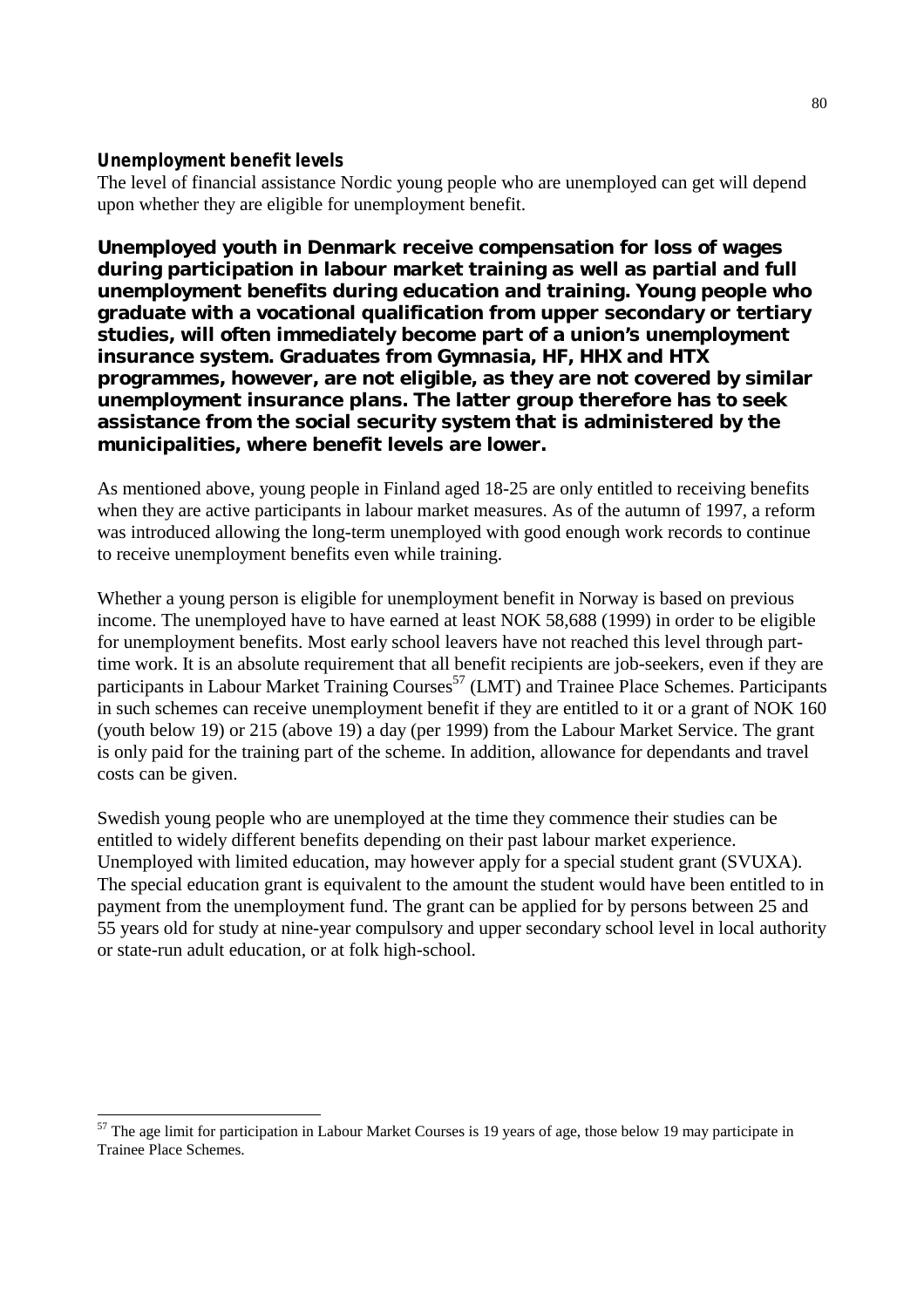## **2.5 Counselling and guidance within and outside schools for young people at risk and for early school leavers**

The incidence of unemployment and withdrawal from both the educational system and the labour market in the 1990s described above, intensifies the need of proper counselling and guidance for young people at risk, and needless to say proper counselling and guidance is particularly important in periods of educational reform.

It is the Nordic philosophy that all special educational measures are conducted in or in connection with the mainstream education. According to the Education Acts of all four countries, the school has a special responsibility to provide students who have difficulties and special needs with the help and support they require at school. It is therefore the teacher's task to differentiate his teaching, so that it is adapted to the pupils' prerequisites and needs. Students with special needs are provided with various forms of support such as technical aids, interpreter's assistance and personal assistance (e.g. support for the disabled or visually handicapped, special education by specially-trained teachers and remedial instruction)<sup>58</sup>.

Common to all the Nordic countries is the teachers' responsibilities with regard to pupils and students with special needs and young people at risk. Each school also has a guidance counsellor. If a teacher finds out that a student has problems, (such as family problems, behavioural problems, learning problems e.g. reading or writing disabilities, or simply is not motivated to learn or abide by social rules) it is the teacher's responsibility to contact the school's guidance counsellor. If the problem or need is of such a nature that it cannot be solved without professional help, the school counsellor will ask the School Psychological Service to look into the nature of the need and make proposals for remedying it. It is also the School Psychological Service which follows the development of the pupil with a view to making the necessary adjustments, including the discontinuation of the support. In primary and lower secondary schools there will usually be both health personnel and Psychological Services at the school's premises. In upper secondary schools it may vary to which extent these professionals are located at school premises. As a rule, guidance for pupils with special needs shall be tailored to meet the individual needs.

In Norway, two methodological guides for teachers have been developed, providing guidance and advice on methods to use when teaching students with special needs, one is focused on specially adapted education of migrant groups and the other is focused on specially, adapted education in general.

The National Centre for Educational Resources (NLS), which is under the auspices of the Ministry, is inter alia responsible for developing a plan of action for special needs education. NLS also provides a web based guidance service, which includes relevant articles and projects within the field of special needs education, information about available educational resources, including ICT based learning tools. A web based meeting place for psychological counselling staff has been

-

<sup>&</sup>lt;sup>58</sup> The authorities are responsible for providing places at special schools for those young people who do not have the necessary prerequisites to attend the regular state schools. This applies, for example, to young people who are mentally handicapped.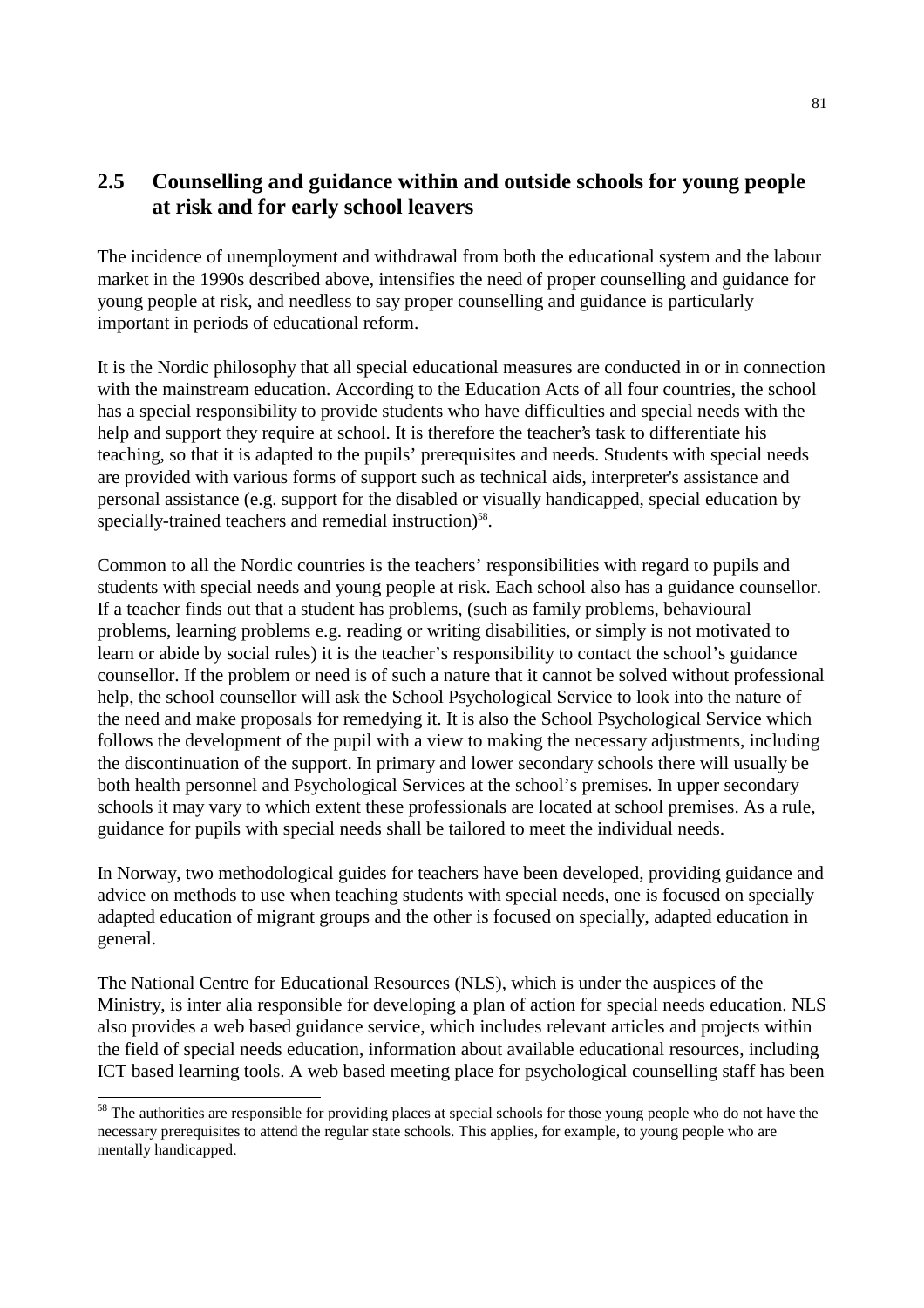established and currently a web based guidance scheme for young people with special needs is being developed in co-operation with Sweden and England.

As a follow-up of the Norwegian Parliament's Recommendation to White Paper no. 23 (1997-98) on special needs education, a three-year competence development scheme is being established as of year 2000. The following are included in the target group of the scheme: Psychological Service staff and staff responsible for school management in municipalities or county municipalities, headmasters and other staff responsible for pedagogical management within both primary and upper secondary education. The aim of the scheme is to develop the staff's competence to handle students with reading and writing disorders, social and emotional difficulties or complex learning difficulties. The establishment of learning environments within and outside of schools, which promote the pupils' social development, is to be focused. Networks between the Psychological Services, the competence centres, pre-schools, primary and lower secondary schools, upper secondary schools, enterprises which take on apprentices, other types of educational institutions, public services and parents are also being established.

The Educational Offices in each county are responsible for the appointment of professional teams, which shall be in charge of the training. These teams may consist of professionals within the field recruited from universities, colleges, competence centres or School Psychological Services. In addition, research centres, organisations and institutions working within the field of specially, adapted education will co-operate closely with the teams. Both instruction, project work, dissemination and local development work will be included among the learning activities and educational resources will be developed as additional support to the activities.

The Norwegian State Institution for Distance Education (NFU), which is under the auspices of the Ministry, has been given a particular responsibility of developing multimedia-based and flexible learning and teaching material for those at risk. At the moment multimedia-based learning tools are being developed for young people and adults with reading and writing disabilities; a multimedia course packet consisting of printed material, video and audio cassettes for use in interactive programmes is being developed for immigrants learning Norwegian as a second language; and analogue and interactive resources are being developed for disabled who have none or little knowledge of ICT.

In the Nordic countries the Employment Offices work in close co-operation with educational and training institutions in the provision of guidance and counselling services in order to reinsert early leavers and unemployed into some kind of education or training.

The services provided at local Labour Offices are available to all that need information and guidance about education, training or job possibilities. Both written and electronic data are available and personal guidance is offered. In Norway, the first of a total of 19 "virtual" Employment Offices was opened in September this year. Here job-seekers may communicate with an employment officer at a real employment office through the computer.

In Finland counselling and guidance is available and given to all students in secondary and upper secondary education. As of 1 August 1999 the employment services are requested to give priority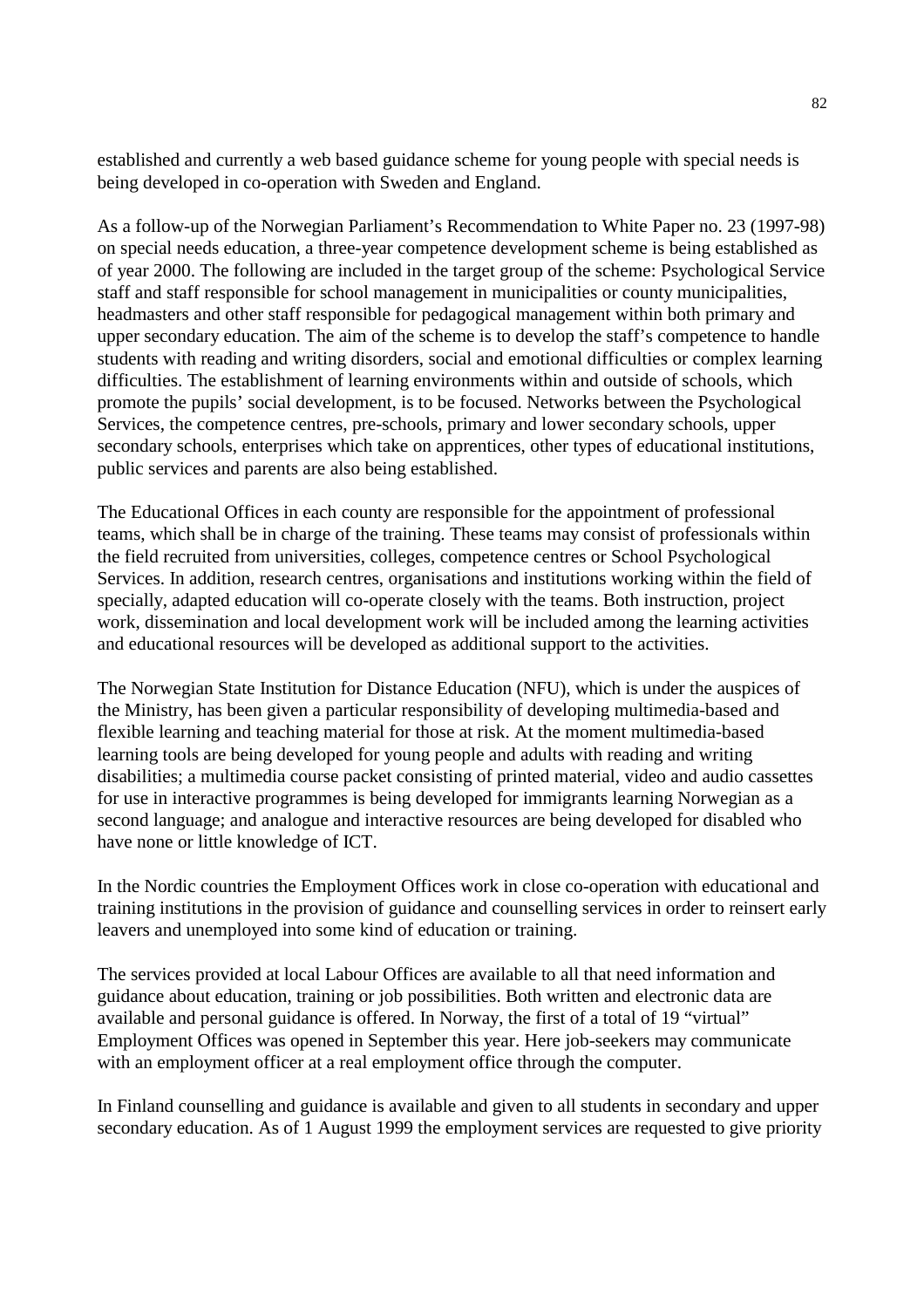to the acquisition of additional vocational qualifications through advice and guidance for young people who are unemployed. A job-seeking plan is tailored to the young unemployed person's needs.

Concerning schemes for those at risk in Denmark, special attention should be paid to the individual guidance scheme in schools. This scheme comprises guidance of the individual pupil in connection with his or her choice of subjects, education and occupation, guidance in the elaboration of the individual pupil's education and action plans.

In Sweden increased attention is being paid to guidance for those at risk in connection with the upper secondary individual programmes, which involve workplace contacts among other things.

(Please see section 3.2 for more information on counselling and guidance in schools in all four countries.)

## **2.6 Coherence in the relationship between education, labour, income support and welfare policies in terms of reducing the incidence of early school leaving**

In the Nordic countries much attention has been paid to finding strategies to reduce the incidence of early leaving. As described above, intensive interventions have been carried out to support and reintegrate those who do leave early into mainstream education and training.

It should be noted that it is the duty of personnel working in schools to provide information to the Child Welfare Services and to the Social Services when circumstances entail measures to be taken on part of those services. In Norway this duty is described in the new Education Act as follows: "*The duty of confidentiality notwithstanding, the personnel shall on their own initiative inform the Child Welfare Service when there is reason to believe that a child is being ill-treated at home or that other forms of serious failure or care are occurring, or when a child has shown serious and lasting behavioural problems. Personnel is also obliged to give such information if so instructed by the bodies responsible for the implementation of the Act relating to child welfare services*". The same duty applies to the personnel in schools pursuant to the Education Act in cases concerning individual clients i.e. to provide advice and guidance to the social service in the municipality. The information may however only be provided on the consent of the pupil, or the appropriate parent, or otherwise to the extent that the information is not subject to duty of confidentiality.

There is relatively good coherence in the relationship between education, labour, income support and welfare policies in terms of reducing the incidence of early school leaving when taking into account the co-operation that is required between the different authorities in relation to the Nordic Follow-up Services. The Youth Guarantee Scheme also presupposes the integration of labour market measures with those in the education and social welfare domains in terms of addressing the needs of those who leave early.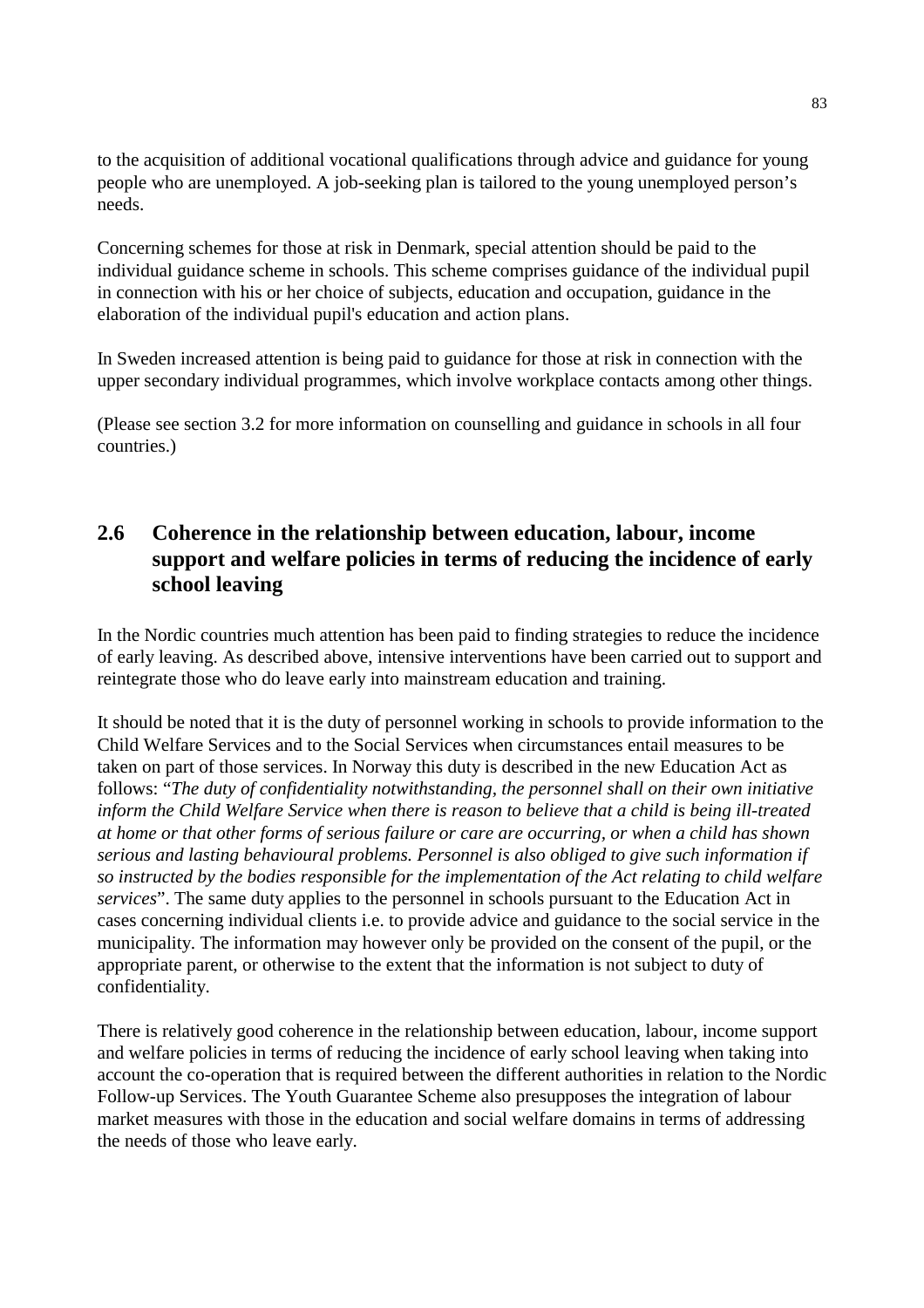The Youth Guarantee Scheme was introduced in the 1970s for all youth under the age of 20, as a response to high unemployment rates among youth at that time. During the 70s and 80s the scheme consisted of such measures as temporary jobs, short labour market courses or a place in upper secondary education. The intention was to avoid young people's marginalisation and to integrate them into the labour market. It was however found that the measures that were tried out during the 70s and early 80s had mostly short-term impact. Then in the late 1980s measures to increase capacity in upper secondary education were tried out and efforts were also made to encourage employers to hire young people. This had the presupposed effect and rates dropped relatively quickly among 16-17 year-olds. However, they remained high in the age group 18-19 and also in the age group 18-24 year-olds rates were still high. Therefore the labour market authorities increased their efforts to reduce unemployment among the 22-24 year-olds and this group has been prioritised with regard to labour market training program until 1997. On account of young adults being attractive on the labour market, special efforts towards 20-24 year-olds are not in effect. They are prioritised if long-term unemployed.

In areas where different authorities have jurisdiction over different programmes and over the institutions that provide them, whether it be the State, the Counties, the Municipalities; Education Authorities, the Social Security System and Labour Market Authorities the young person at risk is most likely to end up in the programme or institution that is controlled by the respective authority, rather than according to their current needs.

In Denmark, for example, if young people go to a local labour office because they need education and training, the Labour Office is more likely to refer them to an AMU Centre, a VUC, a commercial or technical institution or a Folk High School than to refer them to a Production School, an EGU programme or an FUU programme, which are under municipal authority<sup>59</sup>.

-

<sup>59</sup> Source: Country Note on Denmark.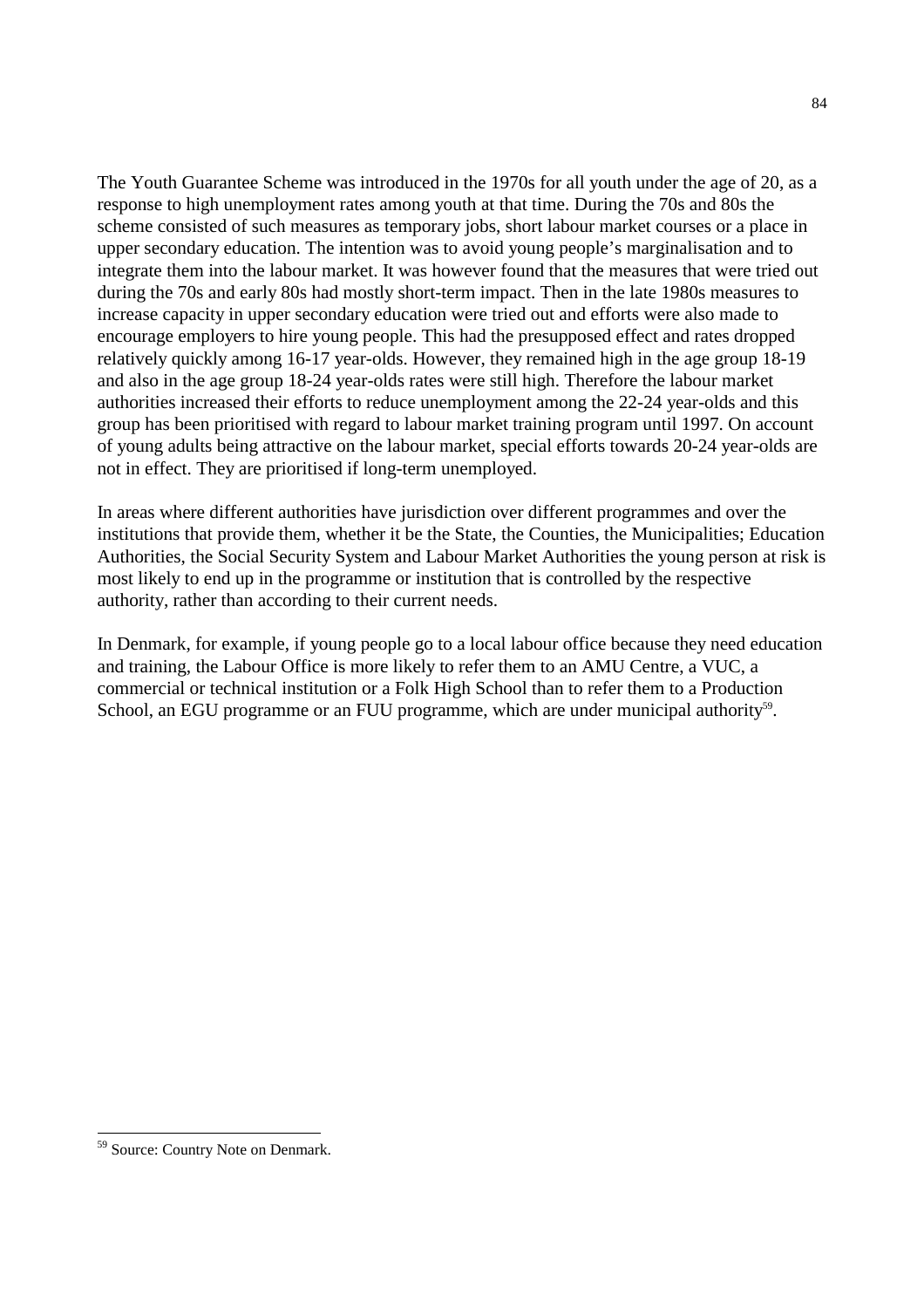# **Chapter 3: Building effective pathways from initial education to working life**

## **3.1 Building more effective pathways through structural and curricular reform**

#### **3.1.1 Initiatives to broaden and reduce the number of entry ports to vocational education**

An indicator of effective pathways is the combination of broad entry ports with multiple exit points. Experience from trying this approach in the Nordic countries seems to suggest that this increases their attractiveness for young people and that it also makes it easier to cross from one pathway to another, compared to previous experience when students had to start over again at square one. Thus, through-flow in upper secondary education is increased.

The Finnish reform of creating new and more effective pathways within vocational upper secondary education was phased in over a decade starting in 1982 and included a curriculum reform and a new structure of vocational education fields. The reform included a broadening of contents by reducing the number of specialisations (650) available after the twenty five basic study lines, by more than 50 per cent. The new areas of study were also made available for students having completed upper secondary education.

The number of entry ports to vocational education were reduced in the 1994 upper secondary reform in Norway, when the number of foundation courses were reduced from more than a 100 to 13 (vocational entry ports were reduced by more than a 100). In White Paper no. 32 (1998-99) on upper secondary education it is pointed out that the reduction of courses at advanced level I to the extent as foreseen by Parliament in 1994, has not occurred. This has resulted in recruitment problems to certain trades. White Paper no. 32 foresees a future reduction of courses at this level from more than a 100 to 50. The reductions will be negotiated in co-operation with the social partners.

In Sweden, the number of entry points to upper secondary education were reduced and their educational focus broadened following the 1991 legislation. A system with 33 programmes, each containing sub lines, representing more than 500 courses available for students was replaced by the new 16 national programmes, of which 14 are vocational.

The forthcoming Reform –2000 of the Danish VET-system also includes the reduction of the vocational education and training programmes from 90 to 7 allowing for a more transparent educational structure.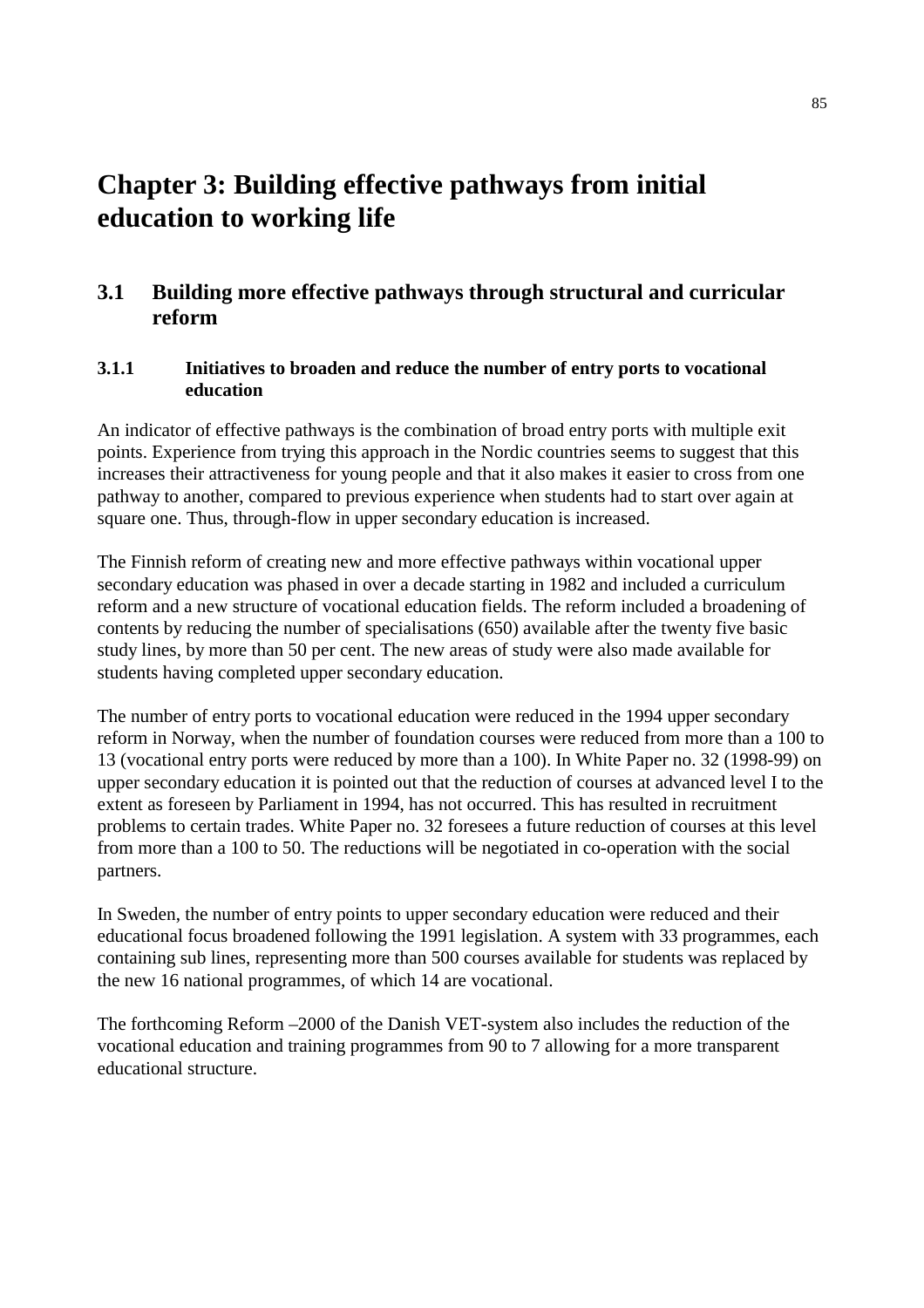#### **3.1.2 Initiatives to modularise the curriculum**

In the Nordic countries initiatives to modularise the curriculum are taken in order to provide young people and adults with varied opportunities for repeated returns to education and training throughout working life. The modules are organised as components of the broader programmes and they provide a partial qualification that allows those who take the modular course to either construct their own skill profile or to aim at a full vocational qualification over time. In Denmark, the individual programmes are modularised, and so are labour market training programmes. The individual modularised courses consist of alternating training at school and in an enterprise or workshop training with elements of vocational guidance. As a result of the 2000 reform of the VET system, vocational programmes will be modularised and include possibilities for individualised pathways and the option of receiving partial qualifications.

In Finland, education and training pathways are organised in modules and credits. (Traditional subject areas no longer exist). One module normally gives 2-3 credits. The allocation of content matters to modules is done by the schools, on the basis of national objectives and guidelines. Modules in vocational education are competence based and linked to working life tasks. The same kind of modularised curricula is used in labour market training (competence-based qualifications) and in upper secondary education (initial vocational qualifications), although there are some differences. The core curriculum is the same in both qualifications.

In Norway, prior to Reform 94 there were separate study programmes for young people, adults and labour market training. Today, the study programmes are modularised and apply to regular students, to individual students and groups of students who for some reason cannot follow the full course of training and need to build their education in smaller units with a view to gaining a recognised qualification, as well as to adults and participants in labour market training. The modularization also makes it possible for students to acquire partial qualifications. The modules may be organised as a subject or part of a subject or related to a certain working process within a vocation. The smallest possible modular unit is 2 hours.

(Please see annex one and two for examples of modularised curricula in Finland and Norway.)

The Swedish Parliament approved of a Government Bill in spring 1999, which among other things include a modular course system (course lengths in four different standardised categories) from the autumn 2000.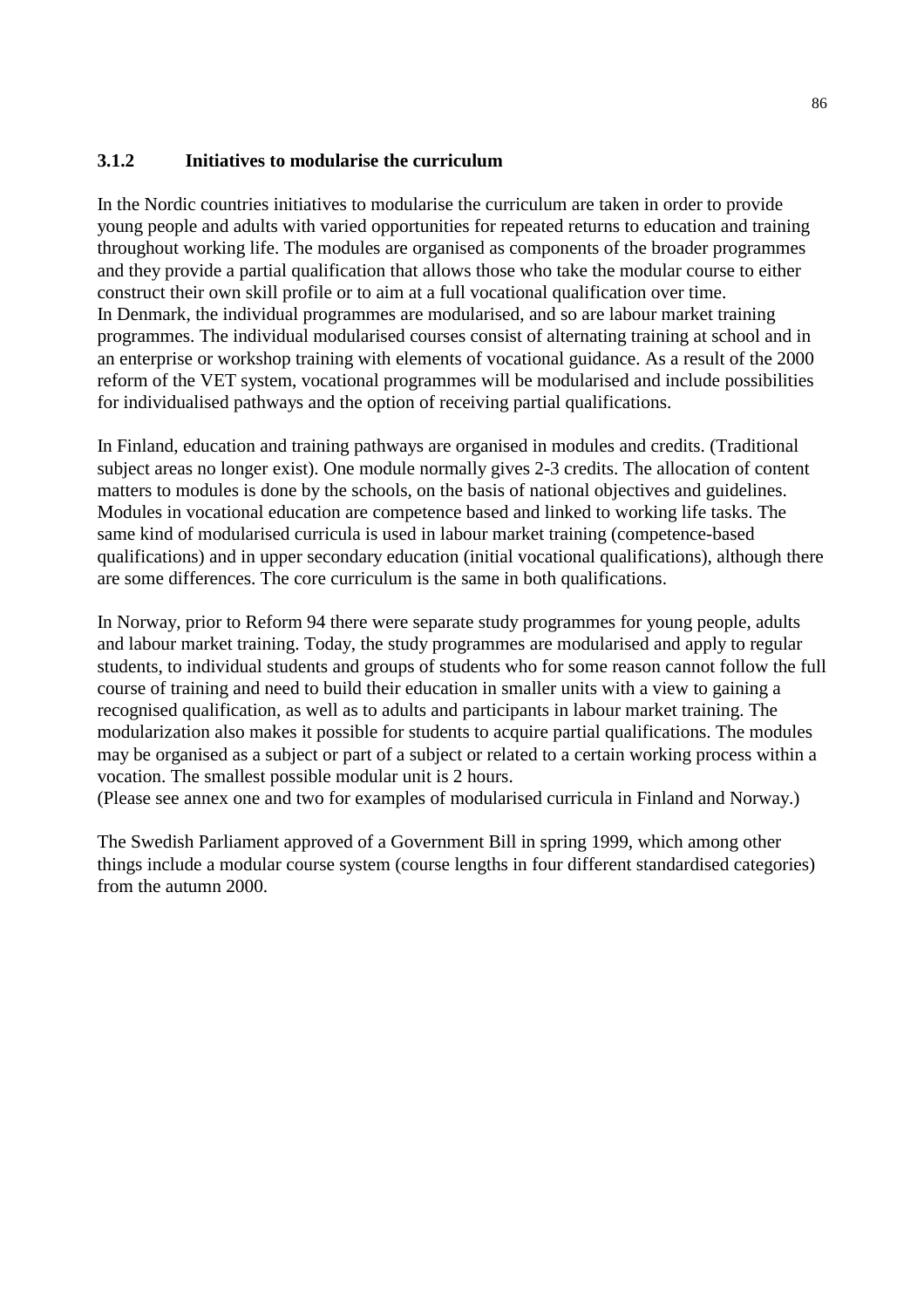Table 11 below shows distribution of upper secondary students by type of programme in 1996. A tendency in all four countries is that distribution between vocational programmes and general education programmes is quite equal, with a slight majority in vocational programmes.

| Per cent of upper secondary                                        | <b>Denmark</b> | <b>Finland</b> | <b>Norway</b> | Sweden           | <b>OECD</b>    |
|--------------------------------------------------------------------|----------------|----------------|---------------|------------------|----------------|
| students in:                                                       |                |                |               |                  | <b>Average</b> |
| <b>1.General education</b><br>programmes                           | 47             | 48             | 42            | 46               | 46             |
| 2. Vocational and technical<br>programmes                          | 53             | 52             | 58            | 51               | 53             |
| 2.1 Of which school based<br>2.2 Of which combined school and work | 5<br>48        | 47<br>5        | X<br>X        | X<br>$\mathbf x$ | 35<br>19       |

#### **Table 11 Distribution of upper secondary students by type of programme, 1996**

**Source: OECD Education at a Glance: OECD Indicators, 1998 x: Data included in another column.**

The general tendency in all the Nordic countries regarding the distribution of students by type of programme is that this distribution almost corresponds to the OECD average for the year 1996.

Table 12 to 15 below shows distribution of students in vocational areas of study expressed as a total of all vocational areas of study.

#### **Table 12**

 $\overline{a}$ 

#### **Distribution of students at upper secondary level and vocational area of study in Denmark in 1996, expressed as a total of all vocational areas of study<sup>60</sup>**

| <b>Vocational programmes</b>                             | <b>Percentage</b> |
|----------------------------------------------------------|-------------------|
|                                                          |                   |
| <b>Introductory parts of technical programmes</b>        | 12.4              |
| Introductory parts of administrative, retail and finance | 14.3              |
| programmes                                               |                   |
| <b>Industrial industry</b>                               | 15.7              |
| <b>Construction industry</b>                             | 13.4              |
| <b>Graphic industry</b>                                  | 13                |
| <b>Transport</b>                                         | 0.8               |
| <b>Agriculture</b>                                       | 2.0               |
| <b>Food industry</b>                                     | 7.4               |
| <b>Service industry</b>                                  | 2.6               |
| <b>Administration, retail and finance</b>                | 29.2              |
| <b>Others</b>                                            | 0.8               |
| <b>Total</b>                                             | 100               |

 $60$  The general education stream accounts for a total of 51.7 per cent (general programmes - 36.3 per cent, HHX programme and HTX programme 15.4 per cent)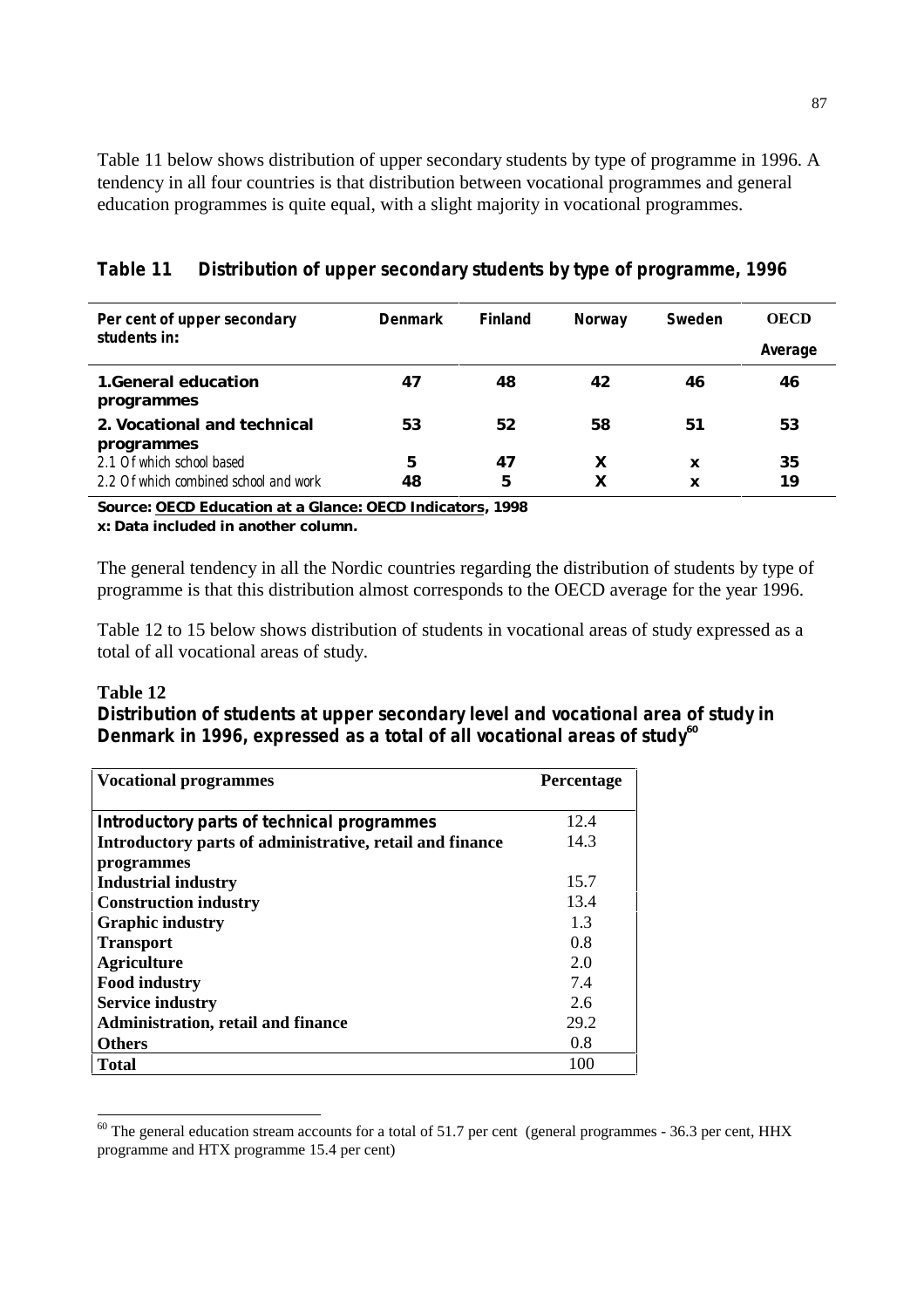#### **Source: Danish Ministry of Education**

| Area of study                      | Upper     | <b>Post</b> | <b>Vocational</b> | Polytechnics Total |      |
|------------------------------------|-----------|-------------|-------------------|--------------------|------|
|                                    | secondary | secondary   | higher level      |                    |      |
| <b>Renewable natural resources</b> | 6.0       | 2.1         | 7.1               | 3.9                | 4.6  |
| <b>Technology and transport</b>    | 40.7      | 18.3        | 92.9              | 35.3               | 35.2 |
| <b>Administration and commerce</b> | 10.6      | 30.0        | $\theta$          | 33.0               | 19.9 |
| Hotel, catering and home econ.     | 16.6      | 6.3         |                   | 3.5                | 10.8 |
| <b>Social and Health care</b>      | 19.9      | 33.7        |                   | 20.1               | 23.0 |
| <b>Culture</b>                     | 5.0       | 6.6         |                   | 4.2                | 5.1  |
| <b>Humanist and teaching</b>       | 1.1       | 2.9         |                   |                    | 1.3  |
| Other areas of study               | 0.05      |             |                   |                    | 0.02 |
| <b>Total</b>                       | 100       | 100         | 100               | 100                | 100  |

**Table 13 Distribution of students by educational level and vocational area of study in Finland in 1996, expressed as a total of all vocational areas of study**<sup>61</sup>

Source: Statistics Finland

-

#### **Table 14 Distribution of students by vocational areas of study in upper secondary education in Norway in 1998, expressed as a total of all vocational areas of study<sup>62</sup>**

| Area of study                            | Percentage area of study |
|------------------------------------------|--------------------------|
| <b>Health and Social studies</b>         | 22.1                     |
| Agriculture, fishing and industry        | 4.7                      |
| Arts, crafts and design studies          | 14.8                     |
| Hotel and food processing trades         | 9.7                      |
| <b>Building and construction trades</b>  | 9.2                      |
| <b>Technical building trades</b>         | 3.2                      |
| <b>Electrical trades</b>                 | 14.6                     |
| <b>Engineering and mechanical trades</b> | 18.3                     |
| <b>Chemical and processing trades</b>    | 1.7                      |
| <b>Woodworking trades</b>                | 1.8                      |
| <b>Total</b>                             | 100                      |

The figures do not include technical schools and students who receive special needs education. The percentage includes pupils per 1.10.99 and apprentices per 31.12.99, the latter only includes apprenticeship contracts signed under R-94

#### **Source: Norwegian Ministry of Education, Research and Church Affairs**

 $61$  It should be taken into consideration that the post secondary level is gradually disappearing from the Finnish educational system and that the polytechnics are expanding.

 $\frac{62}{10}$  The three areas of study within the general education stream account for a total of 49 percent of the students.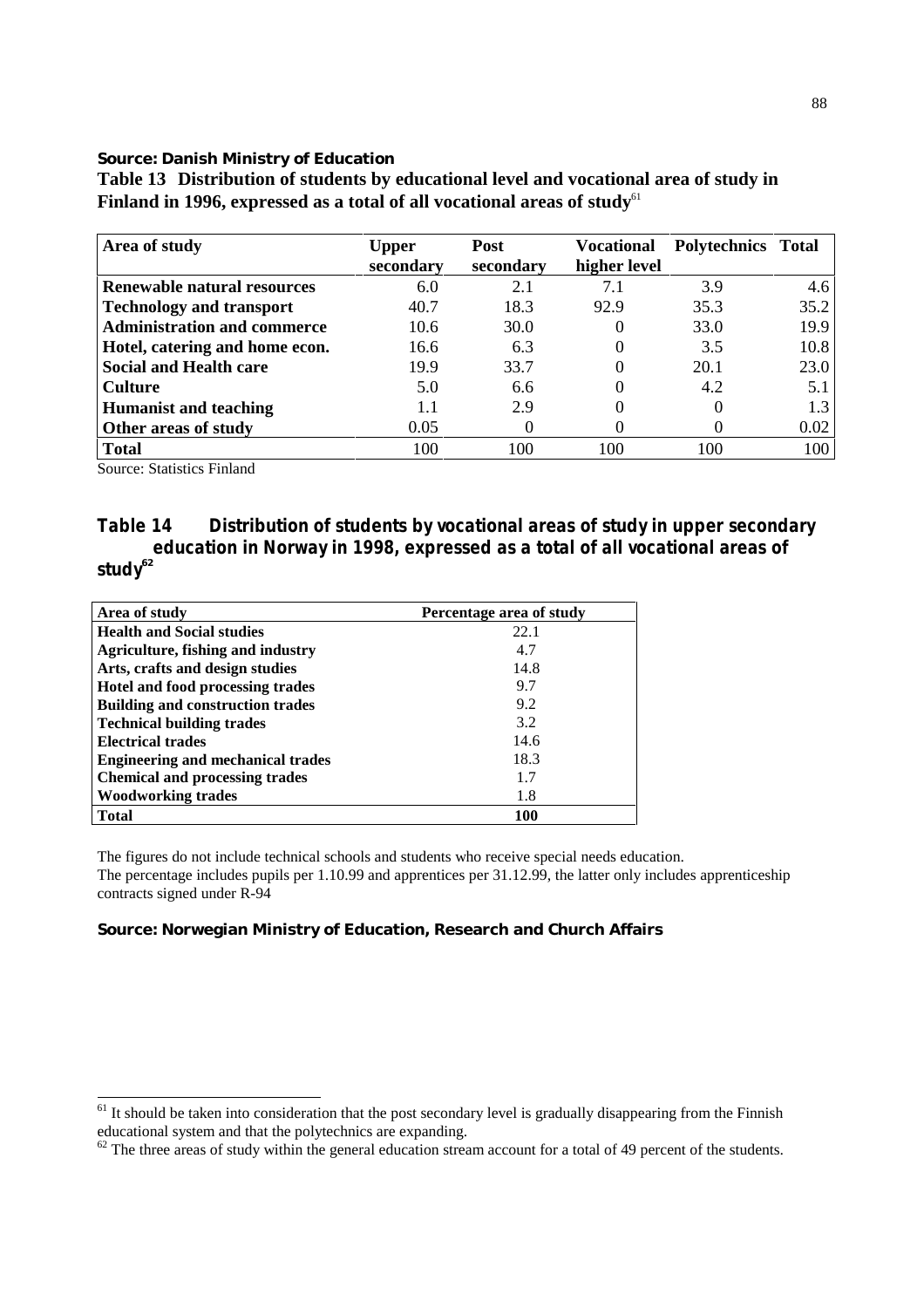#### **Table 15 Distribution of students at upper secondary level by vocational areas of study in Sweden, expressed as a total of all vocational areas of study**

**The percentage of first-year upper secondary school students studying on vocational programmes during academic years 1996/97 and 1997/98, expressed as a total of all vocational programmes<sup>63</sup>**

| <b>Programme</b>                                | Academic year 1997/98<br>No. Of first-year<br>students<br>On 15 October - per<br>cent | Academic year 1997/98<br>No. of first-year students<br>On 15 October - per cent |
|-------------------------------------------------|---------------------------------------------------------------------------------------|---------------------------------------------------------------------------------|
| <b>Child</b><br><b>Recreation</b>               | 10.4                                                                                  | 8.9                                                                             |
| <b>Business</b><br>and<br>Administrati<br>on    | 8.6                                                                                   | 8.3                                                                             |
| Arts                                            | 7.7                                                                                   | 8.1                                                                             |
| Hotel,<br><b>Restaurant</b><br>and Catering     | 7.3                                                                                   | 7.8                                                                             |
| <b>Electrical</b><br><b>Engineering</b>         | 6.9                                                                                   | 7.3                                                                             |
| <b>Health Care</b>                              | 6.0                                                                                   | 5.4                                                                             |
| <b>Vehicle</b><br><b>Engineering</b>            | 6.4                                                                                   | 6.5                                                                             |
| <b>Media</b>                                    | 5.1                                                                                   | 5.3                                                                             |
| <b>Industrial</b>                               | 4.5                                                                                   | 3.6                                                                             |
| <b>Construction</b>                             | 3.7                                                                                   | 3.2                                                                             |
| <b>Natural</b><br><b>Resource</b><br><b>Use</b> | 3.5                                                                                   | 3.9                                                                             |
| <b>Handicraft</b>                               | 2.1                                                                                   | 2.2                                                                             |
| <b>Energy</b>                                   | 1.3                                                                                   | 1.4                                                                             |
| Food                                            | 1.2                                                                                   | 1.2                                                                             |
| <b>Specially</b><br>designed                    | 6.1                                                                                   | 7.3                                                                             |
| <b>Individual</b><br>programmes                 | 19.2                                                                                  | 19.5                                                                            |
| <b>Total</b>                                    | <b>100</b>                                                                            | <b>100</b>                                                                      |

Source: Swedish Background Paper with reference to the National Agency for Education report no. 130, The School in Statistics 1997:Part 2 and National Agency for Education report no. 148, The School in Statistics 1998:Part

-

 $63$  The general education stream (social science programme and natural science programme) accounted for 40.3 per cent of first-year students on 15 Oct. 1996/97 and 41.5 % of first-year students on 15 Oct. 1997/98, with the social science programme ranging about three per cent above the natural science programme both years.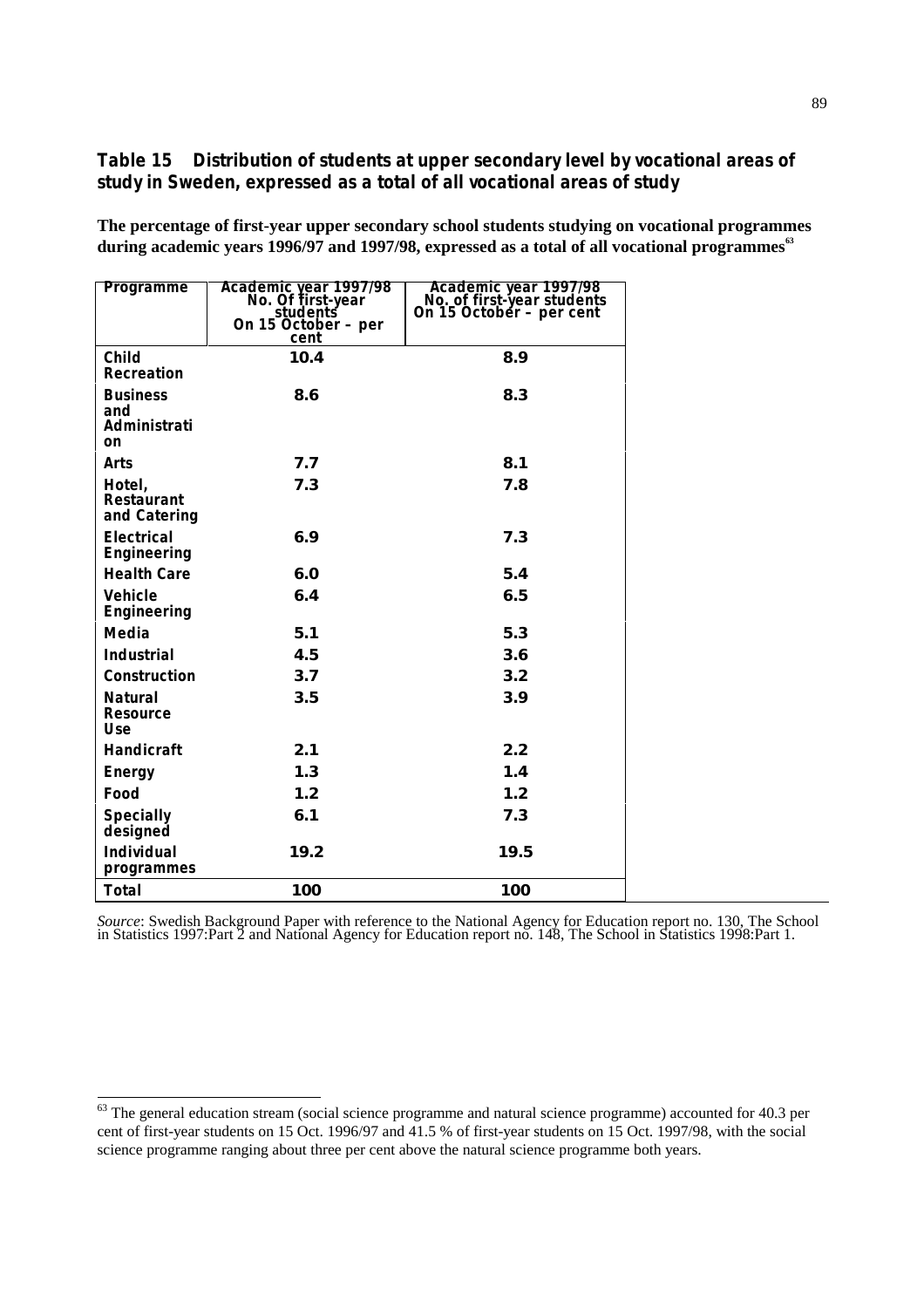#### **Proportion of young people in each country who enter tertiary study**

Figures for 1998 upper secondary general graduates (after matriculation exam) in Finland show that 18 per cent continued at university and 12 per cent at *AMK* institutions. (79 per cent applied) $64$ . In Sweden the per cent of leavers from three annual cohorts entering university within one year was 17.6 per cent among 1994 leavers, 21.9 per cent among 1995 leavers and 16.8 per cent among 1996 leavers. Of 1994 leavers 30.3 per cent entered within two years and among 1995 leavers 37.3 per cent entered within two years<sup>65</sup>. In Denmark close to  $3/4$  of upper secondary general education stream graduates enter tertiary education today, while 11-14 per cent of vocational education graduates enter tertiary studies<sup>66</sup>. In Norway, the number of students from each cohort aged 19 – 21 entering higher education through the Universities and Colleges Admission Service ("Samordna opptak") in 1997 amounted to approximately 40 per cent of the  $cohorts^{67}$ 

As the percentage entering tertiary study in the year immediately after the end of upper secondary education can be a misleading indicator of eventual participation rates, the readers are encouraged to review section 1.3 which highlighted the Nordic phenomenon of delayed entry to tertiary study.

#### **3.1.3 Existing arrangements and recent initiatives to create different types of pathways from vocational education to tertiary study**

The Nordic approach to improving the links between vocational education pathways and tertiary education, includes possibilities of combining general and vocational education within single vocational programmes and initiatives to increase the general education content of vocational programmes. In the future, working life is expected to make increasing demands upon general competencies. Therefore Nordic policy makers have emphasised possibilities for vocational students to have a broader preparation for future working life requirements as well as possibilities of transferring from vocational pathways to tertiary study.

In Finland as of 1992, experiments to create greater flexibility in the upper secondary school curricula were introduced, the so-called "Youth Education Experiment" or as it later was called the "Mutual Enrichment Strategy". Today it is possible to draw up individual curricula, in which courses from general and vocational institutions can be combined. Students in Finland are free to choose 40 per cent of their credits and may thus choose to take these at another school. This allows vocational students to take general education courses, while general education students can develop work-related knowledge and skills by taking vocational courses. Through these experiments it has been possible to obtain double upper secondary qualifications and to some extent, it has also been possible to choose courses provided by universities and AMK institutions, thus easing transfers to tertiary level. (The Finnish background report indicates that 37 per cent of students (1997) have used this opportunity and approximately 4 per cent of students in vocational

-

<sup>&</sup>lt;sup>64</sup> 8 per cent continued in upper secondary vocational education after finishing matriculation examination in 1998.

<sup>65</sup> Source: Draft Country Note on Sweden.

<sup>66</sup> Source: Danish Background Report.

<sup>67</sup> Source: Norwegian Ministry of Education, Research and Church Affairs.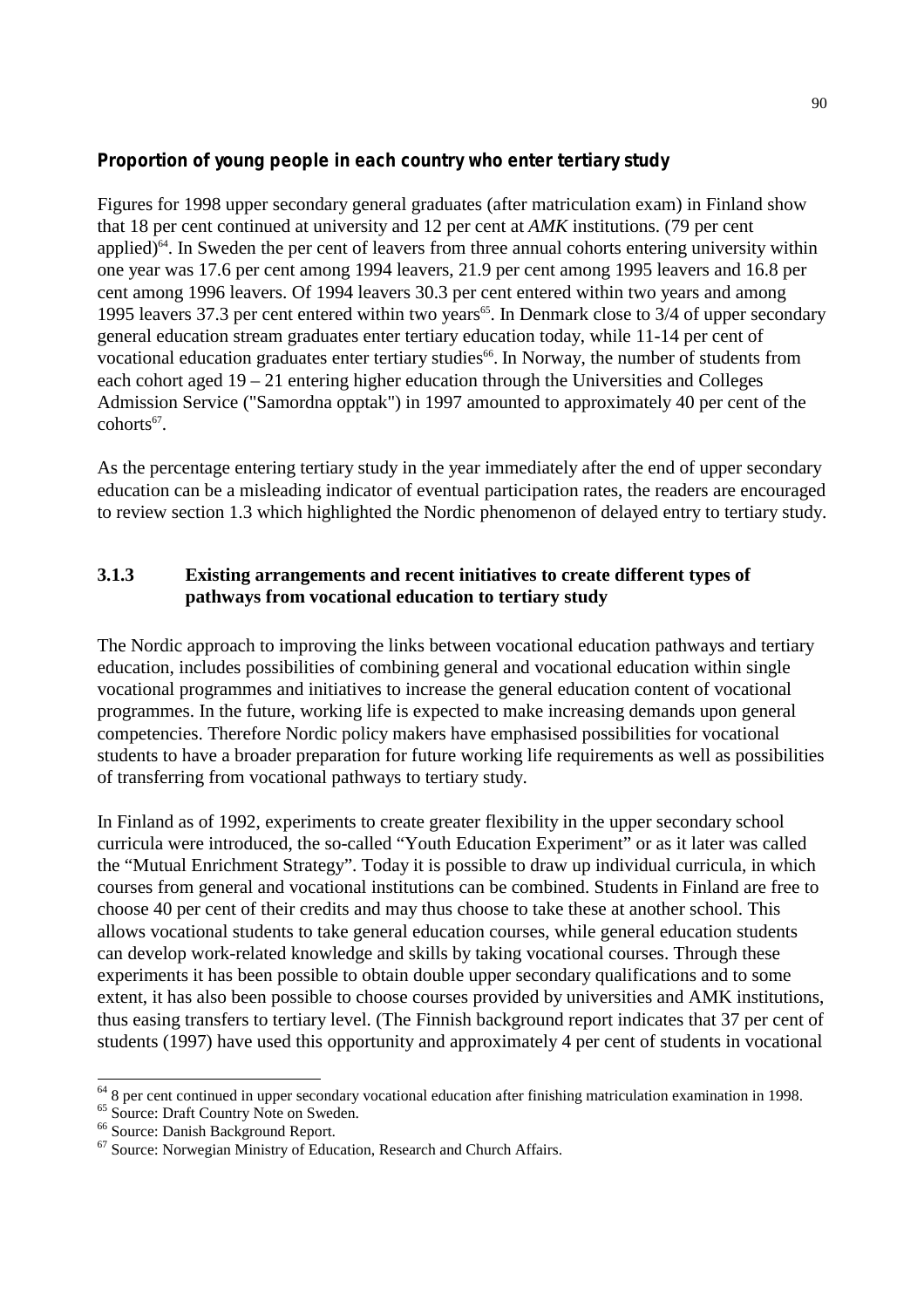education took the matriculation examination and 2 per cent of upper secondary school students completed a vocational qualification in addition to their own studies). By the year 2001, all vocational programmes will provide entrance qualifications for tertiary study in Finland.

An important feature of the 1991 reform in Sweden, was that the general education content of the vocational programmes was increased from less than a quarter to a third of students' study time. This extends the student` possibility to progress from vocational education to tertiary study.

The same thing was done in Norway in the 1994 reform, when core general subjects were included in all vocational programmes. Vocational students may transfer to the general education pathway after two years for the tertiary entry qualification to be obtained, or they may after having obtained their vocational qualification, take a 6-month-course to obtain the level in the general education core subjects which provides entrance qualifications for tertiary study.

The HHX and HTX programmes offered at technical and commercial colleges in Denmark provide eligibility for tertiary study, but may in many ways be characterised as being vocational, in that both general subjects and vocational subjects are interspersed in the programmes. The programmes cannot be characterised as double qualifying pathways, but it might be the case that employers still find the competence obtained by students having completed these programmes attractive, despite the fact that the programmes do not lead to a recognised vocational qualification. However, about 50 per cent of HHX students and about one in six HTX students taking a vocational qualification after they complete the programmes.

Research<sup>68</sup> shows that "weak" students are having more problems passing the courses as a result of the increased general education content in vocational programmes. Therefore measures are being implemented in the four countries in order to link the general education theory more closely to vocational practice and increased attention is also being paid to differentiation in teaching methods.

## **3.2 How are counselling and guidance used to assist students in their choice of pathways?**

Counselling and guidance is particularly crucial in periods of reform. Even though policy makers have emphasised and put in place such measures, there is a problem in the Nordic countries as in other OECD countries that there often is a contradiction between the expectations placed upon careers' staff in schools and the means, time and resources available to them. In addition, school counsellors tend to know more about the general education programmes than the vocational programmes, as most of them have an academic education themselves. However, during the 1990s, counselling and guidance measures have been intensified in the Nordic countries to make both teachers and school counsellors more up to date with the new options available to young people as a result of the reforms of the educational systems.

 $\overline{a}$ 

<sup>&</sup>lt;sup>68</sup> With reference to Reform 94 Research in Norway. Source: Sammendrag av sluttrapportene til EVA94 (KUF 1999).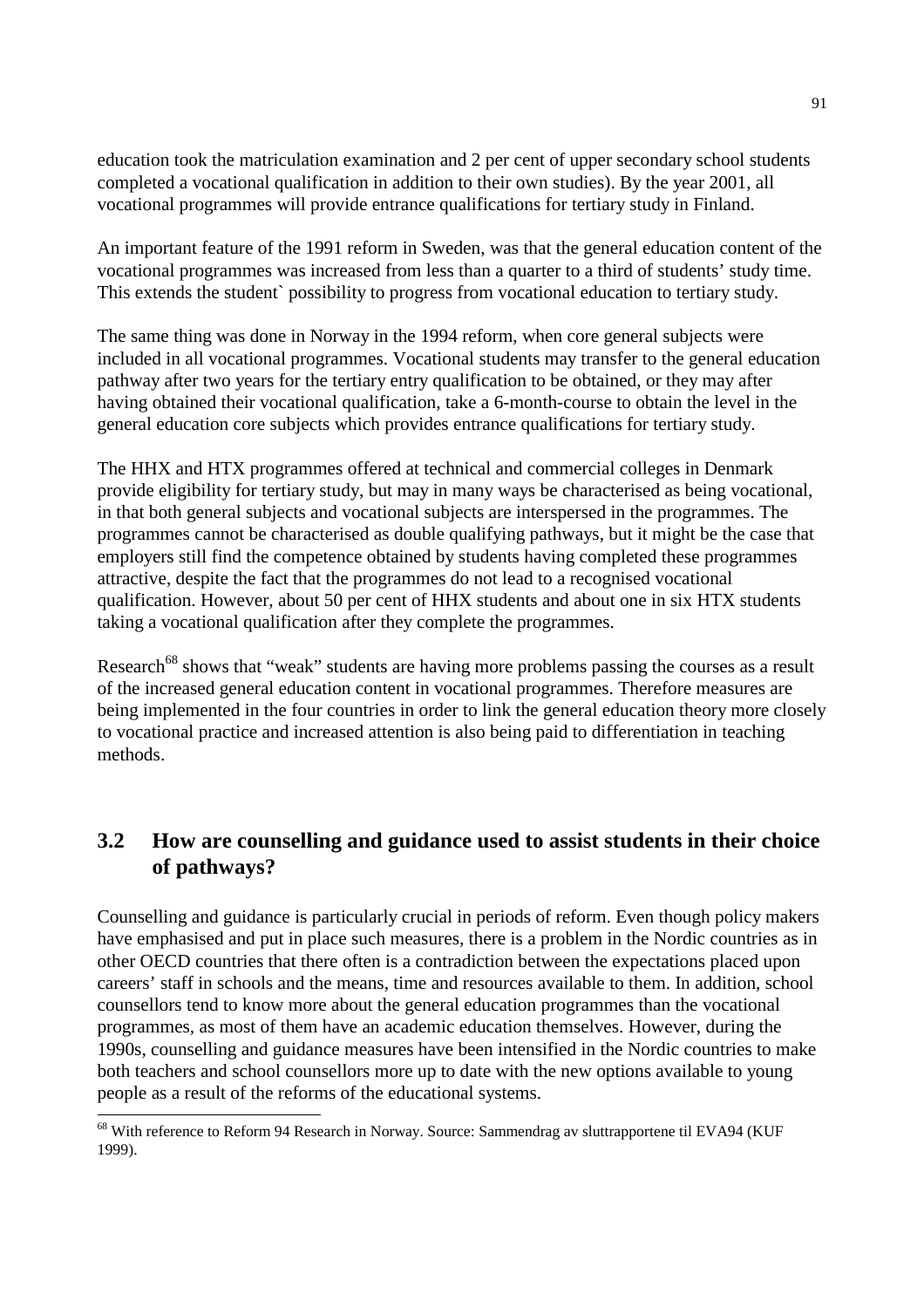#### **Denmark**

In the Danish Folkeskole the school guidance scheme is responsible for providing pupils with advice and guidance in preparation of their choice of education and vocation. The school guidance scheme comprises a collective guidance and an individual guidance. The collective guidance comprises orientation on the elective and optional subjects of the school, the structure of the education system, admission requirements etc. and job and labour market conditions. The individual guidance comprises guidance of the individual pupil in connection with his or her choice of subjects, education and occupation, guidance in the elaboration of the individual pupil's education and action plans.

One of the latest initiatives to ensure young people an educational qualification is an act (1995) on bridge-building courses. The intention of the bridge-building courses is to increase young people's motivation not only for commencing on a course of education but also for making the right choice - the first time, thus facilitating the transition from compulsory school and youth education. Bridge-building courses are organised as combined teaching and guidance courses of up to 1 year duration, where the young participants are introduced to different youth education programmes. The bridge-building courses are also meant to strengthen the vocational competence and personal development of the individual young person.

The elements in the bridge-building courses may be

- parts of the 10th form of the "Folkeskole"
- introductory parts of recognised youth education programmes
- preparatory courses introducing the participants to the youth education programmes
- different courses for young people held under the auspices of the municipalities.

All institutions offering upper secondary education in Denmark have a number of educational guidance counsellors appointed locally among teachers who have received special training. A third of their working time is devoted to counselling.

At each Gymnasium or HF establishment, there are one or more educational guidance officers, whose task it is to give the students educational and vocational guidance. It is the aim to help the students complete the programme within the officially stipulated time and with the best possible result, to enable them to make qualified choices of subjects during the programme and to give them knowledge about the higher education system and the labour market. Both collective and individual guidance is offered. The collective guidance is of a total extent of approx. 20 hours during the entire programme and a.o. comprises: general study techniques, financial and social conditions during the programme, orientation about choice of subjects, orientation about the major written assignment, orientation about the structure of education system etc.

Educational and vocational guidance in the HHX and HTX programmes and the apprenticeship programme is taken care of by guidance officers appointed from among the teachers of the college. These guidance officers give individual and collective guidance in connection with the students' choice of education and occupation - both in Denmark and abroad, assist in the solution of problems, plan and organise introduction arrangements for new students, and they make available information material about all relevant higher education programmes.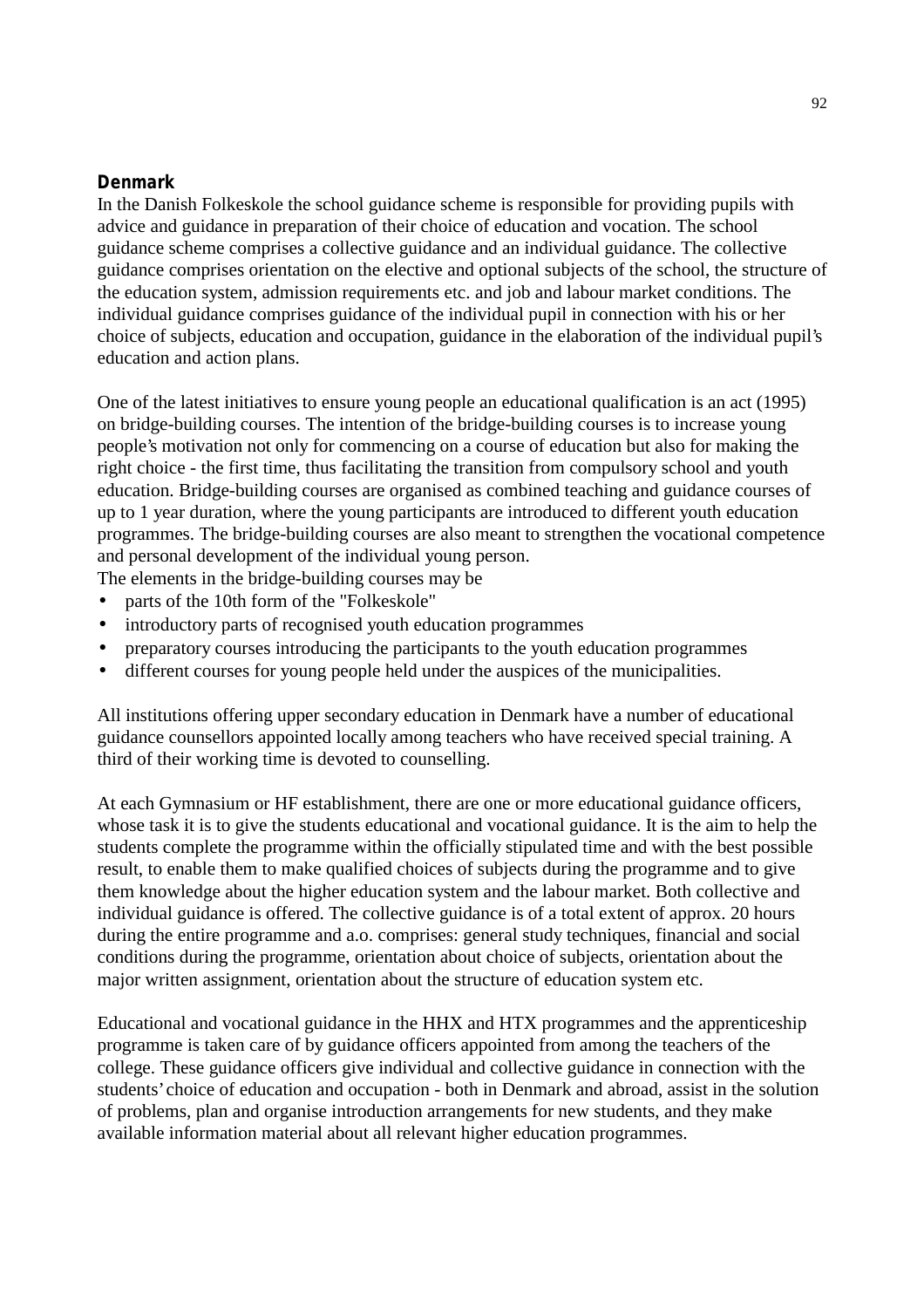All the university-sector institutions have educational and vocational guidance counsellors to advise the students. The Student Counselling Service is an independent institution which is available to students in need of assistance for the solution of social, economical, study-related and personal problems. The staff of the service are social workers, psychologists and secretaries who are all subject to the rules on professional secrecy.

#### **Finland**

Students have the opportunity to receive educational guidance and careers counselling at all educational levels provided as individual or group guidance either by the institutions' student counsellors and teachers or by the Careers Counselling Services and Educational and Occupational Information Service of the Employment Offices.

The National Board of Education publishes educational guidebooks, which provide applicants with information on the provision of education, application procedures and student selection. All pupils in ninth form receive their own copy. During compulsory education the most important purpose of evaluation is to guide the pupils in their studies. Guidance is needed both in the everyday work and especially when choosing elective subjects.

For youth, careers counselling and work education experiments have been carried out in Youth work shops (described in chapter 2). At tertiary level, recruitment and career planning services have recently been established. Also co-operation with companies has been emphasised in universities' research activities.

Koulutusnetti (Education Net) is a database which provides up-to-date information on the vocational training, polytechnic and upper secondary school education in Finland. The database contains basic information on all vocational training institutes, polytechnics and upper secondary schools as well as the branches they offer. Courses are available for young people as well as adults. Education Net is free of charge and is intended for all who are interested in training/studying.

The purpose of Education Net is to facilitate finding a study place. Various information can be entered into the search screen of Education Net and the database will seek suitable institutes and courses based on this information. The data contained in the Education Net database is obtained from OPTI, the National Board of Education's Educational Institutes Data System. The National Board of Education in co-operation with the provincial authorities maintains the data on the vocational training and upper secondary school education on offer.

#### **Norway**

In compulsory education, each school has at least one counsellor, who provides information and individual advice regarding upper secondary education and employment possibilities. A book (Pedlex) is distributed free of charge to all pupils in the 10th grade with information on all the study-programmes from which they can choose in upper secondary education and with short summaries of the contents of these study-programmes.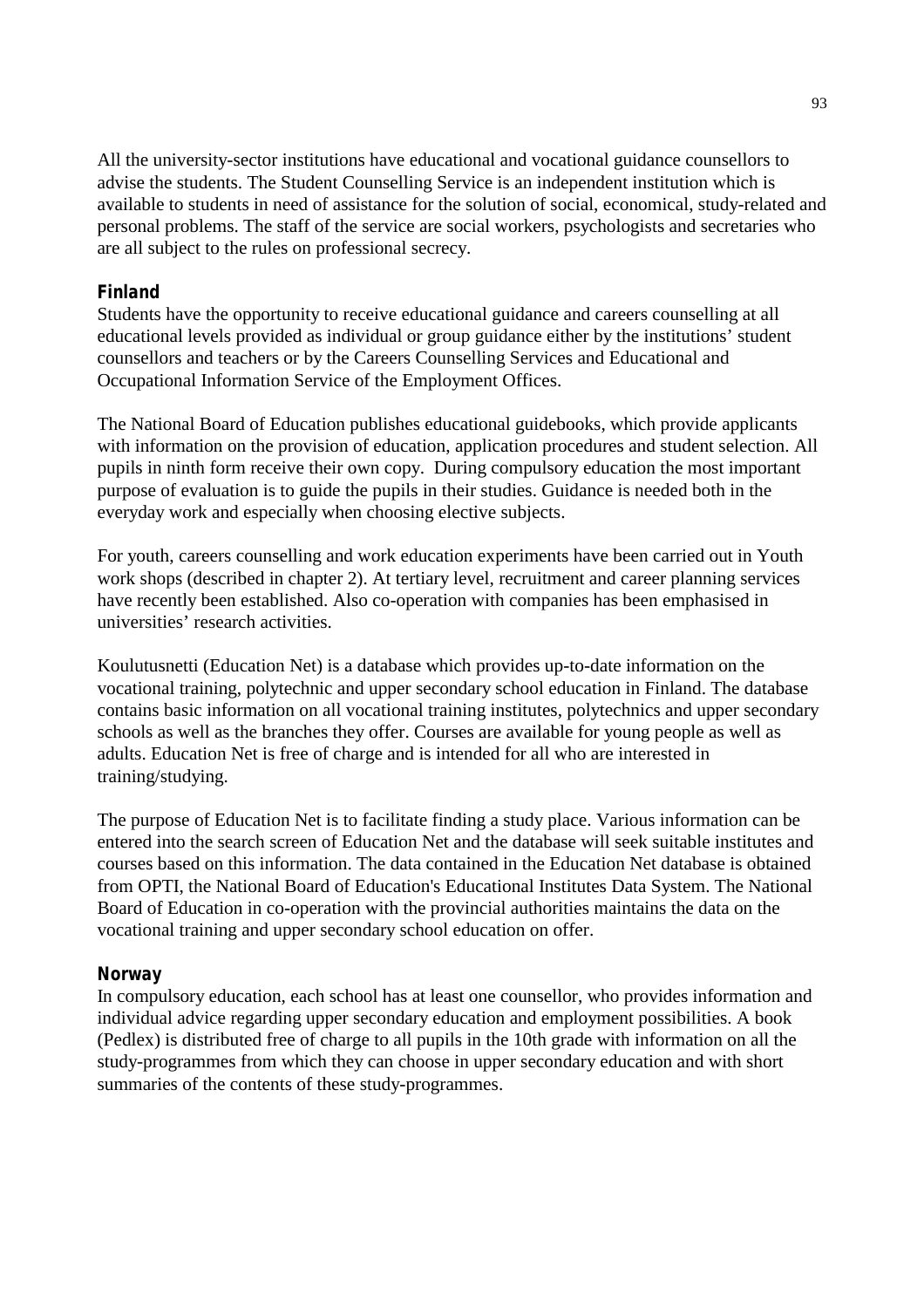In Norway regional plans of action have been developed and put into use at lower and upper secondary schools in order to develop competence within the field of vocational and educational guidance. The purpose of these plans of action has been to create coherence between the young people's choice of education and the availability of apprenticeships and jobs. Experience so far shows that there is better co-ordination and more effective co-operation between the different bodies that are responsible for providing vocational guidance. However, there is still a need for better educational and vocational guidance in lower and upper secondary schools in order to cope with the mismatch problem between supply and demand in apprenticeship places.

Experience shows that girls and boys still choose professions that correspond to traditional gender roles and that girls have more difficulties than boys in obtaining an apprenticeship place. The project "Conscious Career Choices" is aimed at counterbalancing these trends by including actions to encounter problems with vocational guidance related to gender, ethnic background and differences of physical and mental abilities.

As a basis for young people's right choice of educational pathway vocational and educational guidance is to be strengthened in close co-operation with the social partners. This includes among other things prognosis for future work force needs and the development of an updated electronicbased guidance providing educational and vocational guidance on available apprenticeship places and jobs, as well as educational and vocational opportunities in upper secondary education for each county and the country as a whole.

#### **Sweden**

Study and career guidance activities (Syo) is offered throughout the whole compulsory school period. Many schools have special Syo staff. The main aim is to provide personal guidance for the pupils on various study directions and career opportunities after the nine-year compulsory school. Since 1993 the counselling resource has been reduced by 7.5 per cent<sup>69</sup>, probably due to increased attention being paid to the upper secondary individual programmes, which involve workplace contacts among other things.

Upper secondary school guidelines state that the staff shall "assist in providing the foundation for the student's choice of education and career". It is emphasised that guidance shall focus both on choice of courses, further studies and career options and that limitations based on gender, social or cultural background shall be counteracted. Also, a contact to working life and tertiary education institutions is required. Knowledge acquired through working life contacts shall be utilised in school education.

Study guidance is given centrally at each university and college. The guidance is comprehensive and is supplemented by the information which is provided for the different study programmes. Also university and college study counsellors co-operate with the Swedish National Labour Board (AMS), often through the local employment office, thus promoting mutual awareness of education as the route to work.

-

<sup>69</sup> Swedish Background Report.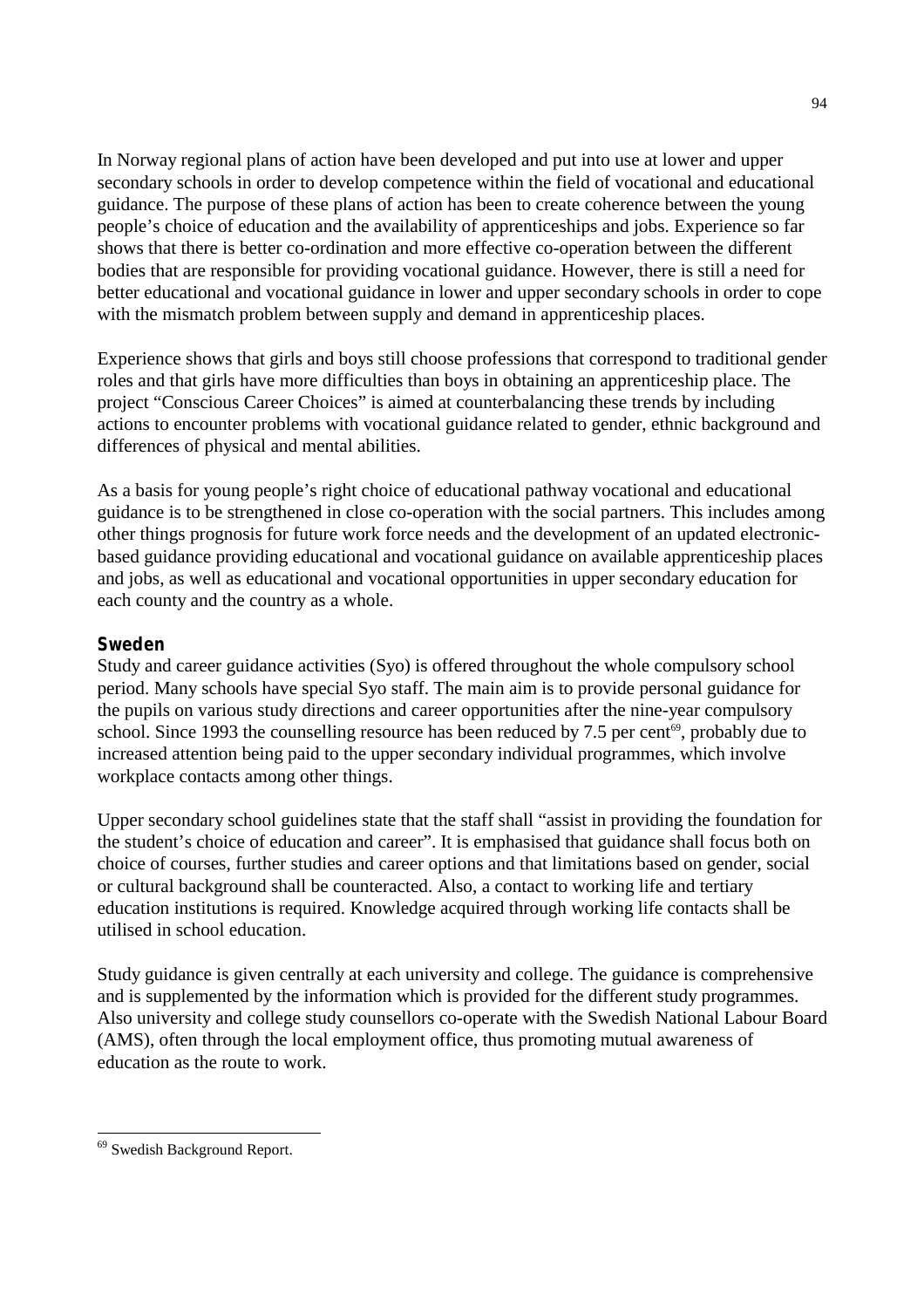## **3.3 The role of employers and trade unions within the education and training systems**

#### **Denmark and Norway**

Denmark and Norway have strong traditions of co-operation with the social partners. Central, national bargaining between employers and trade unions plays a very important role in the Danish and Norwegian labour market and trade union membership is high in both countries. The social partners participate actively in designing provisions for vocational training which qualify skilled workers. Not only do they set the content of training and assessment requirements for qualifications, they also lay down the basic frameworks for working conditions and wages, including apprenticeship wages. They function as advisory bodies to the national policy makers in all questions concerning initial and continuing vocational or labour market training. They are represented on advisory trade committees/councils, which supply advice on the content of the training required for occupations that need a qualification, on curricular content in vocational education and training, anticipation of labour market needs etc. In Norway the social partners are satisfied with the tripartite co-operation at upper secondary level, but they think it can be improved in higher education.

#### **Finland**

The social partners are involved in various degrees in different expert committees, commissions and working groups, which are advisory bodies to Finnish policy makers in issues involving labour, education, social affairs and health. They were advisory bodies to the Youth Committee, which prepared an action plan for the National Youth Programme (see chapter 2), to the Working Group on Employment which produced a Programme for Employment in Finland 1996-1999 and to the Committee for Lifelong Learning which developed a report on the basic principles of Finnish lifelong learning policy.

In January 1998, the Confederation of Finnish Industry and Employers and five major trade unions co-signed together with the Prime Minister and the Minister of Education and Science a common recommendation, which favoured the provision of training places in industry and of teacher and trainer training. Also the social partners will play an active role when apprenticeship/traineeship contracts between schools and enterprises are to be signed.

Recently, thirty Training Committees (6 sectoral committees and 24 occupational subcommittees) corresponding to the new structure of education and training fields were established. These committees will advise on the content of vocational courses, development of competencybased vocational qualifications and anticipate skill requirements, so that the number of education and training places corresponds to labour market needs.

In addition, industry contributes to adjusting educational provision to local needs and opportunities through participation in boards of educational institutions and of local and intermunicipal education consortia as well as in regional advisory councils.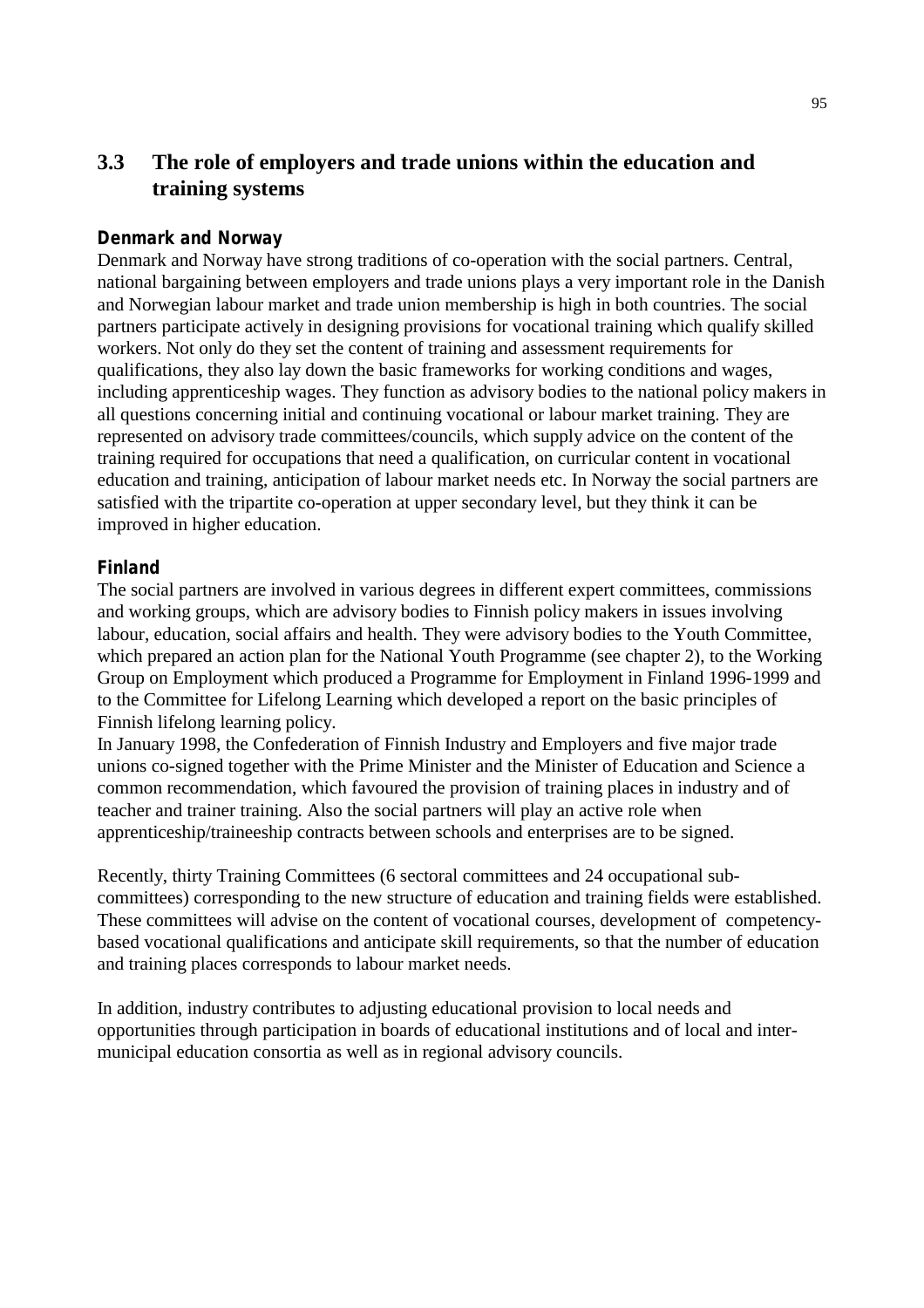#### **Sweden**

As a consequence of not having a national scheme for vocational qualifications and the abolishment of the apprenticeship system in 1970, the role of employers and trade unions has been weak in the initial education and training system. The Ministry of Education has been dominant in determining the level and content of initial vocational education. Employers and trade unions have, however been actively involved in negotiations and matters that are of concern in the existing work force, such as study leave, in-firm training and provisions for continuing education and training.

With the introduction of the new modern apprenticeship scheme they will be involved when contracts for traineeships are being signed between employer, school and student. Employer and trade union representatives are represented on the school's local programme committee.

In May 1998 a bill was presented to Parliament which contained proposals aimed at raising the quality in education by strengthening the links between business and industry and upper secondary school.

## **3.4 Models of co-operation between the classroom and working life and methods used to provide students with experience in the work place**

In compulsory school in all four countries all pupils have a practical training period (one or two weeks) in working life. In general education provided at upper secondary schools, issues related to working and business life are mostly dealt with in the form of course contents. In both general and vocational courses problem based teaching methods such as project work are used in classroom teaching, and the establishment of working life contacts is encouraged in projects within different subjects. Research<sup>70</sup> shows however, that general education teachers are not taking advantage of working life contacts to the extent that vocational teachers are. In student counselling at upper secondary level, working life contacts are established in all four countries. In tertiary education, working methods and working life contact is more common in the nonuniversity institutions than in universities in all four countries.

#### **Finland**

 $\overline{a}$ 

In Finland all pupils in compulsory school have a 2-week placement period with an enterprise.

Institutional vocational education in Finland includes practical training in an enterprise worth a minimum of four credits for all students. Students are also participating in entrepreneurship training, diploma projects done in companies, simulated practice enterprises operating in educational institutions and practical assignments commissioned by external customers from the institutions. Vocational teachers are required to have one to three years' experience in their own field and are expected to keep up their work practice by working in enterprises from time to time. Vocational institutions have one or more consultative committees to develop their contacts in local working life. The new comprehensive legislation, which came into effect as of 1 January

 $^{70}$  With reference to Reform 94 Research in Norway. Source: Sammendrag av sluttrapportene til EVA94 (KUF 1999).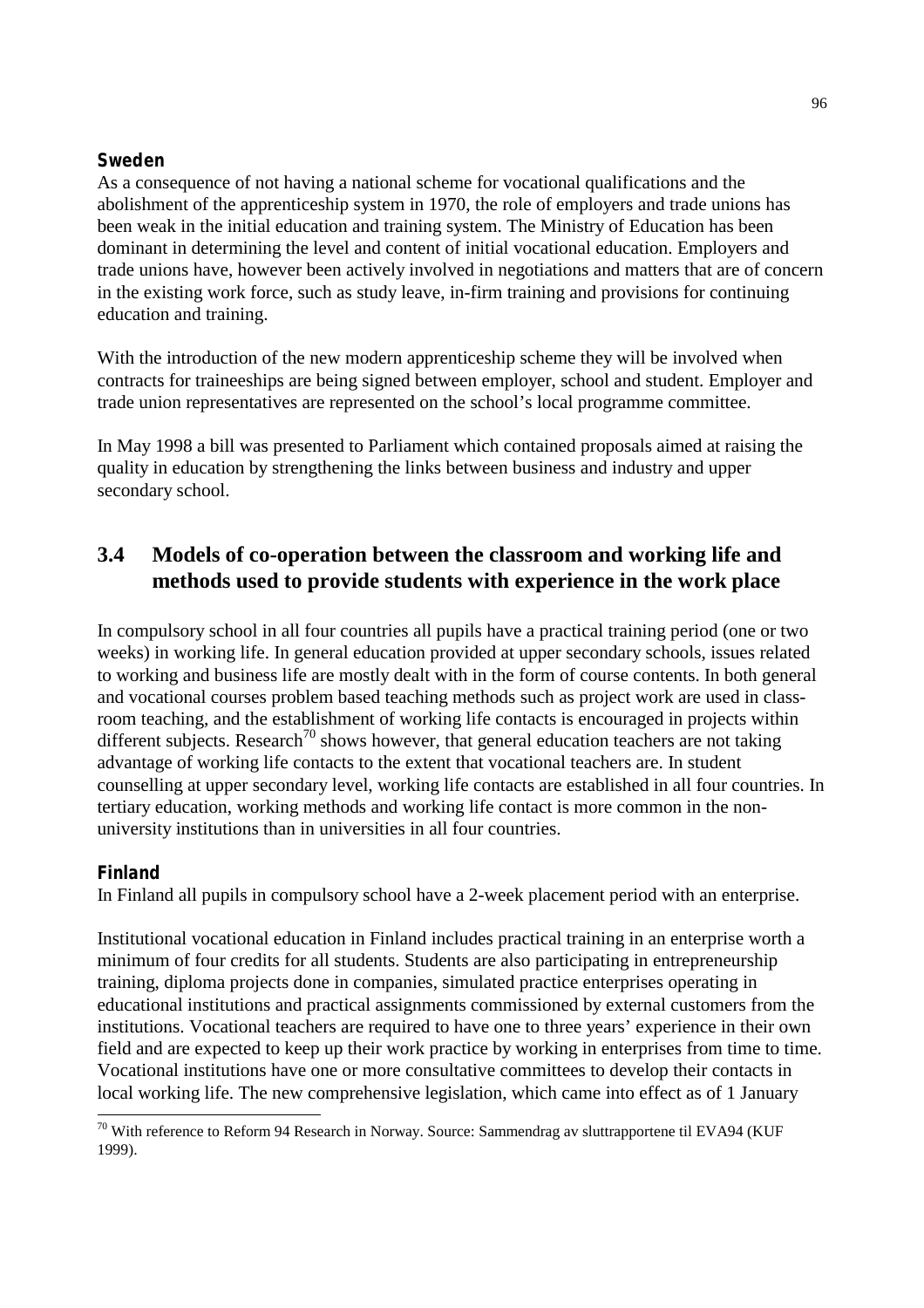1999, requires increased co-operation between upper secondary schools, vocational institutions and other educational institutions.

The vocational reform currently being implemented in Finland focuses on the transferring of vocational education to workplaces and the expansion of on-the-job training through two channels:

- By including a requirement of a mandatory six-month period of on-the-job training
- By expanding the use of apprenticeship training to young people.

The expansion of on-the-job training challenges the institutions, which are going to lead the development work, in that stronger co-operation between institutions and companies is required.

Experience from the Mutual Enrichment Strategy mentioned above shows that networks between upper secondary schools and vocational institutions have been developed both regionally and locally through common provision of courses, student counselling, and teaching arrangements to support personal study programmes. In addition, students are entitled to get credit for those courses completed elsewhere, which comply with the objectives and core content of the curriculum.

At tertiary level students' options have been increased, among other things to make the education comply better with working life needs. Also universities have established guidance and counselling services to promote working life relations and job placements in co-operation with employment offices. In universities the flexibility in minor subjects has been increased. At AMK institutions it is possible for students to choose study modules, which meet the requirements of working life and in the degree programmes practical training in working life is compulsory. AMK institutions also use teaching methods which involve independent study and project work (topics and problems come from real working life) instead of class-form studies. Work experience plays an important role in AMK teachers' professional skills and instruction is often provided by working life experts. In addition, AMK institutions have extensive working life networks and consultants.

#### **Sweden**

In Swedish compulsory schools all pupils shall have an opportunity for working life experience through prao<sup> $71$ </sup> (period of practical training with a company). The access to prao has however declined after the previous requirement for six to ten weeks of compulsory work experience was removed when the new curriculum for compulsory school was introduced in 1994.

In the 14 vocational programmes at least 15 weeks of the education duration shall be carried out in the workplace (APU). In the two general education programmes, there is an opportunity to include some work-based education, in addition to the opportunity to include subject-linked practice within the programmes. Teachers are required to seek close co-operation with individual employers, as a similar obligation is not imposed on employers to participate. Taking into account

 $\overline{a}$ <sup>71</sup> Ten Point Action Plan for Quality and Equivalence in the School, released by the Ministry of Education and Science in June 1998.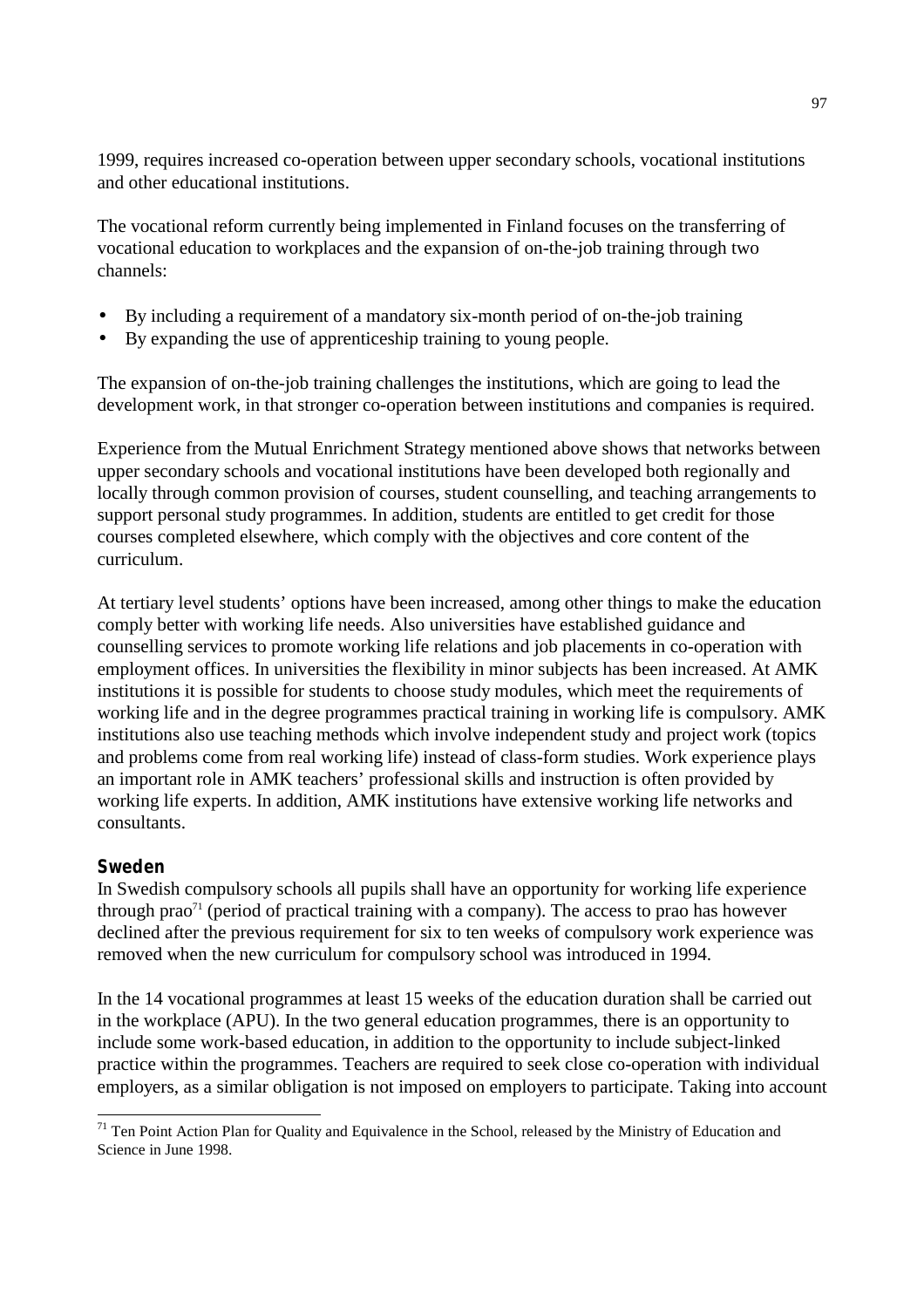the difficult labour market situation in Sweden in the 1990s, schools have been quite successful in gaining the required number of places. There has however been a problem that participation varies from programme to programme and from school to school. According to the Swedish background report 63 per cent of students receive the APU they are entitled to, taking all programmes into consideration.

The individual programmes allow for flexibility in that students may combine education within special vocational fields or apprenticeship training with studies at the upper secondary school. Thus, APU is an option within the individual programmes.

A survey of 1996 school leavers (Statistics Sweden, 1997) showed that 78 per cent of students in the vocational programmes undertook APU, 62 per cent in the individual programme, and 15 per cent in the general programmes. According to data from Statistics Sweden, it does not seem that participation in APU has the impact it is hoped to have upon school leavers' chances of getting a job when they leave school. Part-time work seems to have greater impact on job opportunities.

At upper secondary level links have been established between individual schools and their local employers to improve programme development and implementation.

The new apprenticeship system that was introduced in 1997 as an option within the national programme requires 50 per cent of the time to be spent at the work place. The normal training period is three years, but there is provision for the training period to be extended to four years. As opposed to the apprenticeship systems of the other three countries the young person has status of student and is not paid for the time in the work place. It is the school that is responsible for managing the apprenticeship and an apprenticeship contract is signed between the young person, the school and an employer. Enterprises taking on apprentices are required to have trained workplace supervisors, but it is the school that is responsible for ensuring the quality of the training. Employer and trade union representatives are represented on the local programme committee.

In every upper secondary school programme committees for school-working life co-operation are to be established. The Government intends to appoint a special group consisting of parties in the labour market, which shall look into the way co-operation between school and working life can be further developed.

The Government has stated priority areas for 1997/98-98/99 in the national development plan. For the upper secondary level this includes developing the quality of programmes with vocational subjects.

At tertiary level several universities and colleges co-operate with business and industry with regard to range and design of courses, design of syllabuses, periods of work practice etc. This is done to increase the students' opportunities to gain employment after the completion of their studies. In Sweden non-university post-secondary programmes are a significant pathway for many upper secondary leavers. Non-university post-secondary programmes are of one or two years duration, and are supplied by different public and private educational providers and employer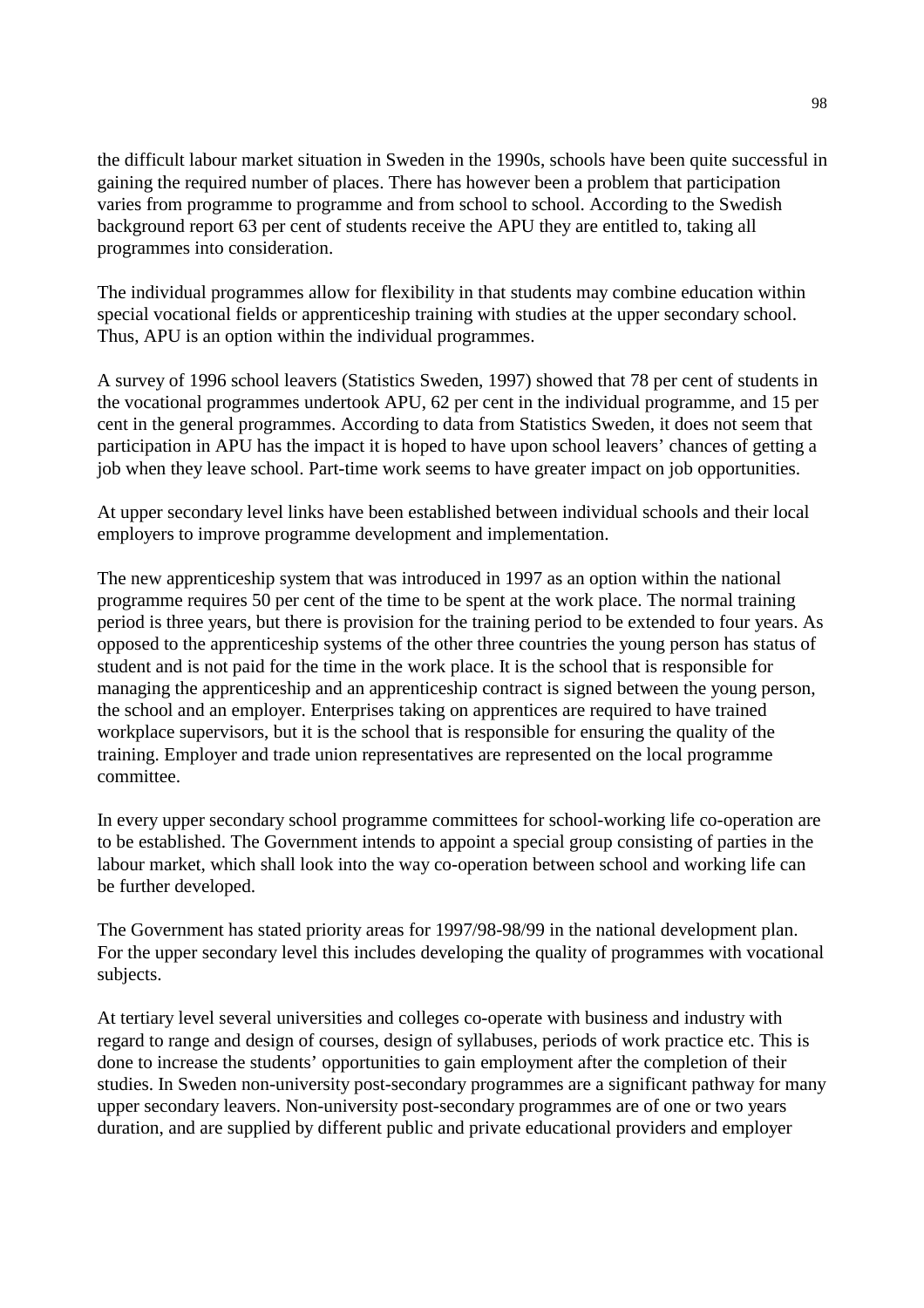organisations. Instruction is mostly applied and some work-based component is included in many of the programmes. There is no nationally-recognised system of qualifications for these courses.

The new pilot initiative in post secondary education "Qualified Vocational Education" is a course which is designed to correspond to real needs in the labour market. One third of the time to be used is based on application of theoretical knowledge in the work place. Close co-operation between enterprises and various course providers (upper secondary schools, municipal adult education, higher education and enterprises) is foreseen. The courses will be open for those who have completed upper secondary education as well as for gainfully employed who wish to develop their skills in a particular field. It is a requirement that the work place itself is organised as to make learning feasible. Employers will participate actively in course design. Based on the experiences gained from the project, the Swedish government intends to decide on the further development of QVE.

#### **Denmark**

In the Gymnasium periods of practical experience in a business may be included in the instruction in some subjects and in connection with the educational and vocational guidance. Such periods of practical experience must ensure that the students function in roles other than the usual student roles and that they carry out meaningful and as far as possible realistic tasks of a practical nature. In the HF programme no training-employment relationship provision exists. In the HHX and HTX programmes there is no practical training involved, but visits to businesses, institutions or the like may be included in the instruction in some subjects. The pedagogy of the HTH and HHX programmes is more project-based than in the Gymnasium.

The individual programmes are mainly practical, designed to meet the individual student's needs of applied training which involves work-place training (See chapter 2 for description of programmes).

Both the HHX, HTX and apprenticeship programmes are offered in vocational colleges. The apprenticeship or sandwich-type programmes vocational education and training, involve 2/3 of the time being spent in practical training in an enterprise, the rest is supplied by the vocational college. The vocational colleges also offer short cycle courses at the tertiary level, so upper secondary students work alongside both tertiary students and master craftsmen. The social partners are highly involved at all levels, as consultative bodies. Therefore the system is also very responsive to and supported by industry.

In tertiary education some short-cycle higher technical education programmes contain a practical training element, whereby the student must spend a certain period of practical training in a business. Most medium-cycle programmes are very practically oriented with practical training periods. In long-cycle tertiary programmes however, there is generally no practical training or other provision of a similar nature incorporated in the courses.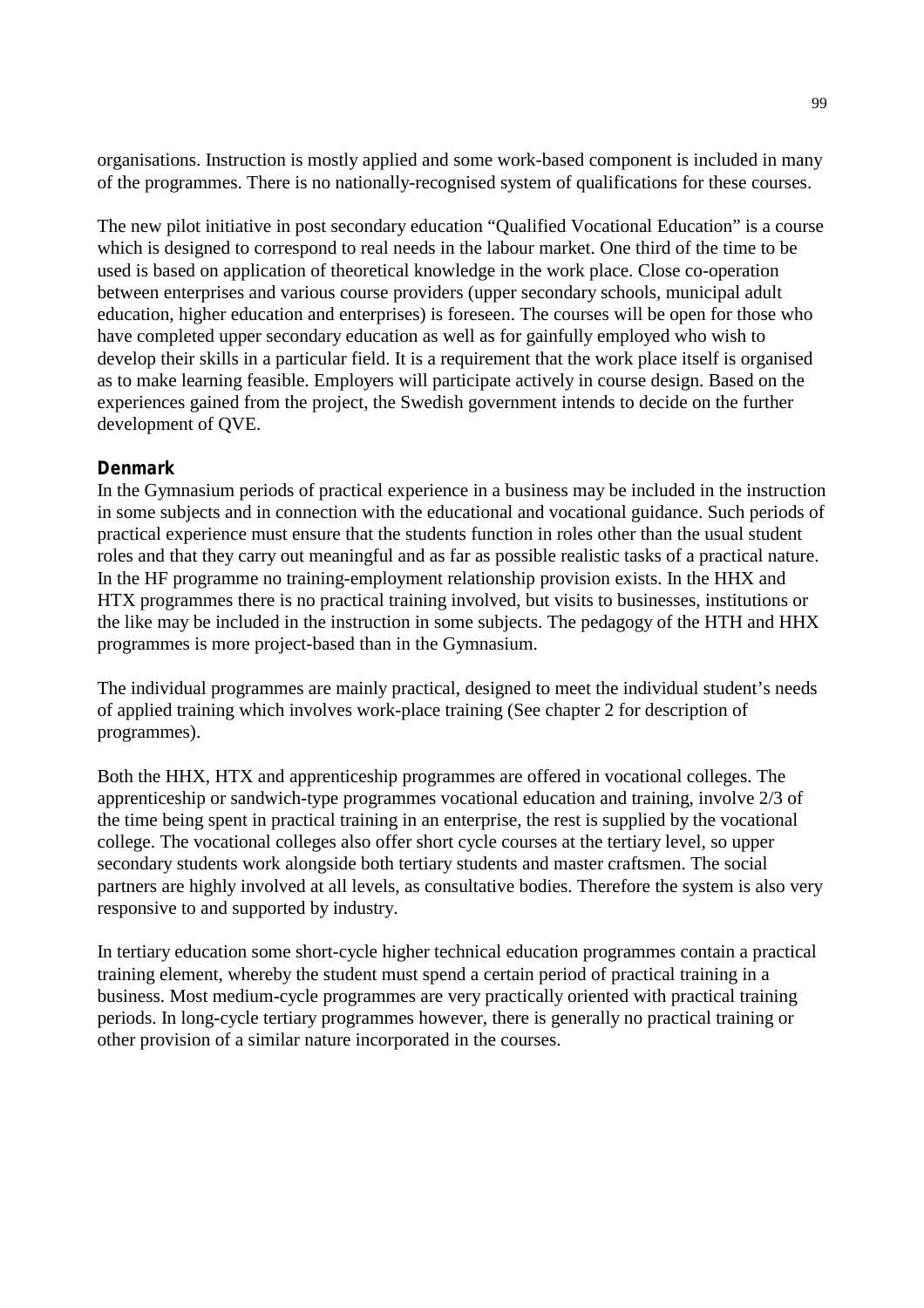#### **Norway**

All pupils in compulsory education have one-week training placement during the 8th grade. Most compulsory schools also have programmes which include working life contacts; for example representatives from local industry or the community may be invited to schools and pupils are also given the opportunity to visit local industries and community services. Guidance and information about the world of work is also part of the curriculum at both compulsory and upper secondary level.

In both compulsory and upper secondary education the establishment of pupil enterprises is possible. The social science study programme is compulsory for all pupils in upper secondary education and gives a basic introduction on which steps to take in working towards establishing an enterprise. There are two models/projects in Norway for the organisation of pupil enterprises:

- Local active schools (Distriktsaktiv skole), particularly used at lower secondary level
- Young Enterprise, which is linked to an international organisation, Young Enterprise Europe, is aimed especially towards the upper secondary level.

One out of every two upper secondary schools participates actively in some kind of resource centre activity. The resource centre is usually a separate department within an upper secondary school. These centres stimulate the co-operation between upper secondary schools and the local labour market and industry and contribute to find new areas and forms of co-operation - between schools, institutions, public and private enterprises responsible for general education, vocational training and adult education and the local industry. The aim is to create more adapted educational and training opportunities for young people and adults and create more jobs in the local community. Many of the centres have tasks from the employment authorities as their main activity.

At upper secondary level most vocational programmes are part of the 2+ model with two years of training in an enterprise. The other vocational programmes are provided at upper secondary school. In addition, those who are not able to find an apprenticeship place are provided with a place in an advanced course II. Reform 94 research shows that those who have been offered an alternative advanced course II, due to lack of apprenticeship places are having more problems passing the trade or journeyman's examination than apprentices who have received their training in an enterprise. Therefore it is suggested in White Paper no. 32 (1998/99) to extend the time allocation for the alternative advanced course II in order to provide possibilities for student placements in enterprises. In tertiary education contact with working life varies from institution to institution, but is agreed that it should be developed through co-operation between state colleges and industry in the different regions. The social partners emphasise the establishment of contacts with state colleges as early as in upper secondary education. This is thought to improve the through-flow of pupils from upper secondary education to higher education and also improve young people's transition to working life.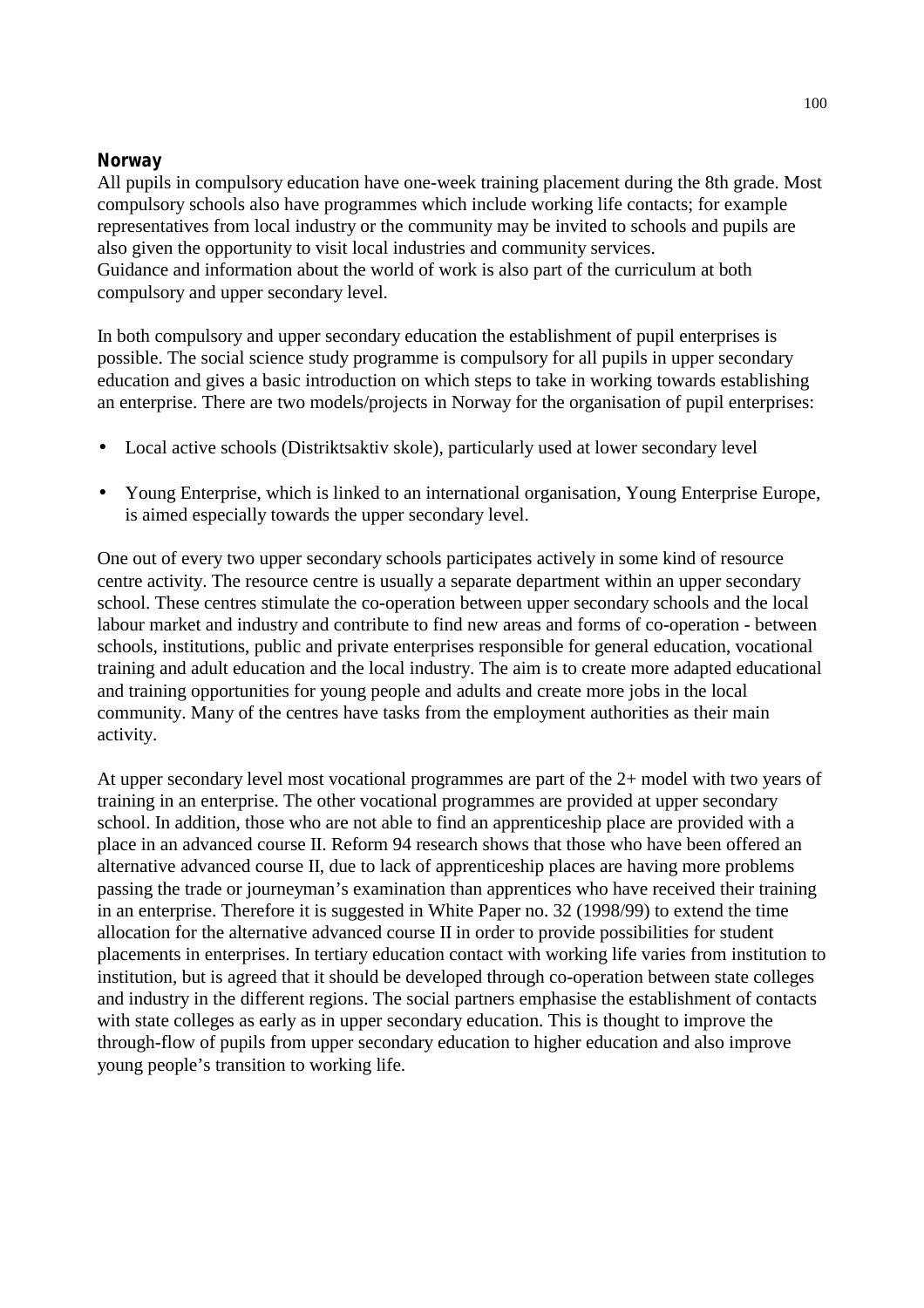## **3.5 Importance of occupational qualifications**

In Denmark and Norway occupational qualifications have great importance. In both countries vocational education and training is offered in a nation-wide system conveying qualifications which are without exception valid all over the country and which all have the approval of the social partners.

In Finland occupational qualifications are becoming increasingly important as a result of the development of new structures of qualifications which respond better to the needs of the employment system. Development began in the 1980s with the changes in the qualification structure in upper secondary vocational education and is currently being accelerated through the reform of curriculum structure in vocational schools, the creation of a new level of qualifications in the non-university AMK institutions and through the system of competency-based qualifications in adult education which are soon to be applied to the secondary and postsecondary levels of initial education and training as well. Today there are thirty occupational categories in seven sectors.

The Swedish labour market is the least occupationally organised labour market of the four countries. Even though 14 of the upper secondary programmes are vocational, certificates of formal occupational qualifications are only required for a small number of jobs.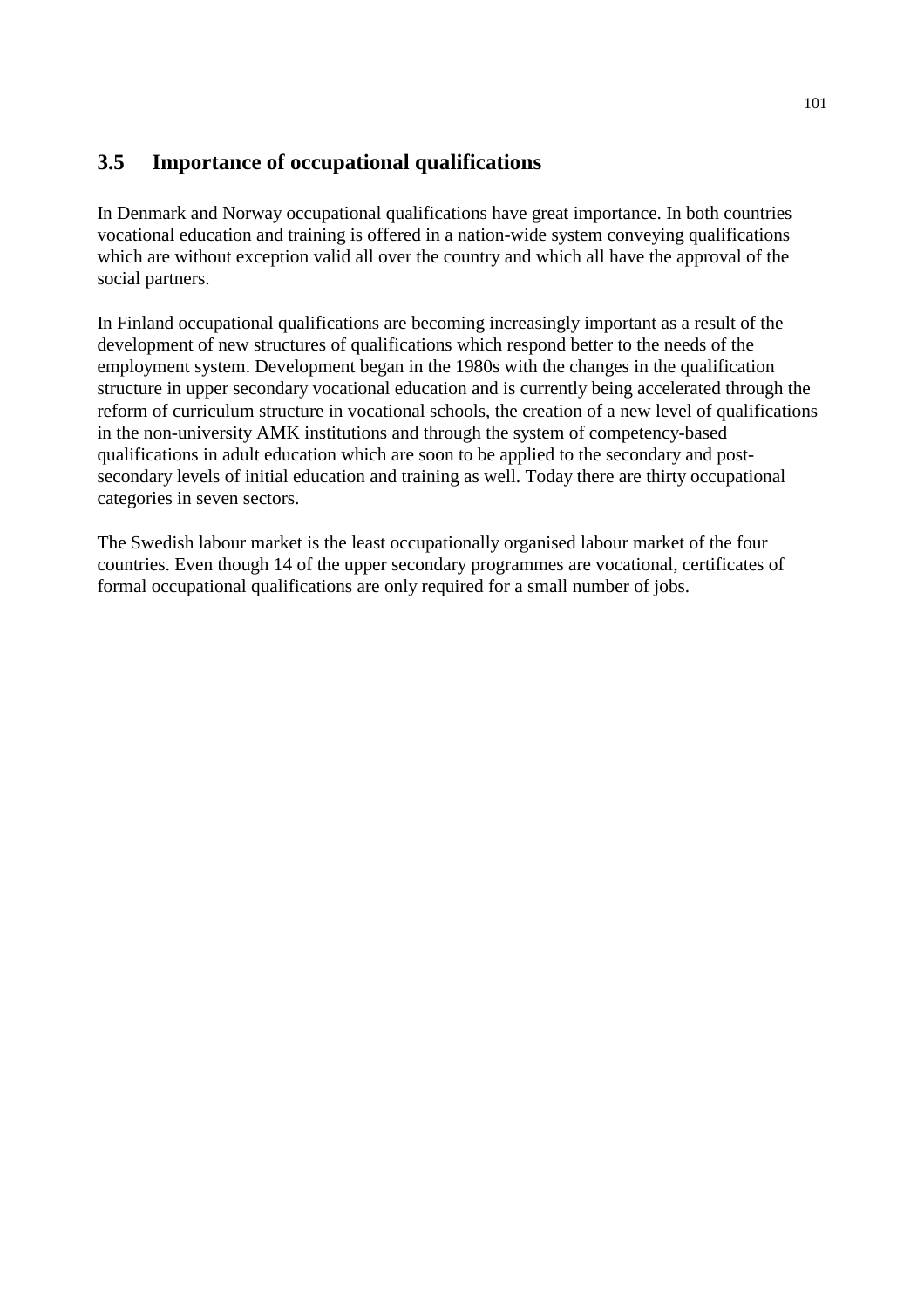# **ANNEX 1**

#### **Examples of modularised study programmes in Norway**

The modularization concept, as it is used in Norway, is difficult to give a specific definition as it is defined differently in different study programmes, but one might say that modularization is both a quantitative and a qualitative concept. The concept is quantitative in the sense that it refers to allocation of time i.e. a module can be a year course, or a smaller unit of a course or a subject (the smallest being two hours a week).

The concept is qualitative in the sense that it is related to a competence specified through objectives that the student is to strive to attain i.e. a module can consist of one or more objectives. A module is a partial qualification, and it is only when all the modules of a course are completed successfully that a student receives a full qualification and can receive a school-leaving certificate or a trade or journeyman's certificate.

The graph that follows shows how the study programmes for the core subjects are divided into modules in order to provide possibilities for vocational students to obtain university entrance qualifications by taking additional modules in the core subjects. The two alternative ways of receiving such a qualification is described in the graph. It should be noted that some of the terms used in the graph are not official (e.g. History (post 1850) is the official name of the subject, not Modern History).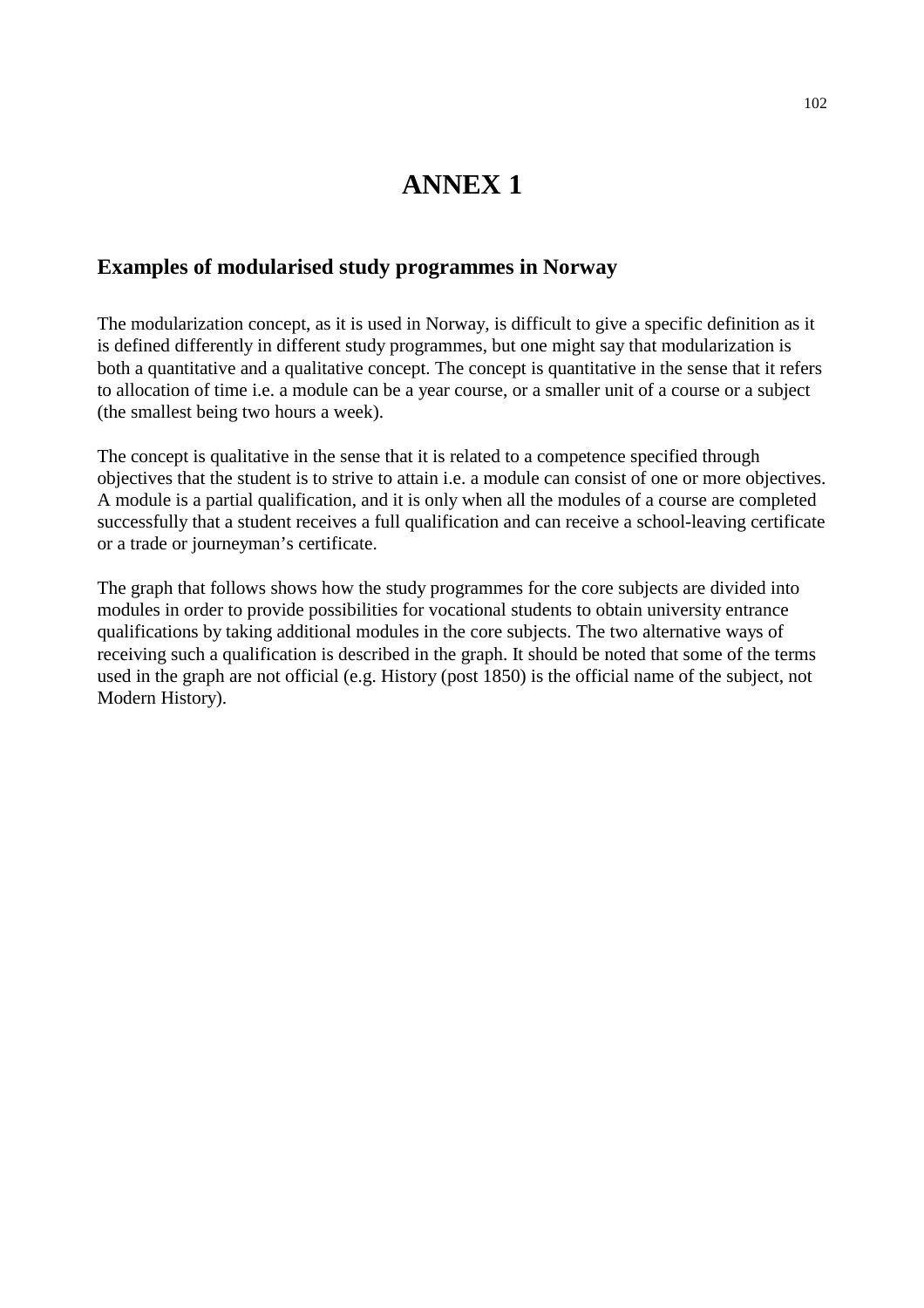# **TO OBTAIN HIGHER EDUCATION QUALIFICATIONS** (apprentices and holders of trade or journeyman's certificates)

## **Alternative 1**

**After completing 2 years at school (foundation course and advanced course I), apprentices attending a vocational area of study may attend an advanced course II consisting of general subjects, building on the general subjects of the two first years in order to gain full matriculation qualifications.**

## **Alternative 2**

**I** 

**After obtaining a trade or journeyman's certificate, it is possible to gain full matriculation qualifications by taking extra modules in the subjects Norwegian, English, Social Sciences, Mathematics and Natural Sciences.**



A module is the documented partial competence within a single

Modules within an area of study resulting in vocational qualifications

 $\Box$  Additional modules to be taken in order to obtain higher education qualifications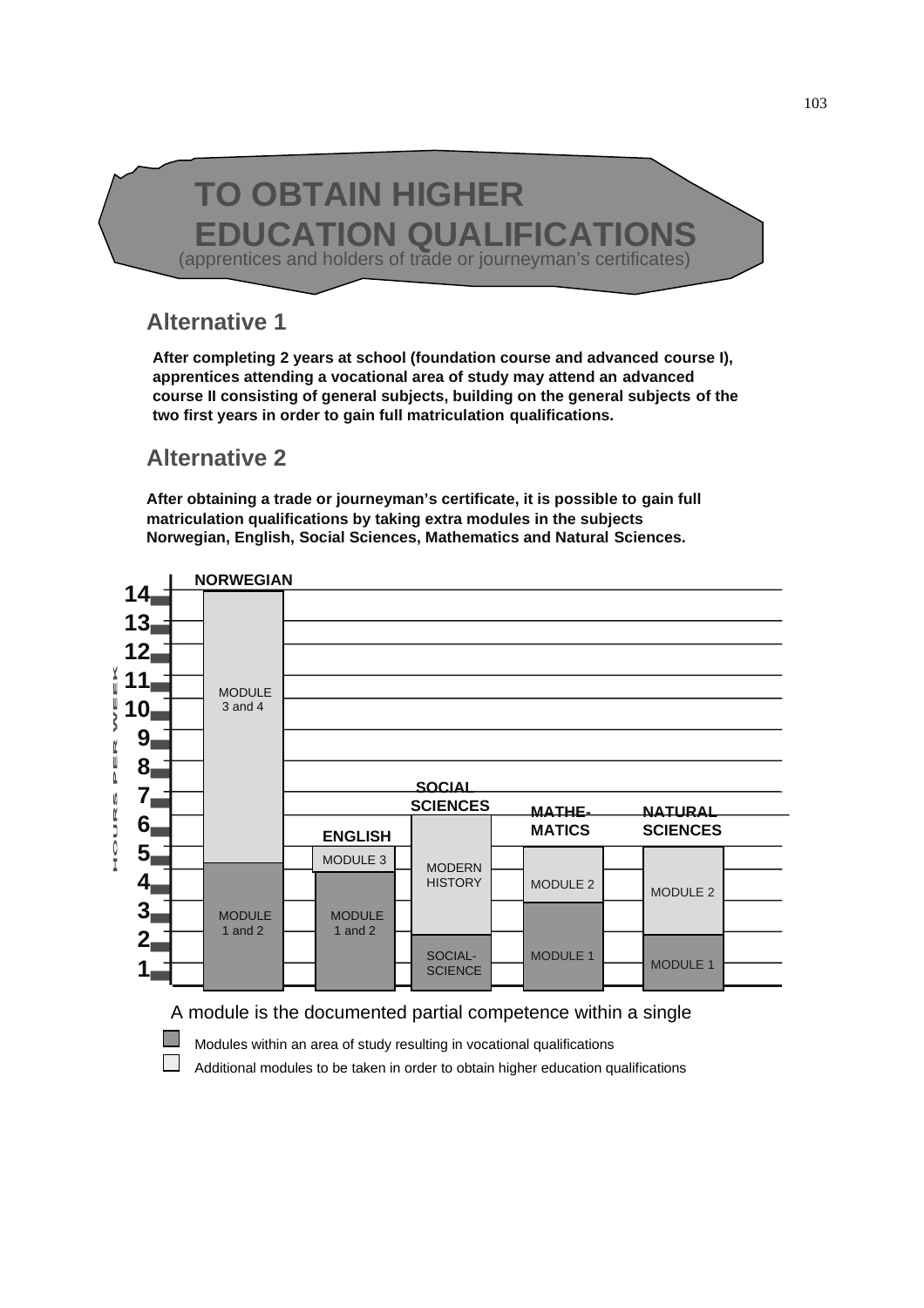The curriculum (abridged copy) that follows illustrates how modularization is done in Media Studies, a specialised subject in the area of General and Business Studies.

# **Curriculum for Upper Secondary Education**

**Media Studies**

# **Specialised subject in the area of study General and Business Studies**

**Oslo, September 1994 Ministry of Education, Research and Church Affairs**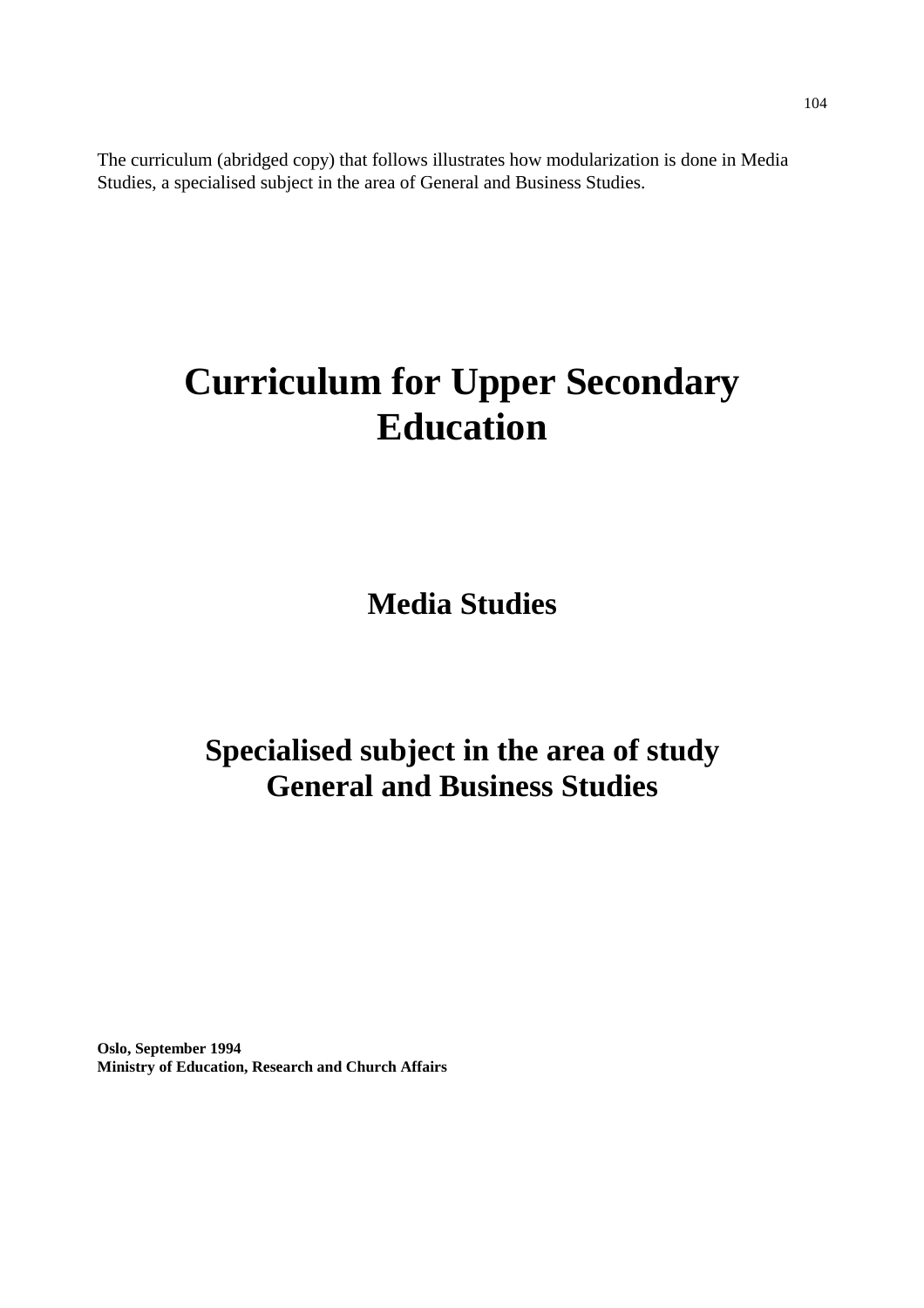# **Contents**

#### **Chapter 1: General information**

- 1.1 Introduction
- 1.2 Media Studies in the area of study General and Business Studies
- 1.3 The structure of the study programme

#### **Chapter 2: Objectives and learning targets**

- 2.1 Common objectives for specialized subjects
- 2.2 Media Studies 1
- 2.3 Media Studies 2
- 2.4 Media Studies 3
- 2.5 Media Studies 4

### **Chapter 3: Assessment**

- 3.1 Why assessment?
- 3.2 What shall be assessed?
- 3.3 How shall assessment be carried out?<br>3.4 Special conditions Project work
- Special conditions Project work

#### **Appendix 1**

Number of teaching hours and modules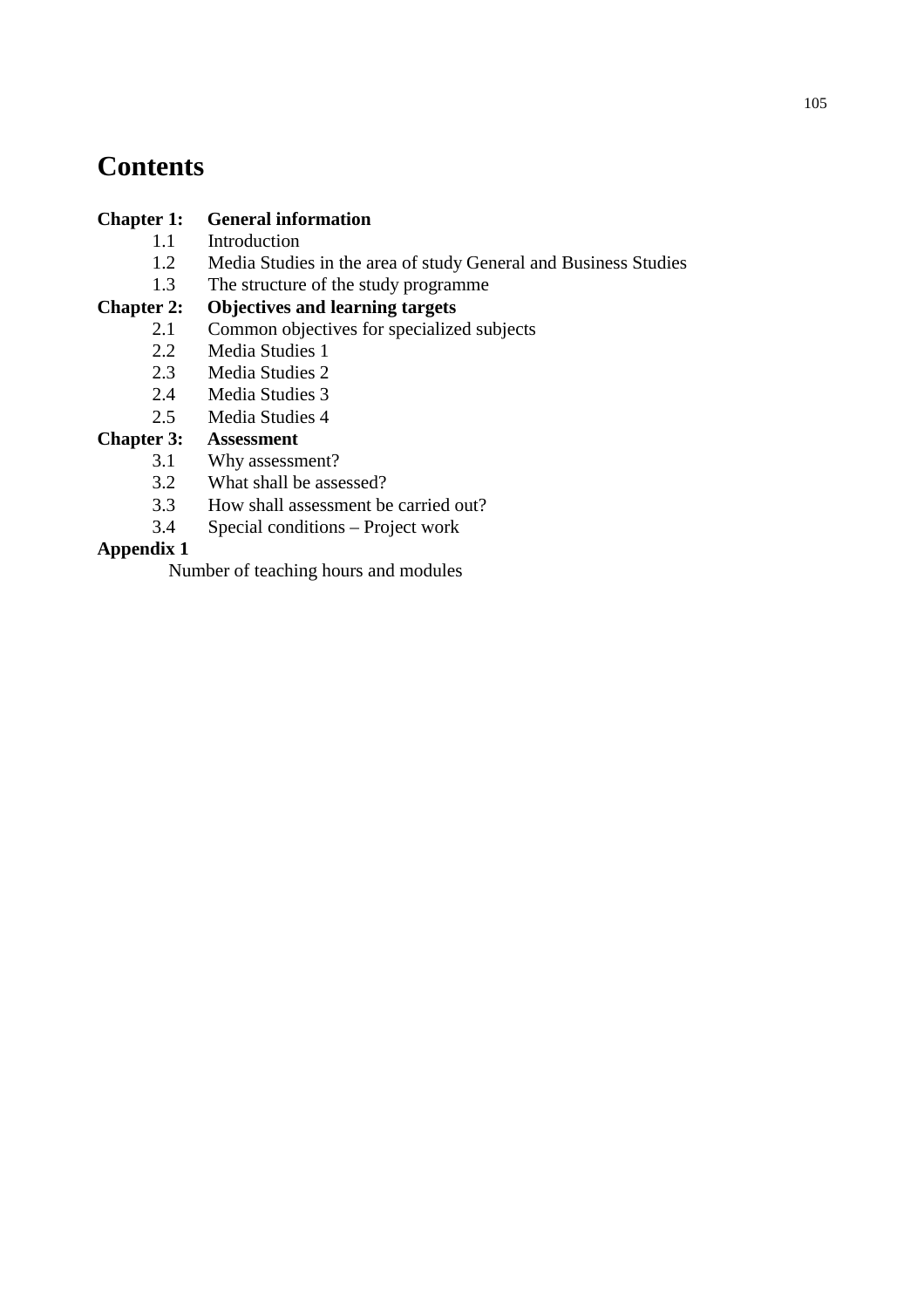# **1.3 The structure of the curriculum**

Media Studies consists of the modules Media Studies 1, 2, 3 and 4, of respectively 5, 5, 5 and 5 hours per week. All modules are combinations of theory and production. Media Studies 1 and 3 mainly emphasise theory, while media studies 2 and 4 mainly emphasise production. Many combinations are allowed, the only restriction being that pupils who take Media Studies 2 and/or 4 are also required to take Media Studies 1.

**Media Studies 1**. The course is designed to provide pupils with a basic knowledge of communication, media in social contexts, the media's forms of expression and the possibility of creating their own productions.

**Media Studies 2.** The course is both practical and theoretical. The theoretical element emphasises journalism, however most of the course consists of productive work, whereby the pupils create text, sound and vision productions. Pupils work within the three basic media: text, sound and vision.

**Media Studies 3.** The course involves a study of the media in a cultural development perspective, past present and future, in both national and international contexts. The course also includes a project associated with one of the topics.

**Media Studies 4.** The course is mainly taken up by productive work whereby pupils concentrate on one medium. It is intended that the pupils shall gain insight into information retrieval, information processing and production within the chosen medium. They create and direct media productions associated with different categories within the chosen area.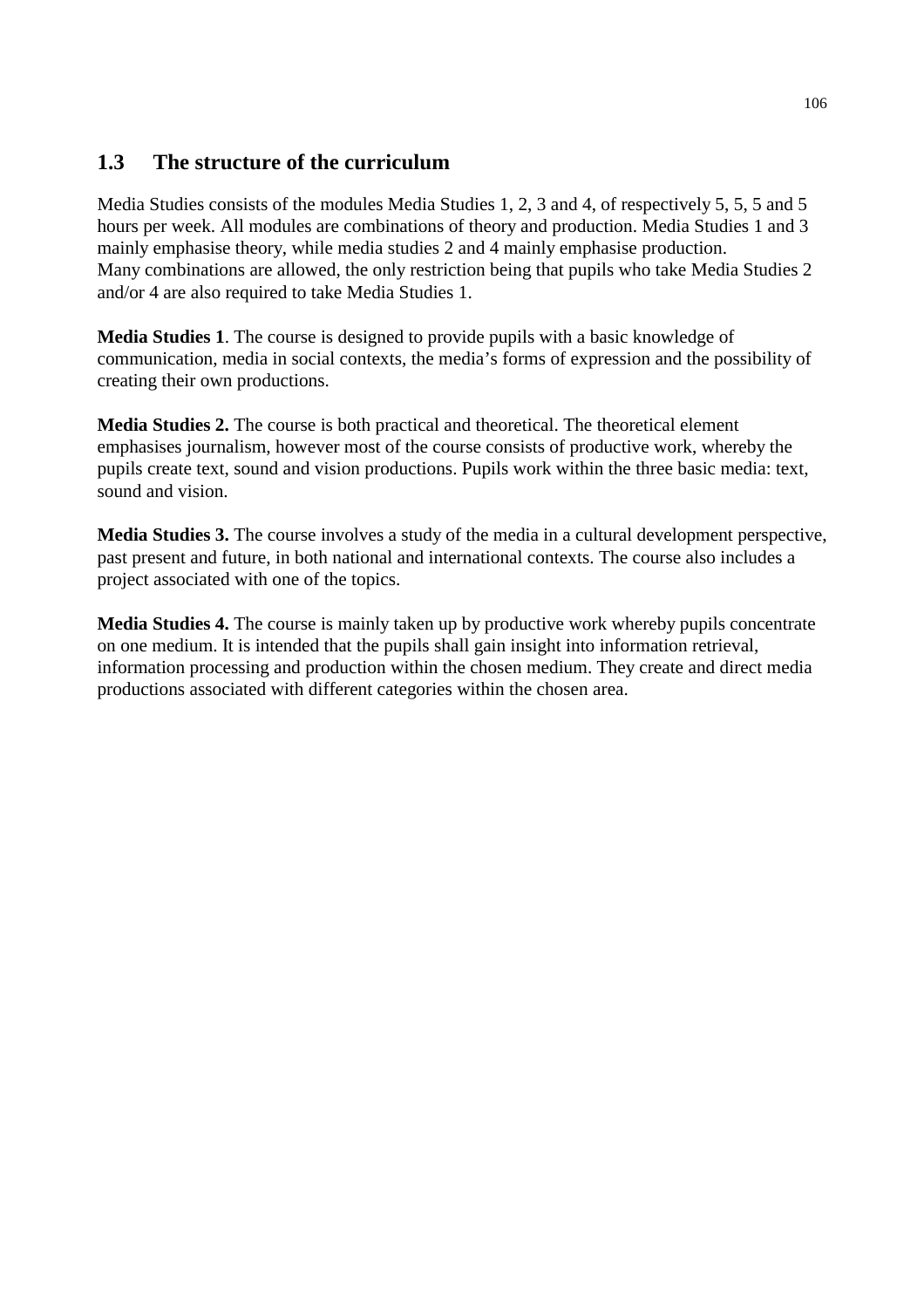# **Appendix 1**

# **Number of teaching hours and modules**

Media Studies consists of 4 modules: Media Studies 1, 2, 3 and 4.

|                  | <b>Modules</b>  | <b>Hours</b> per<br>year | (average hours<br>per week) |
|------------------|-----------------|--------------------------|-----------------------------|
| <b>Module 1:</b> | Media Studies 1 | 187                      |                             |
| <b>Module 2:</b> | Media Studies 2 | 187                      |                             |
| <b>Module 3:</b> | Media Studies 3 | 187                      |                             |
| <b>Module 4:</b> | Media Studies 4 | 187                      |                             |

#### **Note to appendix 1**

The basis for the number of tuition hours is the total number of tuition hours per year. The average number of tuition hours per week is equal to the number of tuition hours per year divided by 38. Cf. the contract of employment, where it is laid down that teaching shall be arranged on 190 days of the year, divided into 38 weeks.\*

\* Specially arranged courses for adults may be completed more rapidly (intensive courses). Training may also be extended over longer periods when this is needed by groups or by individual pupils.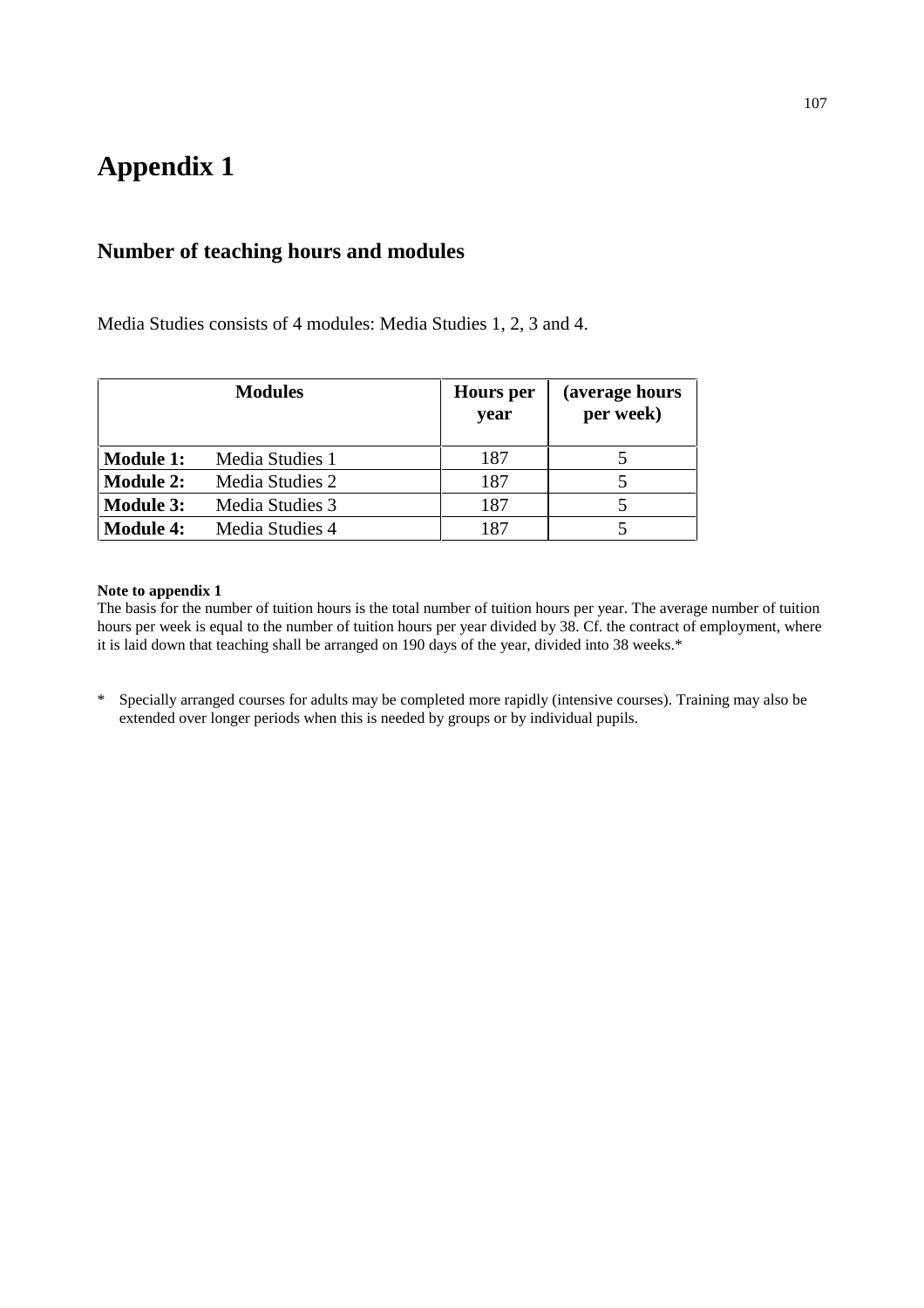The curriculum (abridged copy) for Able Seaman in the Electrical Trades area of study is an example of how modularization is done in an area of study leading to trade or journeyman's certificate where training is provided by an enterprise. The curriculum covers the two last years of the 2+2 model (i.e. one year of instruction and one year of productive work). The appendix specifies the modules and the percentage of total training. (It should be noted that this differs from the areas of study leading to higher education qualifications in which modules are specified in hours per week- see media studies above).

# **Curriculum for Upper Secondary Education**

# **Electrical Trades**

# **Apprenticeship Training Able Seaman**

**Oslo, July 1996 Ministry of Education, Research and Church Affairs**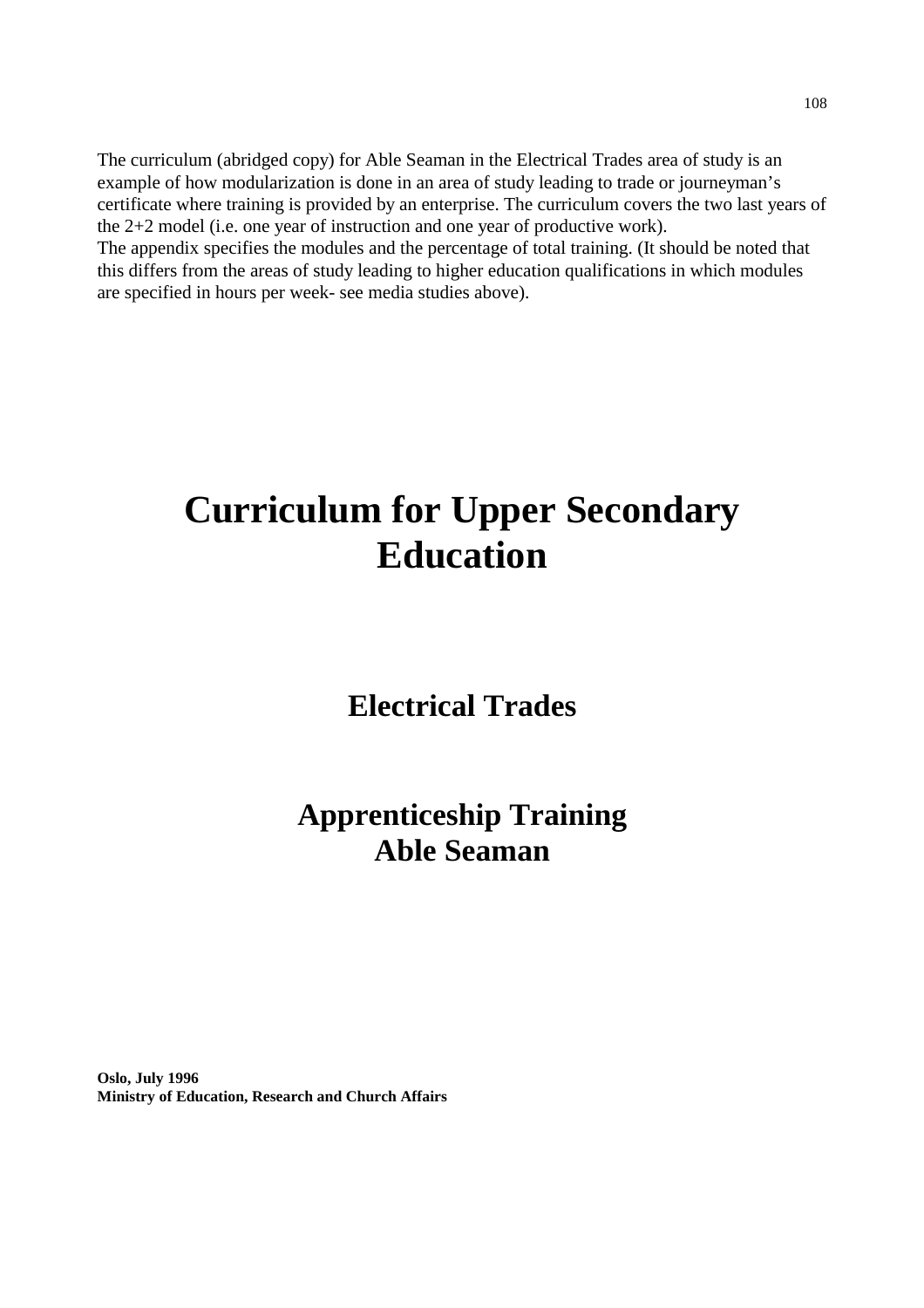# **Contents**

### **Chapter 1: General information**

- 1.1 Introduction
- 1.2 Entrance requirements
- 1.3 Total length of apprenticeship training (training and productive work)
- 1.4 Qualifications

### **Chapter 2: Objectives and learning targets**

- 2.1 Common objectives for apprenticeship training of able seamen
- 2.2 Watchkeeping
- 2.3 Loading and discharge
- 2.4 Arrival and departure
- 2.5 Maintenance work
- 2.6 Knowledge of the vessel
- 2.7 Safety and emergencies
- 2.8 Knowledge of the shipping company

### **Chapter 3: Assessment**

- 3.1 Why assess?<br>3.2 What shall be
- What shall be assessed?
- 3.3 How shall the assessment be carried out?

### **Appendix 1**

The apprenticeship training modules of the able seaman course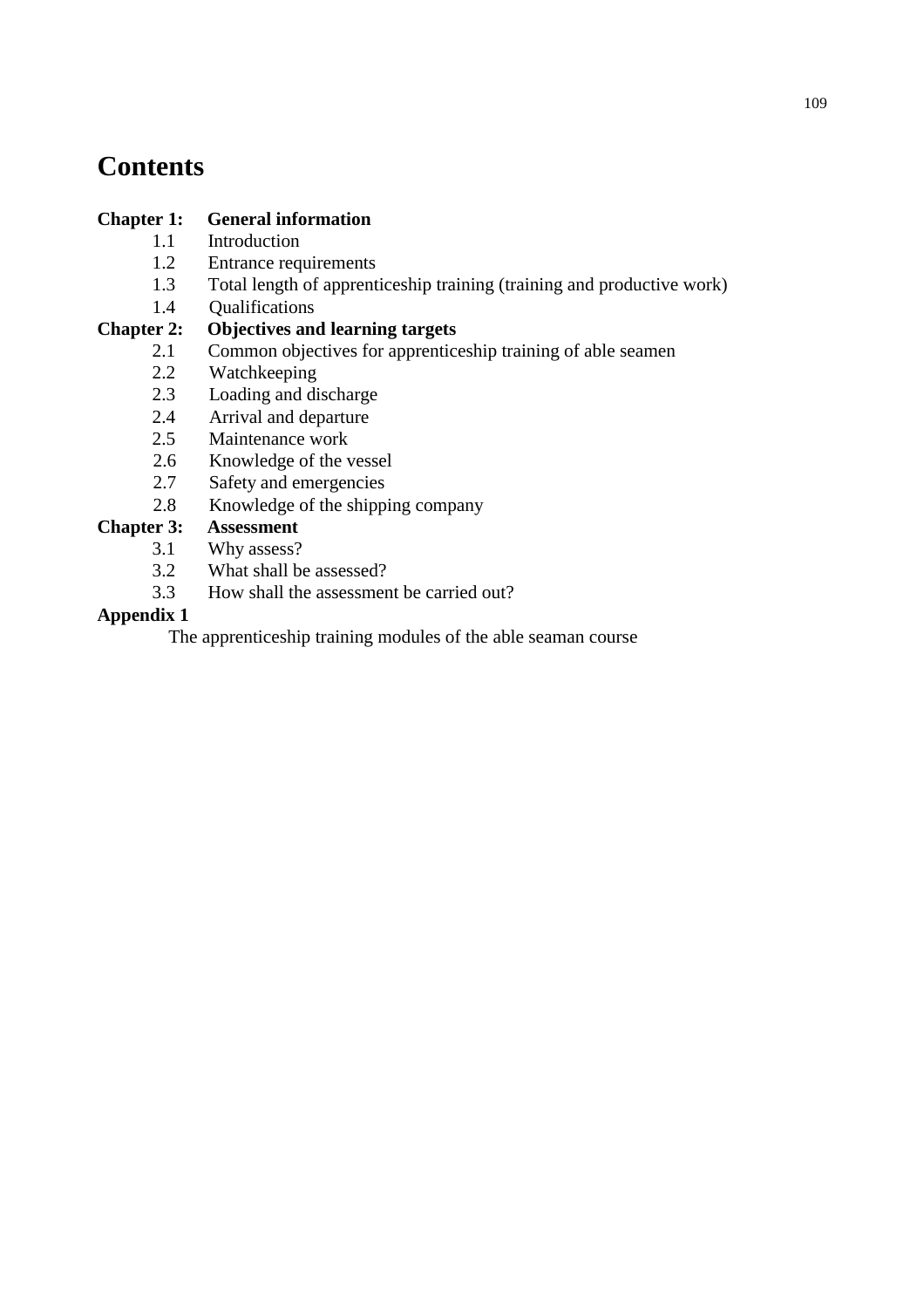# **Appendix 1**

| <b>Modules</b>   |                               | <b>Content</b>         | Percentage of  |
|------------------|-------------------------------|------------------------|----------------|
|                  |                               |                        | total training |
| <b>Module 1:</b> | <b>Watchkeeping</b>           | Chapter 2.2            |                |
|                  |                               | Objective 1.           | 25%            |
| <b>Module 2:</b> | <b>Loading and discharge</b>  | Chapter 2.3            |                |
|                  |                               | Objective 1.           | 20%            |
| <b>Module 3:</b> | <b>Arrival and departure</b>  | Chapter 2.4            |                |
|                  |                               | Objective 1.           | 10%            |
| <b>Module 4:</b> | <b>Maintenance work</b>       | Chapter 2.5            |                |
|                  |                               | Objectives 1 and 2.    | 20%            |
| Module 5:        | Knowledge of the vessel       | Chapter 2.6            |                |
|                  |                               | Objectives 1 and 2.    | 10%            |
| Module 6:        | <b>Safety and emergencies</b> | Chapter 2.7            |                |
|                  |                               | Objectives 1, 2 and 3. | 10%            |
| <b>Module 7:</b> | Knowledge of the shipping     | Chapter 2.8            |                |
|                  | company                       | Objectives 1, 2 and 3. | 5%             |
| <b>Total</b>     |                               |                        | $100\%$        |

**The apprenticeship training modules of the able seaman course**

It is the responsibility of the training establishment to ensure that the apprentice receives training in accordance with the objectives of the curriculum and the specified learning targets. Theoretical studies should as far as possible be acquired by the means of practical tasks. In areas where the training enterprise does not consider that it has the necessary competence to conduct parts of the training itself, it must ensure that the apprentice receives this training in some other way.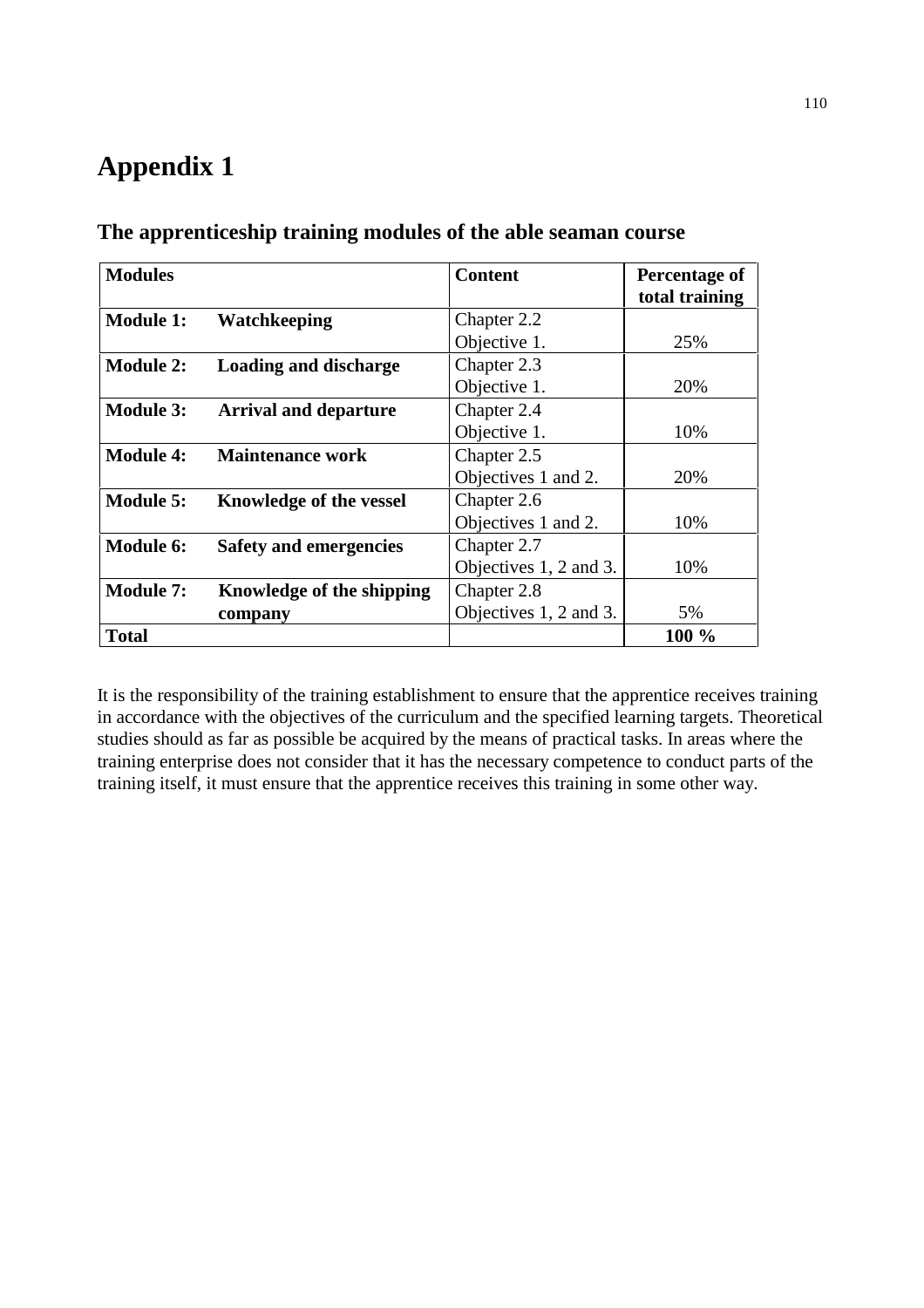# **ANNEX 2**

### **Examples of modularised study programmes in Finland**

### **Studies included in the Vocational Qualification in Construction**

### **Composition of the Qualification**

### **Composition of studies**

The scope of the Vocational Qualification in Construction is 120 credits. One year of study comprises 40 credits and one credit is equivalent to 40 hours of study. The nominal scope of the Qualification is the same, although the time taken to complete the Qualification may vary between individual students according to their educational track and previous studies or work experience.

The Qualification is composed of vocational studies, core subjects and free-choice studies in accordance with the Government Resolution (25.2.1999).

The Qualification includes the Study Programmes in Construction, Infrastructure Construction and Earthmover Operation. The respective qualification titles are Builder, Infrastructure Builder and Earthmover Operator (Decision of the Ministry of Education on Initial Vocational Qualifications 7/11/1998).

### **Vocational studies**

The scope of the vocational studies is 90 credits, of which at least 20 credits are carried out in onthe-job training. Each educational institution decides on when the on-the-job training periods should take place as part of the vocational studies.

All Study Programmes require the completion of study module 1, 'Basics of construction', which carries a scope of 30 credits.

Each Study Programme carries a total of 60 credits of specialist vocational studies (Figure 1).

The educational institutions may change the scopes of vocational study modules by  $+/-20\%$ . However, the total scope of vocational studies must be 90 credits. Any increase or reduction must not influence the objectives of the study modules, but the study modules are to be implemented in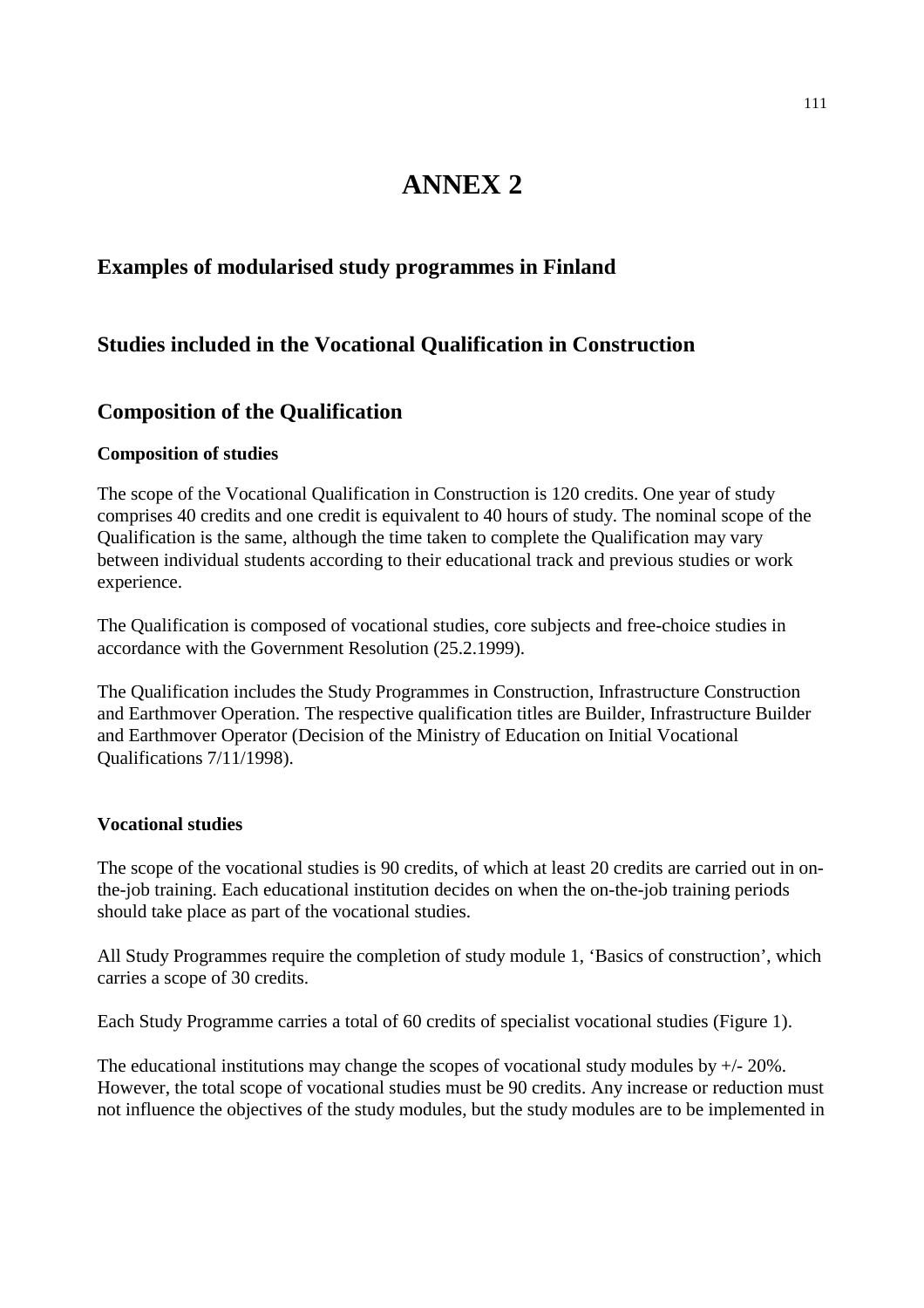compliance with the objectives specified in the core curriculum. A student should have the opportunity to choose ten credits' worth of free-choice studies included in vocational studies.

The educational institutions divide the study modules into study units in accordance with the teaching arrangements they have set. The educational institutions will, where necessary, provide guidelines on the order of completion of the study units.

### **Core subjects**

Of the core subjects, 16 credits are compulsory and four credits are elective. In Swedish-language education, however, the scope of compulsory subjects is 17 credits and there are three credits for elective subjects.

#### **Free-choice studies**

The scope of free-choice studies is ten credits.

#### **Final project, competence-based examinations and student counselling**

The Qualification includes a final project of at least two credits, competence-based examinations to demonstrate vocational competence and at least 1.5 credits of student counselling.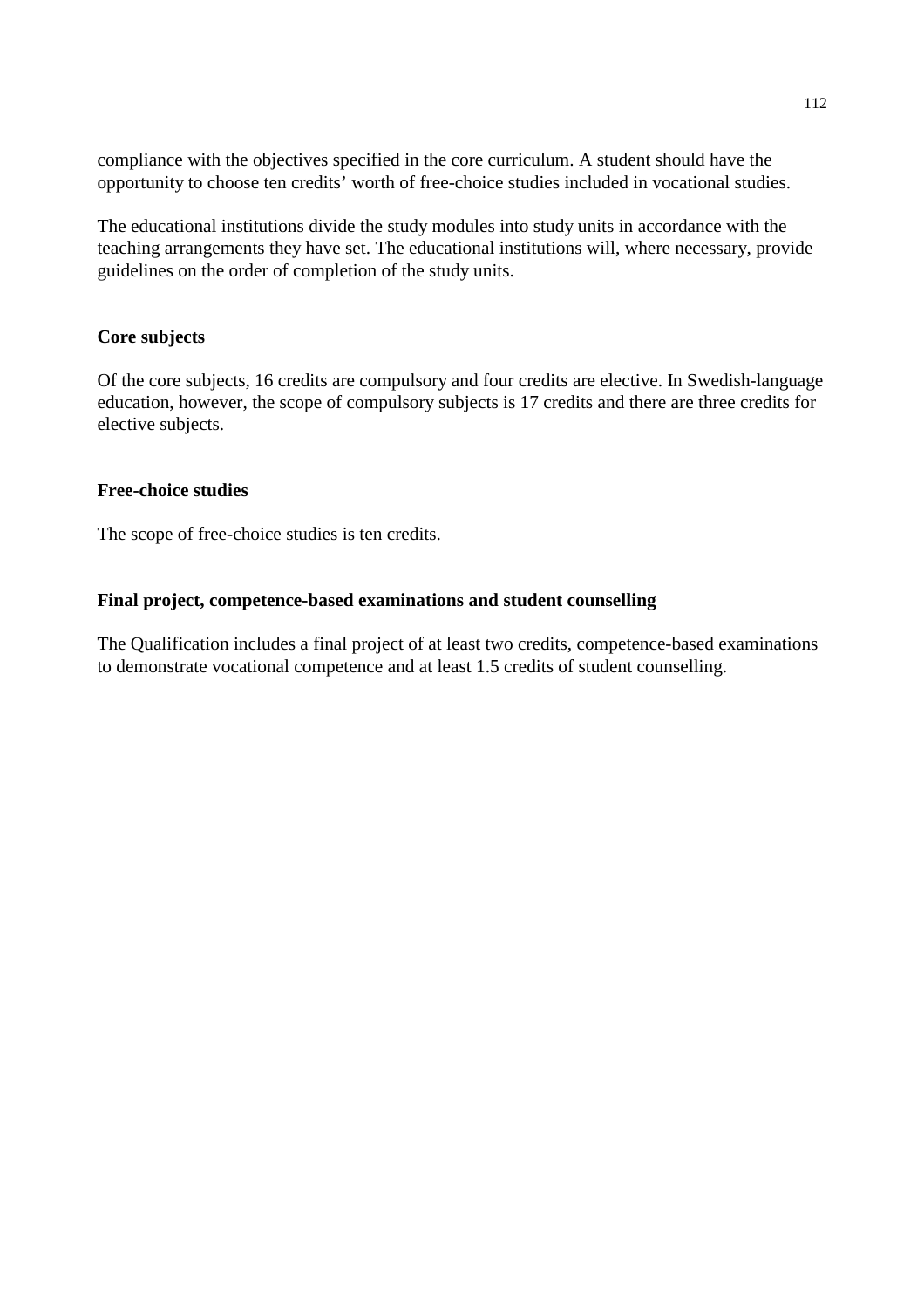| C<br>Ο            | 90 CREDITS        |                                             | <b>VOCATIONAL STUDIES</b>                                                                          |
|-------------------|-------------------|---------------------------------------------|----------------------------------------------------------------------------------------------------|
| R                 |                   |                                             |                                                                                                    |
| Е                 | <b>30 CREDITS</b> |                                             | <b>COMMON VOCATIONAL STUDIES OF QUALIFICATION</b>                                                  |
| S                 | 30 credits        | 1                                           | Basics of construction                                                                             |
| U                 |                   |                                             |                                                                                                    |
| В                 |                   |                                             |                                                                                                    |
| J                 |                   |                                             | <b>SPECIALIST VOCATIONAL STUDIES</b>                                                               |
| Е                 | <b>60 CREDITS</b> |                                             | OF EACH STUDY PROGRAMME                                                                            |
| C<br>т            |                   |                                             | <b>Study Programme in Construction, Builder</b>                                                    |
| S                 | 30 credits        | 2, 3                                        | Compulsory study modules                                                                           |
|                   | 20 credits        | $4 - 8$                                     | Minimum of two to be chosen from study modules                                                     |
|                   |                   |                                             |                                                                                                    |
|                   | 10 credits        |                                             | Plus elective study modules from the whole selection                                               |
|                   | 50 credits        | 11, 12, 13, 14                              | Study Programme in Infrastructure Construction, Infrastructure Builder<br>Compulsory study modules |
| 20<br>$\mathbf C$ | 10 credits        |                                             |                                                                                                    |
| R<br>E            |                   |                                             |                                                                                                    |
| D                 |                   |                                             | <b>Study Programme in Earthmover Operation,</b>                                                    |
| т                 |                   |                                             | <b>Earthmover Operator</b>                                                                         |
| S                 | 50 credits        | 11, 18, 19, 20<br>iole selection 10 credits | Plus elective study modules from the whole selection<br>Compulsory study modules                   |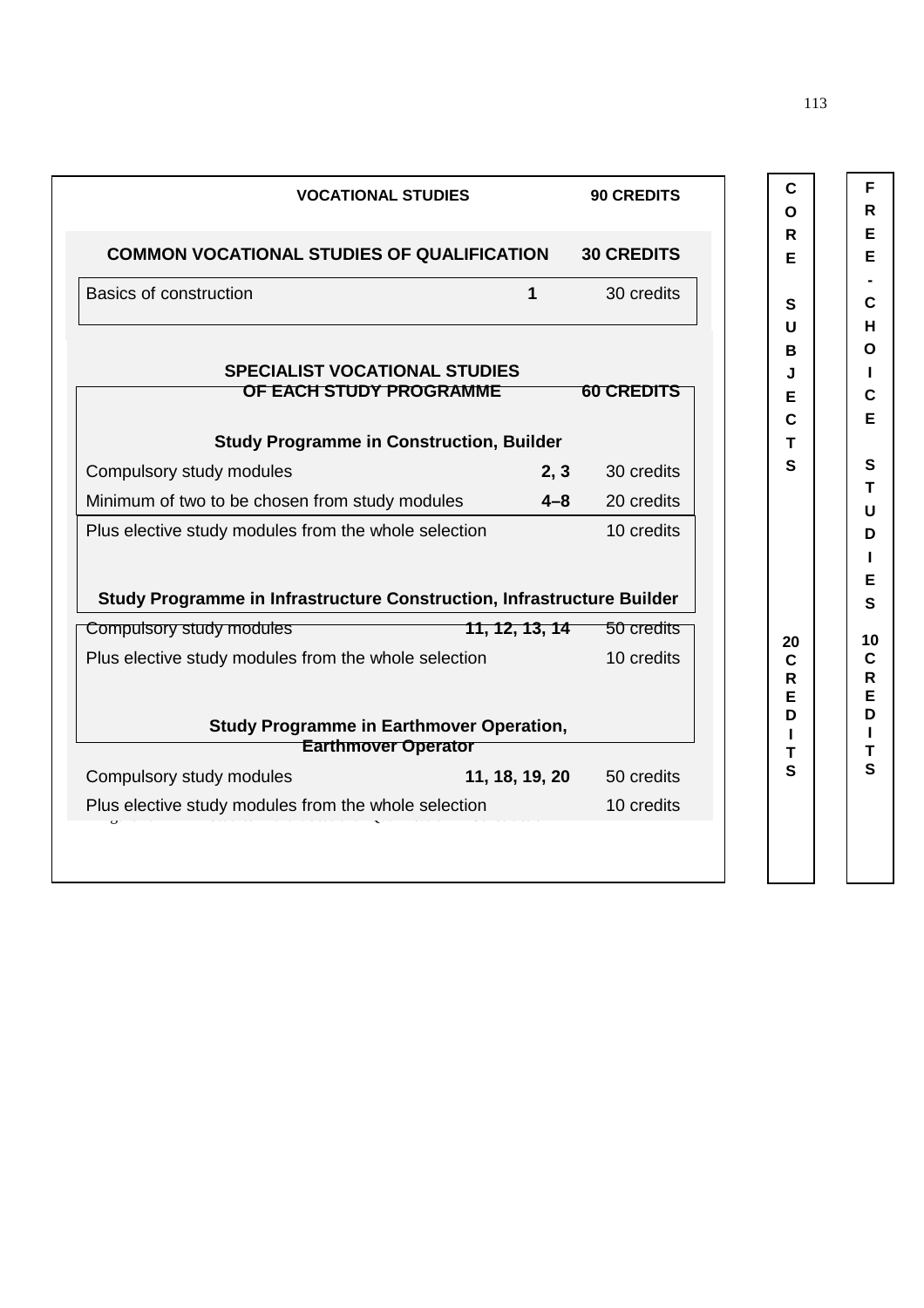|   |                                         | 1          | <b>Basics of construction</b>                         |            | 30 credits                                           |                |
|---|-----------------------------------------|------------|-------------------------------------------------------|------------|------------------------------------------------------|----------------|
| 2 | Carcassing work                         | 14 credits | 11 Civil engineering and earthwork                    |            |                                                      | 14 credits     |
| 3 | Construction<br>engineering             | 16 credits | 12 Municipal<br>engineering                           | 16 credits | 18 Earthmover<br>technology                          | 12 credits     |
| 4 | Masonry                                 | 10 credits | 13 Road construction                                  | 10 credits | 19 Earthmover<br>operation                           | 20 credits     |
| 5 | Tiling and<br>plastering                | 10 credits | 14 Road maintenance                                   | 10 credits | 20 Traffic engineering<br>(Earthmover Op. only)      | 4 credits      |
| 6 | Foundations and carcassing<br>carpentry | 10 credits | 15 Basics of property<br>maintenance                  | 5 credits  | 21 Lorry<br>technology                               | 5 credits      |
| 7 | Interior carpentry                      | 10 credits | 16 Waterproofing                                      | 5 credits  | 22 Business and IT in infrastructure<br>construction | 5 credits      |
| 8 | Concreting and<br>reinforcing           | 10 credits | 17 Steel construction                                 | 5 credits  | 23 Construction and utility<br>equipment             | 5 credits      |
| 9 | Renovation                              | 5 credits  | 24 Study module of the educational institution        |            |                                                      | 0-10 credits   |
|   | 10 Log construction work 5 credits      |            | 25 Free-choice studies included in vocational studies |            |                                                      | $0-10$ credits |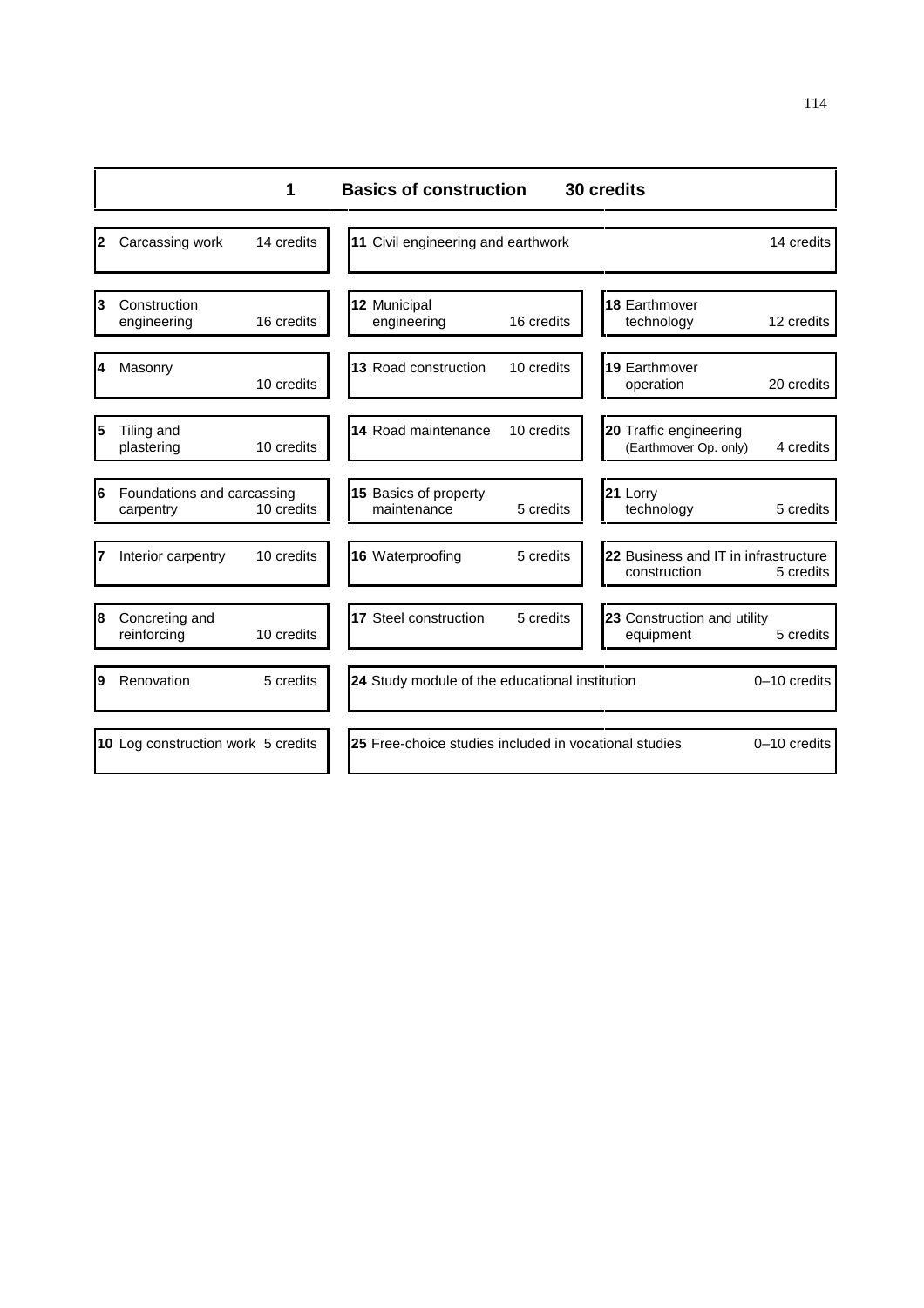# **Core Subjects**

The core subjects include 16 credits of compulsory studies and four credits of elective studies. The compulsory subjects are:

| Native language, Finnish/Swedish            | 4 credits |  |
|---------------------------------------------|-----------|--|
| Other national language, Swedish/Finnish    | 1 credit  |  |
| Foreign language                            | 2 credits |  |
| Mathematics and natural sciences            |           |  |
| <b>Mathematics</b>                          | 3 credits |  |
| Physics and chemistry                       | 2 credits |  |
| Humanities and social studies               |           |  |
| Social, business and labour-market subjects | 1 credit  |  |
| Physical and health education               | 2 credits |  |
| Art and practical subjects                  |           |  |
| Arts and culture                            | 1 credit  |  |

Where the language of instruction is Swedish, the scope of compulsory studies is 17 credits and that of elective studies 3 credits, whereas studies in the other national language (Finnish) comprise 2 credits. Of the compulsory core subjects, physical and health education and art and practical subjects are optional to those students, who start their studies after they have reached the age of 18 (Vocational Education Act 630/98, Section 12).

If a student's mother tongue is neither Finnish nor Swedish, the education provider may decide on a different distribution of studies in the native language and the other national language, provided that the total scope of these studies is 5 credits.

Elective studies are chosen from advanced courses in the above-mentioned compulsory core subjects and from the following studies in mathematics and natural sciences or humanities and social studies: environmental studies, information and communications technology, ethics, other cultures, psychology and entrepreneurship.

Since it is important to command the core subjects common to all fields, educational institutions will also be prepared to offer those studies as free-choice studies included in vocational studies and as other free-choice studies, in compliance with the Government Resolution. These studies enable students to increase either their vocational skills or their aptitude for further study and also to make them better prepared to participate in the general upper secondary school matriculation examination.

In addition, compulsory core subjects must be included in vocational studies in so far as is necessary to reach the vocational competence provided by the Qualification. In this case, the objectives of these studies are included in those of the vocational studies.